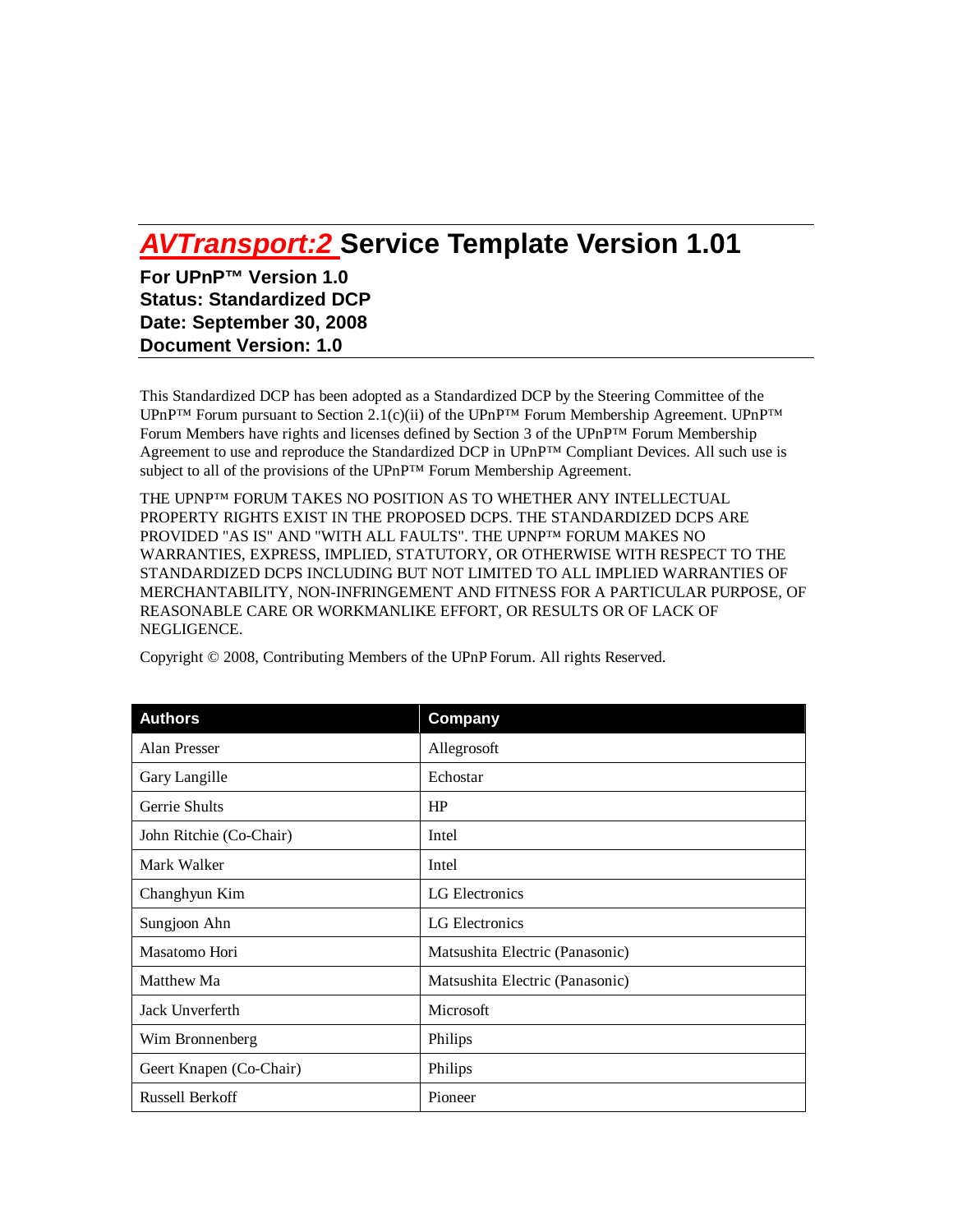| <b>Authors</b>   | <b>Company</b> |
|------------------|----------------|
| Irene Shen       | Pioneer        |
| Norifumi Kikkawa | Sony           |
| Jonathan Tourzan | Sony           |
| Yasuhiro Morioka | Toshiba        |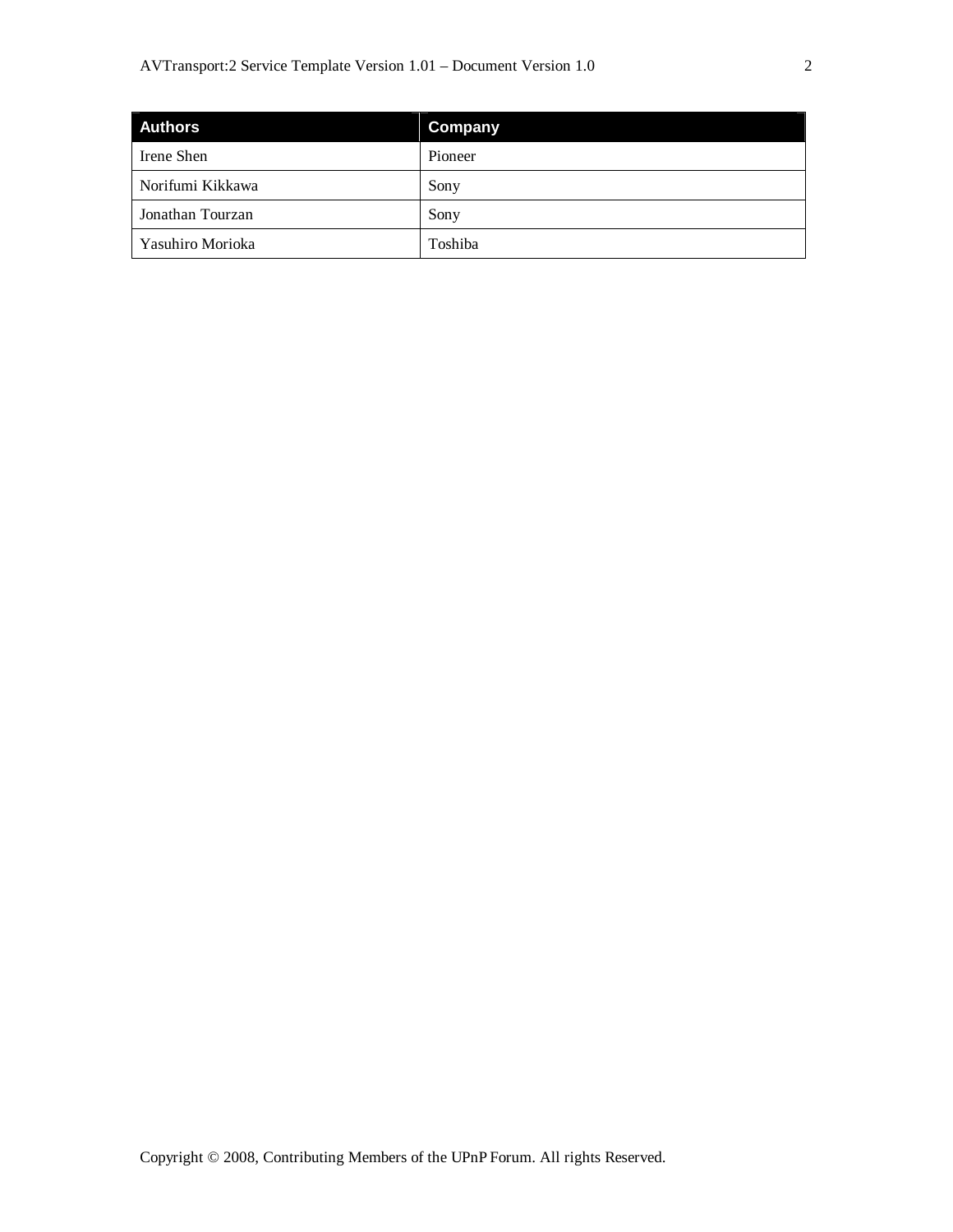# **Contents**

| $\mathbf{1}$   |               |  |
|----------------|---------------|--|
|                | 1.1           |  |
|                | 1.2           |  |
|                | 1.2.1         |  |
|                | 1.2.2         |  |
|                | 1.2.3         |  |
|                | $1.3 -$       |  |
|                | 1.3.1         |  |
|                | 1.4           |  |
|                | 1.4.1         |  |
|                | 1.4.2         |  |
|                | 1.4.3         |  |
|                |               |  |
|                | 1.5.1         |  |
|                | 1.5.2         |  |
|                | 1.5.3         |  |
|                | 1.5.4         |  |
|                | $1.6^{\circ}$ |  |
| $\overline{2}$ |               |  |
|                | 2.1           |  |
|                | 2.2           |  |
|                | 2.2.1         |  |
|                | 2.2.2         |  |
|                | 2.2.3         |  |
|                | 2.2.4         |  |
|                | 2.2.5         |  |
|                | 2.2.6         |  |
|                | 2.2.7         |  |
|                | 2.2.8         |  |
|                | 2.2.9         |  |
|                | 2.2.10        |  |
|                | 2.2.11        |  |
|                | 2.2.12        |  |
|                | 2.2.13        |  |
|                | 2.2.14        |  |
|                | 2.2.15        |  |
|                | 2.2.16        |  |
|                | 2.2.17        |  |
|                | 2.2.18        |  |
|                | 2.2.19        |  |
|                |               |  |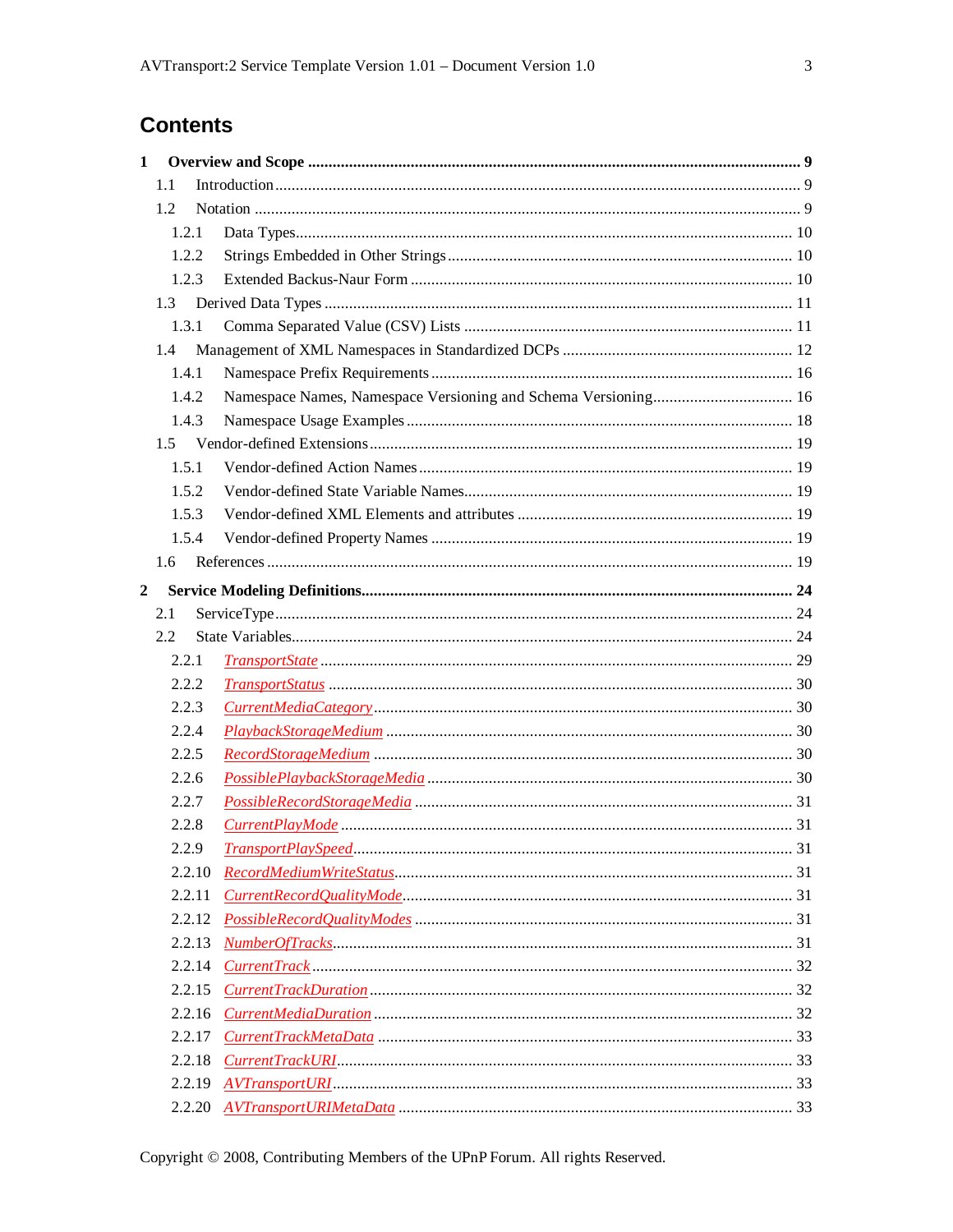| 2.2.23 |                                   |  |
|--------|-----------------------------------|--|
|        |                                   |  |
|        |                                   |  |
|        |                                   |  |
|        |                                   |  |
|        |                                   |  |
|        |                                   |  |
|        |                                   |  |
|        |                                   |  |
|        |                                   |  |
|        |                                   |  |
|        |                                   |  |
|        |                                   |  |
|        |                                   |  |
|        |                                   |  |
| 2.3    |                                   |  |
| 2.3.1  |                                   |  |
| 2.4    |                                   |  |
| 2.4.1  | $Set AVTransport URI( ) \dots 41$ |  |
| 2.4.2  |                                   |  |
| 2.4.3  |                                   |  |
| 2.4.4  |                                   |  |
| 2.4.5  |                                   |  |
| 2.4.6  |                                   |  |
| 2.4.7  |                                   |  |
| 2.4.8  |                                   |  |
| 2.4.9  |                                   |  |
| 2.4.10 |                                   |  |
| 2.4.11 |                                   |  |
| 2.4.12 |                                   |  |
|        |                                   |  |
|        |                                   |  |
|        |                                   |  |
|        |                                   |  |
| 2.4.17 |                                   |  |
|        |                                   |  |
|        |                                   |  |
|        |                                   |  |
| 2.4.21 |                                   |  |
|        |                                   |  |
| 2.5    |                                   |  |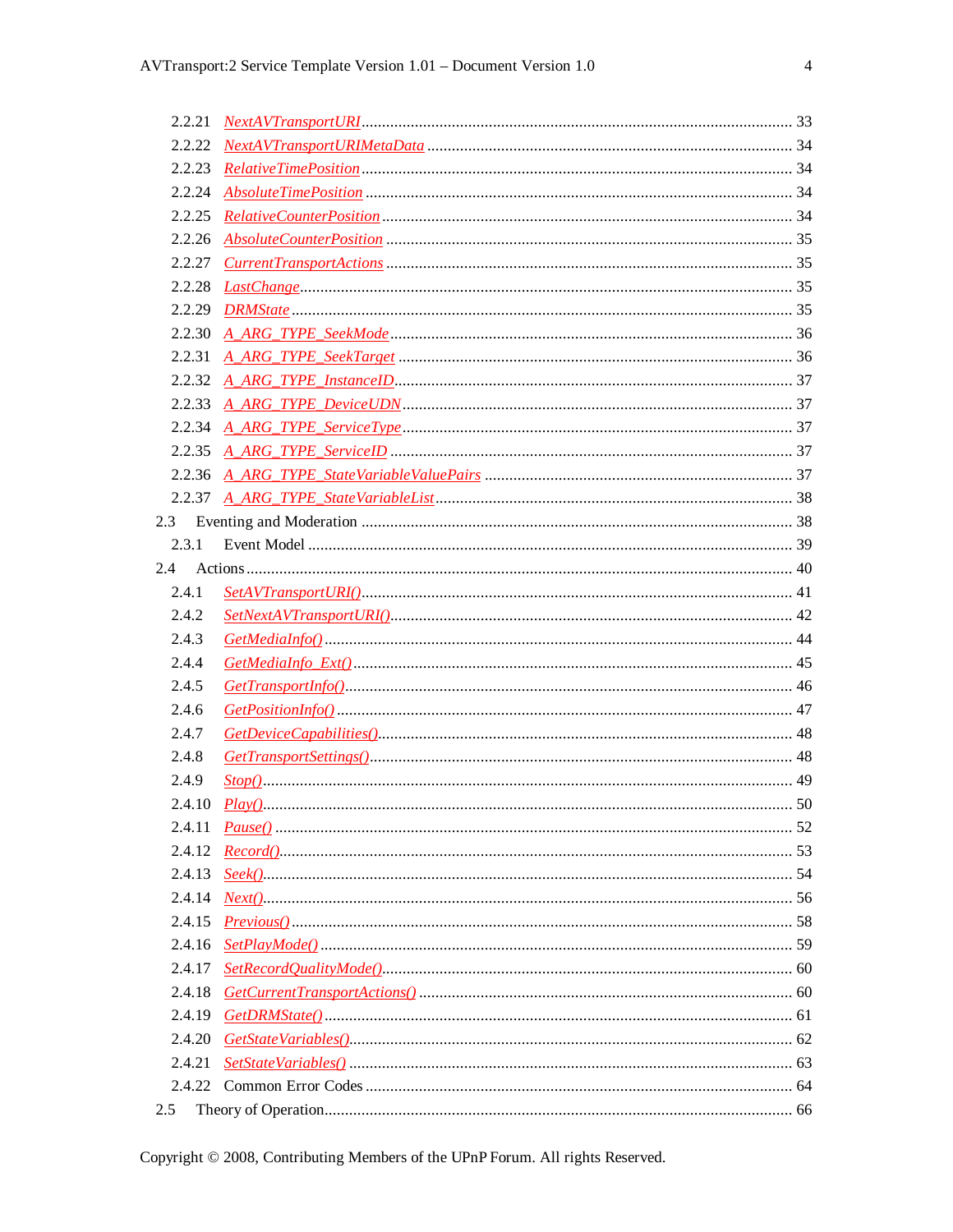| 2.5.1       |  |
|-------------|--|
| 2.5.2       |  |
| 2.5.3       |  |
| 2.5.4       |  |
| 2.5.5       |  |
| 2.5.6       |  |
| 2.5.7       |  |
| 3           |  |
| 4           |  |
| Appendix A. |  |
| A.1         |  |
| A.1.1       |  |
| A.1.2       |  |
| A.1.3       |  |
| A.1.4       |  |
|             |  |
| A.2.1       |  |
| A.2.2       |  |
| A.2.3       |  |
| A.2.4       |  |
| A.2.5       |  |
|             |  |
| A.3.1       |  |
| A.3.2       |  |
| A.3.3       |  |
|             |  |
| A.4.1       |  |
| A.4.2       |  |
| A.4.3       |  |
|             |  |
| A.5.1       |  |
| A.5.2       |  |
| A.5.3       |  |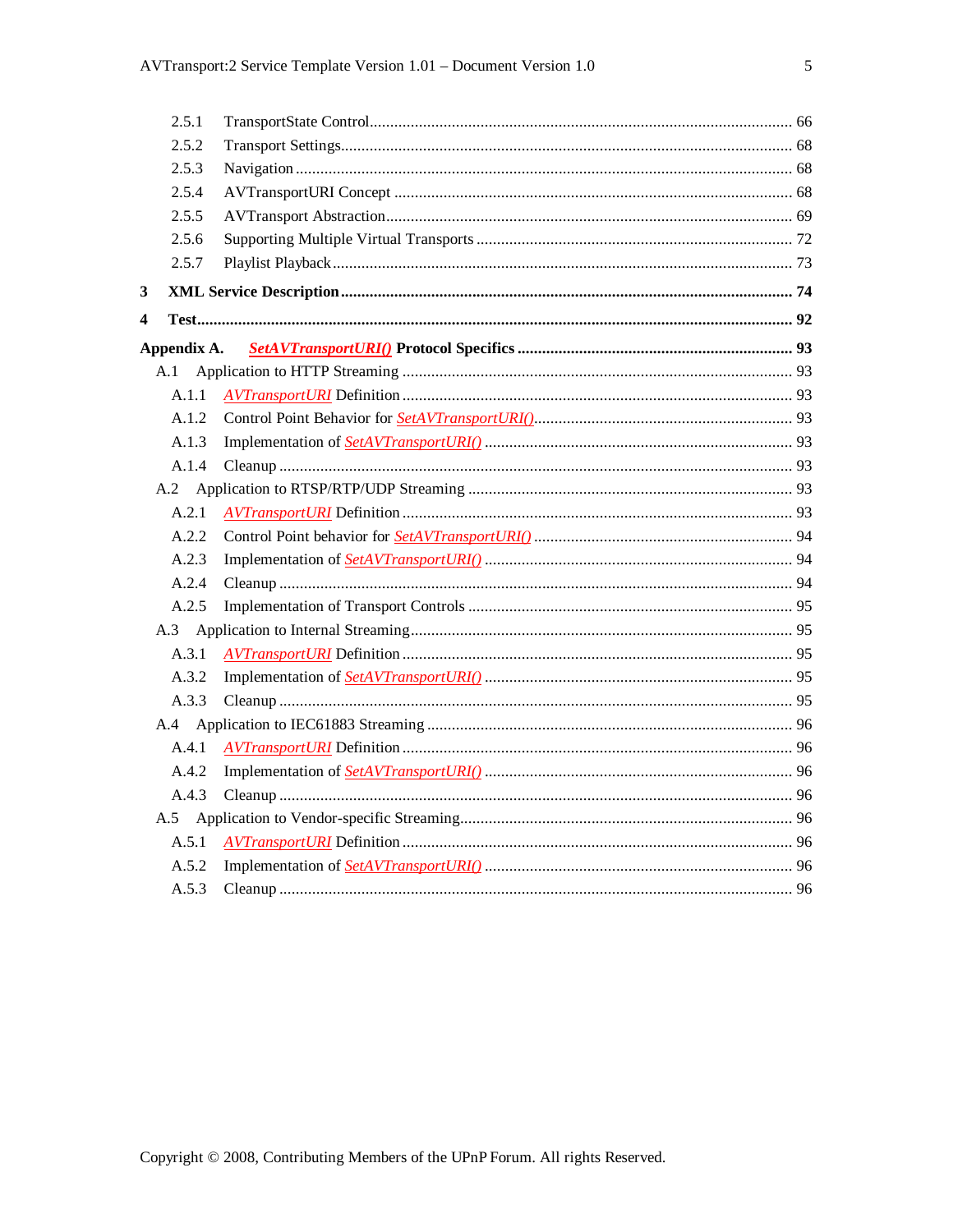# **List of Tables**

| Table 1-1:    |                                                                                     |  |
|---------------|-------------------------------------------------------------------------------------|--|
| Table 1-2:    |                                                                                     |  |
| Table $1-3$ : |                                                                                     |  |
| Table 1-4:    |                                                                                     |  |
| Table $1-5$ : |                                                                                     |  |
| Table 2-6:    |                                                                                     |  |
| Table 2-7:    |                                                                                     |  |
| Table 2-8:    |                                                                                     |  |
| Table $2-9$ : | allowedValueList for <i>PlaybackStorageMedium</i> and <i>RecordStorageMedium</i> 26 |  |
| Table 2-10:   |                                                                                     |  |
| Table 2-11:   |                                                                                     |  |
| Table 2-12:   |                                                                                     |  |
| Table 2-13:   |                                                                                     |  |
| Table 2-14:   |                                                                                     |  |
| Table 2-15:   |                                                                                     |  |
| Table 2-16:   |                                                                                     |  |
| Table 2-17:   |                                                                                     |  |
| Table 2-18:   |                                                                                     |  |
| Table 2-19:   |                                                                                     |  |
| Table 2-20:   |                                                                                     |  |
| Table 2-21:   |                                                                                     |  |
| Table 2-22:   |                                                                                     |  |
| Table 2-23:   |                                                                                     |  |
| Table 2-24:   |                                                                                     |  |
| Table 2-25:   |                                                                                     |  |
| Table 2-26:   |                                                                                     |  |
| Table 2-27:   |                                                                                     |  |
| Table 2-28:   |                                                                                     |  |
| Table 2-29:   |                                                                                     |  |
| Table 2-30:   |                                                                                     |  |
| Table 2-31:   |                                                                                     |  |
| Table 2-32:   |                                                                                     |  |
| Table 2-33:   |                                                                                     |  |
| Table 2-34:   |                                                                                     |  |
| Table 2-35:   |                                                                                     |  |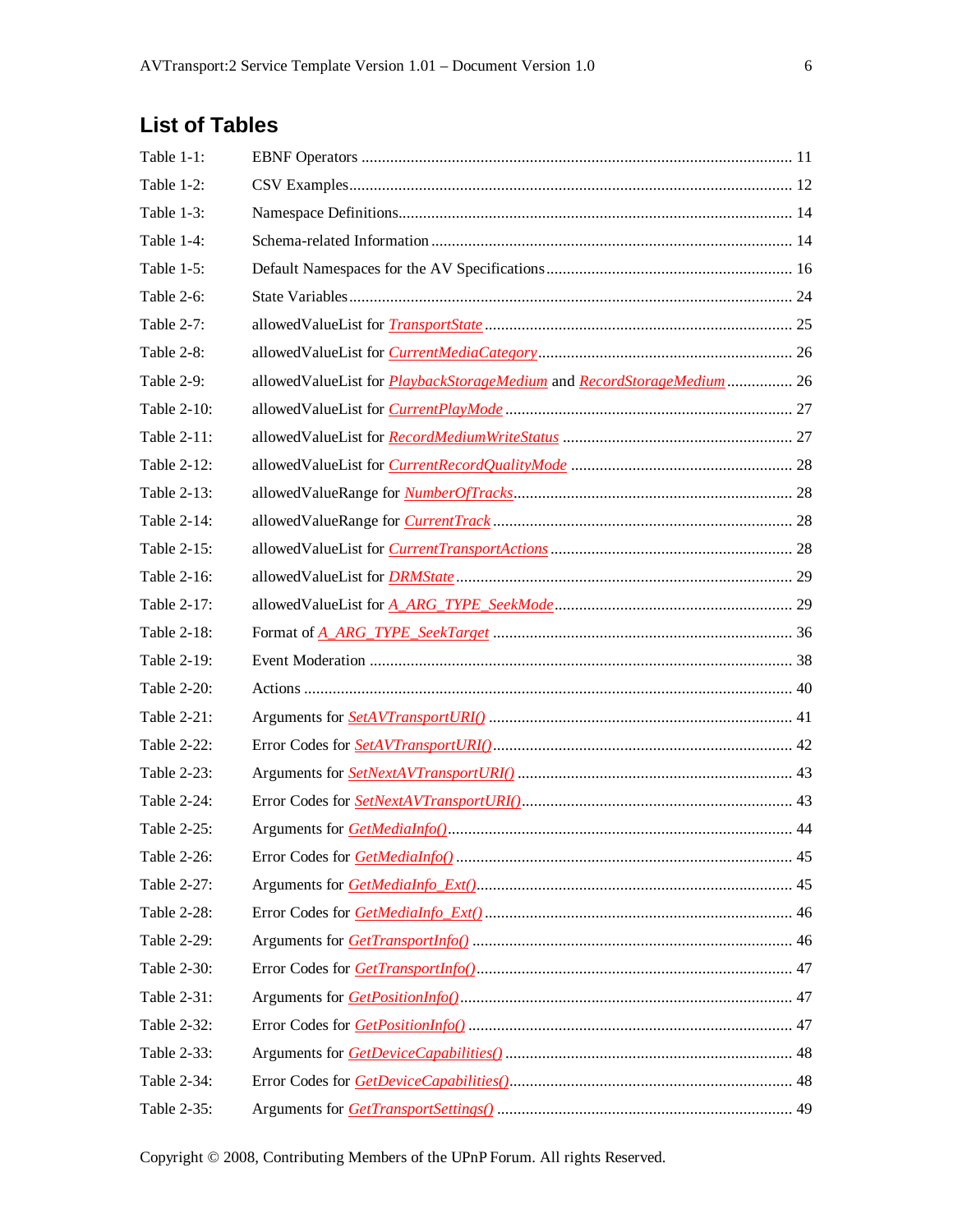| Table 2-36: |                                                                                                                                                                                                                                                                                                                                                                                                            |  |
|-------------|------------------------------------------------------------------------------------------------------------------------------------------------------------------------------------------------------------------------------------------------------------------------------------------------------------------------------------------------------------------------------------------------------------|--|
| Table 2-37: |                                                                                                                                                                                                                                                                                                                                                                                                            |  |
| Table 2-38: |                                                                                                                                                                                                                                                                                                                                                                                                            |  |
| Table 2-39: |                                                                                                                                                                                                                                                                                                                                                                                                            |  |
| Table 2-40: | Error Codes for $\frac{Plav}{(l_1, \ldots, l_n, \ldots, l_n, \ldots, l_n, \ldots, l_n, \ldots, l_n, \ldots, l_n, \ldots, l_n, \ldots, l_n, \ldots, l_n, \ldots, l_n, \ldots, l_n, \ldots, l_n, \ldots, l_n, \ldots, l_n, \ldots, l_n, \ldots, l_n, \ldots, l_n, \ldots, l_n, \ldots, l_n, \ldots, l_n, \ldots, l_n, \ldots, l_n, \ldots, l_n, \ldots, l_n, \ldots, l_n, \ldots, l_n, \ldots, l_n, \ldots,$ |  |
| Table 2-41: |                                                                                                                                                                                                                                                                                                                                                                                                            |  |
| Table 2-42: |                                                                                                                                                                                                                                                                                                                                                                                                            |  |
| Table 2-43: |                                                                                                                                                                                                                                                                                                                                                                                                            |  |
| Table 2-44: |                                                                                                                                                                                                                                                                                                                                                                                                            |  |
| Table 2-45: |                                                                                                                                                                                                                                                                                                                                                                                                            |  |
| Table 2-46: |                                                                                                                                                                                                                                                                                                                                                                                                            |  |
| Table 2-47: |                                                                                                                                                                                                                                                                                                                                                                                                            |  |
| Table 2-48: |                                                                                                                                                                                                                                                                                                                                                                                                            |  |
| Table 2-49: |                                                                                                                                                                                                                                                                                                                                                                                                            |  |
| Table 2-50: |                                                                                                                                                                                                                                                                                                                                                                                                            |  |
| Table 2-51: |                                                                                                                                                                                                                                                                                                                                                                                                            |  |
| Table 2-52: |                                                                                                                                                                                                                                                                                                                                                                                                            |  |
| Table 2-53: |                                                                                                                                                                                                                                                                                                                                                                                                            |  |
| Table 2-54: |                                                                                                                                                                                                                                                                                                                                                                                                            |  |
| Table 2-55: |                                                                                                                                                                                                                                                                                                                                                                                                            |  |
| Table 2-56: |                                                                                                                                                                                                                                                                                                                                                                                                            |  |
| Table 2-57: |                                                                                                                                                                                                                                                                                                                                                                                                            |  |
| Table 2-58: |                                                                                                                                                                                                                                                                                                                                                                                                            |  |
| Table 2-59: |                                                                                                                                                                                                                                                                                                                                                                                                            |  |
| Table 2-60: |                                                                                                                                                                                                                                                                                                                                                                                                            |  |
| Table 2-61: |                                                                                                                                                                                                                                                                                                                                                                                                            |  |
| Table 2-62: |                                                                                                                                                                                                                                                                                                                                                                                                            |  |
| Table 2-63: |                                                                                                                                                                                                                                                                                                                                                                                                            |  |
| Table 2-64: |                                                                                                                                                                                                                                                                                                                                                                                                            |  |
| Table 2-65: |                                                                                                                                                                                                                                                                                                                                                                                                            |  |
| Table 2-66: | Example seek modes, play modes and transport actions, per resource type  71                                                                                                                                                                                                                                                                                                                                |  |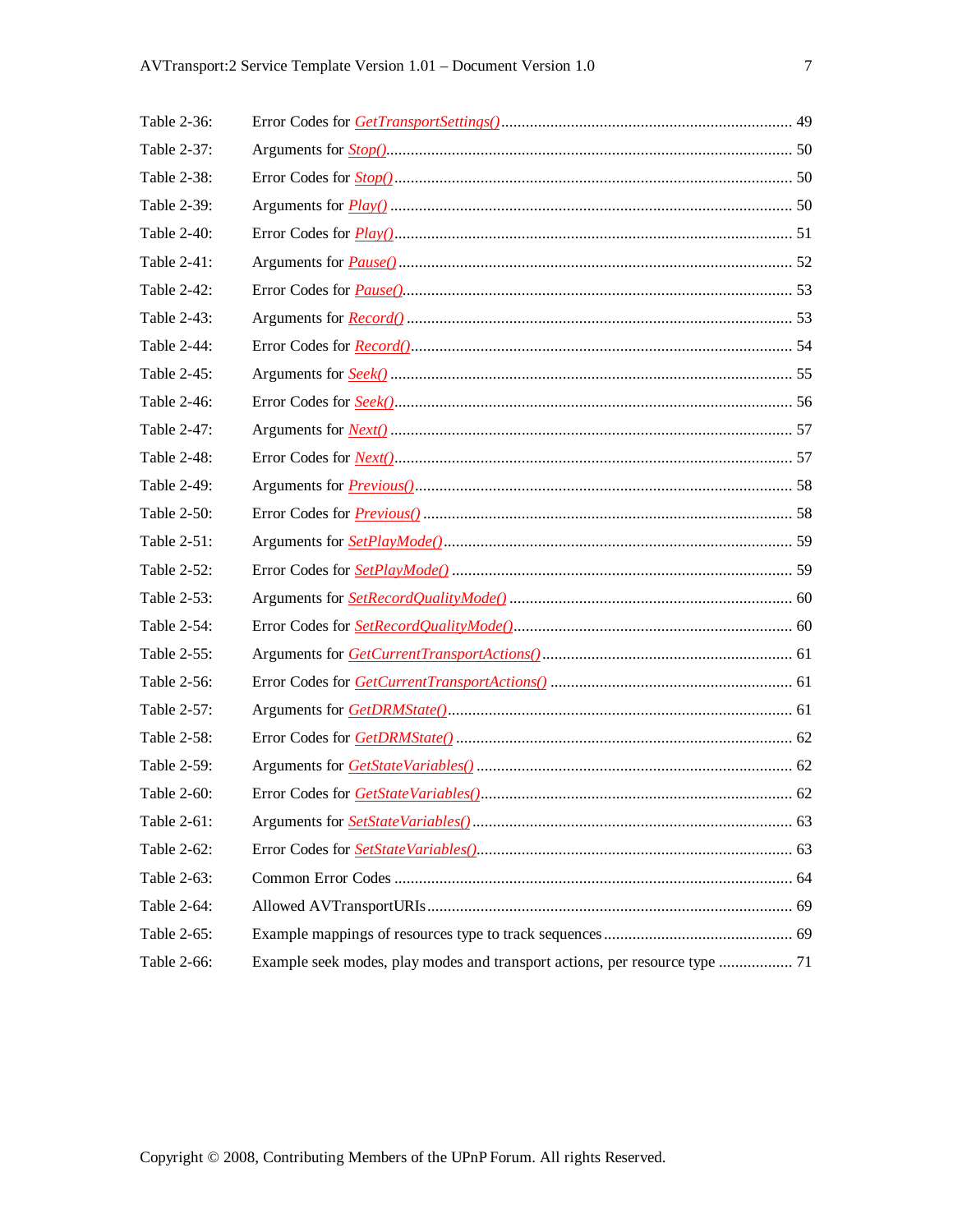# **List of Figures**

Figure 1: *TransportState* Transitions - INFORMATIVE......................................................................... 67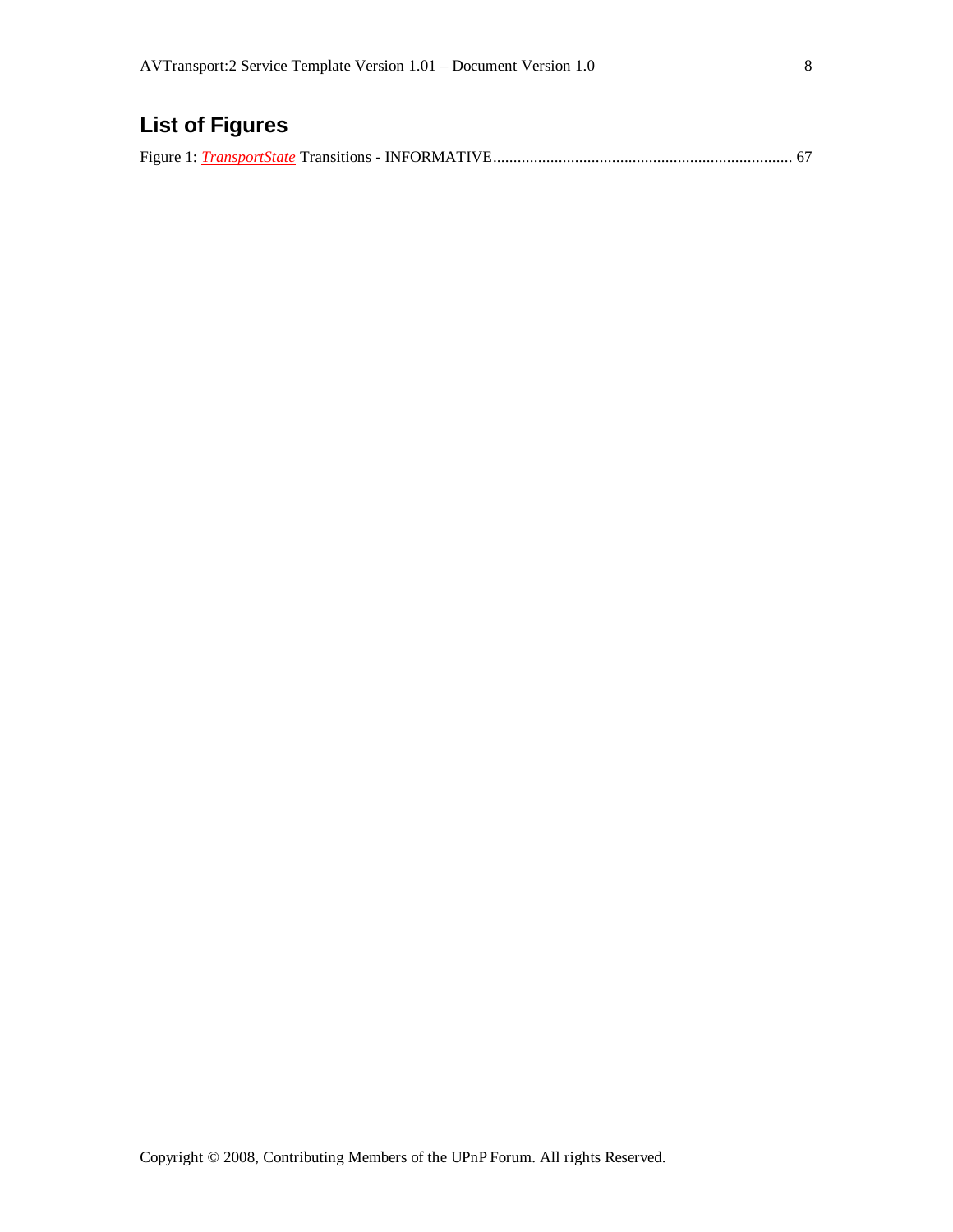## **1 Overview and Scope**

#### **1.1 Introduction**

This service definition is compliant with the UPnP Device Architecture version 1.0*.*

This service type enables control over the transport of audio and video streams. The service type defines a common model for A/V transport control suitable for a generic user interface. It can be used to control a wide variety of disc, tape and solid-state based media devices such as CD players, VCRs and MP3 players. A minimal implementation of this service can be used to control tuners.

The service type is related to the ConnectionManager service type, which describes A/V connection setup procedures, and the ContentDirectory service, which offers meta-information about the resource stored on the media. AVTransport also offers an action to retrieve any meta-data embedded in the resource itself.

This service type does not offer *scheduled* recording.

#### **1.2 Notation**

In this document, features are described as Required, Recommended, or Optional as follows:

The keywords "MUST," "MUST NOT," "REQUIRED," "SHALL," "SHALL NOT," "SHOULD," "SHOULD NOT," "RECOMMENDED," "MAY," and "OPTIONAL" in this specification are to be interpreted as described in [RFC 2119].

In addition, the following keywords are used in this specification:

PROHIBITED – The definition or behavior is prohibited by this specification. Opposite of REQUIRED.

CONDITIONALLY REQUIRED – The definition or behavior depends on a condition. If the specified condition is met, then the definition or behavior is REQUIRED, otherwise it is PROHIBITED.

CONDITIONALLY OPTIONAL – The definition or behavior depends on a condition. If the specified condition is met, then the definition or behavior is OPTIONAL, otherwise it is PROHIBITED.

These keywords are thus capitalized when used to unambiguously specify requirements over protocol and application features and behavior that affect the interoperability and security of implementations. When these words are not capitalized, they are meant in their natural-language sense.

- Strings that are to be taken literally are enclosed in "double quotes".
- Words that are emphasized are printed in *italic*.
- Keywords that are defined by the UPnP AV Working Committee are printed using the *forum* character style.
- Keywords that are defined by the UPnP Device Architecture specification are printed using the **arch** character style [DEVICE].
- A double colon delimiter, "::", signifies a hierarchical parent-child (parent::child) relationship between the two objects separated by the double colon. This delimiter is used in multiple contexts, for example: Service::Action(), Action()::Argument, parentProperty::childProperty.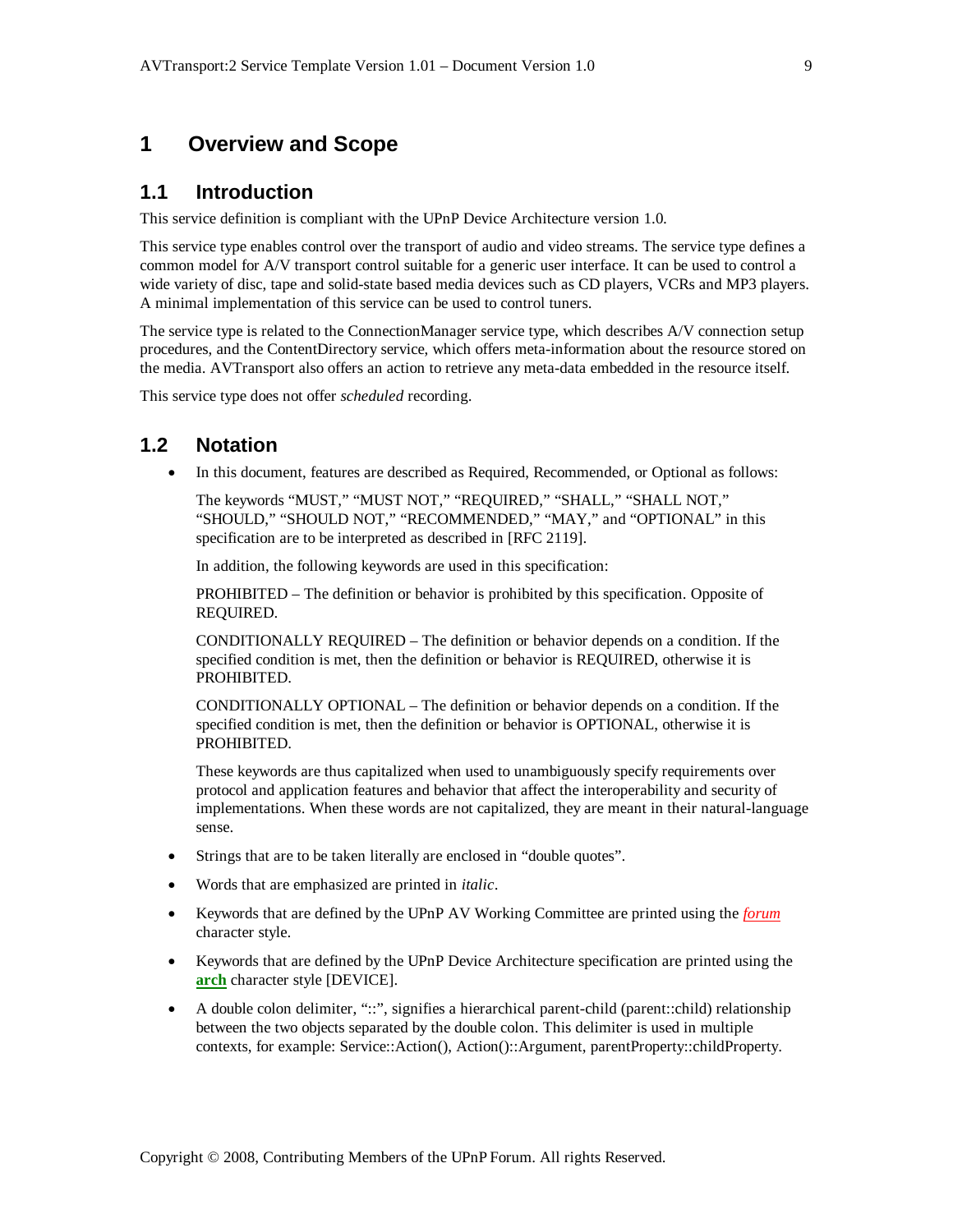#### **1.2.1 Data Types**

This specification uses data type definitions from two different sources. The UPnP Device Architecture defined data types are used to define state variable and action argument data types [DEVICE]. The XML Schema namespace is used to define property data types [XML SCHEMA-2].

For UPnP Device Architecture defined **boolean** data types, it is strongly RECOMMENDED to use the value "**0**" for false, and the value "**1**" for true. However, when used as input arguments, the values "**false**", "**no**", "**true**", "**yes**" may also be encountered and MUST be accepted. Nevertheless, it is strongly RECOMMENDED that all **boolean** state variables and output arguments be represented as "**0**" and "**1**".

For XML Schema defined Boolean data types, it is strongly RECOMMENDED to use the value "*0*" for false, and the value "*1*" for true. However, when used as input properties, the values "*false*", "*true*" may also be encountered and MUST be accepted. Nevertheless, it is strongly RECOMMENDED that all properties be represented as "*0*" and "*1*".

#### **1.2.2 Strings Embedded in Other Strings**

Some string variables and arguments described in this document contain substrings that MUST be independently identifiable and extractable for other processing. This requires the definition of appropriate substring delimiters and an escaping mechanism so that these delimiters can also appear as ordinary characters in the string and/or its independent substrings. This document uses embedded strings in two contexts – Comma Separated Value (CSV) lists (see Section 1.3.1, "Comma Separated Value (CSV) Lists") and property values in search criteria strings. Escaping conventions use the backslash character, "\" (character code U+005C), as follows:

- a. Backslash  $("\\")$  is represented as " $\\"$  in both contexts.
- b. Comma  $(\lq\lq, \lq)$  is
	- 1. represented as "\," in individual substring entries in CSV lists
	- 2. not escaped in search strings
- c. Double quote (""") is
	- 1. not escaped in CSV lists
	- 2. not escaped in search strings when it appears as the start or end delimiter of a property value
	- 3. represented as "\"" in search strings when it appears as a character that is part of the property value

#### **1.2.3 Extended Backus-Naur Form**

Extended Backus-Naur Form is used in this document for a formal syntax description of certain constructs. The usage here is according to the reference [EBNF].

#### **1.2.3.1 Typographic conventions for EBNF**

Non-terminal symbols are unquoted sequences of characters from the set of English upper and lower case letters, the digits "0" through "9", and the hyphen ("-"). Character sequences between 'single quotes' are terminal strings and MUST appear literally in valid strings. Character sequences between (\*comment delimiters\*) are English language definitions or supplementary explanations of their associated symbols. White space in the EBNF is used to separate elements of the EBNF, not to represent white space in valid strings. White space usage in valid strings is described explicitly in the EBNF. Finally, the EBNF uses the following operators: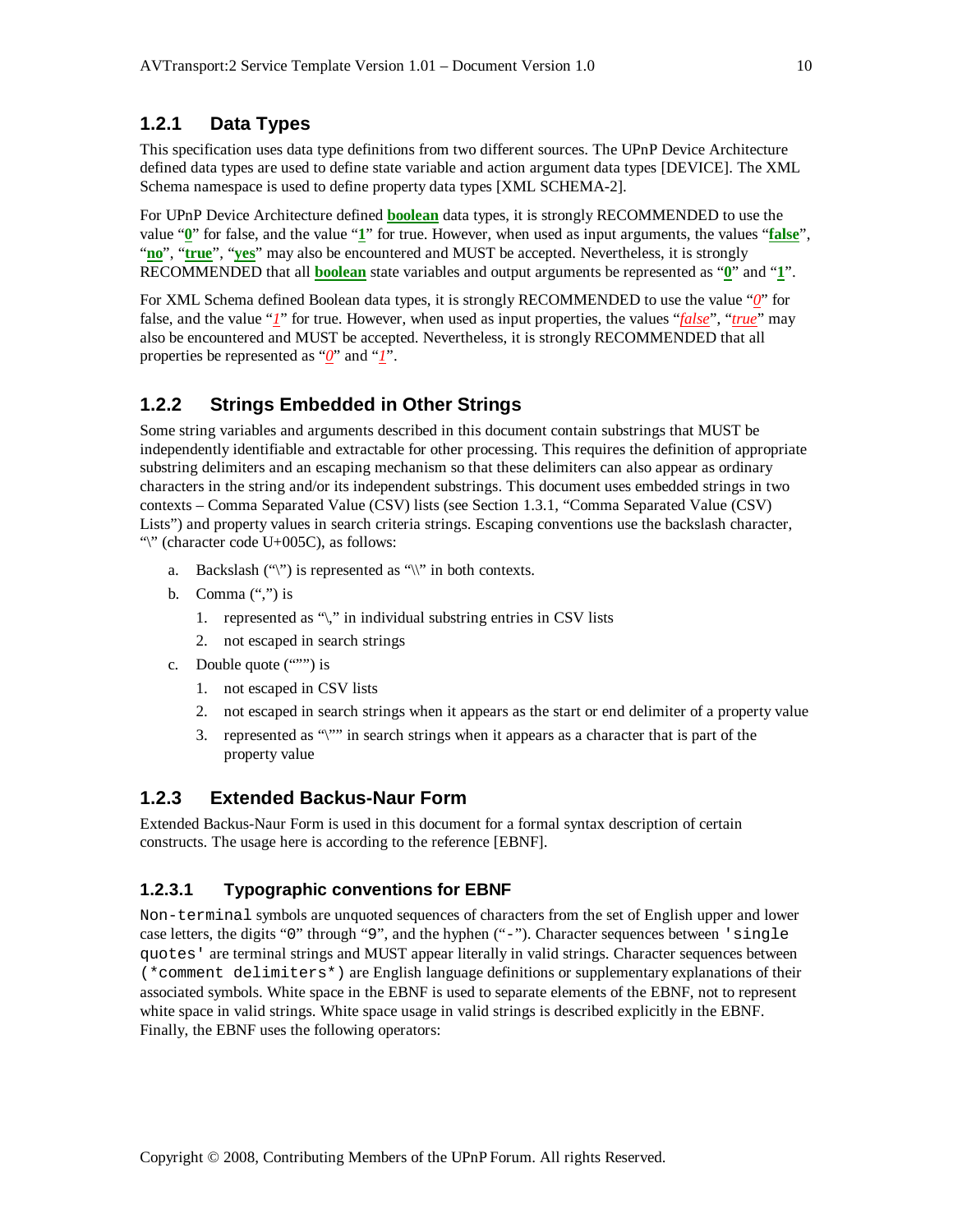| <b>Operator</b>       | <b>Semantics</b>                                                                                                                                           |
|-----------------------|------------------------------------------------------------------------------------------------------------------------------------------------------------|
| $: :=$                | <b>definition</b> – the non-terminal symbol on the left is defined by one or more alternative<br>sequences of terminals and/or non-terminals to its right. |
|                       | <b>alternative separator</b> – separates sequences on the right that are independently allowed<br>definitions for the non-terminal on the left.            |
| $\ast$                | null repetition – means the expression to its left MAY occur zero or more times.                                                                           |
| $+$                   | <b>non-null repetition</b> – means the expression to its left MUST occur at least once and<br>MAY occur more times.                                        |
| $\lceil \cdot \rceil$ | <b>optional</b> – the expression between the brackets is optional.                                                                                         |
|                       | <b>grouping</b> – groups the expressions between the parentheses.                                                                                          |
|                       | <b>character range</b> – represents all characters between the left and right character<br>operands inclusively.                                           |

#### **Table 1-1: EBNF Operators**

## **1.3 Derived Data Types**

This section defines a derived data type that is represented as a string data type with special syntax. This specification uses string data type definitions that originate from two different sources. The UPnP Device Architecture defined **string** data type is used to define state variable and action argument **string** data types. The XML Schema namespace is used to define property xsd:string data types. The following definition applies to both string data types.

## **1.3.1 Comma Separated Value (CSV) Lists**

The UPnP AV services use state variables, action arguments and properties that represent lists – or onedimensional arrays – of values. The UPnP Device Architecture, Version 1.0 [DEVICE], does not provide for either an array type or a list type, so a list type is defined here. Lists MAY either be homogeneous (all values are the same type) or heterogeneous (values of different types are allowed). Lists MAY also consist of repeated occurrences of homogeneous or heterogeneous subsequences, all of which have the same syntax and semantics (same number of values, same value types and in the same order). The data type of a homogeneous list is **string** or xsd:string and denoted by CSV (*x*), where *x* is the type of the individual values. The data type of a heterogeneous list is also **string** or xsd:string and denoted by CSV (*x, y, z*), where  $x$ ,  $y$  and  $z$  are the types of the individual values. If the number of values in the heterogeneous list is too large to show each type individually, that variable type is represented as CSV (*heterogeneous*), and the variable description includes additional information as to the expected sequence of values appearing in the list and their corresponding types. The data type of a repeated subsequence list is **string** or xsd:string and denoted by CSV  $({x, y, z})$ , where *x*, *y* and *z* are the types of the individual values in the subsequence and the subsequence MAY be repeated zero or more times.

- A list is represented as a **string** type (for state variables and action arguments) or xsd:string type (for properties).
- Commas separate values within a list.
- Integer values are represented in CSVs with the same syntax as the integer data type specified in [DEVICE] (that is: optional leading sign, optional leading zeroes, numeric US-ASCII)
- Boolean values are represented in state variable and action argument CSVs as either "**0**" for false or "**1**" for true. These values are a subset of the defined **boolean** data type values specified in [DEVICE]: **0**, **false**, **no**, **1**, **true**, **yes**.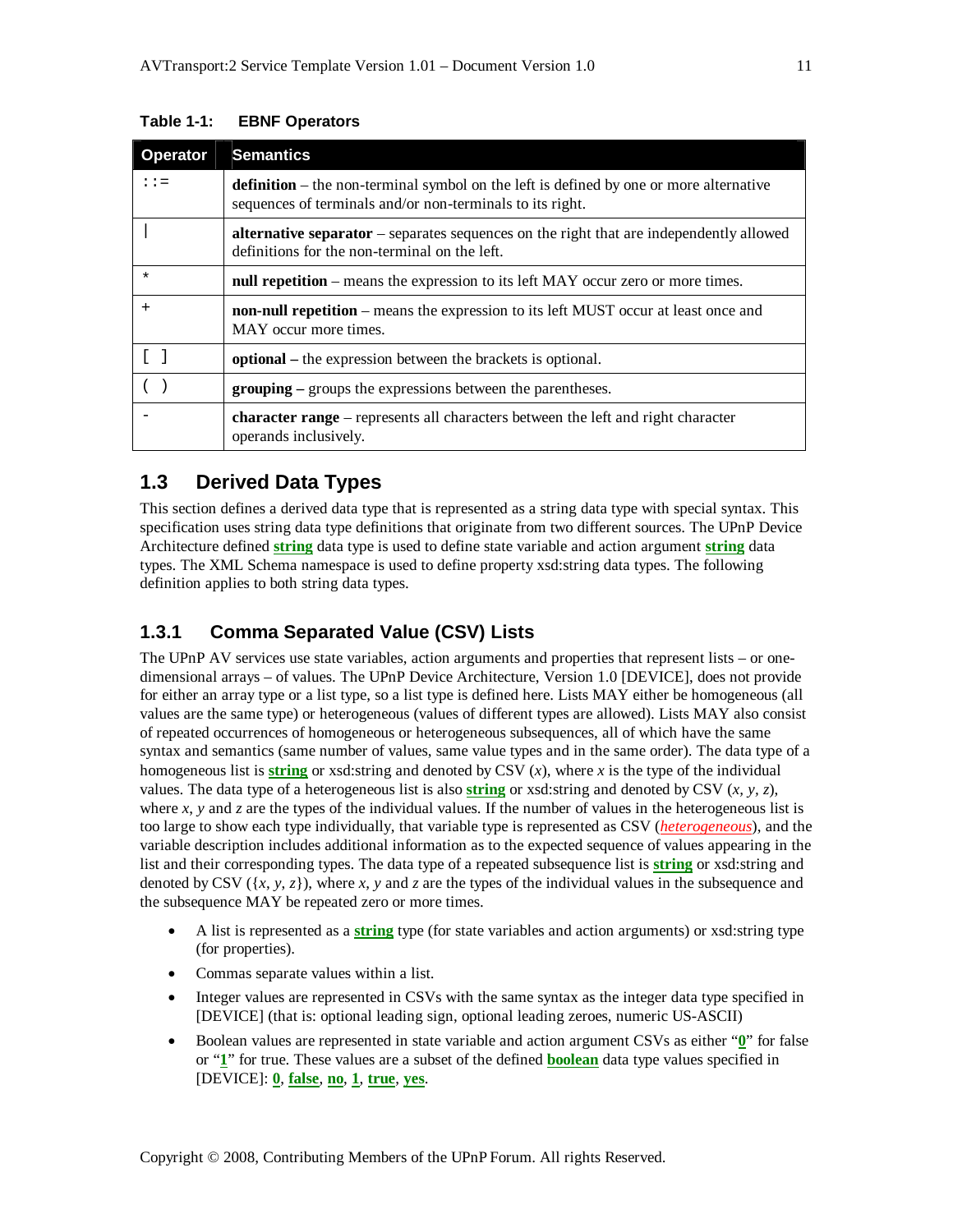- Boolean values are represented in property CSVs as either "*0*" for false or "*1*" for true. These values are a subset of the defined Boolean data type values specified in [XML SCHEMA-2]: 0, false, 1, true.
- Escaping conventions for the comma and backslash characters are defined in Section 1.2.2, "Strings Embedded in Other Strings".
- White space before, after, or interior to any numeric data type is not allowed.
- White space before, after, or interior to any other data type is part of the value.

| <b>Table 1-2:</b> | <b>CSV Examples</b> |
|-------------------|---------------------|
|-------------------|---------------------|

| <b>Type refinement</b><br>of string                                                  | Value                                                 | <b>Comments</b>                                                                                                                                                                                                                                                                                     |
|--------------------------------------------------------------------------------------|-------------------------------------------------------|-----------------------------------------------------------------------------------------------------------------------------------------------------------------------------------------------------------------------------------------------------------------------------------------------------|
| $\text{CSV}$ (string) or<br>CSV (xsd:string)                                         | "+artist,-date"                                       | List of 2 property sort<br>criteria.                                                                                                                                                                                                                                                                |
| $CSV(\underline{\text{int}})$ or<br>CSV (xsd:integer)                                | $"1,-5,006,0,+7"$                                     | List of 5 integers.                                                                                                                                                                                                                                                                                 |
| CSV ( <b>boolean</b> ) or<br>CSV (xsd:Boolean)                                       | "0,1,1,0"                                             | List of 4 booleans                                                                                                                                                                                                                                                                                  |
| $\text{CSV}(\textbf{string})$ or<br>CSV (xsd:string)                                 | "Smith\, Fred, Jones\, Davey"                         | List of 2 names,<br>"Smith, Fred" and<br>"Jones, Davey"                                                                                                                                                                                                                                             |
| $CSV$ ( $i4, string, ui2$ )<br>or CSV (xsd:int,<br>xsd:string,<br>xsd:unsignedShort) | $-.29837,$<br>string with leading blanks, 0"          | Note that the second<br>value is "<br>string with<br>leading blanks"                                                                                                                                                                                                                                |
| $CSV$ (i4) or<br>CSV (xsd:int)                                                       | "3,4"                                                 | Illegal CSV. White space<br>is not allowed as part of<br>an integer value.                                                                                                                                                                                                                          |
| $CSV$ (string) or<br>$\text{CSV (xsd:string)}$                                       | $66 - 99$                                             | List of 3 empty string<br>values                                                                                                                                                                                                                                                                    |
| CSV (heterogeneous)                                                                  | "Alice, Marketing, 5, Sue, R&D, 21, Dave, Finance, 7" | List of unspecified<br>number of people and<br>associated attributes.<br>Each person is described<br>by 3 elements: a name<br>string, a department<br>string and years-of-<br>service <b>ui2</b> or a name<br>xsd:string, a department<br>xsd:string and years-of-<br>service<br>xsd:unsignedShort. |

# **1.4 Management of XML Namespaces in Standardized DCPs**

UPnP specifications make extensive use of XML namespaces. This allows separate DCPs, and even separate components of an individual DCP, to be designed independently and still avoid name collisions when they share XML documents. Every name in an XML document belongs to exactly one namespace. In documents, XML names appear in one of two forms: qualified or unqualified. An unqualified name (or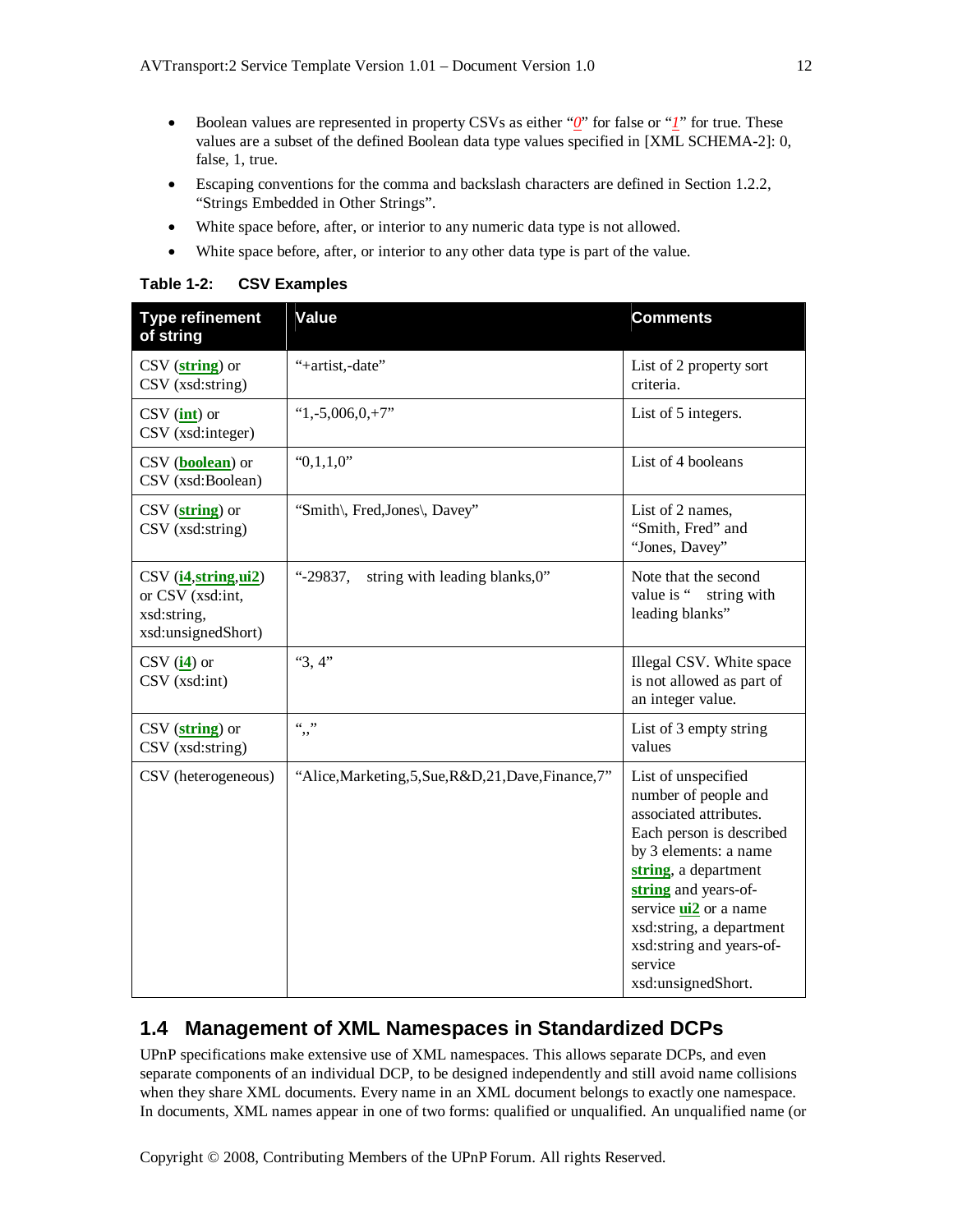no-colon-name) contains no colon (":") characters. An unqualified name belongs to the document's default namespace. A qualified name is two no-colon-names separated by one colon character. The nocolon-name before the colon is the qualified name's namespace prefix, the no-colon-name after the colon is the qualified name's "local" name (meaning local to the namespace identified by the namespace prefix). Similarly, the unqualified name is a local name in the default namespace.

The formal name of a namespace is a URI. The namespace prefix used in an XML document is *not* the name of the namespace. The namespace name is, or should be, globally unique. It has a single definition that is accessible to anyone who uses the namespace. It has the same meaning anywhere that it is used, both inside and outside XML documents. The namespace prefix, however, in formal XML usage, is defined only in an XML document. It must be locally unique to the document. Any valid XML no-colonname may be used. And, in formal XML usage, no two XML documents are ever required to use the same namespace prefix to refer to the same namespace. The creation and use of the namespace prefix was standardized by the W3C XML Committee in [XML-NMSP] strictly as a convenient local shorthand replacement for the full URI name of a namespace in individual documents.

All AV object properties are represented in XML by element and attribute names, therefore, all property names belong to an XML namespace.

For the same reason that namespace prefixes are convenient in XML documents, it is convenient in specification text to refer to namespaces using a namespace prefix. Therefore, this specification declares a "standard" prefix for all XML namespaces used herein. In addition, this specification expands the scope where these prefixes have meaning, beyond a single XML document, to all of its text, XML examples, and certain string-valued properties. This expansion of scope *does not* supercede XML rules for usage in documents, it only augments and complements them in important contexts that are out-of-scope for the XML specifications. For example, action arguments which refer to CDS properties, such as the *SearchCriteria* argument of the *Search()* action or the *Filter* argument of the *Browse()* action, MUST use the predefined namespace prefixes when referring to CDS properties ("upnp:", "dc:", etc).

All of the namespaces used in this specification are listed in the Tables "Namespace Definitions" and "Schema-related Information". For each such namespace, Table 1-3, "Namespace Definitions" gives a brief description of it, its name (a URI) and its defined "standard" prefix name. Some namespaces included in these tables are not directly used or referenced in this document. They are included for completeness to accommodate those situations where this specification is used in conjunction with other UPnP specifications to construct a complete system of devices and services. For example, since the Scheduled Recording Service depends on and refers to the Content Directory Service, the predefined "srs:" namespace prefix is included. The individual specifications in such collections all use the same standard prefix. The standard prefixes are also used in Table 1-4, "Schema-related Information", to crossreference additional namespace information. This second table includes each namespace's valid XML document root element(s) (if any), its schema file name, versioning information (to be discussed in more detail below), and a link to the entry in Section 1.4.3, "Namespace Usage Examples" for its associated schema.

The normative definitions for these namespaces are the documents referenced in Table 1-3. The schemas are designed to support these definitions for both human understanding and as test tools. However, limitations of the XML Schema language itself make it difficult for the UPnP-defined schemas to accurately represent all details of the namespace definitions. As a result, the schemas will validate many XML documents that are not valid according to the specifications.

The Working Committee expects to continue refining these schemas after specification release to reduce the number of documents that are validated by the schemas while violating the specifications, but the schemas will still be informative, supporting documents. Some schemas might become normative in future versions of the specifications.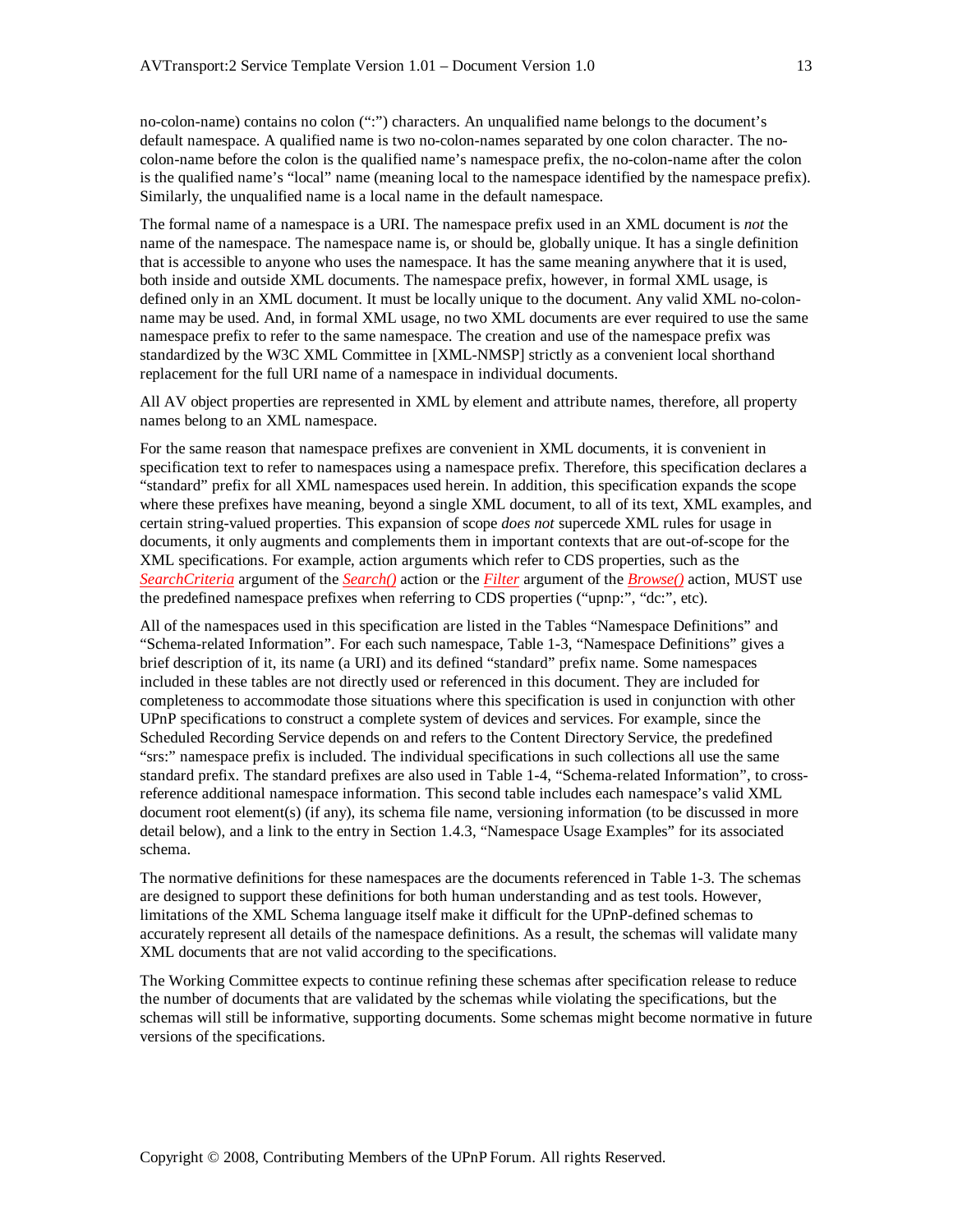| <b>Standard</b><br>Name- |                                              |                                                                    |                                                          |  |
|--------------------------|----------------------------------------------|--------------------------------------------------------------------|----------------------------------------------------------|--|
| space<br>Prefix          | <b>Namespace Name</b>                        | <b>Namespace Description</b>                                       | <b>Normative Definition</b><br><b>Document Reference</b> |  |
|                          |                                              | AV Working Committee defined namespaces                            |                                                          |  |
| av                       | urn:schemas-upnp-org:av:av                   | Common data types for use in AV schemas                            | $[AV-XSD]$                                               |  |
| avs                      | urn:schemas-upnp-org:av:avs                  | Common structures for use in AV schemas                            | $[AVS-XSD]$                                              |  |
| avdt                     | urn:schemas-upnp-org:av:avdt                 | Datastructure Template                                             | [AVDT]                                                   |  |
| avt-event                | urn:schemas-upnp-org:metadata-1-0/AVT/       | Evented <i>LastChange</i> state variable for<br>AVTransport        | [AVT]                                                    |  |
| cds-event                | urn:schemas-upnp-org:av:cds-event            | Evented <i>LastChange</i> state variable for<br>ContentDirectory   | [CDS]                                                    |  |
| didl-lite                | urn:schemas-upnp-org:metadata-1-0/DIDL-Lite/ | Structure and metadata for<br>ContentDirectory                     | [CDS]                                                    |  |
| rcs-event                | urn:schemas-upnp-org:metadata-1-0/RCS/       | Evented <i>LastChange</i> state variable for<br>RenderingControl   | [RCS]                                                    |  |
| <b>SrS</b>               | urn:schemas-upnp-org:av:srs                  | Metadata and structure for<br>ScheduledRecording                   | [SRS]                                                    |  |
| srs-event                | urn:schemas-upnp-org:av:srs-event            | Evented <i>LastChange</i> state variable for<br>ScheduledRecording | [SRS]                                                    |  |
| upnp                     | urn:schemas-upnp-org:metadata-1-0/upnp/      | Metadata for ContentDirectory                                      | [CDS]                                                    |  |
|                          | <b>Externally defined namespaces</b>         |                                                                    |                                                          |  |
| dc                       | http://purl.org/dc/elements/1.1/             | <b>Dublin Core</b>                                                 | [DC-TERMS]                                               |  |
| xsd                      | http://www.w3.org/2001/XMLSchema             | XML Schema Language 1.0                                            | [XML SCHEMA-1]<br>[XML SCHEMA-2]                         |  |
| xsi                      | http://www.w3.org/2001/XMLSchema-instance    | XML Schema Instance Document schema                                | Sections 2.6 & 3.2.7 of<br>[XML SCHEMA-1]                |  |
| xml                      | http://www.w3.org/XML/1998/namespace         | The "xml:" Namespace                                               | [XML-NS]                                                 |  |

**Table 1-3: Namespace Definitions**

#### **Table 1-4: Schema-related Information**

| <b>Standard</b><br>Name-<br>space<br>Prefix | <b>Relative URI and</b><br><b>File Name</b><br>• Form 1, Form 2, Form3        | <b>Valid Root Element(s)</b>                                                                                    | <b>Schema Reference</b> |
|---------------------------------------------|-------------------------------------------------------------------------------|-----------------------------------------------------------------------------------------------------------------|-------------------------|
|                                             |                                                                               | AV Working Committee Defined Namespaces                                                                         |                         |
| av                                          | av-vn-yyyymmdd.xsd<br>٠<br>$av-vn$ xsd<br>٠<br>av.xsd<br>٠                    | n/a                                                                                                             | $[AV-XSD]$              |
| avs                                         | avs-vn-yyyymmdd.xsd<br>٠<br>avs-vn.xsd<br>٠<br>avs.xsd<br>٠                   | <capabilities><br/><features><br/><statevariablevaluepairs></statevariablevaluepairs></features></capabilities> | $[AVS-XSD]$             |
| avdt                                        | avdt-vn-yyyymmdd.xsd<br>٠<br>avdt-vn.xsd<br>٠<br>avdt.xsd<br>$\bullet$        | $<$ $AVDT$ >                                                                                                    | [AVDT]                  |
| avt-event                                   | avt-event-vn-yyyymmdd.xsd<br>٠<br>avt-event-vn.xsd<br>٠<br>avt-event.xsd<br>٠ | $<$ Event>                                                                                                      | [AVT-EVENT-XSD]         |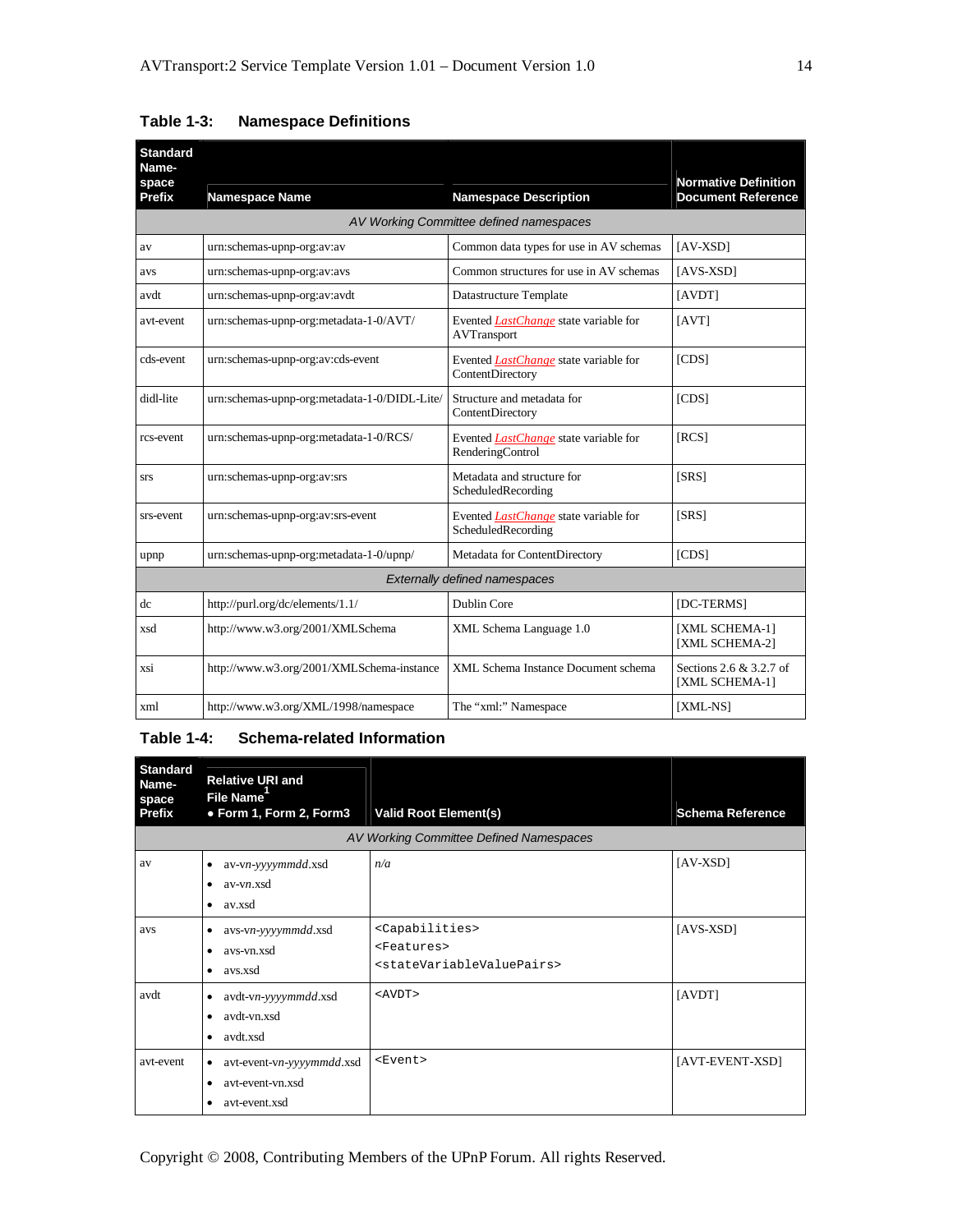| <b>Standard</b><br>Name-<br>space    | <b>Relative URI and</b><br>File Name <sup>1</sup>                                                     |                                                                       |                         |  |
|--------------------------------------|-------------------------------------------------------------------------------------------------------|-----------------------------------------------------------------------|-------------------------|--|
| <b>Prefix</b>                        | · Form 1, Form 2, Form3                                                                               | <b>Valid Root Element(s)</b>                                          | <b>Schema Reference</b> |  |
| cds-event                            | cds-event-vn-yyyymmdd.xsd<br>$\bullet$<br>cds-event-vn.xsd<br>$\bullet$<br>cds-event.xsd<br>$\bullet$ | <stateevent></stateevent>                                             | [CDS-EVENT-XSD]         |  |
| didl-lite                            | didl-lite-vn-yyyymmdd.xsd<br>$\bullet$<br>didl-lite-vn.xsd<br>$\bullet$<br>didl-lite.xsd<br>$\bullet$ | <didl-lite></didl-lite>                                               | [DIDL-LITE-XSD]         |  |
| rcs-event                            | rcs-event-vn-yyyymmdd.xsd<br>$\bullet$<br>rcs-event-vn.xsd<br>$\bullet$<br>rcs-event.xsd<br>$\bullet$ | $<$ Event>                                                            | [RCS-EVENT-XSD]         |  |
| <b>SrS</b>                           | srs-vn-yyyymmdd.xsd<br>$\bullet$<br>srs-vn.xsd<br>$\bullet$<br>srs.xsd<br>$\bullet$                   | s <sub>rs</sub>                                                       | $[SRS-XSD]$             |  |
| srs-event                            | srs-event-vn-yyyymmdd.xsd<br>$\bullet$<br>srs-event-vn.xsd<br>$\bullet$<br>srs-event.xsd<br>$\bullet$ | <stateevent></stateevent>                                             | [SRS-EVENT-XSD]         |  |
| upnp                                 | upnp-vn-yyyymmdd.xsd<br>$\bullet$<br>upnp-vn.xsd<br>$\bullet$<br>upnp.xsd<br>$\bullet$                | n/a                                                                   | [UPNP-XSD]              |  |
| <b>Externally Defined Namespaces</b> |                                                                                                       |                                                                       |                         |  |
| dc                                   |                                                                                                       | Absolute URL: http://dublincore.org/schemas/xmls/simpledc20021212.xsd | $[DC-XSD]$              |  |
| xsd                                  | n/a                                                                                                   | <schema></schema>                                                     | [XMLSCHEMA-XSD]         |  |
| xsi                                  | n/a                                                                                                   |                                                                       | n/a                     |  |
| xml                                  | n/a                                                                                                   |                                                                       | [XML-XSD]               |  |

<sup>1</sup>Absolute URIs are generated by prefixing the relative URIs with " $\frac{http://www.upnp.org/schemes/av/"}{http://www.upnp.org/schemes/av/"}.$ 

 $\overline{a}$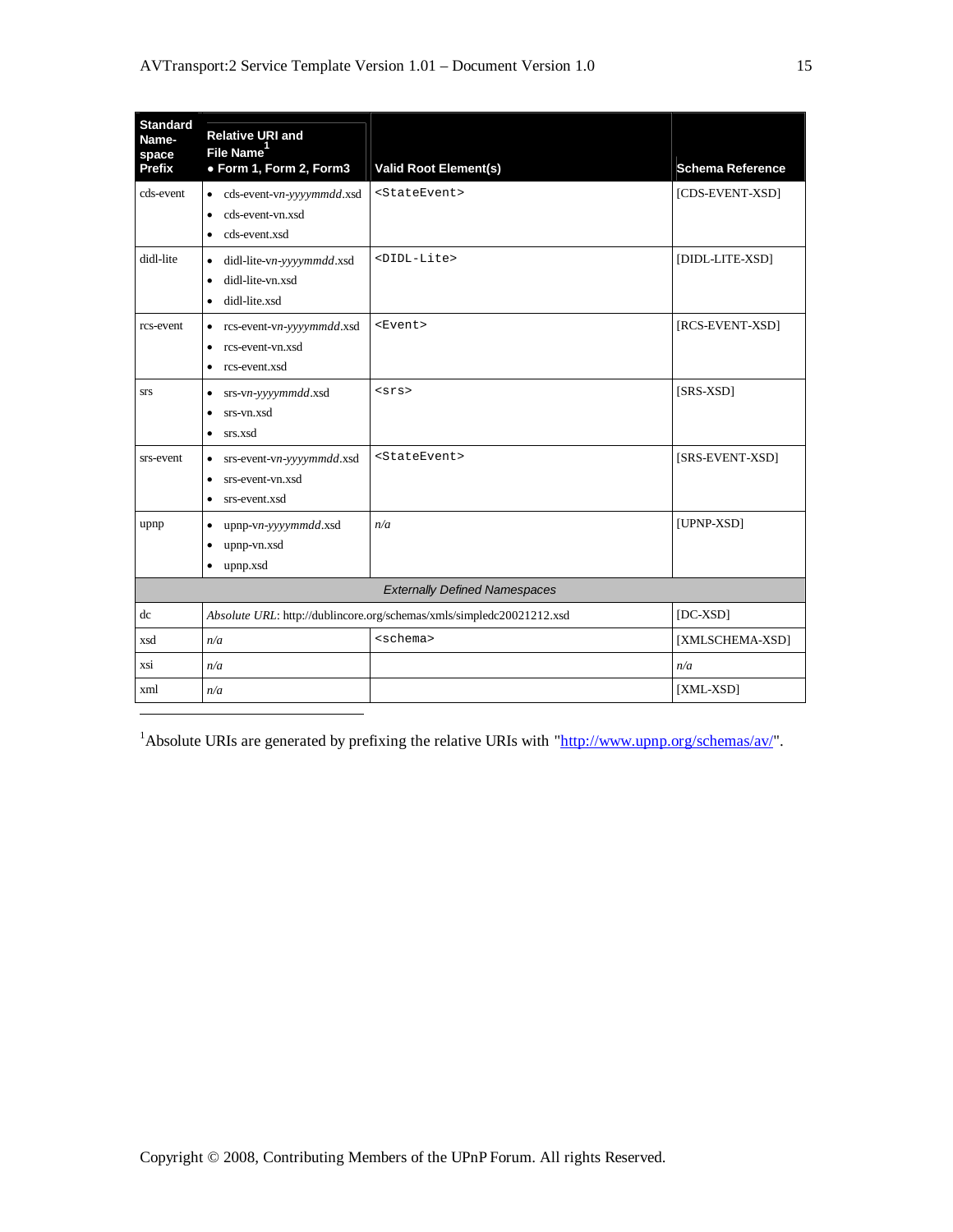#### **1.4.1 Namespace Prefix Requirements**

There are many occurrences in this specification of string data types that contain XML names (property names). These XML names in strings will not be processed under namespace-aware conditions. Therefore, all occurrences in instance documents of XML names in strings MUST use the standard namespace prefixes as declared in Table 1-3. In order to properly process the XML documents described herein, control points and devices MUST use namespace-aware XML processors [XML-NMSP] for both reading and writing. As allowed by [XML-NMSP], the namespace prefixes used in an instance document are at the sole discretion of the document creator. Therefore, the declared prefix for a namespace in a document MAY be different from the standard prefix. All devices MUST be able to correctly process any valid XML instance document, even when it uses a non-standard prefix for ordinary XML names. However, it is strongly RECOMMENDED that all devices use these standard prefixes for all instance documents to avoid confusion on the part of both human and machine readers. These standard prefixes are used in all descriptive text and all XML examples in this and related UPnP specifications. Also, each individual specification may assume a default namespace for its descriptive text. In that case, names from that namespace may appear with no prefix.

The assumed default namespace, if any, for each UPnP AV specification is given in Table 1-5, "Default Namespaces for the AV Specifications".

Note: all UPnP AV schemas declare attributes to be "unqualified", so namespace prefixes are never used with AV Working Committee defined attribute names.

| <b>AV Specification Name</b> | <b>Default Namespace Prefix</b> |
|------------------------------|---------------------------------|
| AVTransport                  | avt-event                       |
| ConnectionManager            | n/a                             |
| ContentDirectory             | didl-lite                       |
| MediaRenderer                | n/a                             |
| MediaServer                  | n/a                             |
| RenderingControl             | rcs-event                       |
| ScheduledRecording           | <b>STS</b>                      |

**Table 1-5: Default Namespaces for the AV Specifications**

#### **1.4.2 Namespace Names, Namespace Versioning and Schema Versioning**

The UPnP AV service specifications define several data structures (such as state variables and action arguments) whose format is an XML instance document that must comply with one or more specific XML namespaces. Each namespace is uniquely identified by an assigned namespace name. The namespaces that are defined by the AV Working Committee MUST be named by a URN. See Table 1-3, "Namespace Definitions" for a current list of namespace names. Additionally, each namespace corresponds to an XML schema document that provides a machine-readable representation of the associated namespace to enable automated validation of the XML (state variable or action parameter) instance documents.

Within an XML schema and XML instance document, the name of each corresponding namespace appears as the value of an xmlns attribute within the root element. Each xmlns attribute also includes a namespace prefix that is associated with that namespace in order to disambiguate (a.k.a. qualify) element and attribute names that are defined within different namespaces. The schemas that correspond to the listed namespaces are identified by URI values that are listed in the schemaLocation attribute also within the root element. (See Section 1.4.3 "Namespace Usage Examples")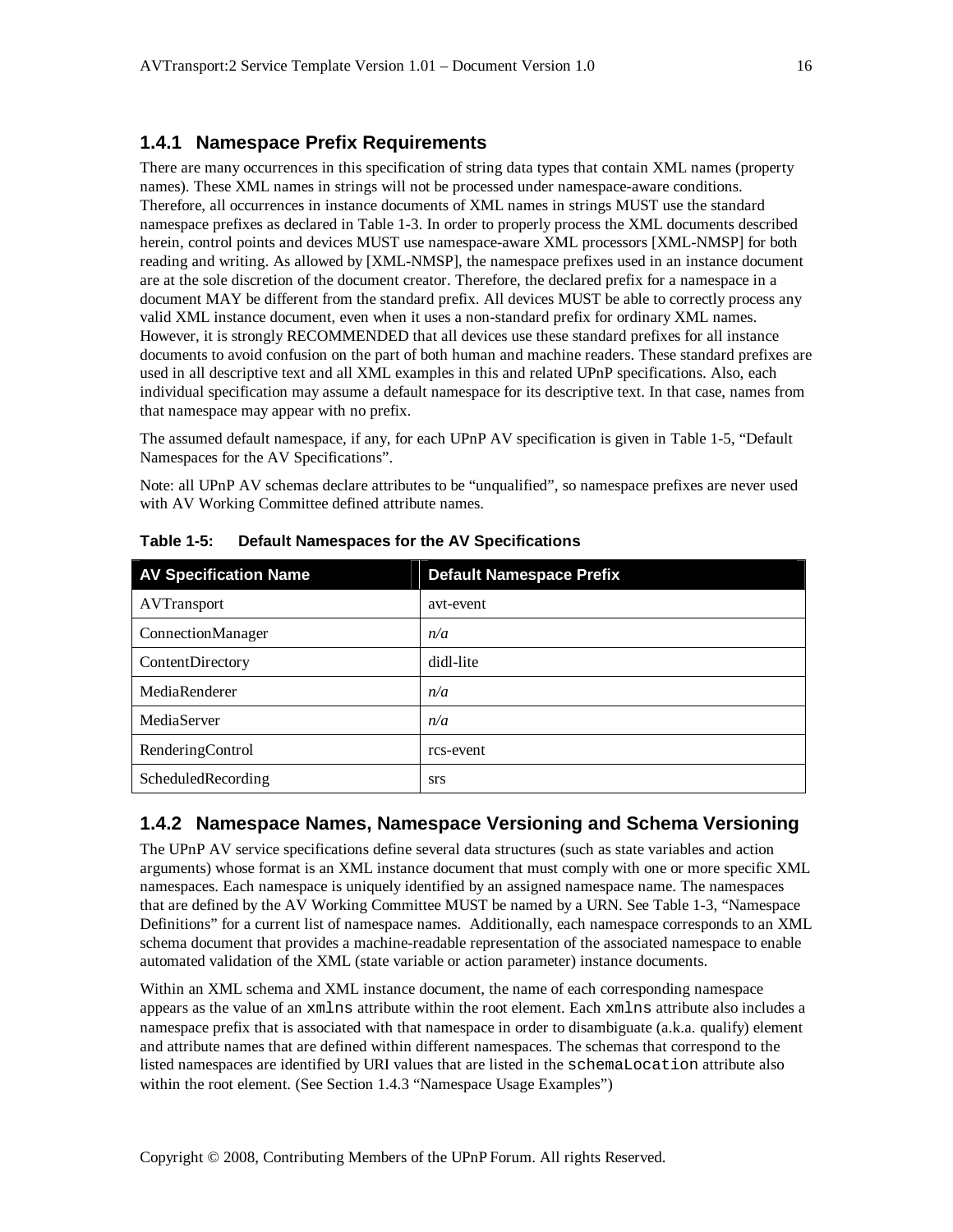In order to enable both forward and backward compatibility, namespace names are permanently assigned and MUST NOT change even when a new version of a specification changes the definition of a namespace. However, all changes to a namespace definition MUST be backward-compatible. In other words, the updated definition of a namespace MUST NOT invalidate any XML documents that comply with an earlier definition of that same namespace. This means, for example, that a namespace MUST NOT be changed so that a new element or attribute is required. Although namespace names MUST NOT change, namespaces still have version numbers that reflect a specific set of definitional changes. Each time the definition of a namespace is changed, the namespace's version number is incremented by one.

Each time a new namespace version is created, a new XML schema document (.xsd) is created and published so that the new namespace definition is represented in a machine-readable form. Since a XML schema document is just a representation of a namespace definition, translation errors can occur. Therefore, it is sometime necessary to re-release a published schema in order to correct typos or other namespace representation errors. In order to easily identify the potential multiplicity of schema releases for the same namespace, the URI of each released schema MUST conform to the following format (called Form 1):

Form 1: "http://www.upnp.org/schemas/av/" *schema-root-name* "-v" *ver* "*-*" *yyyymmdd*

where

- *schema-root-name* is the name of the root element of the namespace that this schema represents.
- *ver* corresponds to the version number of the namespace that is represented by the schema.
- *yyyymmdd* is the year, month and day (in the Gregorian calendar) that this schema was released.

Table 1-4, "Schema-related Information" identifies the URI formats for each of the namespaces that are currently defined by the UPnP AV Working Committee.

As an example, the original schema URI for the "rcs-event" namespace (that was released with the original publication of the UPnP AV service specifications in the year 2002) was "http://www.upnp.org/schemas/av/rcs-event-v1-20020625.xsd". When the UPnP AV service specifications were subsequently updated in the year 2006, the URI for the updated version of the "rcs-event" namespace was "http://www.upnp.org/schemas/av/rcs-event-v2-20060531.xsd". However, in 2006, the schema URI for the newly created "srs-event" namespace was "http://www.upnp.org/schemas/av/srs-event-v1- 20060531.xsd". Note the version field for the "srs-event" schema is "v1" since it was first version of that namespace whereas the version field for the "rcs-event" schema is "v2" since it was the second version of that namespace.

In addition to the dated schema URIs that are associated with each namespace, each namepace also has a set of undated schema URIs. These undated schema URIs have two distinct formats with slightly different meanings:

Form 2: "http://www.upnp.org/schemas/av/" *schema-root-name* "-v" *ver*

where *ver* is described above.

Form 3: "http://www.upnp.org/schemas/av/" *schema-root-name*

Form 2 of the undated schema URI is always linked to the most recent release of the schema that represents the version of the namespace indicated by *ver*. For example, the undated URI "…/av/rcs-eventv2.xsd" is linked to the most recent schema release of version 2 of the "rcs-event" namespace. Therefore, on May 31, 2006 (20060531), the undated schema URI was linked to the schema that is otherwise known as "…/av/rcs-event-v2-20060531.xsd". Furthermore, if the schema for version 2 of the "rcs-event" namespace was ever re-released, for example to fix a typo in the 20060531 schema, then the same undated schema URI (".../av/rcs-event-v2.xsd") would automatically be updated to link to the updated version 2 schema for the "rcs-event" namespace.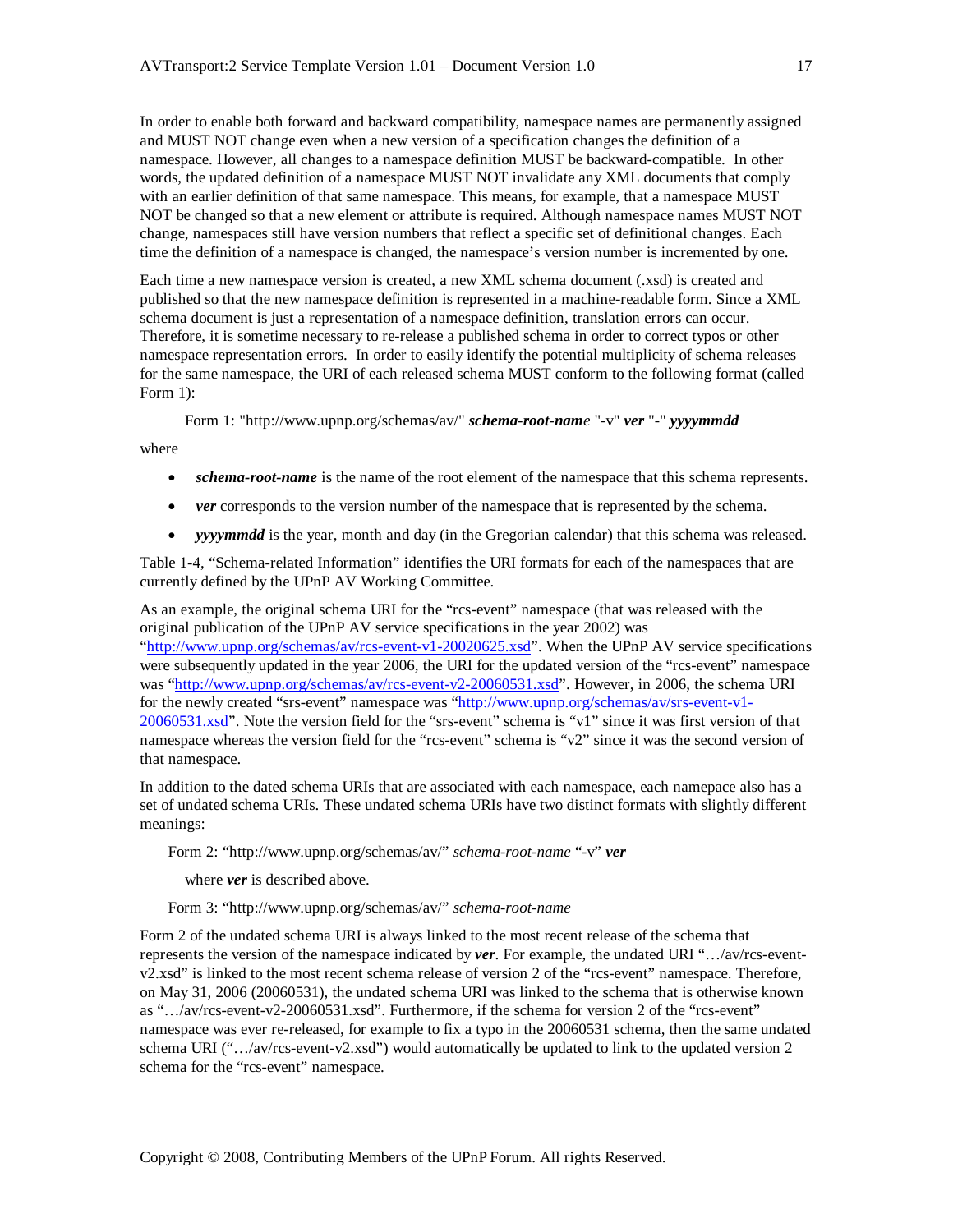Form 3 of the undated schema URI is always linked to the most recent release of the schema that represents the highest version of the namespace that has been published. For example, on June 25, 2002 (20020625), the undated schema URI "…/av/rcs-event.xsd" was linked to the schema that is otherwise known as "…/av/rcs-event-v1-20020625.xsd". However, on May 31, 2006 (20060531), that same undated schema URI was linked to the schema that is otherwise known as "…/av/rcs-event-v2-20060531.xsd".

When referencing a schema URI within an XML instance document or a referencing XML schema document, the following usage rules apply:

- All instance documents, whether generated by a service or a control point, MUST use Form 3.
- All UPnP AV published schemas that reference other UPnP AV schemas MUST also use Form 3.

Within an XML instance document, the definition for the schemaLocation attribute comes from the XML Schema namespace "http://www.w3.org/2002/XMLSchema-instance". A single occurrence of the attribute can declare the location of one or more schemas. The schemaLocation attribute value consists of a whitespace separated list of values that is interpreted as a namespace name followed by its schema location URL. This pair-sequence is repeated as necessary for the schemas that need to be located for this instance document.

In addition to the schema URI naming and usage rules described above, each released schema MUST contain a version attribute in the <schema> root element. Its value MUST correspond to the format:

*ver* "*-*" *yyyymmdd* where *ver* and *yyyymmdd* are described above.

The version attribute provides self-identification of the namespace version and release date of the schema itself. For example, within the original schema released for the "rcs-event" namespace (…/rcsevent-v2-20020625.xsd), the <schema> root element contains the following attribute: version="2- 20020625".

#### **1.4.3 Namespace Usage Examples**

The schemaLocation attribute for XML instance documents comes from the XML Schema instance namespace "http:://www.w3.org/2002/XMLSchema-instance". A single occurrence of the attribute can declare the location of one or more schemas. The schemaLocation attribute value consists of a whitespace separated list of values: namespace name followed by its schema location URL. This pairsequence is repeated as necessary for the schemas that need to be located for this instance document.

#### **Example 1:**

Sample *DIDL-Lite XML Instance Document*. Note that the references to the UPnP AV schemas do not contain any version or release date information. In other words, the references follow Form 3 from above. Consequently, this example is valid for all releases of the UPnP AV service specifications.

```
<?xml version="1.0" encoding="UTF-8"?>
<DIDL-Lite
 xmlns:dc="http://purl.org/dc/elements/1.1/"
 xmlns="urn:schemas-upnp-org:metadata-1-0/DIDL-Lite/"
 xmlns:upnp="urn:schemas-upnp-org:metadata-1-0/upnp/"
 xmlns:xsi="http://www.w3.org/2001/XMLSchema-instance"
 xsi:schemaLocation="
   urn:schemas-upnp-org:metadata-1-0/DIDL-Lite/
   http://www.upnp.org/schemas/av/didl-lite.xsd
   urn:schemas-upnp-org:metadata-1-0/upnp/
   http://www.upnp.org/schemas/av/upnp.xsd">
   <item id="18" parentID="13" restricted="0">
      ...
   </item>
</DIDL-Lite>
```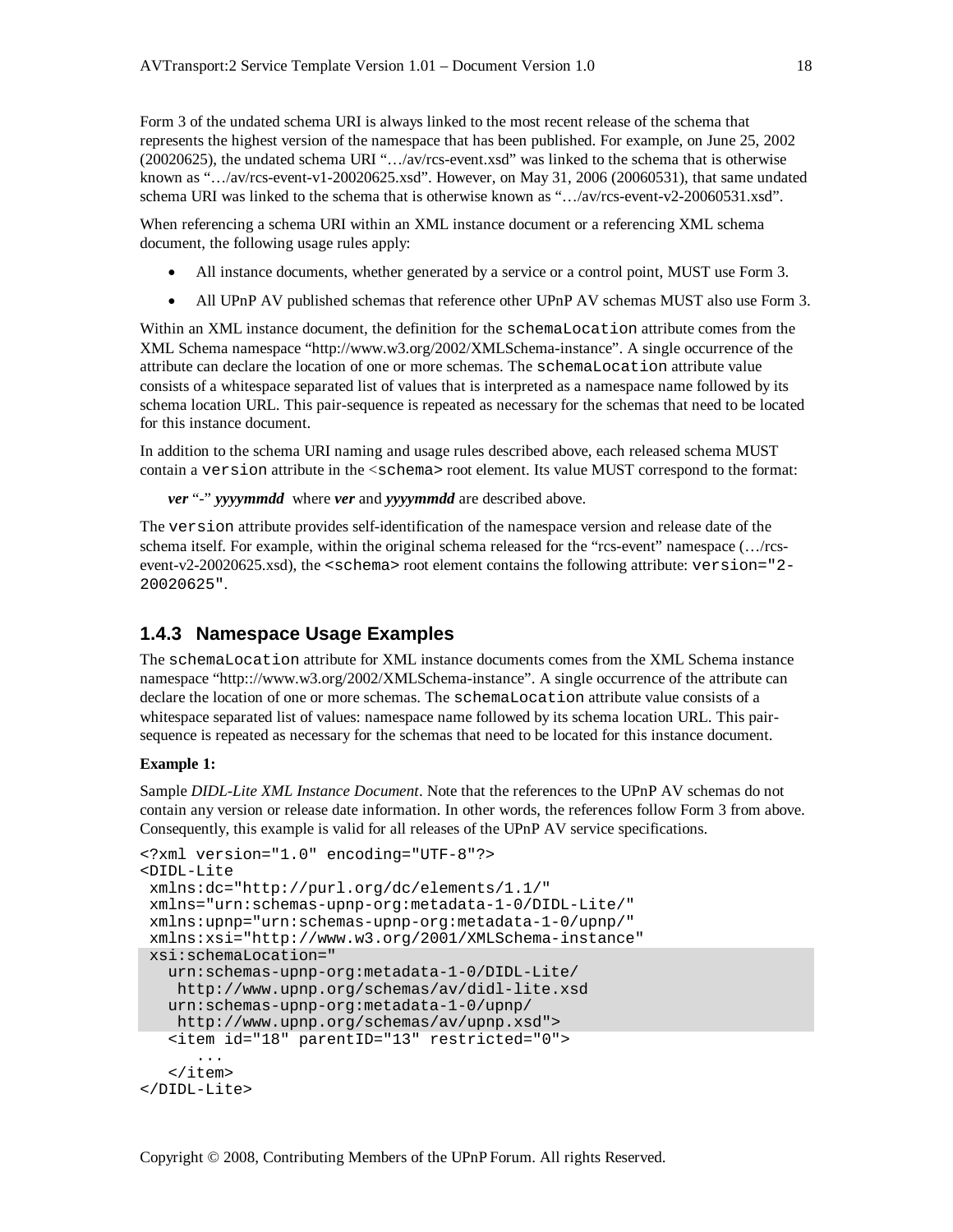#### **1.5 Vendor-defined Extensions**

Whenever vendors create additional vendor-defined state variables, actions or properties, their assigned names and XML representation MUST follow the naming conventions and XML rules as specified below.

#### **1.5.1 Vendor-defined Action Names**

Vendor-defined action names MUST begin with "**X\_**". Additionally, it SHOULD be followed by an ICANN assigned domain name owned by the vendor followed by the underscore character ("\_"). It MUST then be followed by the vendor-assigned action name. The vendor-assigned action name MUST NOT contain a hyphen character ("-", 2D Hex in UTF-8) nor a hash character ("#", 23 Hex in UTF-8). Vendorassigned action names are case sensitive. The first character of the name MUST be a US-ASCII letter ("A"-"Z", "a"-"z"), US-ASCII digit ("0"-"9"), an underscore ("\_"), or a non-experimental Unicode letter or digit greater than U+007F. Succeeding characters MUST be a US-ASCII letter ("A"-"Z", "a"-"z"), US-ASCII digit ("0"-"9"), an underscore ("\_"), a period ("."), a Unicode combiningchar, an extender, or a non-experimental Unicode letter or digit greater than U+007F. The first three letters MUST NOT be "XML" in any combination of case.

#### **1.5.2 Vendor-defined State Variable Names**

Vendor-defined state variable names MUST begin with "**X\_**". Additionally, it SHOULD be followed by an ICANN assigned domain name owned by the vendor, followed by the underscore character ("\_"). It MUST then be followed by the vendor-assigned state variable name. The vendor-assigned state variable name MUST NOT contain a hyphen character ("-", 2D Hex in UTF-8). Vendor-assigned action names are case sensitive. The first character of the name MUST be a US-ASCII letter ("A"-"Z", "a"-"z"), US-ASCII digit ("0"-"9"), an underscore ("\_"), or a non-experimental Unicode letter or digit greater than U+007F. Succeeding characters MUST be a US-ASCII letter ("A"-"Z", "a"-"z"), US-ASCII digit ("0"-"9"), an underscore (""), a period ("."), a Unicode combiningchar, an extender, or a non-experimental Unicode letter or digit greater than U+007F. The first three letters MUST NOT be "XML" in any combination of case.

## **1.5.3 Vendor-defined XML Elements and attributes**

UPnP vendors MAY add non-standard elements and attributes to a UPnP standard XML document, such as a device or service description. Each addition MUST be scoped by a vendor-owned XML namespace. Arbitrary XML MUST be enclosed in an element that begins with "**X\_**," and this element MUST be a sub element of a standard complex type. Non-standard attributes MAY be added to standard elements provided these attributes are scoped by a vendor-owned XML namespace and begin with "**X\_**".

## **1.5.4 Vendor-defined Property Names**

UPnP vendors MAY add non-standard properties to the ContentDirectory service. Each property addition MUST be scoped by a vendor-owned namespace. The vendor-assigned property name MUST NOT contain a hyphen character ("-", 2D Hex in UTF-8). Vendor-assigned property names are case sensitive. The first character of the name MUST be a US-ASCII letter ("A"-"Z", "a"-"z"), US-ASCII digit ("0"- "9"), an underscore ("\_"), or a non-experimental Unicode letter or digit greater than U+007F. Succeeding characters MUST be a US-ASCII letter ("A"-"Z", "a"-"z"), US-ASCII digit ("0"-"9"), an underscore ("\_"), a period ("."), a Unicode combiningchar, an extender, or a non-experimental Unicode letter or digit greater than U+007F. The first three letters MUST NOT be "XML" in any combination of case.

#### **1.6 References**

This section lists the normative references used in the UPnP AV specifications and includes the tag inside square brackets that is used for each such reference: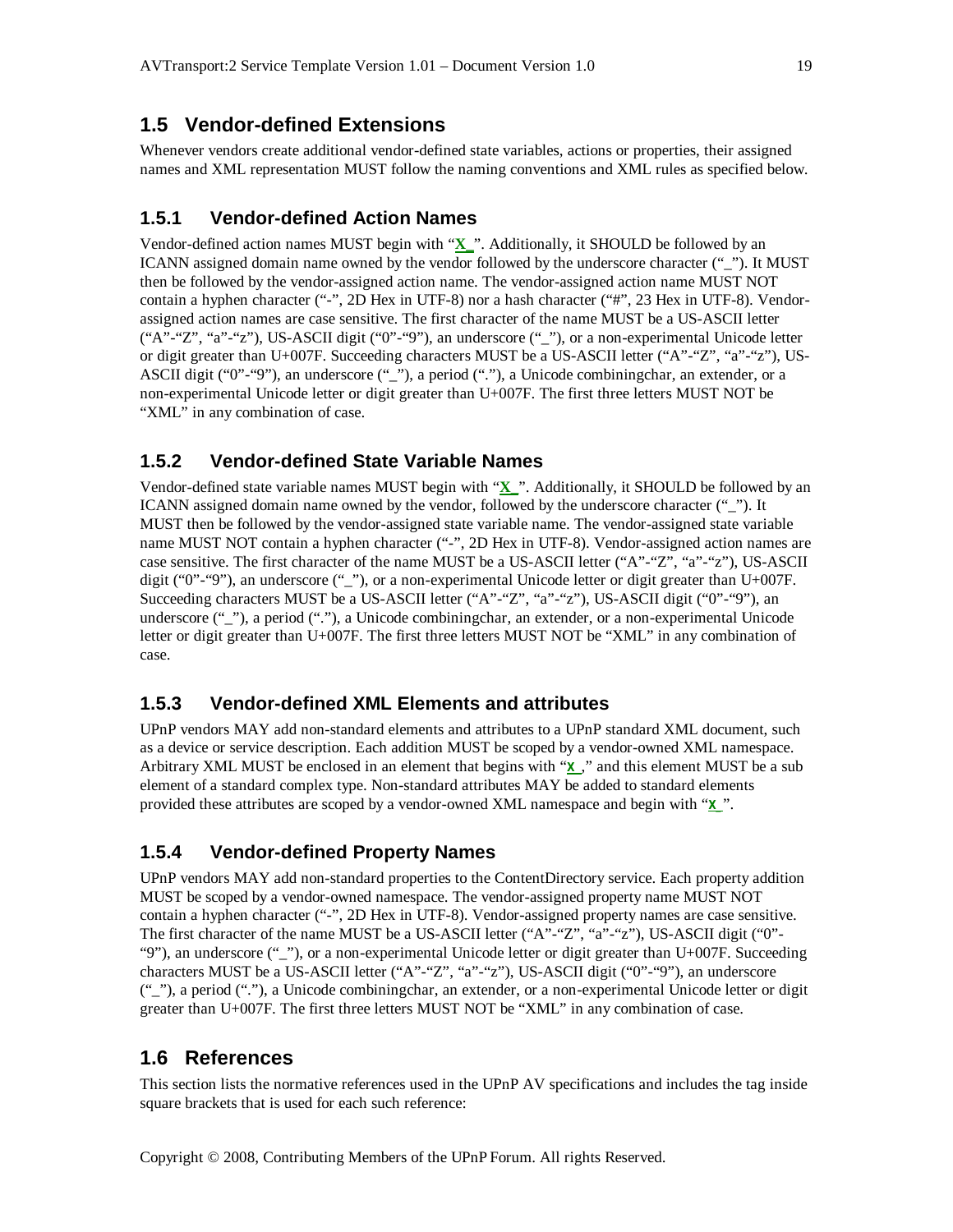[AVARCH] – *AVArchitecture:1*, UPnP Forum, December 31, 2007. Available at: http://www.upnp.org/specs/av/UPnP-av-AVArchitecture-v1-20071231.pdf. Latest version available at: http://www.upnp.org/specs/av/UPnP-av-AVArchitecture-v1.pdf.

[AVDT] – *AV DataStructure Template:1*, UPnP Forum, December 31, 2007. Available at: http://www.upnp.org/specs/av/UPnP-av-AVDataStructure-v1-20071231.pdf. Latest version available at: http://www.upnp.org/specs/av/UPnP-av-AVDataStructure-v1.pdf.

[AVDT-XSD] – *XML Schema for UPnP AV Datastructure Template:1*, UPnP Forum, December 31, 2007. Available at: http://www.upnp.org/schemas/av/avdt-v1-20071231.xsd. Latest version available at: http://www.upnp.org/schemas/av/avdt.xsd.

[AV-XSD] – *XML Schema for UPnP AV Common XML Data Types*, UPnP Forum, December 31, 2007. Available at: http://www.upnp.org/schemas/av/av-v2-20071231.xsd. Latest version available at: http://www.upnp.org/schemas/av/av.xsd.

[AVS-XSD] – *XML Schema for UPnP AV Common XML Structures*, UPnP Forum, December 31, 2007. Available at: http://www.upnp.org/schemas/av/avs-v2-20071231.xsd. Latest version available at: http://www.upnp.org/schemas/av/avs.xsd.

[AVT] – *AVTransport:2*, UPnP Forum, December 31, 2007. Available at: http://www.upnp.org/specs/av/UPnP-av-AVTransport-v2-Service-20071231.pdf. Latest version available at: http://www.upnp.org/specs/av/UPnP-av-AVTransport-v2-Service.pdf.

[AVT-EVENT-XSD] – *XML Schema for AVTransport:2 LastChange Eventing*, UPnP Forum, December 31, 2007.

Available at: http://www.upnp.org/schemas/av/avt-event-v2-20071231.xsd. Latest version available at: http://www.upnp.org/schemas/av/avt-event.xsd.

[CDS] – *ContentDirectory:3*, UPnP Forum, December 31, 2007. Available at: http://www.upnp.org/specs/av/UPnP-av-ContentDirectory-v3-Service-20071231.pdf. Latest version available at: http://www.upnp.org/specs/av/UPnP-av-ContentDirectory-v3-Service.pdf.

[CDS-EVENT-XSD] – *XML Schema for ContentDirectory:3 LastChange Eventing*, UPnP Forum, December 31, 2007.

Available at: http://www.upnp.org/schemas/av/cds-event-v1-20071231.xsd. Latest version available at: http://www.upnp.org/schemas/av/cds-event.xsd.

[CM] – *ConnectionManager:2*, UPnP Forum, December 31, 2007. Available at: http://www.upnp.org/specs/av/UPnP-av-ConnectionManager-v2-Service-20071231.pdf. Latest version available at: http://www.upnp.org/specs/av/UPnP-av-ConnectionManager-v2-Service.pdf.

[DC-XSD] – *XML Schema for UPnP AV Dublin Core*. Available at: http://www.dublincore.org/schemas/xmls/simpledc20020312.xsd.

[DC-TERMS] – *DCMI term declarations represented in XML schema language*. Available at: http://www.dublincore.org/schemas/xmls.

[DEVICE] – *UPnP Device Architecture, version 1.0*, UPnP Forum, July 20, 2006. Available at: http://www.upnp.org/specs/architecture/UPnP-DeviceArchitecture-v1.0-20060720.htm. Latest version available at: http://www.upnp.org/specs/architecture/UPnP-DeviceArchitecture-v1.0.htm.

[DIDL] – ISO/IEC CD 21000-2:2001**,** *Information Technology - Multimedia Framework - Part 2: Digital Item Declaration,* July 2001.

[DIDL-LITE-XSD] – *XML Schema for ContentDirectory:3 Structure and Metadata (DIDL-Lite)*, UPnP Forum, December 31, 2007.

Available at: http://www.upnp.org/schemas/av/didl-lite-v2-20071231.xsd. Latest version available at: http://www.upnp.org/schemas/av/didl-lite.xsd.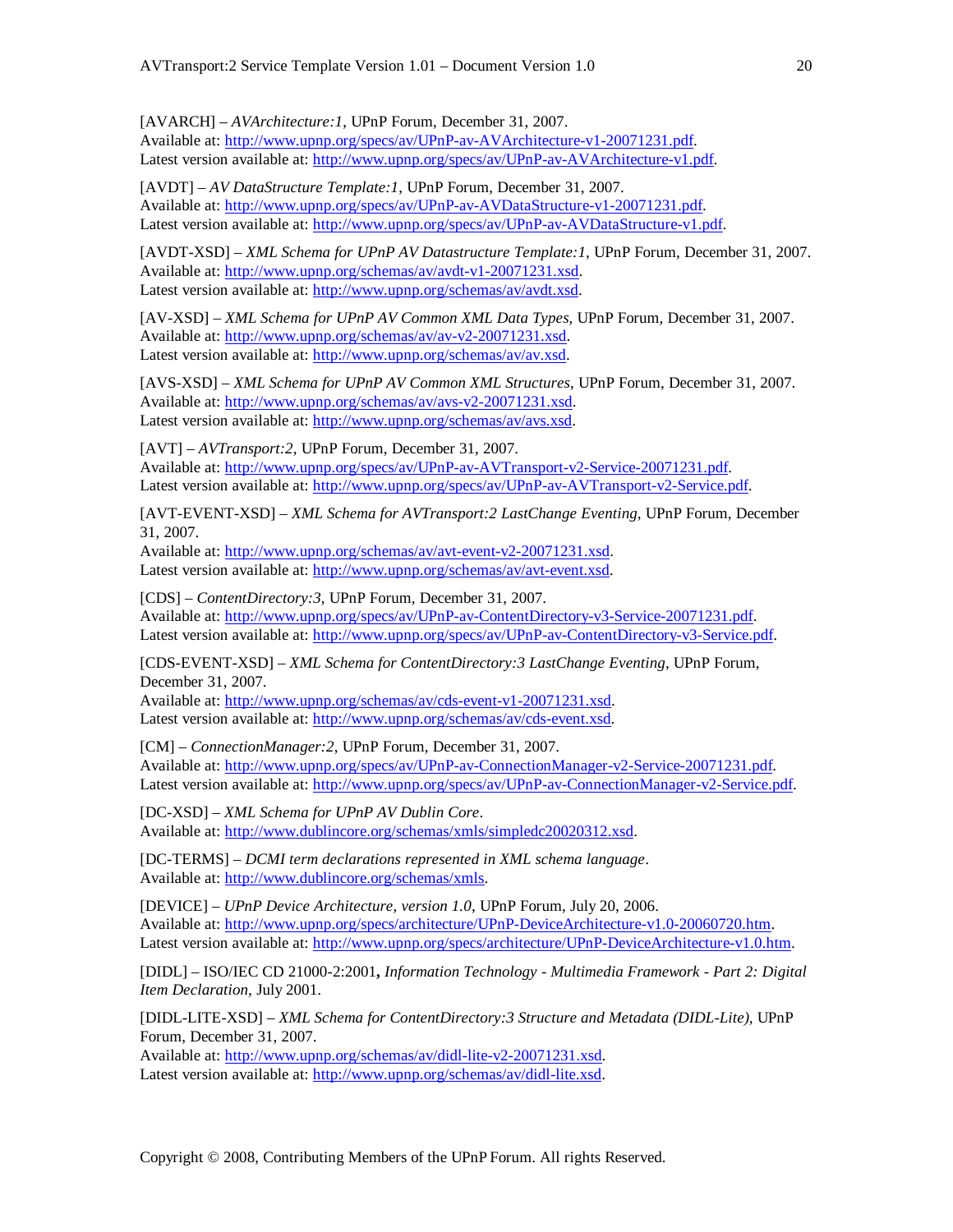[EBNF] – ISO/IEC 14977, *Information technology - Syntactic metalanguage - Extended BNF*, December 1996.

[HTTP/1.1] – *HyperText Transport Protocol – HTTP/1.1*, R. Fielding, J. Gettys, J. Mogul, H. Frystyk, L. Masinter, P. Leach, T. Berners-Lee, June 1999. Available at: http://www.ietf.org/rfc/rfc2616.txt.

IEC 61883] – *IEC 61883 Consumer Audio/Video Equipment – Digital Interface - Part 1 to 5*. Available at: http://www.iec.ch.

[IEC-PAS 61883] – *IEC-PAS 61883 Consumer Audio/Video Equipment – Digital Interface - Part 6*. Available at: http://www.iec.ch.

[ISO 8601] – *Data elements and interchange formats – Information interchange -- Representation of dates and times*, International Standards Organization, December 21, 2000. Available at: ISO 8601:2000.

[MIME] – *IETF RFC 1341, MIME (Multipurpose Internet Mail Extensions)*, N. Borenstein, N. Freed, June 1992.

Available at: http://www.ietf.org/rfc/rfc1341.txt.

[MR] – *MediaRenderer:2*, UPnP Forum, December 31, 2007. Available at: http://www.upnp.org/specs/av/UPnP-av-MediaRenderer-v2-Device-20071231.pdf. Latest version available at: http://www.upnp.org/specs/av/UPnP-AV-MediaRenderer-v2-Device.pdf.

[MS] – *MediaServer:3*, UPnP Forum, December 31, 2007. Available at: http://www.upnp.org/specs/av/UPnP-av-MediaServer-v3-Device-20071231.pdf. Latest version available at: http://www.upnp.org/specs/av/UPnP-AV-MediaServer-v3-Device.pdf.

[RCS] – *RenderingControl:2*, UPnP Forum, December 31, 2007. Available at: http://www.upnp.org/specs/av/UPnP-av-RenderingControl-v2-Service-20071231.pdf. Latest version available at: http://www.upnp.org/specs/av/UPnP-av-RenderingControl-v2-Service.pdf.

[RCS-EVENT-XSD] –*XML Schema for RenderingControl:2 LastChange Eventing*, UPnP Forum, December 31, 2007.

Available at: http://www.upnp.org/schemas/av/rcs-event-v1-20071231.xsd. Latest version available at: http://www.upnp.org/schemas/av/rcs-event.xsd.

[RFC 1738] – *IETF RFC 1738*, *Uniform Resource Locators (URL)*, Tim Berners-Lee, et. Al., December 1994.

Available at: http://www.ietf.org/rfc/rfc1738.txt.

[RFC 2045] – *IETF RFC 2045*, *Multipurpose Internet Mail Extensions (MIME) Part 1:Format of Internet Message Bodies*, N. Freed, N. Borenstein, November 1996. Available at: http://www.ietf.org/rfc/rfc2045.txt.

[RFC 2119] – *IETF RFC 2119, Key words for use in RFCs to Indicate Requirement Levels*, S. Bradner, 1997.

Available at: http://www.faqs.org/rfcs/rfc2119.html.

[RFC 2396] – *IETF RFC 2396, Uniform Resource Identifiers (URI): Generic Syntax*, Tim Berners-Lee, et al, 1998.

Available at: http://www.ietf.org/rfc/rfc2396.txt.

[RFC 3339] – *IETF RFC 3339, Date and Time on the Internet: Timestamps*, G. Klyne, Clearswift Corporation, C. Newman, Sun Microsystems, July 2002. Available at: http://www.ietf.org/rfc/rfc3339.txt.

[RTP] – *IETF RFC 1889, Realtime Transport Protocol (RTP)*, H. Schulzrinne, S. Casner, R. Frederick, V. Jacobson, January 1996.

Available at: http://www.ietf.org/rfc/rfc1889.txt.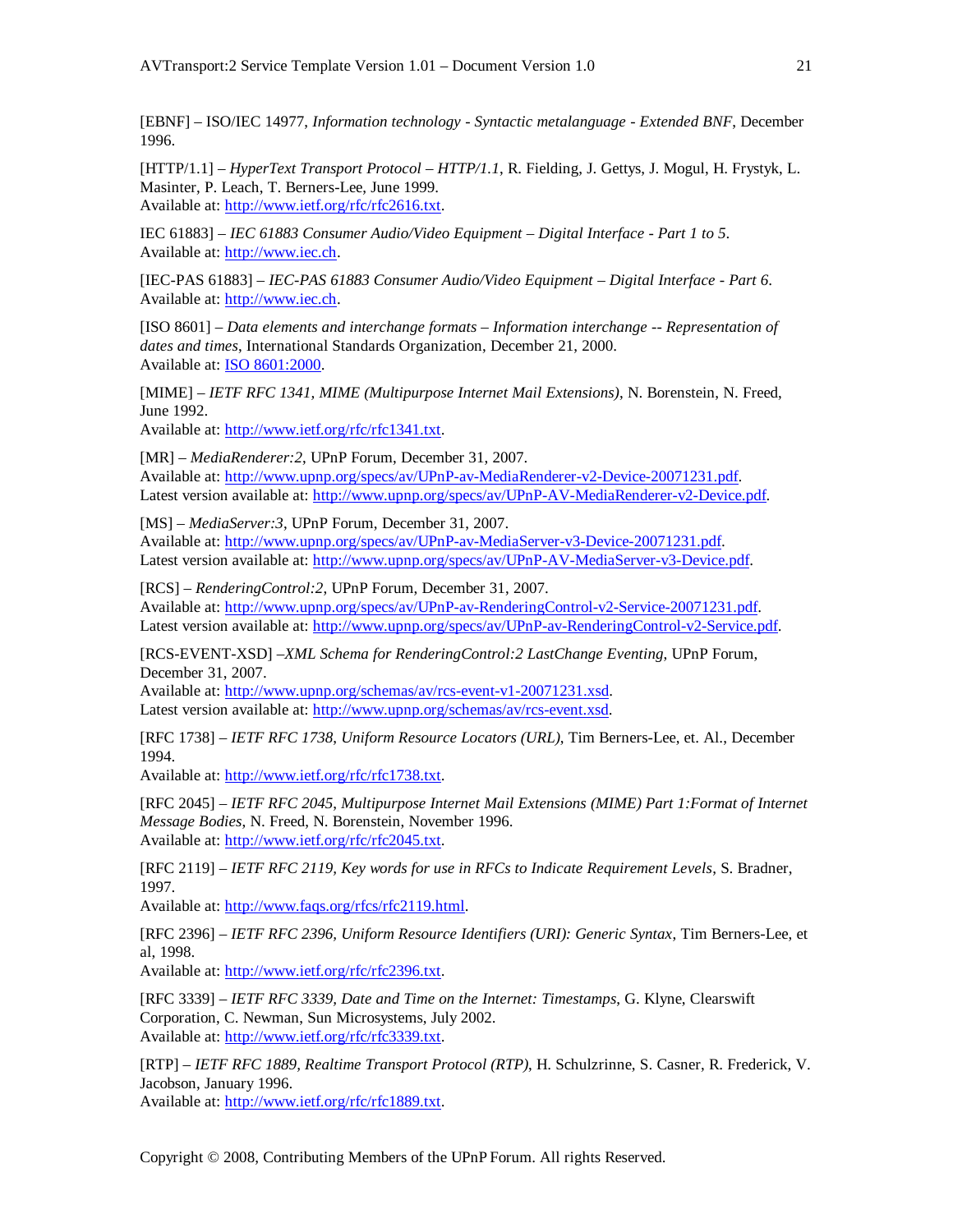[RTSP] – *IETF RFC 2326, Real Time Streaming Protocol (RTSP)*, H. Schulzrinne, A. Rao, R. Lanphier, April 1998.

Available at: http://www.ietf.org/rfc/rfc2326.txt.

[SRS] – *ScheduledRecording:2*, UPnP Forum, December 31, 2007. Available at: http://www.upnp.org/specs/av/UPnP-av-ScheduledRecording-v2-Service-20071231.pdf. Latest version available at: http://www.upnp.org/specs/av/UPnP-av-ScheduledRecording-v2-Service.pdf.

[SRS-XSD] – *XML Schema for ScheduledRecording:2 Metadata and Structure*, UPnP Forum, December 31, 2007.

Available at: http://www.upnp.org/schemas/av/srs-v2-20071231.xsd. Latest version available at: http://www.upnp.org/schemas/av/srs.xsd.

[SRS-EVENT-XSD] – *XML Schema for ScheduledRecording:2 LastChange Eventing*, UPnP Forum, December 31, 2007.

Available at: http://www.upnp.org/schemas/av/srs-event-v1-20071231.xsd. Latest version available at: http://www.upnp.org/schemas/av/srs-event.xsd.

[UAX 15] – *Unicode Standard Annex #15, Unicode Normalization Forms, version 4.1.0, revision 25*, M. Davis, M. Dürst, March 25, 2005.

Available at: http://www.unicode.org/reports/tr15/tr15-25.html.

[UNICODE COLLATION] – *Unicode Technical Standard #10, Unicode Collation Algorithm version 4.1.0*, M. Davis, K. Whistler, May 5, 2005. Available at: http://www.unicode.org/reports/tr10/tr10-14.html.

[UPNP-XSD] – *XML Schema for ContentDirectory:3 Metadata*, UPnP Forum, December 31, 2007. Available at: http://www.upnp.org/schemas/av/upnp-v3-20071231.xsd. Latest version available at: http://www.upnp.org/schemas/av/upnp.xsd.

[UTS 10] – *Unicode Technical Standard #10, Unicode Collation Algorithm, version 4.1.0, revision 14*, M. Davis, K. Whistler, May 5, 2005. Available at: http://www.unicode.org/reports/tr10/tr10-14.html.

[UTS 35] – *Unicode Technical Standard #35, Locale Data Markup Language, version 1.3R1, revision 5*,.M. Davis, June 2, 2005.

Available at: http://www.unicode.org/reports/tr35/tr35-5.html.

[XML] – *Extensible Markup Language (XML) 1.0 (Third Edition)*, François Yergeau, Tim Bray, Jean Paoli, C. M. Sperberg-McQueen, Eve Maler, eds., W3C Recommendation, February 4, 2004. Available at: http://www.w3.org/TR/2004/REC-xml-20040204.

[XML-NS] – *The "xml:" Namespace*, November 3, 2004. Available at: http://www.w3.org/XML/1998/namespace.

[XML-XSD] – *XML Schema for the "xml:" Namespace*. Available at: http://www.w3.org/2001/xml.xsd.

[XML-NMSP] – *Namespaces in XML*, Tim Bray, Dave Hollander, Andrew Layman, eds., W3C Recommendation, January 14, 1999. Available at: http://www.w3.org/TR/1999/REC-xml-names-19990114.

[XML SCHEMA-1] – *XML Schema Part 1: Structures, Second Edition*, Henry S. Thompson, David Beech, Murray Maloney, Noah Mendelsohn, W3C Recommendation, 28 October 2004. Available at: http://www.w3.org/TR/2004/REC-xmlschema-1-20041028.

[XML SCHEMA-2] – *XML Schema Part 2: Data Types, Second Edition*, Paul V. Biron, Ashok Malhotra, W3C Recommendation, 28 October 2004.

Available at: http://www.w3.org/TR/2004/REC-xmlschema-2-20041028.

[XMLSCHEMA-XSD] – *XML Schema for XML Schema*.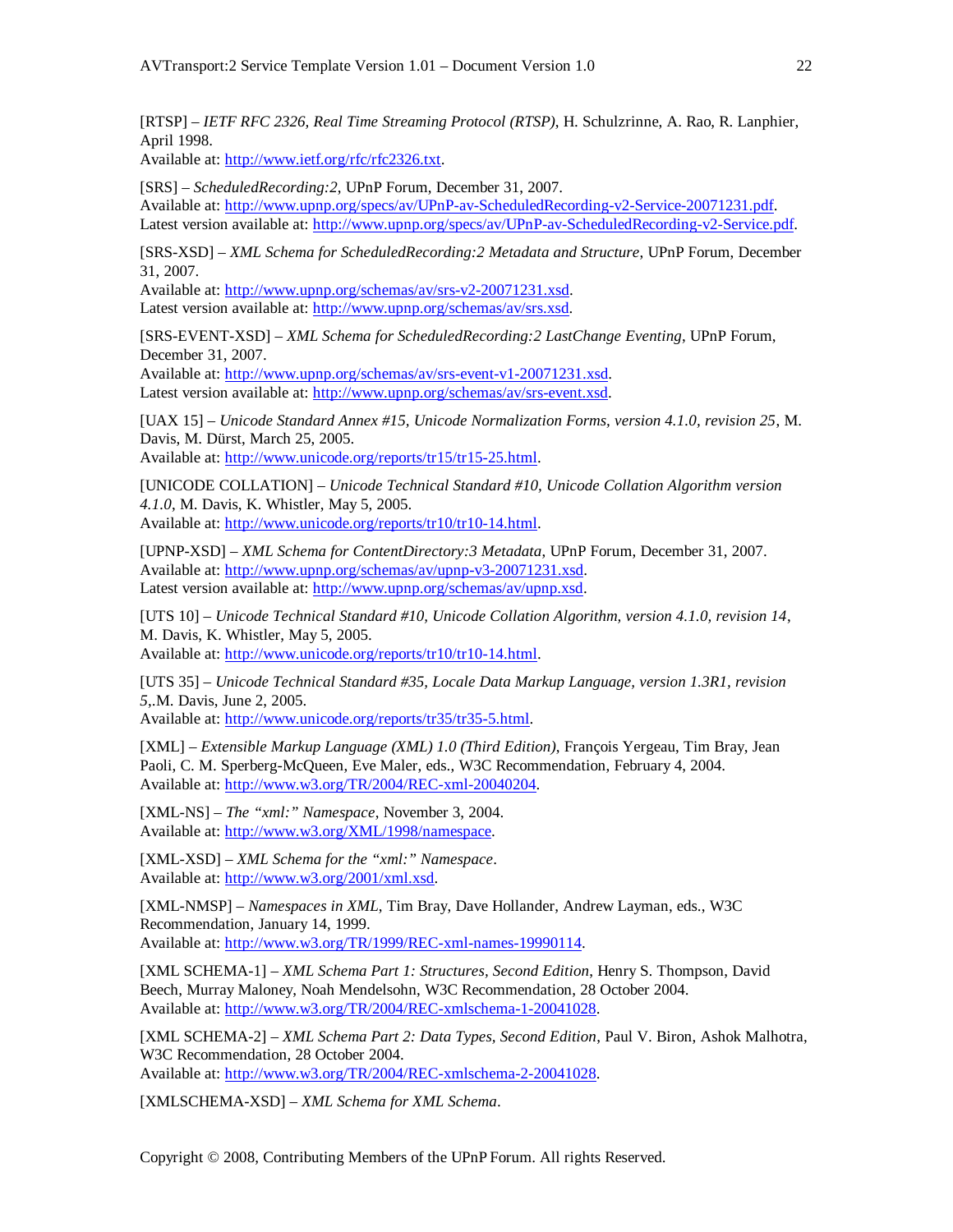Available at: http://www.w3.org/2001/XMLSchema.xsd.

[XPATH20] – *XML Path Language (XPath) 2.0*. Anders Berglund, Scott Boag, Don Chamberlin, Mary F. Fernandez, Michael Kay, Jonathan Robie, Jerome Simeon. W3C Recommendation, 21 November 2006. Available at: http://www.w3.org/TR/xpath20.

[XQUERY10] – *XQuery 1.0 An XML Query Language*. W3C Recommendation, 23 January 2007. Available at: http://www.w3.org/TR/2007/REC-xquery-20070123.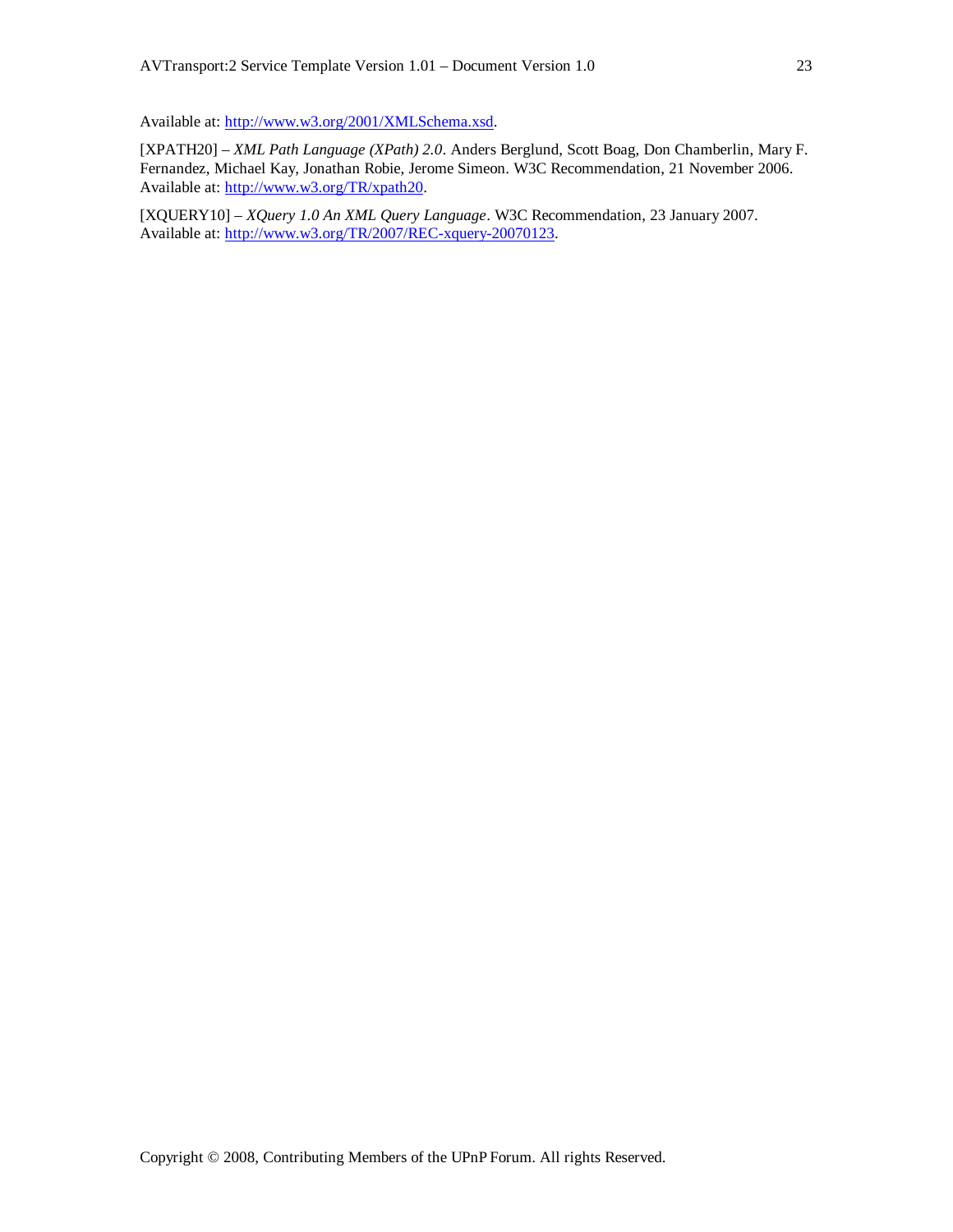# **2 Service Modeling Definitions**

# **2.1 ServiceType**

The following service type identifies a service that is compliant with this template:

**urn:schemas-upnp-org:service:***AVTransport:2*

# **2.2 State Variables**

#### **Table 2-6: State Variables**

| <b>Variable Name</b>           | R/O <sup>1</sup> | <b>Data</b><br><b>Type</b> | <b>Allowed Value</b>                                  | <b>Default</b><br>Value | Eng.<br><b>Units</b> |
|--------------------------------|------------------|----------------------------|-------------------------------------------------------|-------------------------|----------------------|
| <b>TransportState</b>          | $\underline{R}$  | string                     | See Table 2-7                                         |                         |                      |
| <b>TransportStatus</b>         | $\underline{R}$  | string                     | $\partial K$ ,<br>"ERROR_OCCURRED",<br>vendor-defined |                         |                      |
| CurrentMediaCategory           | $\underline{R}$  | string                     | See Table 2-8                                         |                         |                      |
| <b>PlaybackStorageMedium</b>   | $\overline{R}$   | string                     | See Table 2-9                                         |                         |                      |
| <b>RecordStorageMedium</b>     | $\overline{R}$   | string                     | See Table 2-9                                         |                         |                      |
| PossiblePlaybackStorageMedia   | $\underline{R}$  | string                     | $\text{CSV}^2$ (string)                               |                         |                      |
| PossibleRecordStorageMedia     | $\underline{R}$  | string                     | CSV (string)                                          |                         |                      |
| CurrentPlayMode                | $\overline{R}$   | string                     | See Table 2-10                                        | "NORMAL"                |                      |
| <b>TransportPlaySpeed</b>      | $\underline{R}$  | string                     | See Section 2.2.9                                     | T                       |                      |
| <b>RecordMediumWriteStatus</b> | $\underline{R}$  | string                     | See Table 2-11                                        |                         |                      |
| CurrentRecordQualityMode       | $\underline{R}$  | string                     | See Table 2-12                                        |                         |                      |
| PossibleRecordQualityModes     | $\underline{R}$  | string                     | CSV (string)                                          |                         |                      |
| NumberOfTracks                 | $\underline{R}$  | $\mathbf{ui4}$             | See Table 2-13                                        |                         |                      |
| <b>CurrentTrack</b>            | $\underline{R}$  | ui4                        | See Table 2-14                                        |                         |                      |
| <b>CurrentTrackDuration</b>    | $\underline{R}$  | string                     |                                                       |                         |                      |
| <b>CurrentMediaDuration</b>    | $\underline{R}$  | string                     |                                                       |                         |                      |
| CurrentTrackMetaData           | $\underline{R}$  | string                     |                                                       |                         |                      |
| <b>CurrentTrackURI</b>         | $\underline{R}$  | string                     |                                                       |                         |                      |
| <b>AVTransportURI</b>          | $\underline{R}$  | string                     |                                                       |                         |                      |
| <b>AVTransportURIMetaData</b>  | $\underline{R}$  | string                     |                                                       |                         |                      |
| <b>NextAVTransportURI</b>      | $\underline{R}$  | string                     |                                                       |                         |                      |
| NextAVTransportURIMetaData     | $\underline{R}$  | string                     |                                                       |                         |                      |
| <b>RelativeTimePosition</b>    | $\underline{R}$  | string                     |                                                       |                         |                      |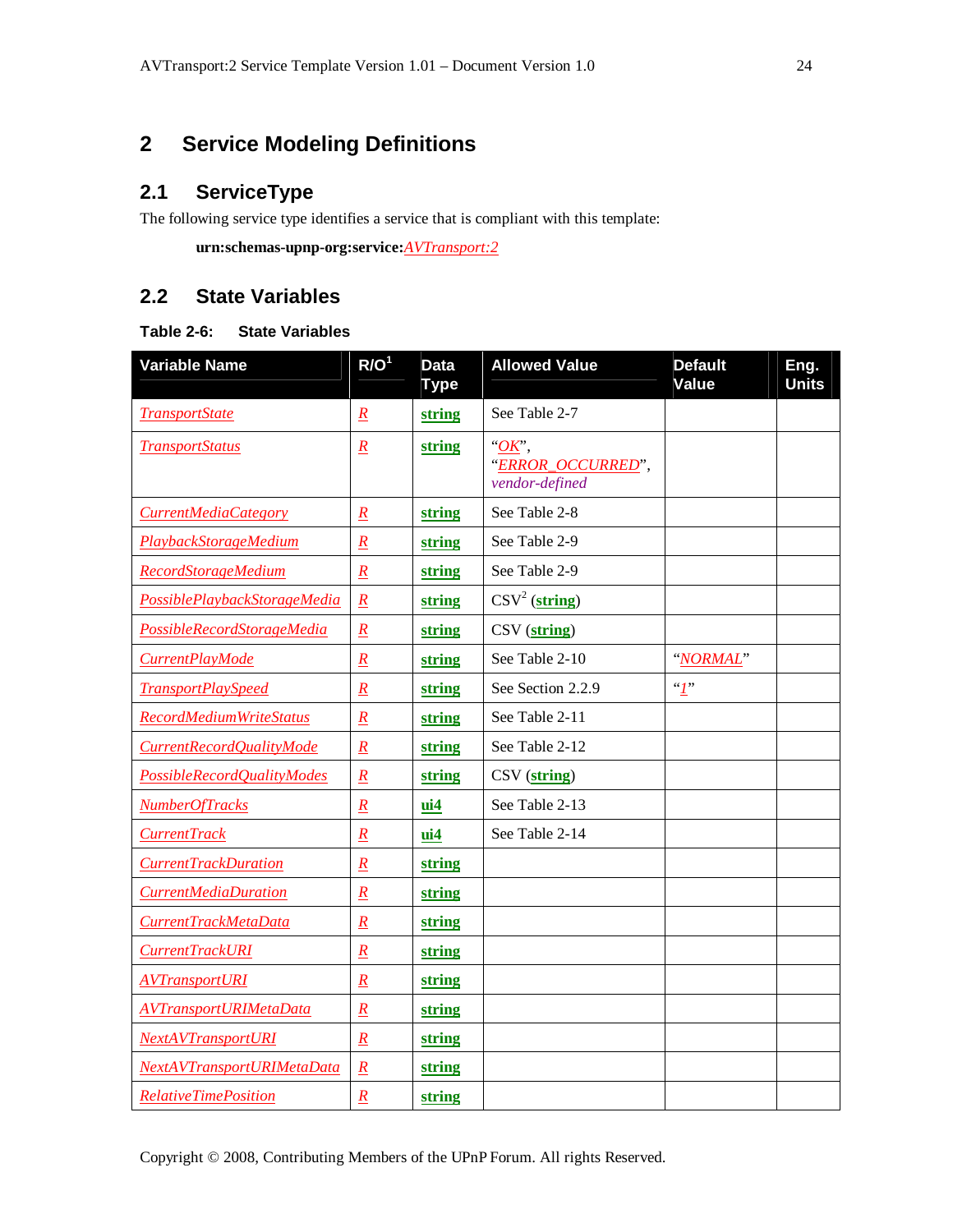| <b>Variable Name</b>                                                    | R/O <sup>1</sup>    | <b>Data</b><br><b>Type</b> | <b>Allowed Value</b>                          | <b>Default</b><br>Value | Eng.<br><b>Units</b> |
|-------------------------------------------------------------------------|---------------------|----------------------------|-----------------------------------------------|-------------------------|----------------------|
| <b>AbsoluteTimePosition</b>                                             | $\underline{R}$     | string                     |                                               |                         |                      |
| <b>RelativeCounterPosition</b>                                          | $\underline{R}$     | i4                         |                                               |                         |                      |
| <b>AbsoluteCounterPosition</b>                                          | $\underline{R}$     | $\mathbf{u}$ i4            |                                               |                         |                      |
| <b>CurrentTransportActions</b>                                          | $\overline{\Omega}$ | string                     | $\text{CSV}(\text{string})$<br>See Table 2-15 |                         |                      |
| <b>LastChange</b>                                                       | $\underline{R}$     | string                     |                                               |                         |                      |
| <b>DRMState</b>                                                         | $\overline{\Omega}$ | string                     | See Table 2-16                                | "UNKNOWN"               |                      |
| <b>A_ARG_TYPE_SeekMode</b>                                              | $\underline{R}$     | string                     | See Table 2-17                                |                         |                      |
| <b>A_ARG_TYPE_SeekTarget</b>                                            | $\underline{R}$     | string                     |                                               |                         |                      |
| A_ARG_TYPE_InstanceID                                                   | $\underline{R}$     | $\mathbf{u}$ i4            |                                               |                         |                      |
| <b>A_ARG_TYPE_DeviceUDN</b>                                             | $\Omega$            | string                     |                                               |                         |                      |
| <b>A_ARG_TYPE_ServiceType</b>                                           | $\Omega$            | string                     |                                               |                         |                      |
| <b>A_ARG_TYPE_ServiceID</b>                                             | $\overline{\Omega}$ | string                     |                                               |                         |                      |
| A_ARG_TYPE<br>StateVariableValuePairs                                   | $\overline{\Omega}$ | string                     |                                               |                         |                      |
| A_ARG_TYPE_<br><b>StateVariableList</b>                                 | $\overline{\Omega}$ | string                     | CSV (string)                                  |                         |                      |
| Non-standard state variables<br>implemented by a UPnP vendor<br>go here | $\overline{X}$      | <b>TRD</b>                 | <b>TRD</b>                                    | <b>TRD</b>              | <b>TRD</b>           |

<sup>1</sup>  $\underline{R}$  = REQUIRED, <u>*O*</u> = OPTIONAL, <u>*X*</u> = Non-standard.

 $\overline{a}$ 

 $2$  CSV stands for Comma-Separated Value list. The type between brackets denotes the UPnP data type used for the elements inside the list. CSV is defined more formally in the ContentDirectory service template.

**Table 2-7: allowedValueList for** *TransportState*

| Value              | R/O                                                                                     |
|--------------------|-----------------------------------------------------------------------------------------|
| "STOPPED"          | $\underline{R}$                                                                         |
| "PLAYING"          | $\underline{R}$                                                                         |
| "TRANSITIONING"    | $\mathbf{k}$                                                                            |
| "PAUSED PLAYBACK"  | <b>REQUIRED</b> if <b>Pause()</b> action is implemented                                 |
| "PAUSED RECORDING" | <b>REQUIRED</b> if both <i>Pause</i> () and <i>Record</i> ()<br>actions are implemented |
| "RECORDING"        | <b>REQUIRED</b> if <b>Record</b> () action is<br>implemented.                           |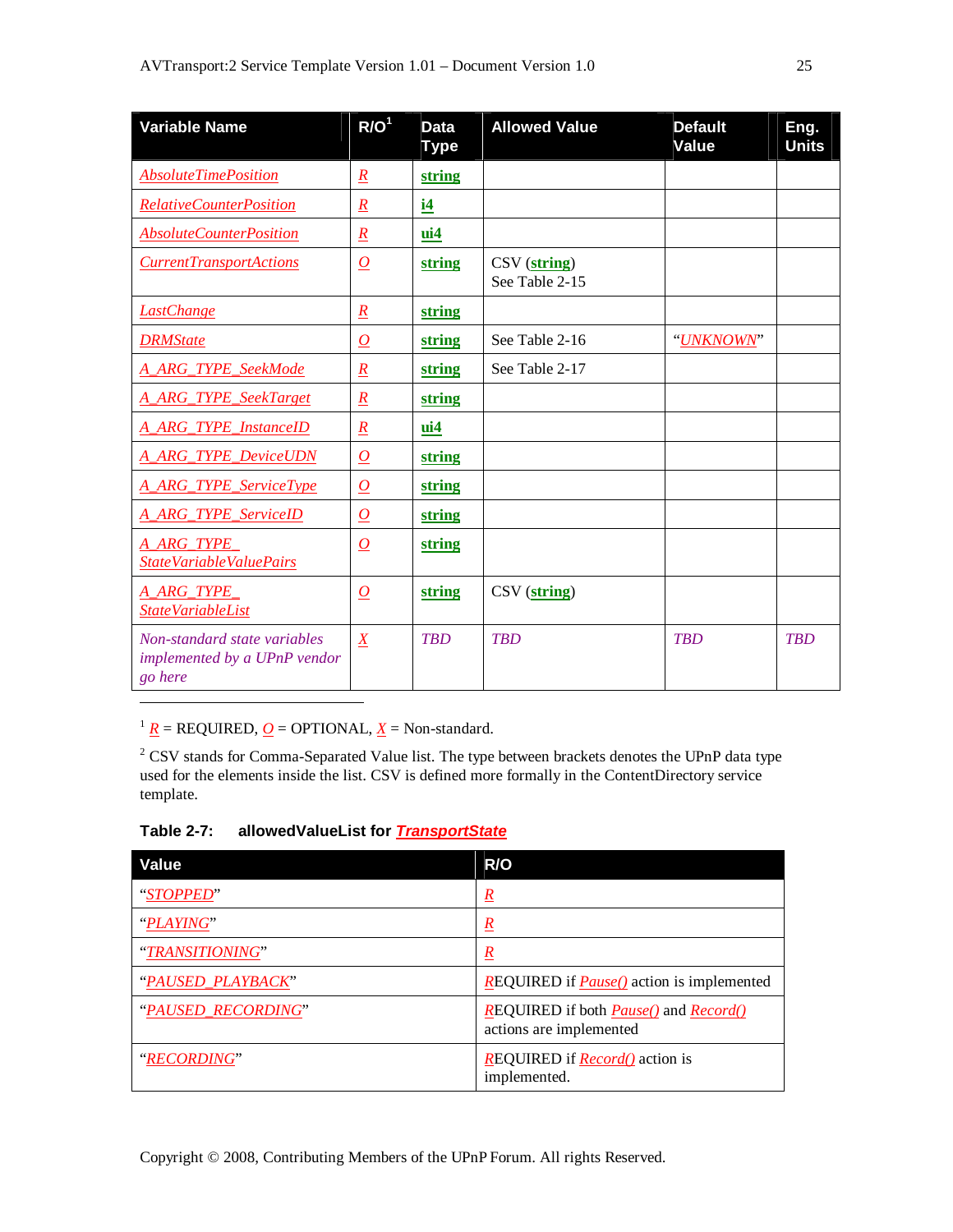| Value              | R/O |
|--------------------|-----|
| "NO MEDIA PRESENT" |     |
| Vendor-defined     |     |

#### **Table 2-8: allowedValueList for** *CurrentMediaCategory*

| Value           | R/O |
|-----------------|-----|
| "NO MEDIA"      | n   |
| "TRACK AWARE"   |     |
| "TRACK_UNAWARE" |     |

#### **Table 2-9: allowedValueList for** *PlaybackStorageMedium* **and** *RecordStorageMedium*

| Value        | R/O                 | <b>Description</b>                     |
|--------------|---------------------|----------------------------------------|
| "UNKNOWN"    | $\boldsymbol{o}$    | Unknown medium                         |
| "DV"         | $\Omega$            | Digital Video Tape medium              |
| "MINI-DV"    | $\boldsymbol{o}$    | Mini Digital Video Tape medium         |
| "VHS"        | $\overline{\Omega}$ | VHS Tape medium                        |
| $W-VHS$      | $\overline{\Omega}$ | W-VHS Tape medium                      |
| "S-VHS"      | $\overline{\Omega}$ | Super VHS Tape medium                  |
| "D-VHS"      | $\Omega$            | Digital VHS Tape medium                |
| "VHSC"       | $\overline{\Omega}$ | Compact VHS medium                     |
| "VIDEO8"     | $\overline{O}$      | 8 mm Video Tape medium                 |
| " $H18$ "    | $\boldsymbol{o}$    | High resolution 8 mm Video Tape medium |
| "CD-ROM"     | $\overline{\Omega}$ | Compact Disc-Read Only Memory medium   |
| "CD-DA"      | $\boldsymbol{o}$    | Compact Disc-Digital Audio medium      |
| $"CD-R"$     | $\overline{\Omega}$ | Compact Disc-Recordable medium         |
| " $CD-RW$ "  | $\overline{\Omega}$ | Compact Disc-Rewritable medium         |
| "VIDEO-CD"   | $\boldsymbol{o}$    | Video Compact Disc medium              |
| "SACD"       | $\overline{\Omega}$ | Super Audio Compact Disc medium        |
| "MD-AUDIO"   | $\overline{\Omega}$ | Mini Disc Audio medium                 |
| "MD-PICTURE" | $\overline{\Omega}$ | Mini Disc Picture medium               |
| "DVD-ROM"    | $\overline{\Omega}$ | DVD Read Only medium                   |
| "DVD-VIDEO"  | $\overline{\Omega}$ | DVD Video medium                       |
| " $DVD+R$ "  | $\overline{\Omega}$ | DVD Recordable medium                  |
| " $DVD-R$ "  | $\overline{\Omega}$ | DVD Recordable medium                  |
| " $DVD+RW$ " | $\overline{\Omega}$ | DVD Rewritable medium                  |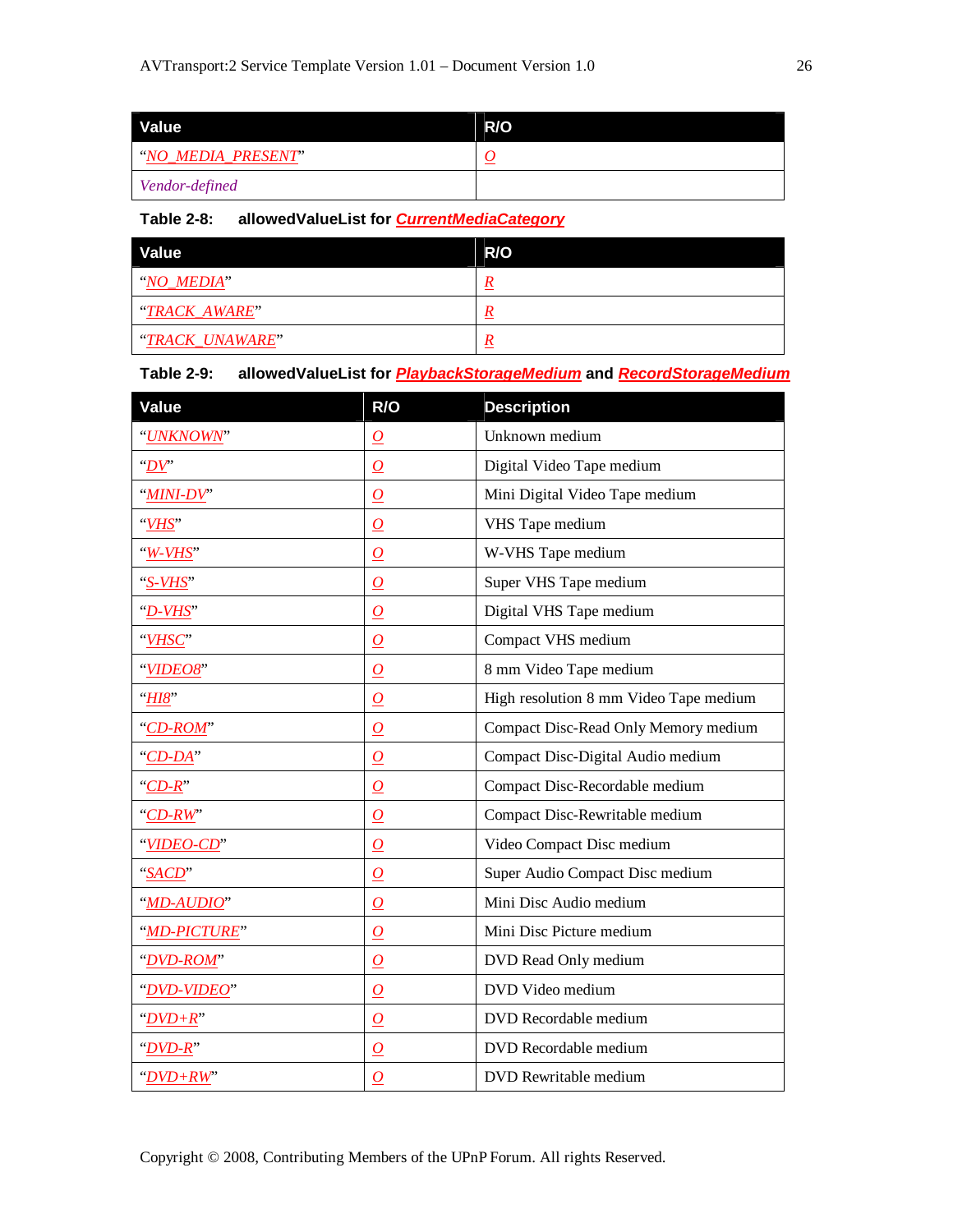| Value             | R/O                 | <b>Description</b>                       |
|-------------------|---------------------|------------------------------------------|
| "DVD-RW"          | $\overline{\Omega}$ | DVD Rewritable medium                    |
| "DVD-RAM"         | $\overline{\Omega}$ | DVD RAM medium                           |
| "DVD-AUDIO"       | $\overline{\Omega}$ | DVD Audio medium                         |
| "DAT"             | $\overline{\Omega}$ | Digital Audio Tape medium                |
| "LD"              | $\overline{\Omega}$ | Laser Disk medium                        |
| HDD               | $\overline{\Omega}$ | Hard Disk Drive medium                   |
| "MICRO-MV"        | $\Omega$            | Micro MV Tape medium                     |
| "NETWORK"         | $\overline{\Omega}$ | Network Interface medium                 |
| "NONE"            | $\overline{\Omega}$ | No medium present                        |
| "NOT_IMPLEMENTED" | $\overline{\Omega}$ | Medium type discovery is not implemented |
| $\mathcal{S}D$    | $\overline{\Omega}$ | SD (Secure Digital) Memory Card medium   |
| "PC-CARD"         | $\Omega$            | PC Card medium                           |
| $"$ <i>MMC</i>    | $\overline{\Omega}$ | MultimediaCard medium                    |
| C F               | $\overline{\Omega}$ | Compact Flash medium                     |
| "BD"              | $\overline{\Omega}$ | Blu-ray Disc medium                      |
| MST               | $\overline{\Omega}$ | Memory Stick medium                      |
| "HD_DVD"          | $\overline{\Omega}$ | HD DVD medium                            |
| Vendor-defined    | $\underline{X}$     |                                          |

## **Table 2-10: allowedValueList for** *CurrentPlayMode*

| <b>Value</b>   | R/O                  |
|----------------|----------------------|
| "NORMAL"       | $\underline{R}$      |
| "SHUFFLE"      | $\overline{\Omega}$  |
| "REPEAT_ONE"   | <u>0</u>             |
| "REPEAT ALL"   | <u>0</u>             |
| "RANDOM"       | <u>0</u>             |
| "DIRECT_I"     | <u>0</u>             |
| "INTRO"        | $\overline{\varrho}$ |
| Vendor-defined |                      |

## **Table 2-11: allowedValueList for** *RecordMediumWriteStatus*

| Value       | R/O |
|-------------|-----|
| "WRITABLE"  |     |
| "PROTECTED" |     |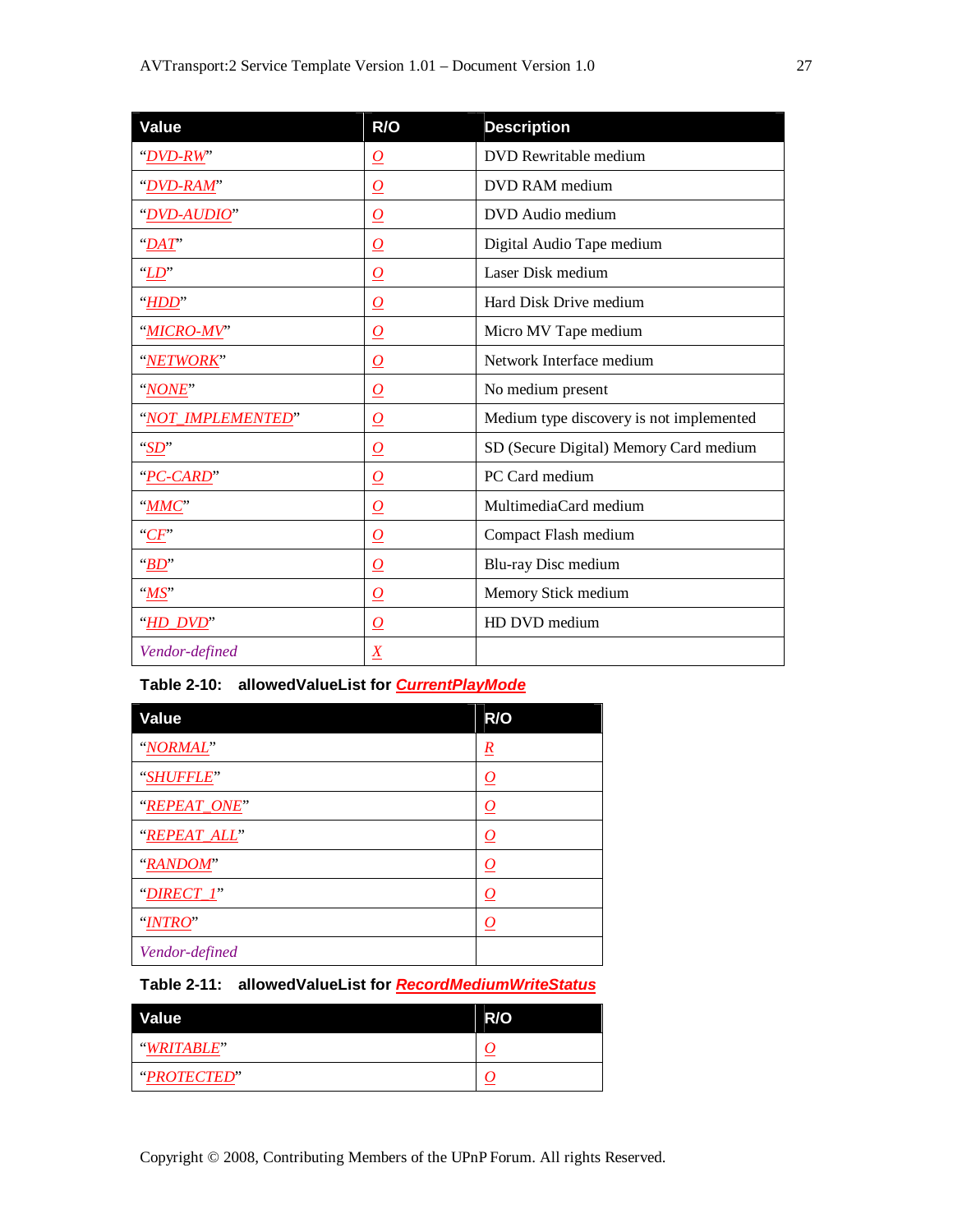| Value             | R/O |
|-------------------|-----|
| "NOT WRITABLE"    | 0   |
| "UNKNOWN"         |     |
| "NOT IMPLEMENTED" |     |
| Vendor-defined    |     |

## **Table 2-12: allowedValueList for** *CurrentRecordQualityMode*

| Value               | R/O                  |
|---------------------|----------------------|
| "0:EP"              | $\overline{\Omega}$  |
| ''.LP'              | $\overline{\Omega}$  |
| "2:SP"              | $\overline{\Omega}$  |
| "0: BASIC"          | $\overline{\Omega}$  |
| " <i>I:MEDIUM</i> " | $\overline{\varrho}$ |
| "2:HIGH"            | <u>0</u>             |
| "NOT IMPLEMENTED"   | $\overline{\Omega}$  |
| Vendor-defined      |                      |

#### **Table 2-13: allowedValueRange for** *NumberOfTracks*

|         | <b>Value</b>   | R/O |
|---------|----------------|-----|
| minimum |                | R   |
| maximum | vendor-defined | R   |

#### **Table 2-14: allowedValueRange for** *CurrentTrack*

|         | Value          | R/O              |
|---------|----------------|------------------|
| minimum |                | R                |
| maximum | vendor-defined | R                |
| step    |                | $\boldsymbol{R}$ |

#### **Table 2-15: allowedValueList for** *CurrentTransportActions*

| Value        | R/O                                                                               |
|--------------|-----------------------------------------------------------------------------------|
| PLAY"        | $\underline{R}$                                                                   |
| "STOP"       | $\underline{R}$                                                                   |
| <b>PAUSE</b> | <b>REQUIRED</b> if <b>Pause()</b> action is implemented.<br>Prohibited otherwise. |
| "SEEK"       | $\boldsymbol{R}$                                                                  |
| "NEXT"       | $\boldsymbol{R}$                                                                  |
| "PREVIOUS"   | $\underline{R}$                                                                   |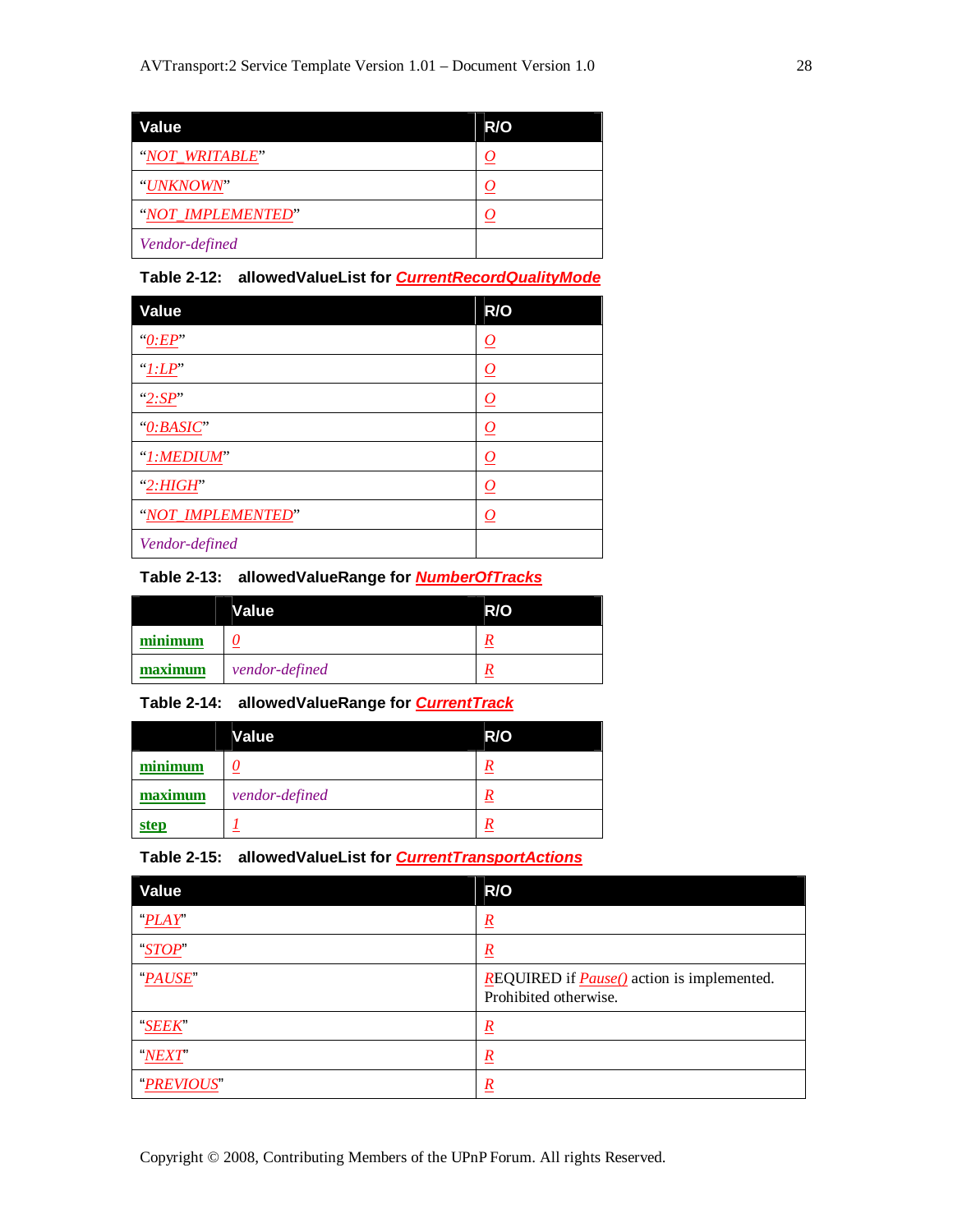| <b>Value</b>    | R/O                                                                                 |
|-----------------|-------------------------------------------------------------------------------------|
| <b>"RECORD"</b> | <b>REQUIRED</b> if <i>Record</i> () action is implemented.<br>Prohibited otherwise. |
| Vendor-defined  |                                                                                     |

#### **Table 2-16: allowedValueList for** *DRMState*

| <b>Value</b>                | R/O                 |
|-----------------------------|---------------------|
| $\partial K$                | $\underline{R}$     |
| "UNKNOWN"                   | $\overline{\Omega}$ |
| "PROCESSING_CONTENT_KEY"    | $\mathcal{Q}$       |
| "CONTENT_KEY_FAILURE"       | $\underline{o}$     |
| "ATTEMPTING_AUTHENTICATION" | $\mathcal{Q}$       |
| "FAILED_AUTHENTICATION"     | $\mathcal{Q}$       |
| "NOT_AUTHENTICATED"         | $\underline{o}$     |
| "DEVICE REVOCATION"         | O                   |

## **Table 2-17: allowedValueList for** *A\_ARG\_TYPE\_SeekMode*

| <b>Value</b>     | R/O                 |
|------------------|---------------------|
| "TRACK_NR"       | $\underline{R}$     |
| "ABS TIME"       | $\overline{\Omega}$ |
| "REL TIME"       | $\varrho$           |
| "ABS_COUNT"      | $\overline{\Omega}$ |
| "REL_COUNT"      | $\overline{\Omega}$ |
| "CHANNEL_FREQ"   | $\overline{\Omega}$ |
| "TAPE-INDEX"     | $\overline{\Omega}$ |
| "REL_TAPE-INDEX" | $\overline{\Omega}$ |
| "FRAME"          | $\overline{\Omega}$ |
| "REL_FRAME"      | $\overline{\Omega}$ |
| Vendor-defined   |                     |

## **2.2.1** *TransportState*

This state variable forms the core of the AVTransport service. It defines the conceptually top-level state of the transport, for example, whether it is playing, recording, etc. Device vendors do not need to implement all allowed values of this variable, for example, non-recordable media will not implement the "*RECORDING*" state.

The "*PAUSED\_RECORDING*" state is different from the "*STOPPED*" state in the sense that the transport is already prepared for recording and may respond faster or more accurate. The "*PAUSED\_PLAYBACK*" state is different from the "*PAUSED\_RECORDING*" state in the sense that in case the media contains video, it indicates output of a still image. The other *TransportState* values are self explanatory.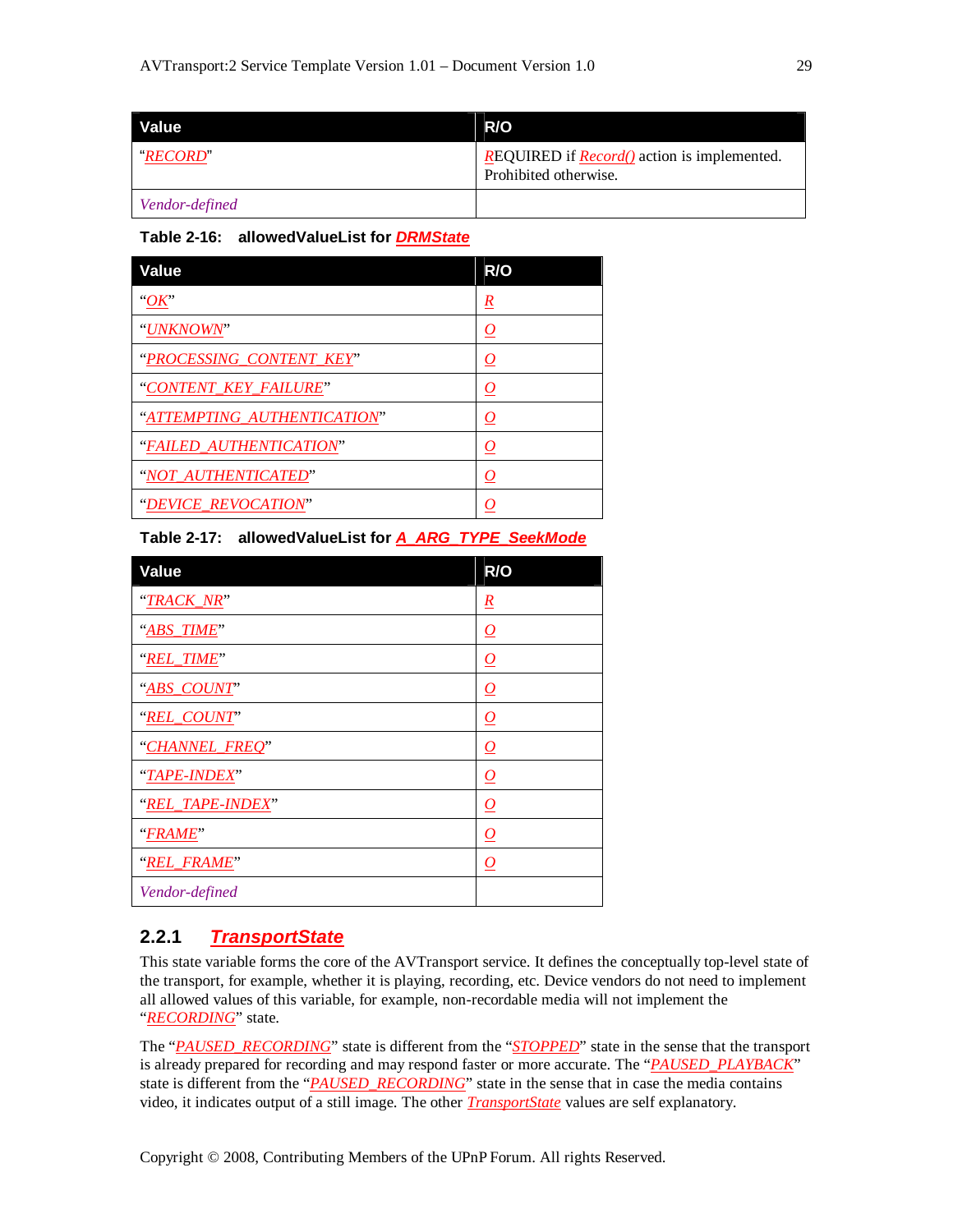Note that *dubbing* of media at various speeds is not supported in this version of the AVTransport, mainly because there are no standards for cross-device dubbing speeds.

Device vendors are allowed to implement additional vendor-defined transport states. However, since the semantic meaning of these transport states is not specified, control points that find a AVTransport service in a transport state that they do not understand should refrain from interacting with that AVTransport service (for example, forcing the service into the "*STOPPED*" state). Rather, they should wait until the service transits back into a transport state that they understand.

## **2.2.2** *TransportStatus*

During operation of the AVTransport service, asynchronous errors may occur that cannot be returned by a normal action. For example, some time after playback of a stream has been started (via *SetAVTransportURI()* and *Play()* actions), there may be network congestion or server problems causing hiccups in the rendered media. These types of situations can be signaled to control points by setting this state variable to value "*ERROR\_OCCURRED*". More specific error descriptions MAY also be used as vendor extensions. The value of *TransportState* after an error has occurred is implementation-dependent; some implementations MAY go to "*STOPPED*" while other implementations MAY be able to continue playing after an error. The time at which this state variable returns to " $OK$ " after an error situation is also implementation dependent.

## **2.2.3** *CurrentMediaCategory*

This state variable indicates whether the current media is track-aware (both single and multi-track) or track-unaware (e.g. VHS-tape). The semantics of state variables *RelativeTimePosition*, *AbsoluteTimePosition*, *RelativeCounterPosition*, *AbsoluteCounterPosition* and of the *Seek()* action change, depending on this state variable.

## **2.2.4** *PlaybackStorageMedium*

This state variable indicates the storage medium of the resource specified by *AVTransportURI*. If no resource is specified, then the state variable is set to "*NONE*". If *AVTransportURI* refers to a resource received from the UPnP network, the state variable is set to "*NETWORK*". Device vendors MAY extend the specified allowed value list of this variable. For example, various types of solid-state media formats may be added in a vendor-specific way.

Note that this variable is not intended for signal- or content-formats such as MPEG2. Such type of information is exposed by the ConnectionManager service associated with this service.

## **2.2.5** *RecordStorageMedium*

This state variable indicates the storage medium where the resource specified by *AVTransportURI* will be recorded when a Record action is issued. If no resource is specified, then the state variable is set to "*NONE*". Device vendors MAY extend the allowed value list of this variable. For example, various types of solid-state media formats may be added in a vendor-specific way.

Note that this variable is not intended for signal- or content-formats such as MPEG2. Such type of information is exposed by the ConnectionManager service associated with this service. If the service implementation does not support recording, then this state variable MUST be set to "*NOT\_IMPLEMENTED*".

## **2.2.6** *PossiblePlaybackStorageMedia*

This state variable contains a static, comma-separated list of storage media that the device can play. RECOMMENDED values are defined in the allowed value list for state variable *PlaybackStorageMedium*.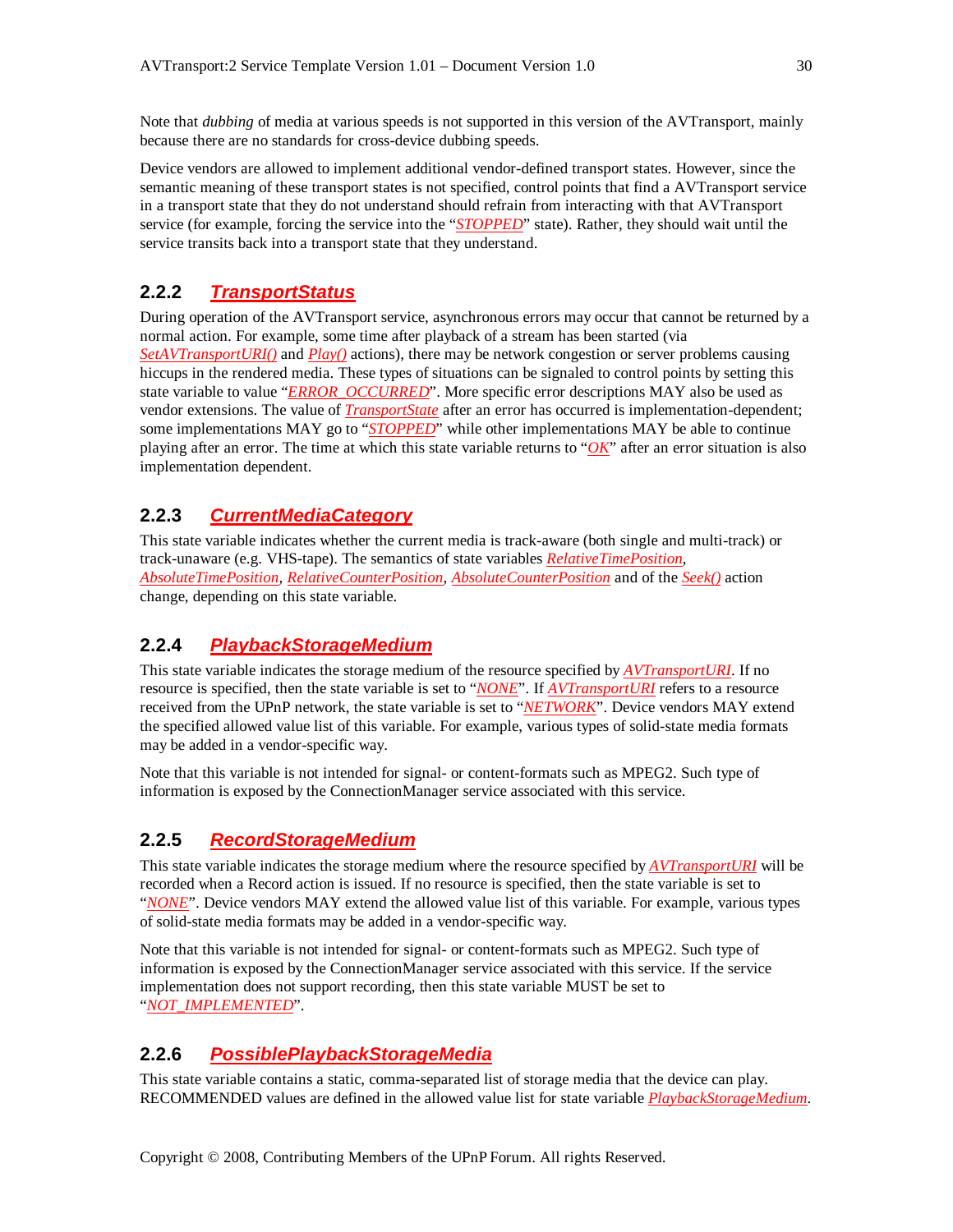#### **2.2.7** *PossibleRecordStorageMedia*

This state variable contains a static, comma-separated list of storage media onto which the device can record. RECOMMENDED values are defined in the allowed value list for state variable *RecordStorageMedium*. If the service implementation does not support recording, then this state variable MUST be set to "*NOT\_IMPLEMENTED*".

## **2.2.8** *CurrentPlayMode*

This state variable indicates the current play mode (for example, random play, repeated play, etc.). This notion is typical for CD-based audio media, but is generally not supported by tape-based media. Value "*DIRECT\_1*" indicates playing a single track and then stop (don't play the next track). Value "*INTRO*" indicates playing a short sample (typically 10 seconds or so) of each track on the media. Other play mode values are self explanatory.

## **2.2.9** *TransportPlaySpeed*

This state variable is a string representation of a rational fraction that indicates the speed relative to normal speed. Example values are "1", "1/2", "2", "-1", "1/10", etc. Actually supported speeds can be retrieved from the AllowedValueList of this state variable in the AVTransport service description. Value "1" is REQUIRED, value "0" is not allowed. Negative values indicate reverse playback.

## **2.2.10** *RecordMediumWriteStatus*

This state variable reflects the write protection status of the currently loaded media. "*NOT\_WRITABLE*" indicates an inherent *read-only* media (for example, a DVD-ROM disc) or the device doesn't support recording on the current media. "*PROTECTED*" indicates a writable media that is currently writeprotected (for example, a protected VHS tape). If no media is loaded, the write status will be "*UNKNOWN*". If the service implementation does not support recording, then this state variable MUST be set to "*NOT\_IMPLEMENTED*".

## **2.2.11** *CurrentRecordQualityMode*

This state variable indicates the currently set record quality mode. Such a setting takes the form of "Quality Ordinal:label". The Quality Ordinal indicates a particular relative quality level available in the device, from 0 (lowest quality) to n (highest quality). The label associated with the ordinal provides a human-readable indication of the ordinal's meaning. If the service implementation does not support recording, then this state variable MUST be set to "*NOT\_IMPLEMENTED*".

## **2.2.12** *PossibleRecordQualityModes*

This state variable contains a static, comma-separated list of recording quality modes that the device supports. For example, for an analog VHS recorder the string would be "*0:EP,1:LP,2:SP*", while for a PVR the string would be "*0:BASIC,1:MEDIUM,2:HIGH*". The string specifics depend on the type of device containing the AVTransport. Note that record quality modes are independent of the *content-format* that may be exposed to the network through a ConnectionManager service. If the service implementation does not support recording, then this state variable MUST be set to "*NOT\_IMPLEMENTED*".

#### **2.2.13** *NumberOfTracks*

This state variable contains the number of tracks controlled by the AVTransport instance. If no resource is associated with the AVTransport instance (via *SetAVTransportURI()*), and there is no *default* resource (for example, a loaded disc) then *NumberOfTracks* MUST be 0. Also, if the implementation is never able to determine the number of tracks in the currently selected media, *NumberOfTracks* MUST be set to 0.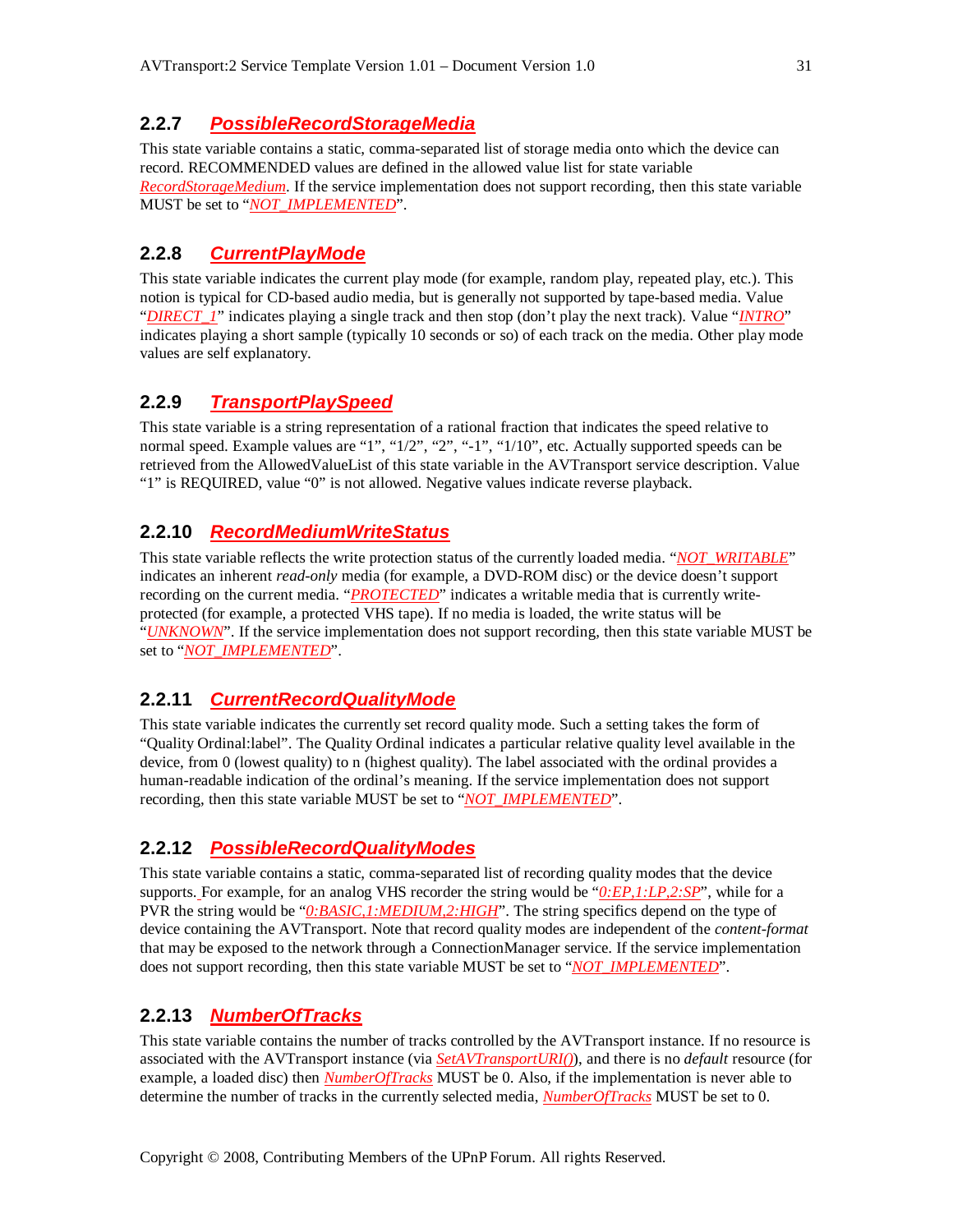Otherwise, it MUST be 1 or higher. In some cases, for example, large playlist, it may take a long time to determine the exact number of tracks. Until the exact number is determined, the value of the state variable is implementation dependent, for example, keeping it to 1 until determined or updating the value periodically. Note that in any case, the AVTransport service MUST generate a *LastChange* event with defined moderation period when the exposed value is updated.

For track-unaware media, this state variable will always be set to 1. For LD and DVD media, a track is defined as a chapter number. For Tuners that provide an indexed list of channels, a track is defined as an index number in such a list. This state variable has to be consistent with the resource identified by *AVTransportURI*. For example, if *AVTransportURI* points to a single MP3 file, then *NumberOfTracks* MUST be set to 1. However, if *AVTransportURI* points to a playlist file, then *NumberOfTracks* MUST be equal to the number of entries in the playlist.

# **2.2.14** *CurrentTrack*

If *NumberOfTracks* is 0, then *CurrentTrack* will be 0. Otherwise, this state variable contains the sequence number of the currently selected track, starting at value 1, up to and including *NumberOfTracks*. For track-unaware media, this state variable is always 1. For LD and DVD media, the notion of track equals the notion of chapter number. For Tuners that provide an indexed list of channels, the current track is defined as the current index number in such a list.

## **2.2.15** *CurrentTrackDuration*

This state variable contains the duration of the current track, specified as a string of the following form:

```
H+:MM:SS[.F+] or H+:MM:SS[.F0/F1]
```
where:

- H+ means one or more digits to indicate elapsed hours
- MM means exactly 2 digits to indicate minutes (00 to 59)
- SS means exactly 2 digits to indicate seconds (00 to 59)
- [.F+] means OPTIONALLY a dot followed by one or more digits to indicate fractions of seconds
- [.F0/F1] means OPTIONALLY a dot followed by a fraction, with F0 and F1 at least one digit long, and  $F0 < F1$

The string MAY be preceded by an OPTIONAL  $+$  or  $-$  sign, and the decimal point itself MUST be omitted if there are no fractional second digits. This variable does not apply to Tuners. If the implementation is never able to determine the duration of the current track, *CurrentTrackDuration* MUST be set to "00:00:00". If the optional fractional components are included, they MUST be set to either "0" or " $0$ / $\lt F1$ ". In some cases, it may take a long time to determine the exact duration of tracks. Until the exact duration is determined, the value of the state variable is implementation dependent, for example, keeping it to "00:00:00" or updating the value periodically. Note that in any case, the AVTransport service MUST generate a *LastChange* event with defined moderation period when the exposed value is updated. If the service implementation does not support track duration information then this state variable MUST be set to "*NOT\_IMPLEMENTED*".

# **2.2.16** *CurrentMediaDuration*

This state variable contains the duration of the media, as identified by state variable *AVTransportURI*. In case the *AVTransportURI* represents only 1 track, this state variable is equal to *CurrentTrackDuration*. The format of this variable is the same as the format for *CurrentTrackDuration*, described above. If no content is associated with the AVTransport instance (via *SetAVTransportURI()*), and there is no default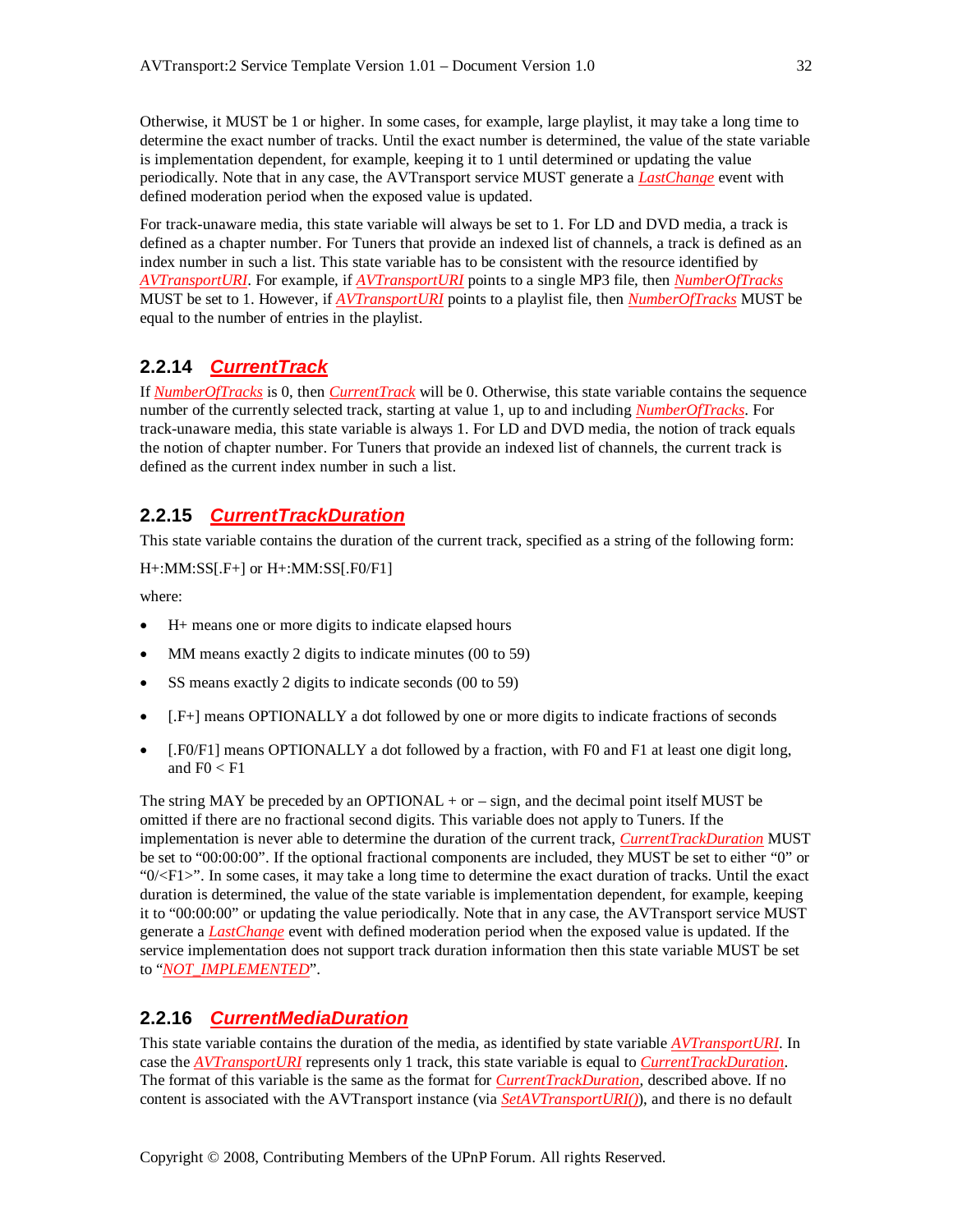content (for example, a loaded disc) then *CurrentMediaDuration* MUST be set to "*00:00:00*". Also, if the implementation is never able to determine the duration of the currently selected media, *CurrentMediaDuration* MUST be set to "00:00:00". If the optional fractional components are included, they MUST be set to either "0" or "0/<F1>". In some cases, it may take a long time to determine the exact duration of the media. Until the exact duration is determined, the value of the state variable is implementation dependent, for example, keeping it to "00:00:00" or updating the value periodically. Note that in any cases, the AVTransport service MUST generate a *LastChange* event with defined moderation period when the exposed value is updated. If the service implementation does not support media duration information, then this state variable MUST be set to "*NOT\_IMPLEMENTED*".

## **2.2.17** *CurrentTrackMetaData*

This state variable contains the meta-data, in the form of a *DIDL-Lite XML Fragment* (defined in the ContentDirectory service template), associated with the resource pointed to by state variable *CurrentTrackURI*. The meta-data may have been extracted from state variable *AVTransportURIMetaData*, or extracted from the resource binary itself (for example, embedded ID3 tags for MP3 audio). This is implementation dependent. If the service implementation does not support this feature, then this state variable MUST be set to "*NOT\_IMPLEMENTED*".

## **2.2.18** *CurrentTrackURI*

This state variable contains a reference, in the form of a URI, to the current track. The URI may enable a control point to retrieve any meta-data associated with the current track, such as title and author information, via the ContentDirectory service *Browse()* and/or *Search()* action. In case the media does contain multi-track content, but there is no separate URI associated with each track, *CurrentTrackURI* MUST be set equal to *AVTransportURI*.

## **2.2.19** *AVTransportURI*

This state variable contains a reference, in the form of a URI, to the resource controlled by the AVTransport instance. This URI may refer to a single item (for example, a song) or to a collection of items (for example, a playlist). In the *single item* case, the AVTransport will have 1 track and *AVTransportURI* is equal to *CurrentTrackURI*. In the *collection of items* case, the AVTransport will have multiple tracks, and *AVTransportURI* will remain constant during track changes. The URI enables a control point to retrieve any meta-data associated with the AVTransport instance, such as title and author information, via the ContentDirectory service.

#### **2.2.20** *AVTransportURIMetaData*

This state variable contains the meta-data, in the form of a *DIDL-Lite XML Fragment* (defined in the ContentDirectory service template), associated with the resource pointed to by state variable *AVTransportURI*. See the ContentDirectory service specification for details. If the service implementation does not support this feature, then this state variable MUST be set to "*NOT\_IMPLEMENTED*".

## **2.2.21** *NextAVTransportURI*

This state variable contains the *AVTransportURI* value to be played when the playback of the current *AVTransportURI* finishes. Setting this variable ahead of time (via action *SetNextAVTransportURI()*) enables a device to provide seamless transitions between resources for certain data transfer protocols that need buffering (for example, HTTP). If the service implementation does not support this feature, then this state variable MUST be set to "*NOT\_IMPLEMENTED*".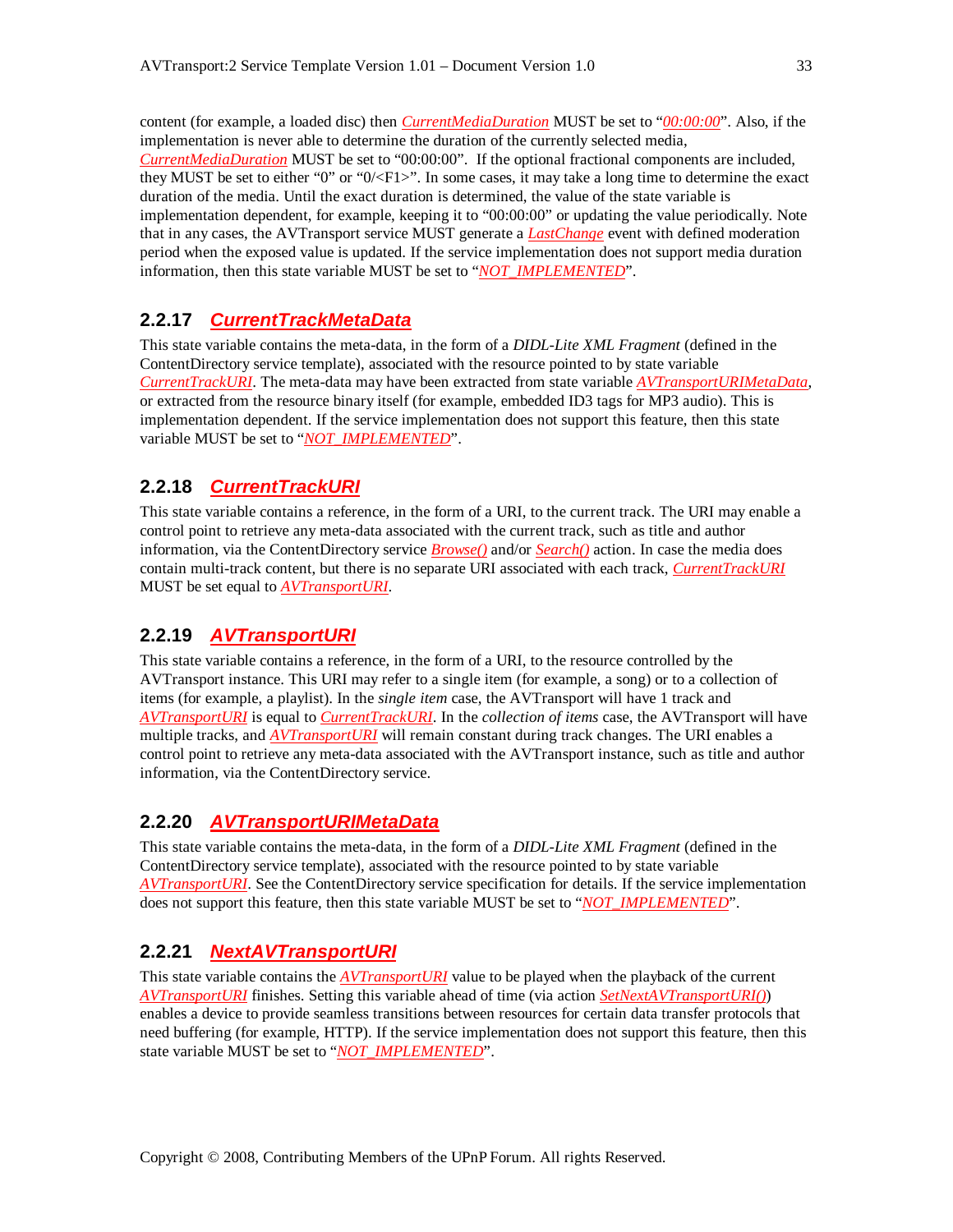Do not confuse transitions between *AVTransportURI* and *NextAVTransportURI* with track transitions. When *AVTransportURI* is set to a playlist, *NextAVTransportURI* will be played when the whole playlist finishes, not when the current playlist entry (*CurrentTrackURI*) finishes.

## **2.2.22** *NextAVTransportURIMetaData*

This state variable contains the meta-data, in the form of a *DIDL-Lite XML Fragment* (defined in the ContentDirectory service template), associated with the resource pointed to by state variable *NextAVTransportURI*. See the ContentDirectory service specification for details. If the service implementation does not support this feature then this state variable MUST be set to "*NOT\_IMPLEMENTED*".

#### **2.2.23** *RelativeTimePosition*

For track-aware media, this state variable contains the current position in the current track, in terms of time, measured from the beginning of the current track. The range for this state variable is from "00:00:00" to the duration of the current track as indicated by the *CurrentTrackDuration* state variable. For track-aware media, this state variable always contains a positive value.

For track-unaware media (e.g. a single tape), this state variable contains the position, in terms of time, measured from a *zero reference point* on the media. The range for this state variable is from the beginning of the media, measured from the zero reference point to the end of the media, also measured from the zero reference point. For track-unaware media, this state variable can be negative. Indeed, when the zero reference point does not coincide with the beginning of the media, all positions before the zero reference point are expressed as negative values.

The time format used for the *RelativeTimePosition* state variable is the same as for state variable *CurrentTrackDuration*. If the service implementation does not support relative time-based position information, then this state variable MUST be set to *"NOT\_IMPLEMENTED"*.

## **2.2.24** *AbsoluteTimePosition*

This state variable contains the current position, in terms of time, measured from the beginning of the media. The time format used for the *AbsoluteTimePosition* state variable is the same as for state variable *CurrentTrackDuration*. The range for this state variable is from "00:00:00" to the duration of the current media as indicated by the *CurrentMediaDuration* state variable. This state variable always contains a positive value.

If the service implementation does not support any kind of position information, then this state variable MUST be set to *"NOT\_IMPLEMENTED"*. Devices that do not have time position information, but are able to detect whether they are at the end of the media MUST use special value *"END\_OF\_MEDIA"* when actually at the end, and the value *"NOT\_IMPLEMENTED"* otherwise.

## **2.2.25** *RelativeCounterPosition*

For track-aware media, this state variable contains the current position in the current track, in terms of a dimensionless counter, measured from the beginning of the current track. The range for this state variable is from 0 to the counter value that corresponds to the end of the current track. For track-aware media, this state variable always contains a positive value.

For track-unaware media (e.g. a single tape), this state variable contains the position, in terms of a dimensionless counter, measured from a *zero reference point* on the media. The range for this state variable is from the counter value that corresponds to the beginning of the media, measured from the zero reference point to the counter value that corresponds to the end of the media, also measured from the zero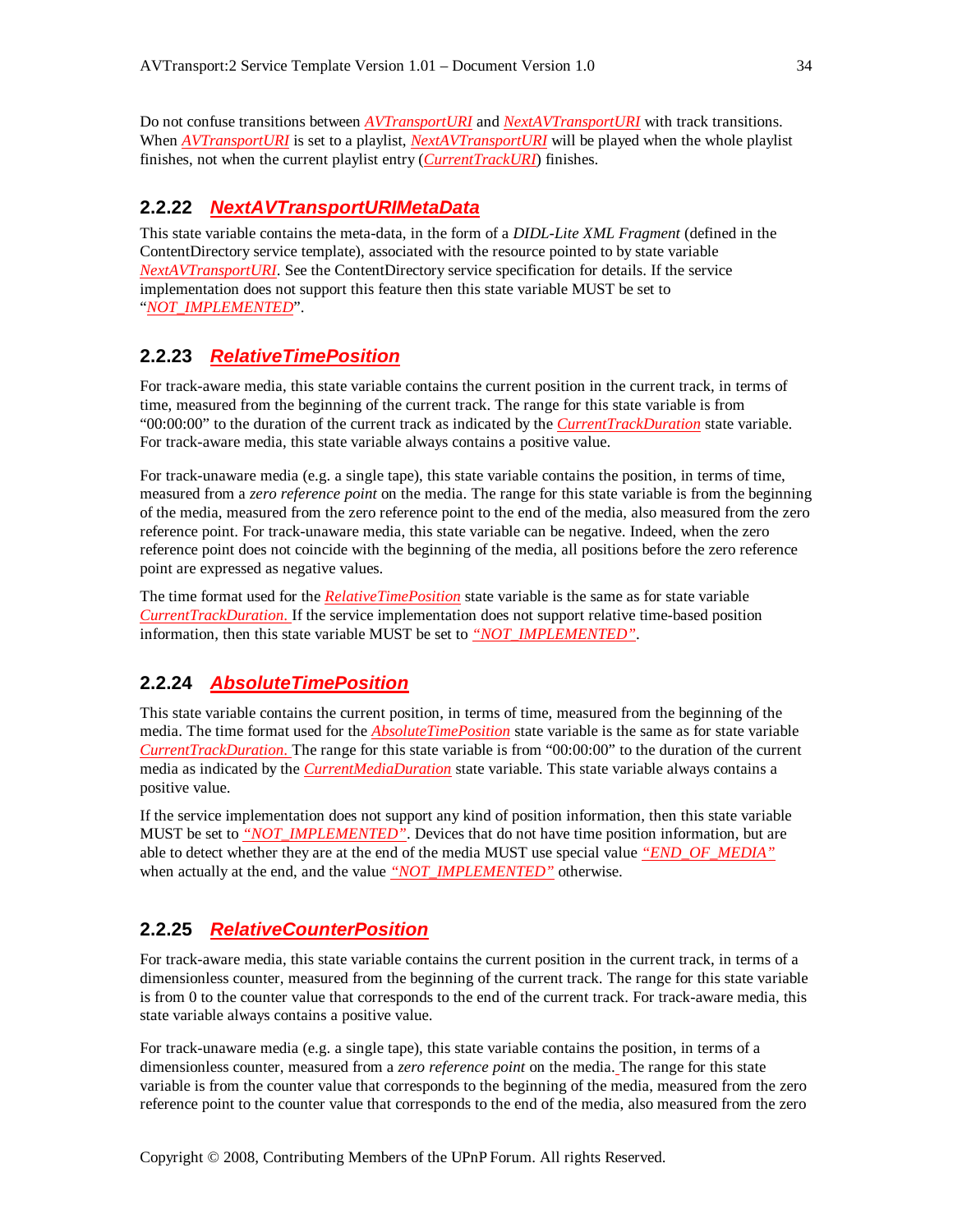reference point. For track-unaware media, this state variable can be negative, Indeed, when the zero reference point does not coincide with the beginning of the media, all positions before the zero reference point are expressed as negative values.

For devices that support media with addressable ranges that equal or exceed the allowed range of this counter, the AVTransport service must scale actual media addresses to counter values to fit within the range allowed for this counter.

If the service implementation does not support relative count-based position information, then this state variable MUST be set to the maximum value of the **i4** data type.

## **2.2.26** *AbsoluteCounterPosition*

This state variable contains the current position, in terms of a dimensionless counter, measured from the beginning of the loaded media. The allowed range for this variable is [0, 2147483646]. For devices that support media with addressable ranges that equal or exceed the allowed range of this counter, the AVTransport service must scale actual media addresses to counter values to fit within the range allowed for this counter. If the service implementation does not support absolute count-based position information, then this state variable MUST be set to the value 2147483647.

Note: Although the data type for state variable *AbsoluteCounterPosition* is **ui4**, the range is restricted to [0, Max(**i4**)] for backwards compatibility reasons.

#### **2.2.27** *CurrentTransportActions*

This state variable contains a comma-separated list of transport-controlling actions that can be successfully invoked for the current resource at this specific point in time. The list MUST contain a subset (including the empty set) of the following action names: "*Play*", "*Stop*", "*Pause*", "*Seek*", "*Next*", "*Previous*" and "*Record*". In addition, the list MAY be augmented by a subset of vendor-defined transport-controlling action names. For example, when a live stream from the Internet is being controlled, the variable may be only "*Play,Stop*". When a local audio CD is being controlled, the variable may be "*Play,Stop,Pause,Seek,Next,Previous*". This information can be used, for example, to dynamically enable or disable play, stop, pause buttons, etc., on a user interface.

#### **2.2.28** *LastChange*

This state variable is used for eventing purposes to allow clients to receive meaningful event notifications whenever the state of the AVTransport changes. Logically, it contains a list of pairs, one element being an AVTransport instance ID and the second element the name and new value of the state variable for that instance. The format of the *LastChange* state variable is defined in [AVT-EVENT-XSD]. The *LastChange* state variable follows the behavior of the *LastChange* state variable as described in the RenderingControl Service Specification [RCS], Section 2.2.1, "*LastChange*".

#### **2.2.29** *DRMState*

The state variable *DRMState* is required for the AVTransport service on AV Media Renderers and Media Servers that implement the AVTransport service for the purpose of controlling the transport of DRMcontrolled content. Correspondingly, the *DRMState* state variable must not be included in AVTransport service implementations that do no control the transport of DRM-controlled content.

The *DRMState* state variable is used by instances of the AVTransport service to inform control points about process failures and other AVTransport instance state changes that may occur independently of AVTransport actions. An authentication failure for example, may be detected well after the completion of the *SetAVTransportURI()* action that triggered the authentication process. In this case, the *DRMState* state variable is set to "*FAILED\_AUTHENTICATION*" and evented to inform the control point.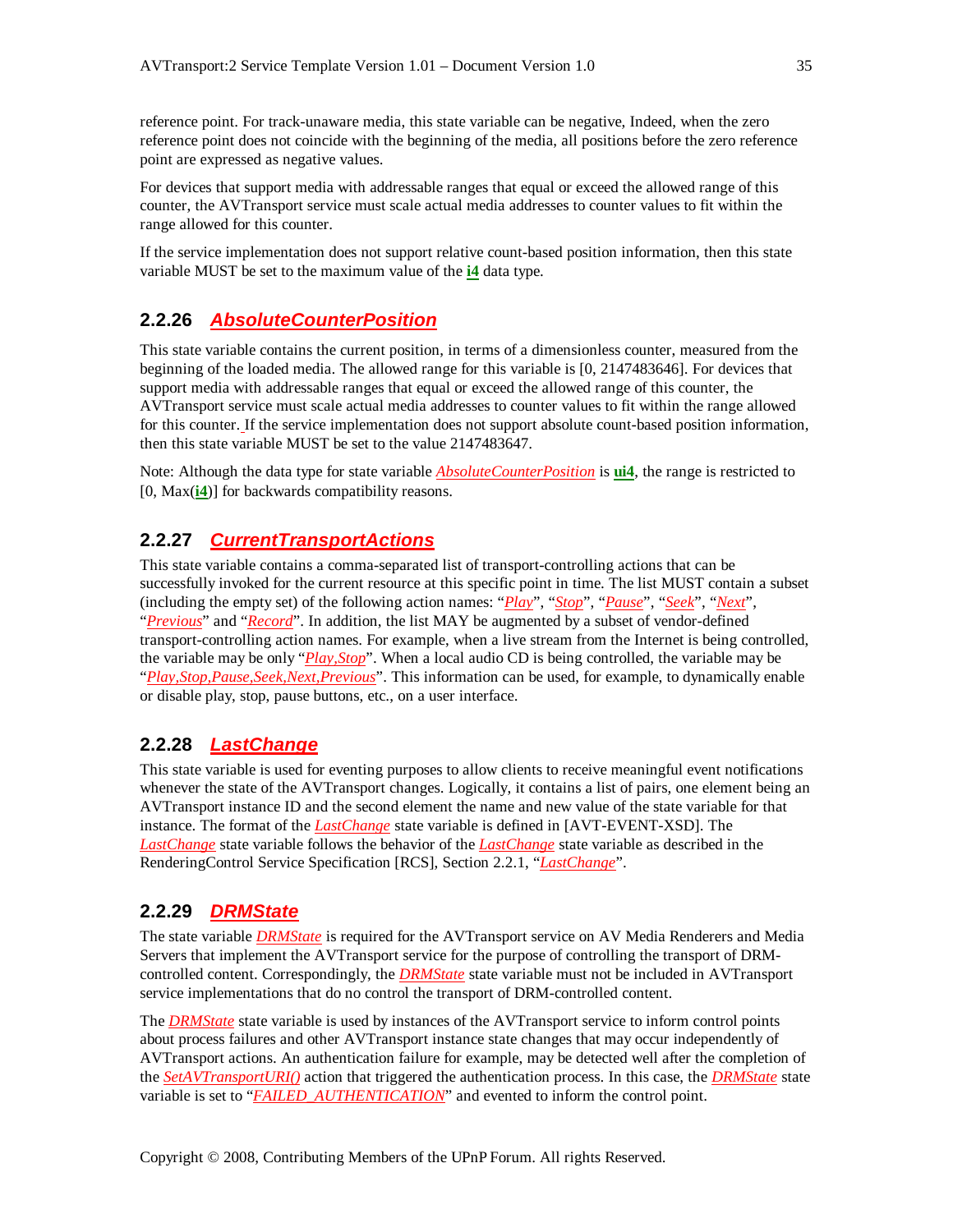The detailed state-transition diagram associated with the values of the *DRMState* state variable is implementation-dependent. It is highly recommended that AVTransport service implementations adhere to the following recommendations for setting *DRMState* values in order to maintain maximum interoperability:

- The *DRMState* state variable is set to "*NOT\_AUTHENTICATED*" upon AVTransport instance initialization, allowing the AVTransport instance to indicate to the control point that authentication is both required and has not yet occurred. The value of the *DRMState* state variable is also set to "*NOT\_AUTHENTICATED*" to indicate an expiration, time-out, or some other condition that results in a transition to a non-authenticated state.
- The *DRMState* state variable is set to "*ATTEMPTING\_AUTHENTICATION*" when the AVTransport instance detects that an authentication process is occurring.
- The *DRMState* state variable is set to "*FAILED\_AUTHENTICATION*" following "*ATTEMPTING\_AUTHENTICATION*" to indicate that the AVTransport instance has detected that the authentication process has failed.
- The *DRMState* state variable is set to "*CONTENT\_KEY\_FAILURE*" to inform the control point that a content key needed to either start or continue a media transport state was either not received or has failed verification.
- The *DRMState* state variable is set to "*DEVICE\_REVOCATION*" specifically to inform the control point that the AVTransport instance has detected a revocation condition.

The other *DRMState* values are self explanatory.

The optional action *GetDRMState()* is required to be implemented when the *DRMState* state variable is implemented.

## **2.2.30** *A\_ARG\_TYPE\_SeekMode*

This state variable is introduced to provide type information for the *Unit* argument in action *Seek()*. It indicates the allowed units in which the amount of seeking to be performed is specified. It can be specified as a time (relative or absolute), a count (relative or absolute), a track number, a tape-index (for example, for tapes with an indexing facility; relative or absolute) or even a video frame (relative or absolute). A device vendor is allowed to implement a subset of the allowed value list of this state variable. Only the value "*TRACK\_NR*" is REQUIRED.

# **2.2.31** *A\_ARG\_TYPE\_SeekTarget*

This state variable is introduced to provide type information for the *Target* argument in action *Seek()*. It indicates the target position of the *Seek()* action, in terms of units defined by state variable *A\_ARG\_TYPE\_SeekMode*. The data type of this variable is **string**. However, depending on the actual seek mode used, it MUST contain string representations of values as defined in the following table:

| Value of A ARG TYPE SeekMode | Format of A ARG TYPE SeekTarget                                     |
|------------------------------|---------------------------------------------------------------------|
| "TRACK NR"                   | $iii4$                                                              |
| $\frac{4}{2}$ ABS TIME"      | Formatted as specified in Section 2.2.14,<br>"CurrentTrackDuration" |
| "REL_TIME"                   | Formatted as specified in Section 2.2.14,<br>"CurrentTrackDuration" |
| "ABS COUNT"                  | $\mathbf{u}$ i4                                                     |
| "REL COUNT"                  | $\mathbf{i}$                                                        |

#### **Table 2-18: Format of** *A\_ARG\_TYPE\_SeekTarget*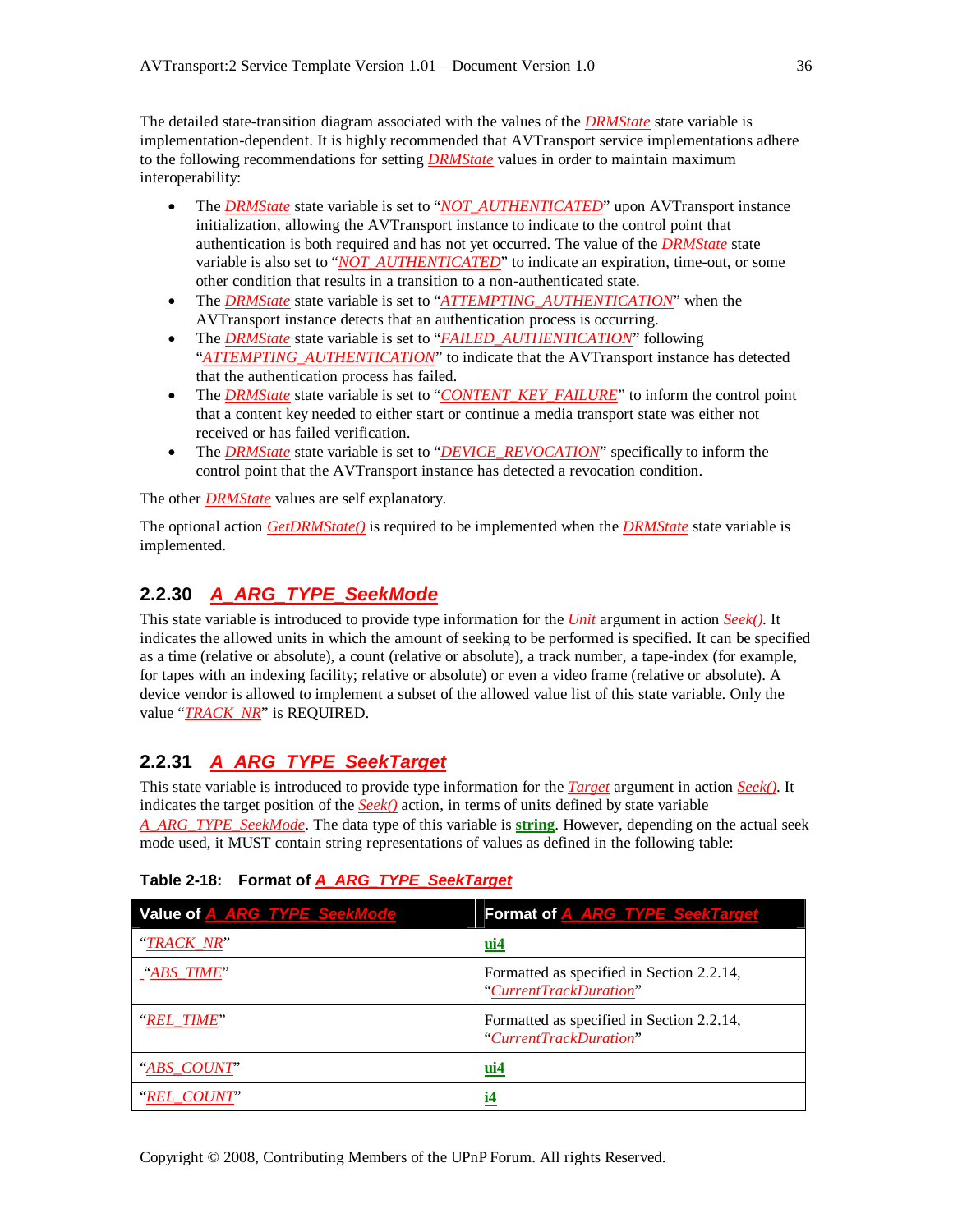| Value of <b>A_ARG_TYPE_SeekMode</b> | Format of A_ARG_TYPE_SeekTarget |
|-------------------------------------|---------------------------------|
| "CHANNEL_FREQ"                      | float, expressed in Hz.         |
| "TAPE-INDEX"                        | $ui4$                           |
| "REL TAPE-INDEX"                    | $\mathbf{i}$ 4                  |
| <i><b>FRAME</b></i>                 | $ui4$                           |
| "REL FRAME"                         | $\mathbf{i}$ 4                  |

Supported ranges of these integer, time or float values are device-dependent.

## **2.2.32** *A\_ARG\_TYPE\_InstanceID*

This state variable is introduced to provide type information for the *InstanceID* input argument present in all AVTransport actions. It identifies the virtual instance of the AVTransport service to which the action applies. A valid *InstanceID* is obtained from a *factory* method in the ConnectionManager service: the *ConnectionManager::PrepareForConnection()* action.

If the device's ConnectionManager does not implement the optional

*ConnectionManager::PrepareForConnection()* action, special value "*0*" MUST be used for the *InstanceID* input argument. In such a case, the device implements a single static AVTransport instance, and only one stream can be controlled and sent (or received) at any time.

## **2.2.33** *A\_ARG\_TYPE\_DeviceUDN*

This state variable is introduced to provide type information for the *AVTransportUDN* argument in certain actions. It is a **string** value containing the UDN of the device.

## **2.2.34** *A\_ARG\_TYPE\_ServiceType*

This state variable is introduced to provide type information for the *ServiceType* argument in certain actions. It is a **string** value containing the service type and version number of a service such as "AVTransport:2".

## **2.2.35** *A\_ARG\_TYPE\_ServiceID*

This state variable is introduced to provide type information for the *ServiceId* argument in certain actions. It is a **string** value containing the service ID of a service.

## **2.2.36** *A\_ARG\_TYPE\_StateVariableValuePairs*

This state variable is introduced to provide type information for the *StateVariableValuePairs* argument in certain actions. This state variable contains a list of state variable names and their values. The list of state variables whose name/value pair is requested is given by another argument to the action. The structure of the *StateVariableValuePairs* argument is defined in [AVS-XSD].

The following *stateVariableValuePairs XML Document* illustrates a typical example of the schema:

```
<?xml version="1.0" encoding="UTF-8"?>
<stateVariableValuePairs
xmlns="urn:schemas-upnp-org:av:avs"
xmlns:xsi="http://www.w3.org/2001/XMLSchema-instance"
xsi:schemaLocation="
  urn:schemas-upnp-org:av:avs
   http://www.upnp.org/schemas/av/avs.xsd">
```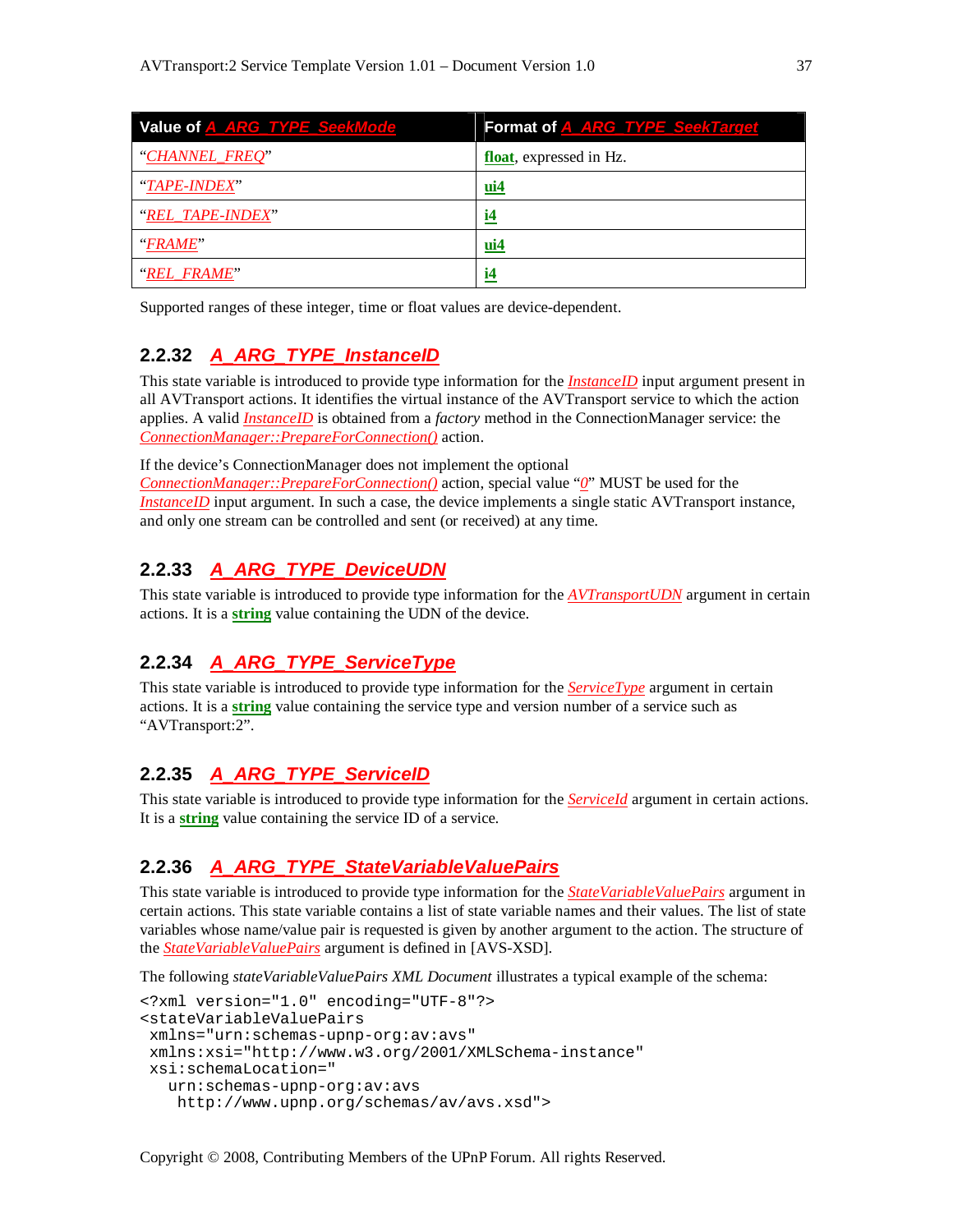```
<stateVariable variableName="CurrentPlayMode">
     NORMAL
   </stateVariable>
   <stateVariable variableName="CurrentTrack">
      3
   </stateVariable>
   <!—- More state variable value pairs can be inserted here -->
</stateVariableValuePairs>
```
The relevant variable names MUST be either all or a subset (as required) of the defined AVTransport state variables except for *LastChange* and any *A\_ARG\_TYPE\_xxx* state variables.

## **2.2.37** *A\_ARG\_TYPE\_StateVariableList*

This state variable is introduced to provide type information for the *StateVariableList* argument in certain actions. It is a CSV list of state variable names. This variable MAY contain one or more (as required) of the defined AVTransport state variable names except *LastChange* and any *A\_ARG\_TYPE\_xxx* state variable names. The asterisk ("\*") can be specified to indicate all relevant variable names (excluding *LastChange* and any *A\_ARG\_TYPE\_xxx* state variables.)

## **2.3 Eventing and Moderation**

#### **Table 2-19: Event Moderation**

| <b>Variable Name</b>           | <b>Evented</b>  | <b>Moderated</b><br><b>Event</b> | <b>Max Event</b><br>Rate <sup>1</sup> | Logical<br><b>Combination</b> | <b>Min Delta</b><br>per<br>Event <sup>2</sup> |
|--------------------------------|-----------------|----------------------------------|---------------------------------------|-------------------------------|-----------------------------------------------|
| <b>TransportState</b>          | NQ              | $N$ O                            |                                       |                               |                                               |
| <b>TransportStatus</b>         | NQ              | NO                               |                                       |                               |                                               |
| CurrentMediaCategory           | NQ              | NO                               |                                       |                               |                                               |
| PlaybackStorageMedium          | NQ              | $\overline{NO}$                  |                                       |                               |                                               |
| PossiblePlaybackStorageMedia   | $\overline{NO}$ | $\overline{NO}$                  |                                       |                               |                                               |
| PossibleRecordStorageMedia     | $\overline{NO}$ | $\overline{NO}$                  |                                       |                               |                                               |
| CurrentPlayMode                | NO              | $\overline{NO}$                  |                                       |                               |                                               |
| <b>TransportPlaySpeed</b>      | NO              | $N$ O                            |                                       |                               |                                               |
| <b>RecordMediumWriteStatus</b> | $\overline{NO}$ | $\underline{NO}$                 |                                       |                               |                                               |
| PossibleRecordQualityModes     | $\overline{NO}$ | $\overline{NO}$                  |                                       |                               |                                               |
| CurrentRecordQualityMode       | NQ              | NO                               |                                       |                               |                                               |
| <b>NumberOfTracks</b>          | NQ              | NO                               |                                       |                               |                                               |
| <b>CurrentTrack</b>            | $\overline{NO}$ | $\overline{NO}$                  |                                       |                               |                                               |
| <b>CurrentTrackDuration</b>    | NO              | NO                               |                                       |                               |                                               |
| <b>CurrentMediaDuration</b>    | NO              | $N$ O                            |                                       |                               |                                               |
| CurrentTrackURI                | NO              | $N$ O                            |                                       |                               |                                               |
| CurrentTrackMetaData           | NO              | $N$ O                            |                                       |                               |                                               |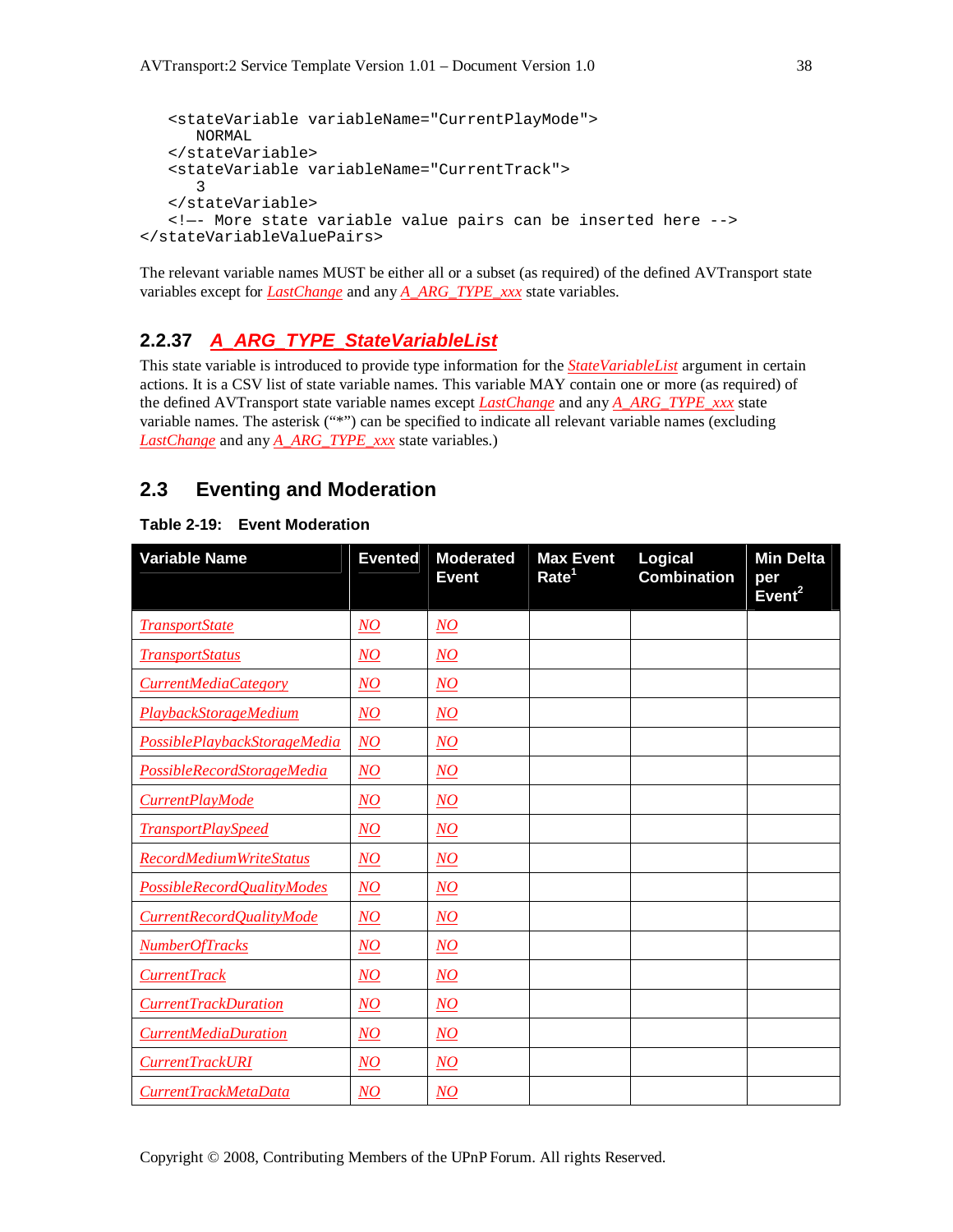| <b>Variable Name</b>                                                    | <b>Evented</b>   | <b>Moderated</b><br><b>Event</b> | <b>Max Event</b><br>Rate <sup>1</sup> | Logical<br><b>Combination</b> | <b>Min Delta</b><br>per<br>Event <sup>2</sup> |
|-------------------------------------------------------------------------|------------------|----------------------------------|---------------------------------------|-------------------------------|-----------------------------------------------|
| <b>AVTransportURI</b>                                                   | $\overline{NO}$  | $\overline{NO}$                  |                                       |                               |                                               |
| <b>AVTransportURIMetaData</b>                                           | NQ               | N <sub>O</sub>                   |                                       |                               |                                               |
| NextAVTransportURI                                                      | $\underline{NO}$ | NO                               |                                       |                               |                                               |
| NextAVTransportURIMetaData                                              | $\overline{NO}$  | NO                               |                                       |                               |                                               |
| <b>CurrentTransportActions</b>                                          | NO               | NO                               |                                       |                               |                                               |
| <b>LastChange</b>                                                       | <b>YES</b>       | <b>YES</b>                       | $0.2$ seconds                         |                               |                                               |
| <b>DRMState</b>                                                         | $\overline{NO}$  | $\overline{NO}$                  |                                       |                               |                                               |
| <b>A ARG TYPE DeviceUDN</b>                                             | $\overline{NO}$  | $\overline{NO}$                  |                                       |                               |                                               |
| A_ARG_TYPE_ServiceType                                                  | $\underline{NO}$ | $\overline{NO}$                  |                                       |                               |                                               |
| <b>A_ARG_TYPE_ServiceID</b>                                             | $\underline{NO}$ | $\overline{NO}$                  |                                       |                               |                                               |
| A_ARG_TYPE<br>StateVariableValuePairs                                   | NQ               | NQ                               |                                       |                               |                                               |
| A_ARG_TYPE_<br><b>StateVariableList</b>                                 | $\overline{NO}$  | $\overline{NO}$                  |                                       |                               |                                               |
| Non-standard state variables<br>implemented by a UPnP vendor<br>go here | NO               | $N$ O                            |                                       |                               |                                               |

<sup>1</sup> Determined by N, where Rate = (Event)/(N secs).

 $2(N)$  \* (allowed Value Range Step).

Note: Non-standard state variables MUST also be evented through the *LastChange* event mechanism.

## **2.3.1 Event Model**

Since the AVTransport service supports multiple virtual instances (via the *InstanceID* argument included in each action), the traditional UPnP eventing model is unable to differentiate between multiple instances of the same state variable. Therefore, the AVTransport service event model defines a specialized state variable (*LastChange*) that is used exclusively for eventing individual state changes. In this model, the *LastChange* state change is the only variable that is evented using the standard UPnP event mechanism. All other state variables, except the position-related state variables listed below, are indirectly evented via the *LastChange* state variable. (Note: A\_ARG\_TYPE\_ state variables are not evented, either directly or indirectly.). More details about the *LastChange*-based event mechanism can be found in the Event Model section of the RenderingControl service.

The AVTransport service contains various state variables that, during certain transport states, change almost continuously. The following variables are therefore not evented via *LastChange*:

- *RelativeTimePosition*
- *AbsoluteTimePosition*
- *RelativeCounterPosition*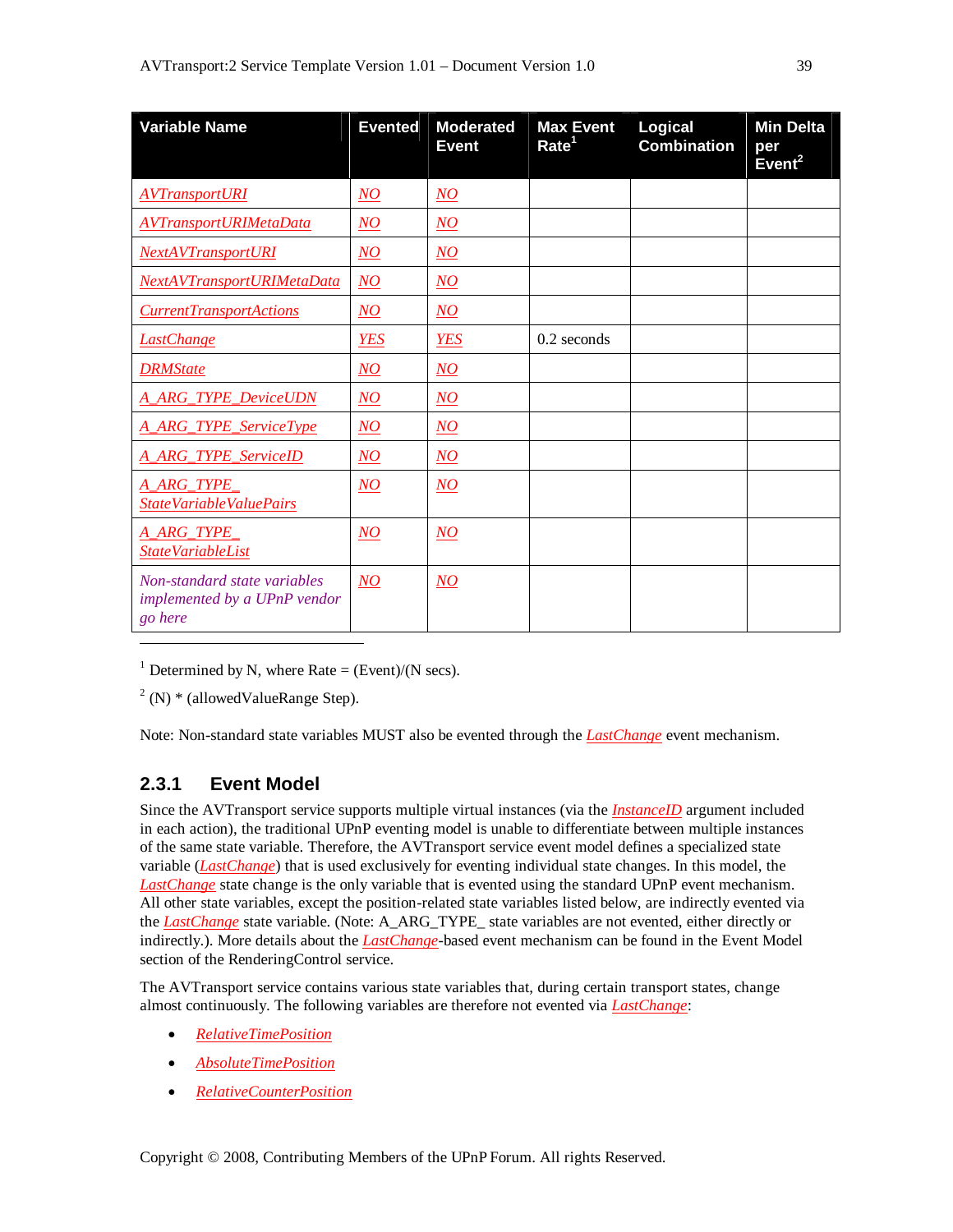#### *AbsoluteCounterPosition*

Each control point can poll for these values at a rate appropriate for their application, whenever they need to. For example, a control point can invoke *GetPositionInfo()* every second when the *TransportState* is "*PLAYING*", "*RECORDING*" or "*TRANSITIONING*". This is more efficient and flexible than requiring event notifications to be sent to all subscribing control points, in all cases.

Evented state variables MUST only be evented if their value actually changes. Writing the same value to a state variable does not generate an event. For example, a transition from the state "*PLAYING*" to the state "*PLAYING*"with a different speed does not generate an event for state variable *TransportState*  $("PLANING" \rightarrow "PLANING"')$ . However, this transition will generate an event for the state variable *TransportPlaySpeed*. If a moderated state variable is evented and it returns the same value, this means that within the moderation time, its value has actually changed and then changed back to its previous value.

## **2.4 Actions**

#### **Table 2-20: Actions**

| <b>Name</b>                  | R/O <sup>1</sup>         |
|------------------------------|--------------------------|
| SetAVTransportURI()          | $\underline{R}$          |
| SetNextAVTransportURI()      | $\overline{\Omega}$      |
| GetMediaInfo()               | $\underline{R}$          |
| GetMediaInfo_Ext()           | $\underline{R}$          |
| GetTransportInfo()           | $\underline{R}$          |
| GetPositionInfo()            | $\underline{R}$          |
| GetDeviceCapabilities()      | $\underline{R}$          |
| GetTransportSettings()       | $\underline{R}$          |
| Stop()                       | $\underline{R}$          |
| Play()                       | $\underline{R}$          |
| Pause()                      | $\overline{\Omega}$      |
| Record()                     | $\overline{O}$           |
| Seek()                       | $\underline{R}$          |
| Next()                       | $\underline{R}$          |
| Previous()                   | $\underline{R}$          |
| SetPlayMode()                | $\overline{\Omega}$      |
| SetRecordQualityMode()       | $\overline{O}$           |
| GetCurrentTransportActions() | $\overline{\mathcal{Q}}$ |
| GetDRMState()                | $\mathcal{Q}^2$          |
| GetStateVariables()          | $\overline{\Omega}$      |
| SetStateVariables()          | $\overline{\Omega}$      |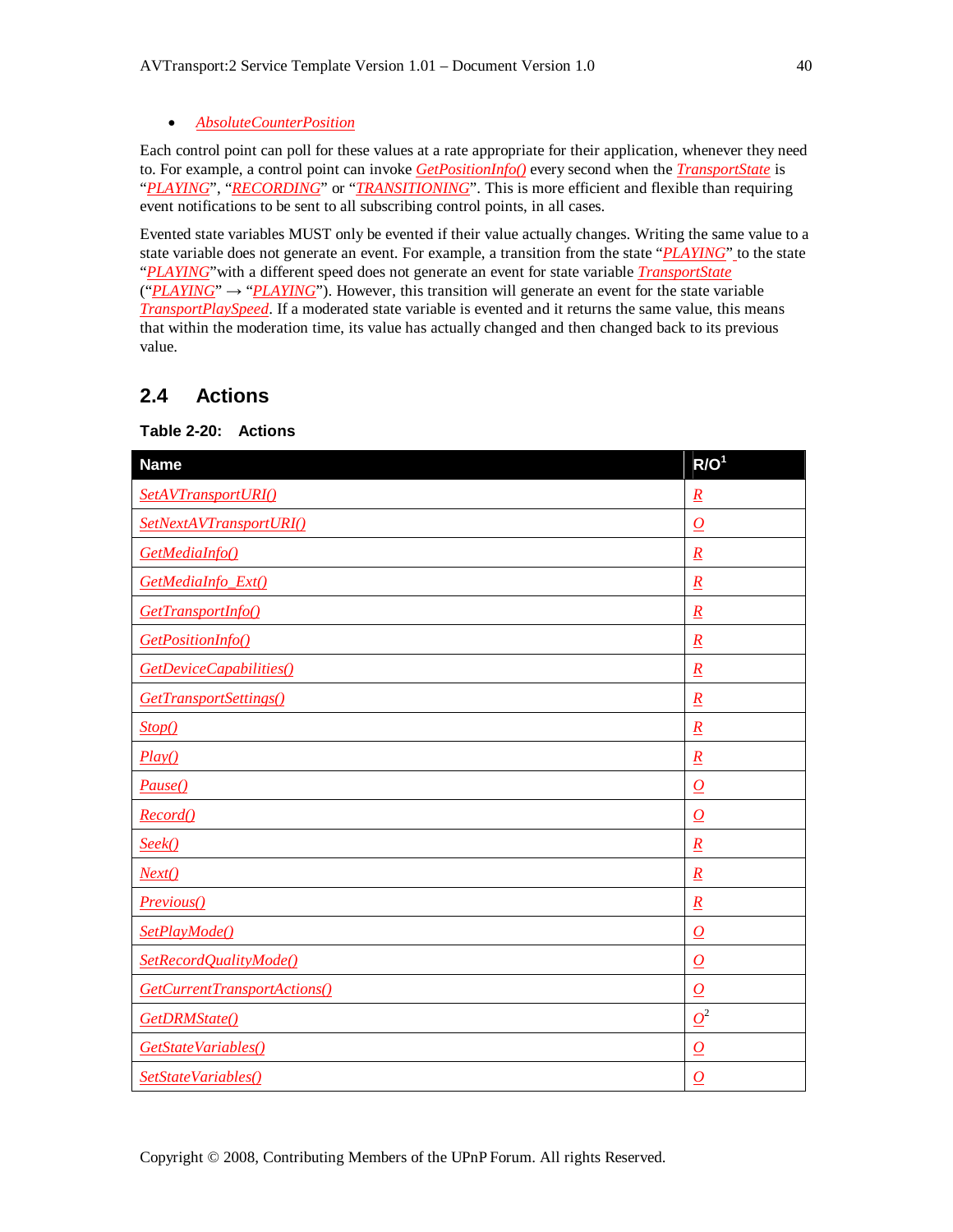| <b>Name</b>                                               | $R/O^1$ |
|-----------------------------------------------------------|---------|
| Non-standard actions implemented by a UPnP vendor go here |         |
|                                                           |         |

 $1 R$  = REQUIRED, *O* = OPTIONAL, *X* = Non-standard

<sup>2</sup> REQUIRED if the *DRMState* state variable is implemented

Note: Non-standard actions MUST be implemented in such a way that they do not interfere with the basic operation of the AVTransport service; that is: these actions MUST be optional and do not need to be invoked for the AVTransport service to operate normally.

## **2.4.1** *SetAVTransportURI()*

This action specifies the URI of the resource to be controlled by the specified AVTransport instance. It is RECOMMENDED that the AVTransport service checks the MIME-type of the specified resource when executing this action. For AVTransport instances that control the transport of DRM-controlled content, the authentication process is also RECOMMENDED to start as a result of executing this action. The *SetAVTransportURI()* action is successful even when a required authentication or revocation check cannot be completed before the expiration of time allotted for the completion of the *SetAVTransportURI()* action. In the case of AVTransport instances that control the transport of DRM-controlled content, the subsequent detection of conditions that need to be communicated to the control point, like an authentication failure, a revocation condition, etc. are indicated via the *DRMState* state variable. A control point can supply metadata associated with the specified resource, using a *DIDL-Lite XML Fragment* (defined in the ContentDirectory service specification), in argument *CurrentURIMetaData*. If supported by the AVTransport instance, this metadata is stored in a state variable, and returned as output argument as part of the *GetMediaInfo()* action. If a control point does not want to use this feature it can supply the empty string for the *CurrentURIMetaData* argument.

#### **2.4.1.1 Arguments**

# **Argument Direction relatedStateVariable** *InstanceID IN A\_ARG\_TYPE\_InstanceID CurrentURI IN AVTransportURI CurrentURIMetaData IN AVTransportURIMetaData*

#### **Table 2-21: Arguments for** *SetAVTransportURI()*

#### **2.4.1.2 Dependency on State**

None.

## **2.4.1.3 Effect on State**

Depending on the URI, the number of tracks available on this instance may have changed. For example, if the URI points to a single audio file, state variable *NumberOfTracks* changes to 1. However, if the URI points to an audio playlist, state variable *NumberOfTracks* changes to the number of entries in the playlist.

If the renderer fails to locate or download the resource at the URI the *TransportState* MUST change to "*STOPPED*". If the current transport state is "*PLAYING*", and it would take a noticeable amount of time before a human user would actually see or hear the media at the new URI playing, the AVTransport is allowed to temporarily go to the "*TRANSITIONING*" state before going back to "*PLAYING*". This might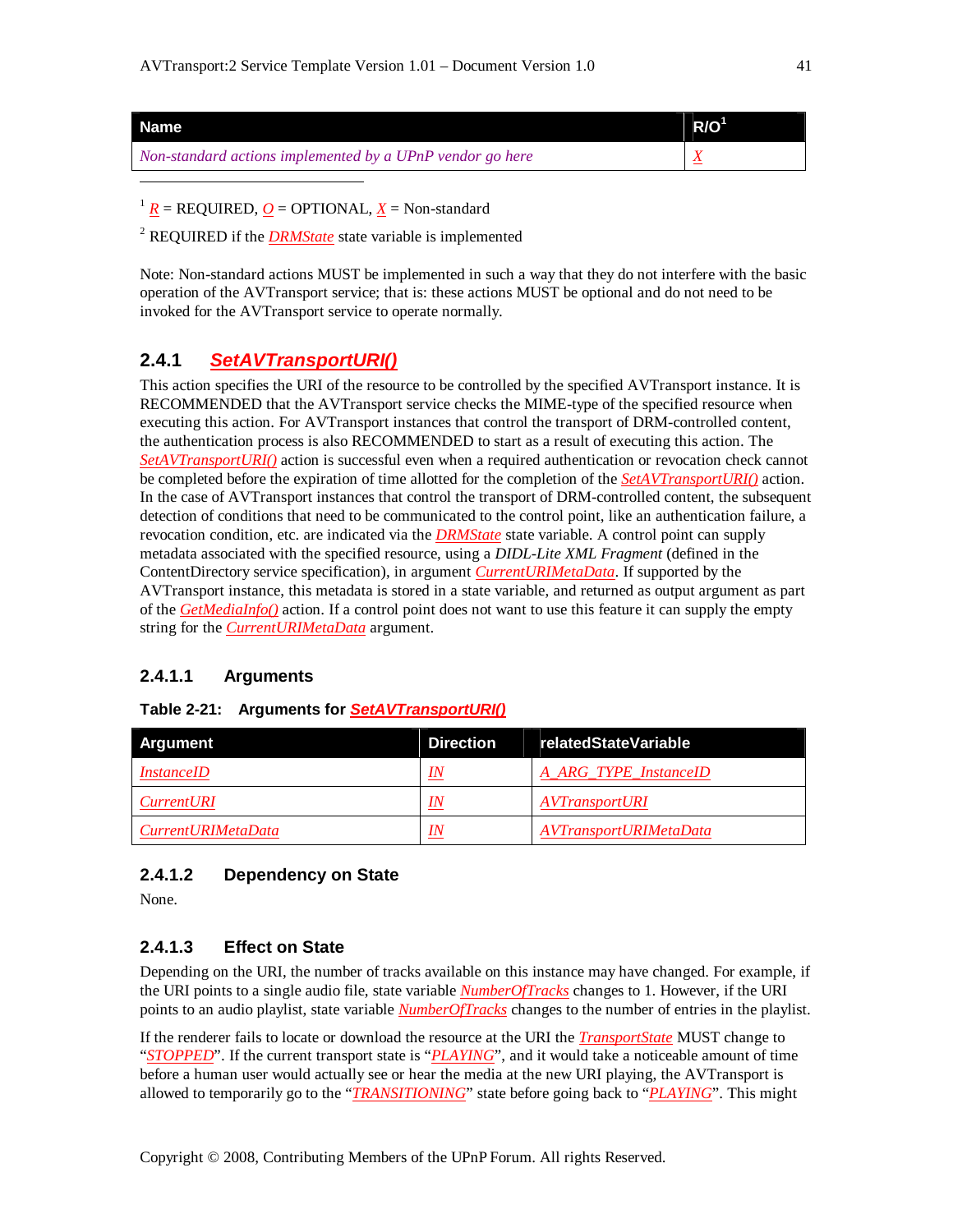be appropriate for devices that need to start buffering or completely download the media before playback can start. If the current transport state is "*NO MEDIA PRESENT*" the transport state changes to "*STOPPED*". In all other cases, this action does not change the transport state of the specified instance.

### **2.4.1.4 Errors**

#### **Table 2-22: Error Codes for** *SetAVTransportURI()*

| <b>ErrorCode</b> | errorDescription                    | <b>Description</b>                                                                                                                          |
|------------------|-------------------------------------|---------------------------------------------------------------------------------------------------------------------------------------------|
| 400-499          | <b>TBD</b>                          | See UPnP Device Architecture section on Control.                                                                                            |
| 500-599          | <b>TBD</b>                          | See UPnP Device Architecture section on Control.                                                                                            |
| 600-699          | <b>TBD</b>                          | See UPnP Device Architecture section on Control.                                                                                            |
| 714              | Illegal MIME-type                   | The specified resource has a MIME-type which is not supported<br>by the AVTransport service.                                                |
| 715              | Content 'BUSY'                      | This indicates that the resource is already in use at this time.                                                                            |
| 716              | Resource not found                  | The specified resource cannot be found in the network.                                                                                      |
| 718              | Invalid InstanceID                  | The specified <i>InstanceID</i> is invalid for this AVTransport.                                                                            |
| 719              | DRM error                           | The action failed because an unspecified DRM error occurred.                                                                                |
| 720              | Expired content                     | The action failed because the content use validity interval has<br>expired.                                                                 |
| 721              | Non-allowed use                     | The action failed because the requested content use is disallowed.                                                                          |
| 722              | Can't determine<br>allowed uses     | The action failed because the allowed content uses cannot be<br>verified.                                                                   |
| 723              | Exhausted allowed<br>use            | The action failed because the number of times this content has<br>been used as requested has reached the maximum allowed number<br>of uses. |
| 724              | Device<br>authentication<br>failure | The action failed because of a device authentication failure<br>between the media source device and the media sink device.                  |
| 725              | Device revocation                   | The action failed because either the media source device or the<br>media sink device has been revoked.                                      |
| 737              | No DNS Server                       | The DNS Server is not available (HTTP error 503)                                                                                            |
| 738              | <b>Bad Domain Name</b>              | Unable to resolve the Fully Qualified Domain Name. (HTTP error<br>502)                                                                      |
| 739              | Server Error                        | The server that hosts the resource is unreachable or unresponsive<br>(HTTP error 404/410).                                                  |

## **2.4.2** *SetNextAVTransportURI()*

This action specifies the URI of the resource to be controlled when the playback of the current resource (set earlier via *SetAVTransportURI()*) finishes. This action allows a device to *prefetch* the data to be played next, in order to provide a seamless transition between resources. This type of prefetching or buffering is particularly useful for protocols such as HTTP, where the data is usually buffered before playback. It is RECOMMENDED that the AVTransport service checks the MIME-type of the specified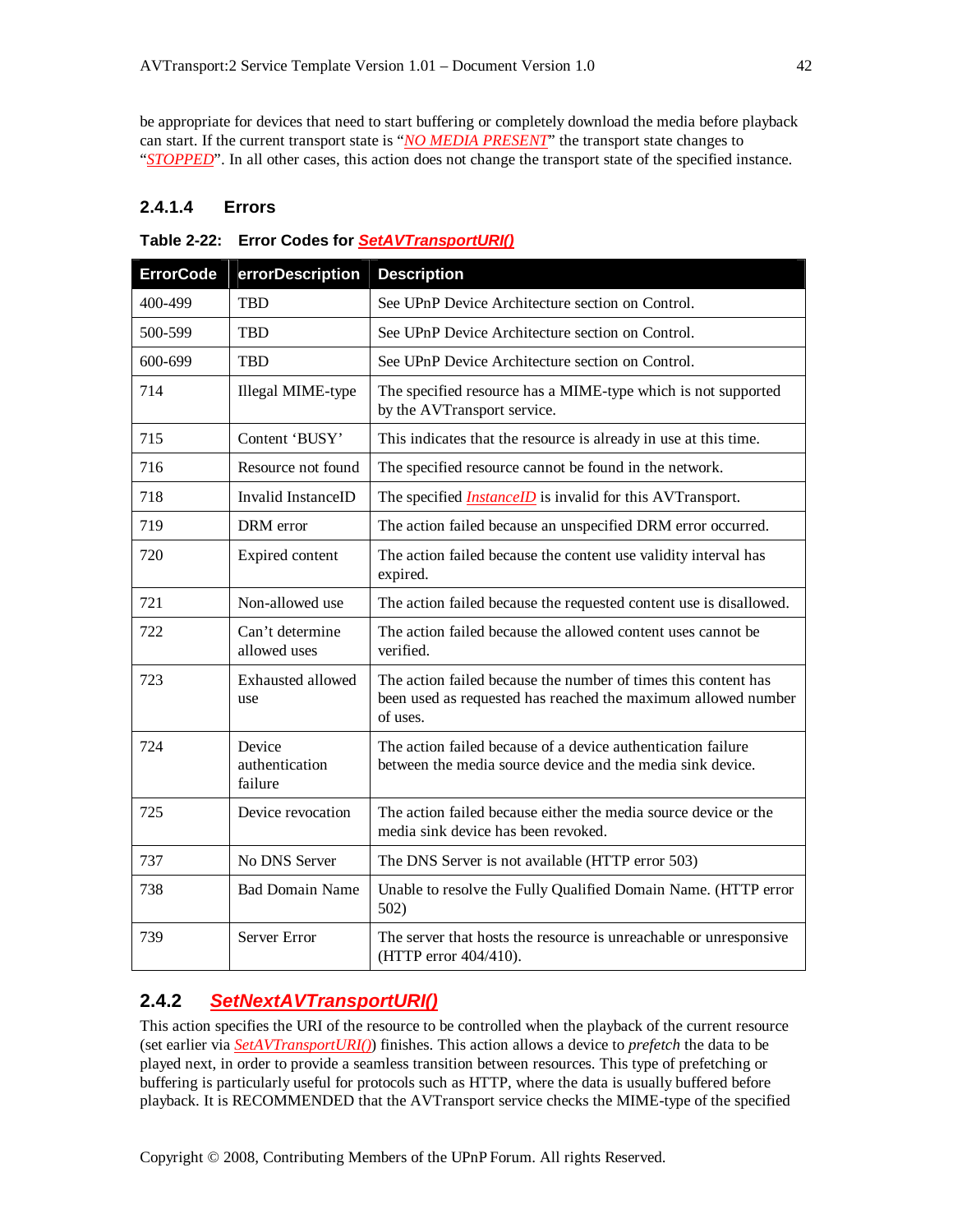resource when executing this action. For AVTransport instances that control the transport of DRMcontrolled content, the authentication process is also RECOMMENDED to start as a result of executing this action. The *SetNextAVTransportURI()* action is successful even when a required authentication or revocation check cannot be completed before the expiration of time allotted for the completion of the *SetNextAVTransportURI()* action. In the case of AVTransport instances that control the transport of DRM-controlled content, the subsequent detection of conditions that need to be communicated to the control point, like an authentication failure, a revocation condition, etc. are indicated via the *DRMState* state variable.

A control point can supply meta-data, using a *DIDL-Lite XML Fragment* (defined in the ContentDirectory service specification), via argument *NextURIMetaData*. If supported by the AVTransport service, this meta-data is stored in a state variable, and returned as an output argument as part of action *GetMediaInfo()*. If a control point does not want to use this feature it can supply the empty string for the *NextURIMetaData* argument.

#### **2.4.2.1 Arguments**

| <b>Argument</b>   | <b>Direction</b> | relatedStateVariable       |
|-------------------|------------------|----------------------------|
| <i>InstanceID</i> | IN               | A ARG TYPE InstanceID      |
| <b>NextURI</b>    | IN               | <b>NextAVTransportURI</b>  |
| NextURIMetaData   | IN               | NextAVTransportURIMetaData |

#### **Table 2-23: Arguments for** *SetNextAVTransportURI()*

#### **2.4.2.2 Dependency on State**

None.

#### **2.4.2.3 Effect on State**

This action does **not** change the transport state of the specified instance. In case that the next URI buffer exists (that is: a legal URI which will be rendered next has been located), when the playback of the current resource finishes, state variable *AVTransportURI* changes to the value of state variable *NextAVTransportURI*. The same holds for *AVTransportURIMetaData* and *NextAVTransportURIMetaData*. The process repeats itself until there is no more URI to be rendered. In such case, the state variable *NextAVTransportURI* will be set to the empty string.

If an illegal URI is used for the *SetNextAVTransportURI()* action, which is detected immediately and most likely while the current URI is still being rendered, the current transport state MUST be kept. After the current URI finishes playing, the transition to that illegal URI cannot be made and *TransportState* MUST be set to "*STOPPED*".

#### **2.4.2.4 Errors**

#### **Table 2-24: Error Codes for** *SetNextAVTransportURI()*

|         | ErrorCode   errorDescription Description |                                                  |
|---------|------------------------------------------|--------------------------------------------------|
| 400-499 | <b>TRD</b>                               | See UPnP Device Architecture section on Control. |
| 500-599 | <b>TRD</b>                               | See UPnP Device Architecture section on Control. |
| 600-699 | TRD                                      | See UPnP Device Architecture section on Control. |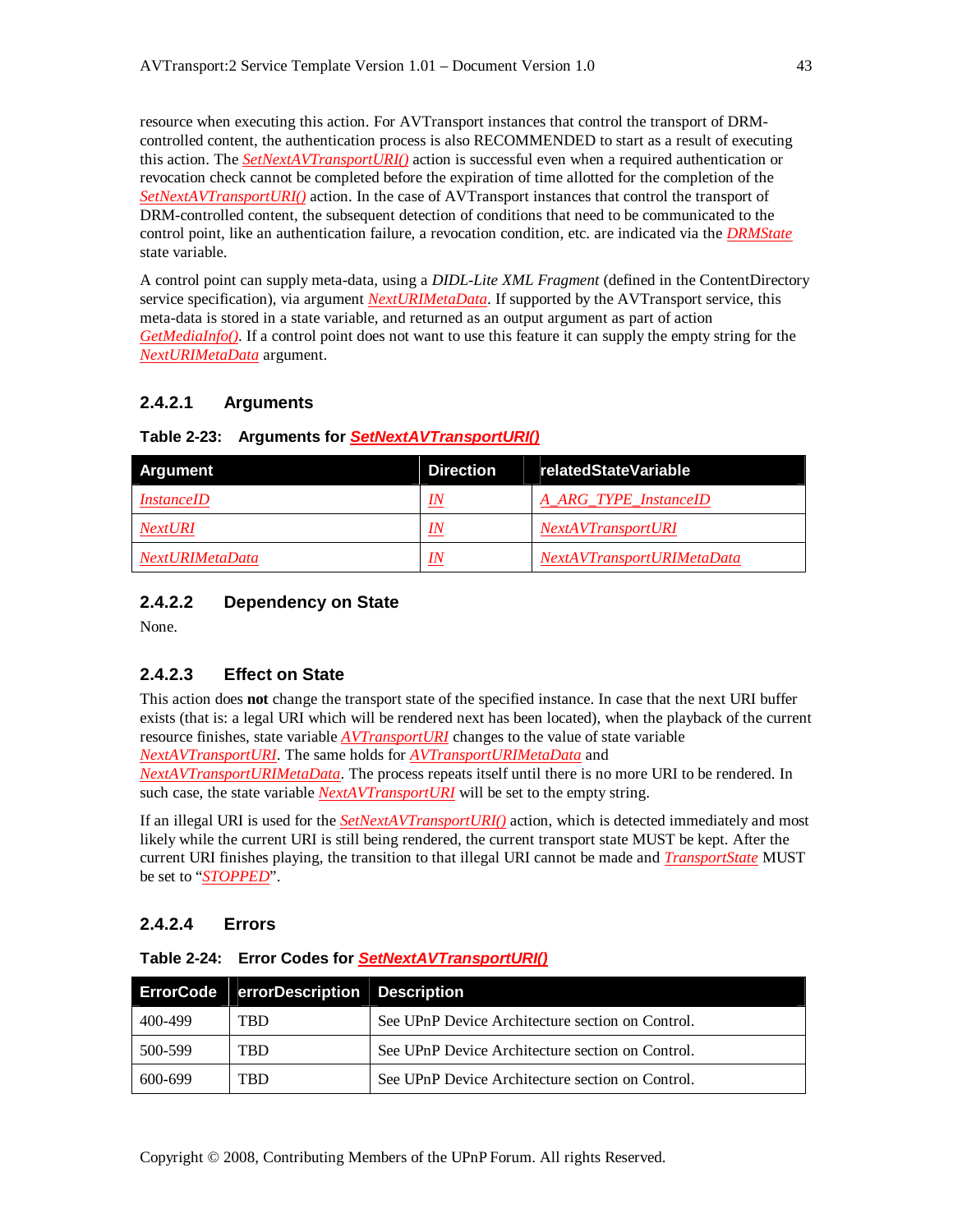| <b>ErrorCode</b> | errorDescription                    | <b>Description</b>                                                                                                                          |
|------------------|-------------------------------------|---------------------------------------------------------------------------------------------------------------------------------------------|
| 714              | Illegal MIME-type                   | The specified resource has a MIME-type which is not supported<br>by the AVTransport service.                                                |
| 715              | Content 'BUSY'                      | This indicates that the resource is already in use at this time.                                                                            |
| 716              | Resource not found                  | The specified resource cannot be found in the network.                                                                                      |
| 718              | Invalid InstanceID                  | The specified <i>InstanceID</i> is invalid for this AVTransport.                                                                            |
| 719              | DRM error                           | The action failed because an unspecified DRM error occurred.                                                                                |
| 720              | Expired content                     | The action failed because the content use validity interval has<br>expired.                                                                 |
| 721              | Non-allowed use                     | The action failed because the requested content use is disallowed.                                                                          |
| 722              | Can't determine<br>allowed uses     | The action failed because the allowed content uses cannot be.<br>verified.                                                                  |
| 723              | Exhausted allowed<br>use            | The action failed because the number of times this content has<br>been used as requested has reached the maximum allowed number<br>of uses. |
| 724              | Device<br>authentication<br>failure | The action failed because of a device authentication failure<br>between the media source device and the media sink device.                  |
| 725              | Device revocation                   | The action failed because either the media source device or the<br>media sink device has been revoked.                                      |
| 737              | No DNS Server                       | The DNS Server is not available (HTTP error 503)                                                                                            |
| 738              | <b>Bad Domain Name</b>              | Unable to resolve the Fully Qualified Domain Name. (HTTP error<br>502)                                                                      |
| 739              | Server Error                        | The server that hosts the resource is unreachable or unresponsive<br>(HTTP error 404/410).                                                  |

## **2.4.3** *GetMediaInfo()*

This action returns information associated with the current media of the specified instance; it has no effect on state.

## **2.4.3.1 Arguments**

| Table 2-25: Arguments for <b>GetMedialnfo()</b> |  |
|-------------------------------------------------|--|
|-------------------------------------------------|--|

| <b>Argument</b>           | <b>Direction</b> | relatedStateVariable        |
|---------------------------|------------------|-----------------------------|
| <i>InstanceID</i>         | <u>IN</u>        | A ARG TYPE InstanceID       |
| <b>NrTracks</b>           | OUT              | <b>NumberOfTracks</b>       |
| <b>MediaDuration</b>      | <i>OUT</i>       | <i>CurrentMediaDuration</i> |
| <i>CurrentURI</i>         | <i>OUT</i>       | <b>AVTransportURI</b>       |
| <i>CurrentURIMetaData</i> | OUT              | AVTransportURIMetaData      |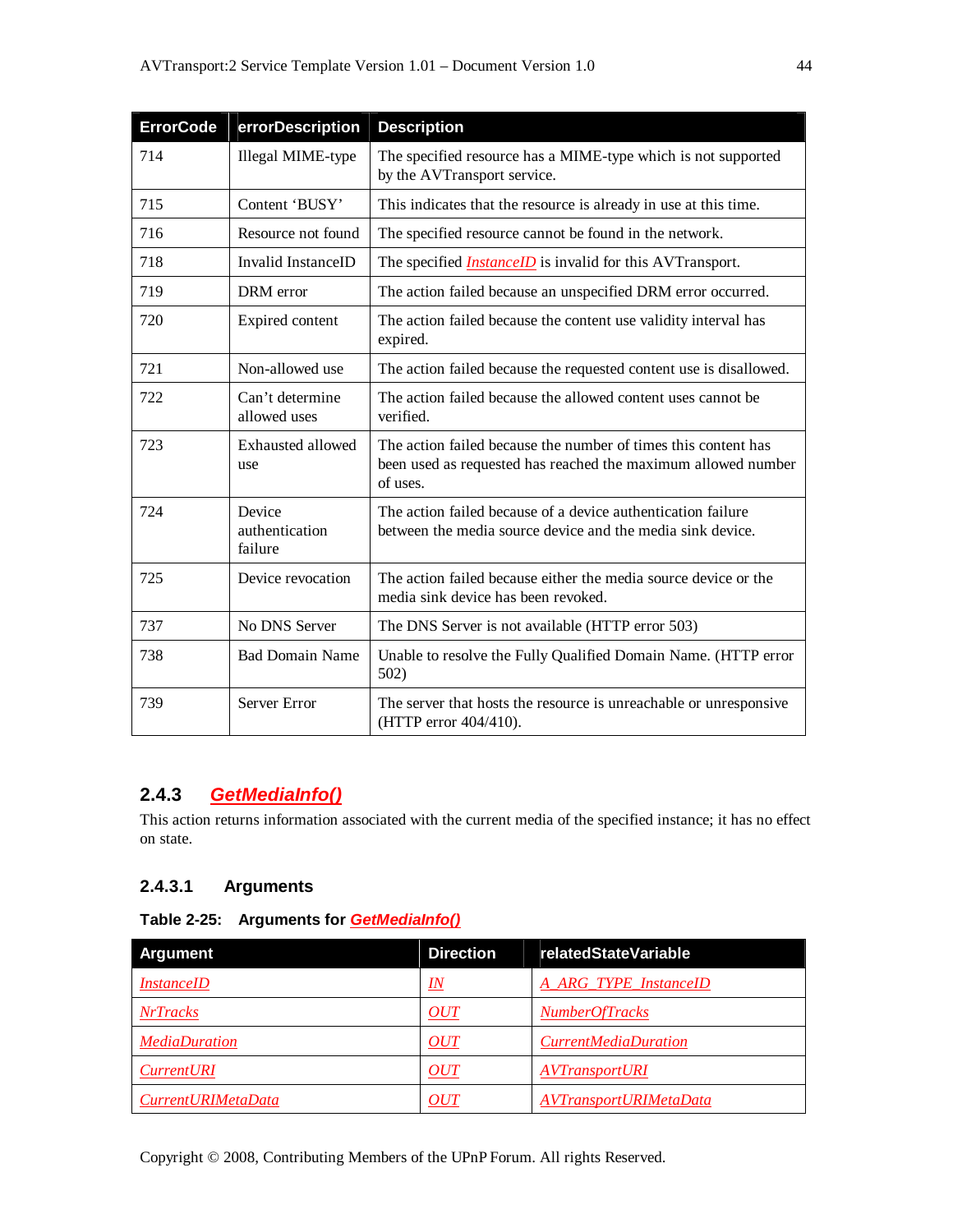| <b>Argument</b> | <b>Direction</b> | relatedStateVariable           |
|-----------------|------------------|--------------------------------|
| <b>NextURI</b>  | OUT              | <i>NextAVTransportURI</i>      |
| NextURIMetaData | OUT              | NextAVTransportURIMetaData     |
| PlayMedium      | OUT              | PlaybackStorageMedium          |
| RecordMedium    | OUT              | <b>RecordStorageMedium</b>     |
| WriteStatus     | OUT              | <b>RecordMediumWriteStatus</b> |

### **2.4.3.2 Dependency on State**

None.

### **2.4.3.3 Effect on State**

None.

### **2.4.3.4 Errors**

#### **Table 2-26: Error Codes for** *GetMediaInfo()*

| <b>ErrorCode</b> | errorDescription Description |                                                                  |
|------------------|------------------------------|------------------------------------------------------------------|
| 400-499          | TBD                          | See UPnP Device Architecture section on Control.                 |
| 500-599          | TBD                          | See UPnP Device Architecture section on Control.                 |
| 600-699          | TBD                          | See UPnP Device Architecture section on Control.                 |
| 718              | Invalid InstanceID           | The specified <i>InstanceID</i> is invalid for this AVTransport. |

## **2.4.4** *GetMediaInfo\_Ext()*

This action returns information associated with the current media of the specified instance; it has no effect on state.The information returned is identical to the information returned by the *GetMediaInfo()* action, except for the additionally returned *CurrentType* argument

## **2.4.4.1 Arguments**

#### **Table 2-27: Arguments for** *GetMediaInfo\_Ext()*

| <b>Argument</b>           | <b>Direction</b> | relatedStateVariable        |
|---------------------------|------------------|-----------------------------|
| <i>InstanceID</i>         | $\underline{I}N$ | A ARG TYPE InstanceID       |
| CurrentType               | OUT              | <i>CurrentMediaCategory</i> |
| <b>NrTracks</b>           | OUT              | <b>NumberOfTracks</b>       |
| <b>MediaDuration</b>      | OUT              | <i>CurrentMediaDuration</i> |
| <b>CurrentURI</b>         | OUT              | <b>AVTransportURI</b>       |
| <i>CurrentURIMetaData</i> | OUT              | AVTransportURIMetaData      |
| <b>NextURI</b>            | OUT              | <i>NextAVTransportURI</i>   |
| NextURIMetaData           | OUT              | NextAVTransportURIMetaData  |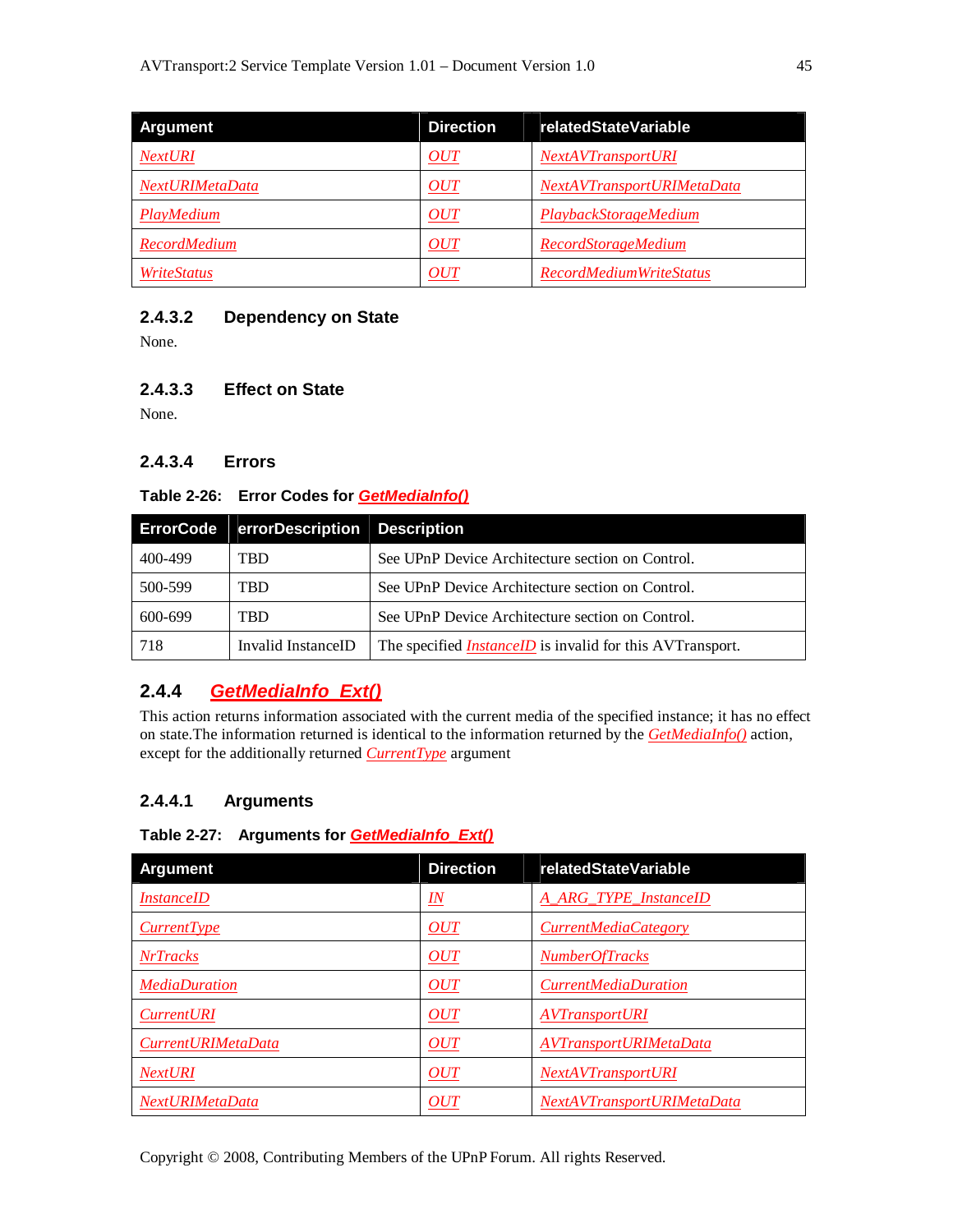| <b>Argument</b>    | <b>Direction</b> | relatedStateVariable           |
|--------------------|------------------|--------------------------------|
| PlayMedium         | <i>OUT</i>       | PlaybackStorageMedium          |
| RecordMedium       | <i>OUT</i>       | <b>RecordStorageMedium</b>     |
| <i>WriteStatus</i> | OUT              | <b>RecordMediumWriteStatus</b> |

### **2.4.4.2 Dependency on State**

None.

### **2.4.4.3 Effect on State**

None.

## **2.4.4.4 Errors**

#### **Table 2-28: Error Codes for** *GetMediaInfo\_Ext()*

| <b>ErrorCode</b> | errorDescription Description |                                                                  |
|------------------|------------------------------|------------------------------------------------------------------|
| 400-499          | <b>TBD</b>                   | See UPnP Device Architecture section on Control.                 |
| 500-599          | TBD                          | See UPnP Device Architecture section on Control.                 |
| 600-699          | TBD                          | See UPnP Device Architecture section on Control.                 |
| 718              | Invalid InstanceID           | The specified <i>InstanceID</i> is invalid for this AVTransport. |

## **2.4.5** *GetTransportInfo()*

This action returns information associated with the current transport state of the specified instance; it has no effect on state.

## **2.4.5.1 Arguments**

### **Table 2-29: Arguments for** *GetTransportInfo()*

| <b>Argument</b>               | <b>Direction</b> | relatedStateVariable      |
|-------------------------------|------------------|---------------------------|
| <i>InstanceID</i>             | IN               | A_ARG_TYPE_InstanceID     |
| <i>CurrentTransportState</i>  | OUT              | <b>TransportState</b>     |
| <i>CurrentTransportStatus</i> | <i>OUT</i>       | <b>TransportStatus</b>    |
| <i>CurrentSpeed</i>           | OUT              | <b>TransportPlaySpeed</b> |

## **2.4.5.2 Dependency on State**

None.

### **2.4.5.3 Effect on State**

None.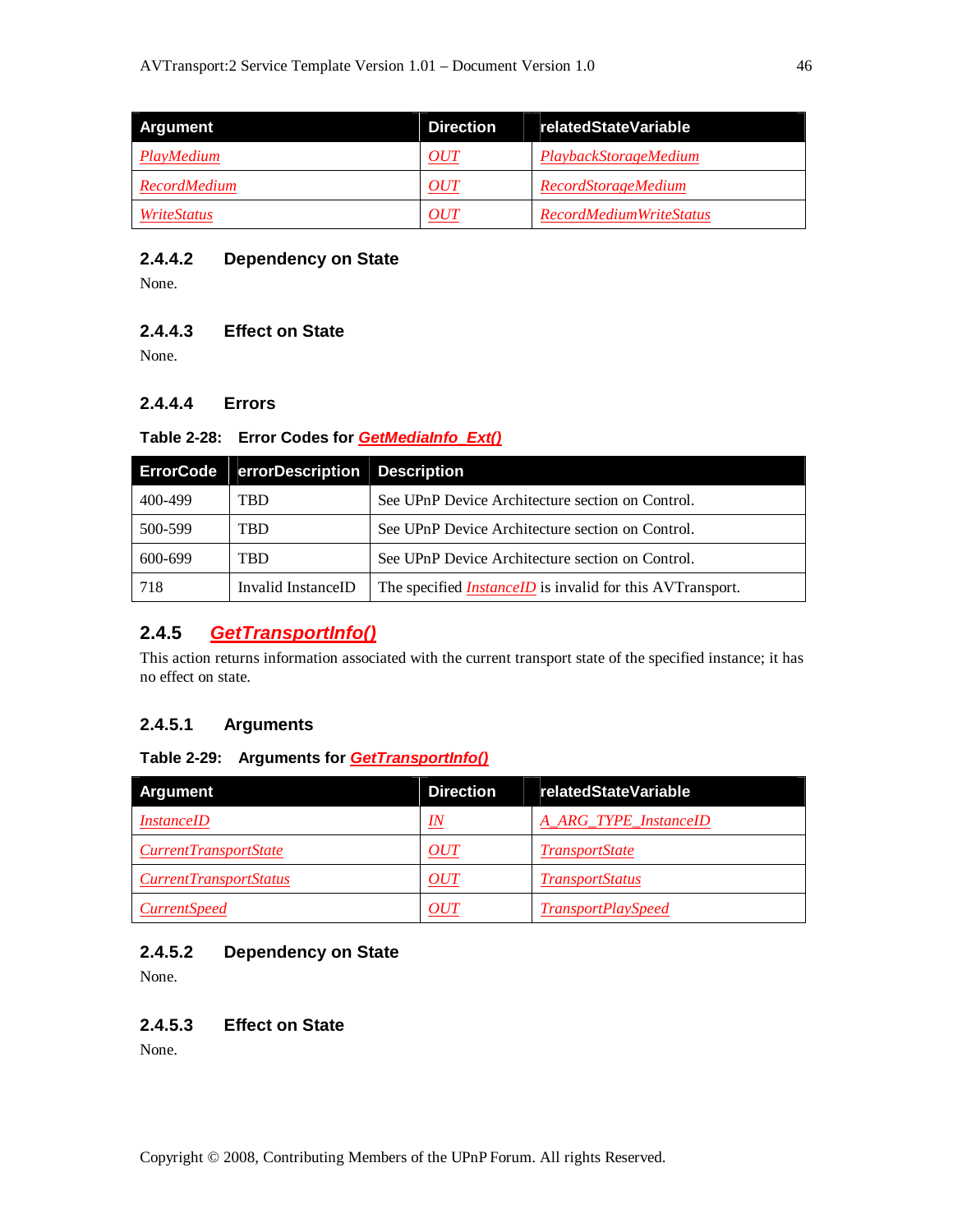## **2.4.5.4 Errors**

#### **Table 2-30: Error Codes for** *GetTransportInfo()*

| <b>ErrorCode</b> | errorDescription Description |                                                                  |
|------------------|------------------------------|------------------------------------------------------------------|
| 400-499          | <b>TBD</b>                   | See UPnP Device Architecture section on Control.                 |
| 500-599          | <b>TBD</b>                   | See UPnP Device Architecture section on Control.                 |
| 600-699          | <b>TRD</b>                   | See UPnP Device Architecture section on Control.                 |
| 718              | Invalid InstanceID           | The specified <i>InstanceID</i> is invalid for this AVTransport. |

## **2.4.6** *GetPositionInfo()*

This action returns information associated with the current position of the transport of the specified instance; it has no effect on state.

### **2.4.6.1 Arguments**

### **Table 2-31: Arguments for** *GetPositionInfo()*

| <b>Argument</b>      | <b>Direction</b>          | <b>relatedStateVariable</b>        |
|----------------------|---------------------------|------------------------------------|
| <i>InstanceID</i>    | $\underline{\mathit{IN}}$ | A ARG TYPE InstanceID              |
| <b>Track</b>         | OUT                       | <i>CurrentTrack</i>                |
| <b>TrackDuration</b> | OUT                       | <i>CurrentTrackDuration</i>        |
| <b>TrackMetaData</b> | <b>OUT</b>                | CurrentTrackMetaData               |
| <b>TrackURI</b>      | OUT                       | <b>CurrentTrackURI</b>             |
| RelTime              | OUT                       | <b>RelativeTimePosition</b>        |
| AbsTime              | OUT                       | <i><b>AbsoluteTimePosition</b></i> |
| RelCount             | OUT                       | <i>RelativeCounterPosition</i>     |
| <b>AbsCount</b>      | OUT                       | <i>AbsoluteCounterPosition</i>     |

#### **2.4.6.2 Dependency on State**

None.

#### **2.4.6.3 Effect on State**

None.

### **2.4.6.4 Errors**

#### **Table 2-32: Error Codes for** *GetPositionInfo()*

|         | ErrorCode   errorDescription Description |                                                  |
|---------|------------------------------------------|--------------------------------------------------|
| 400-499 | TBD                                      | See UPnP Device Architecture section on Control. |
| 500-599 | <b>TBD</b>                               | See UPnP Device Architecture section on Control. |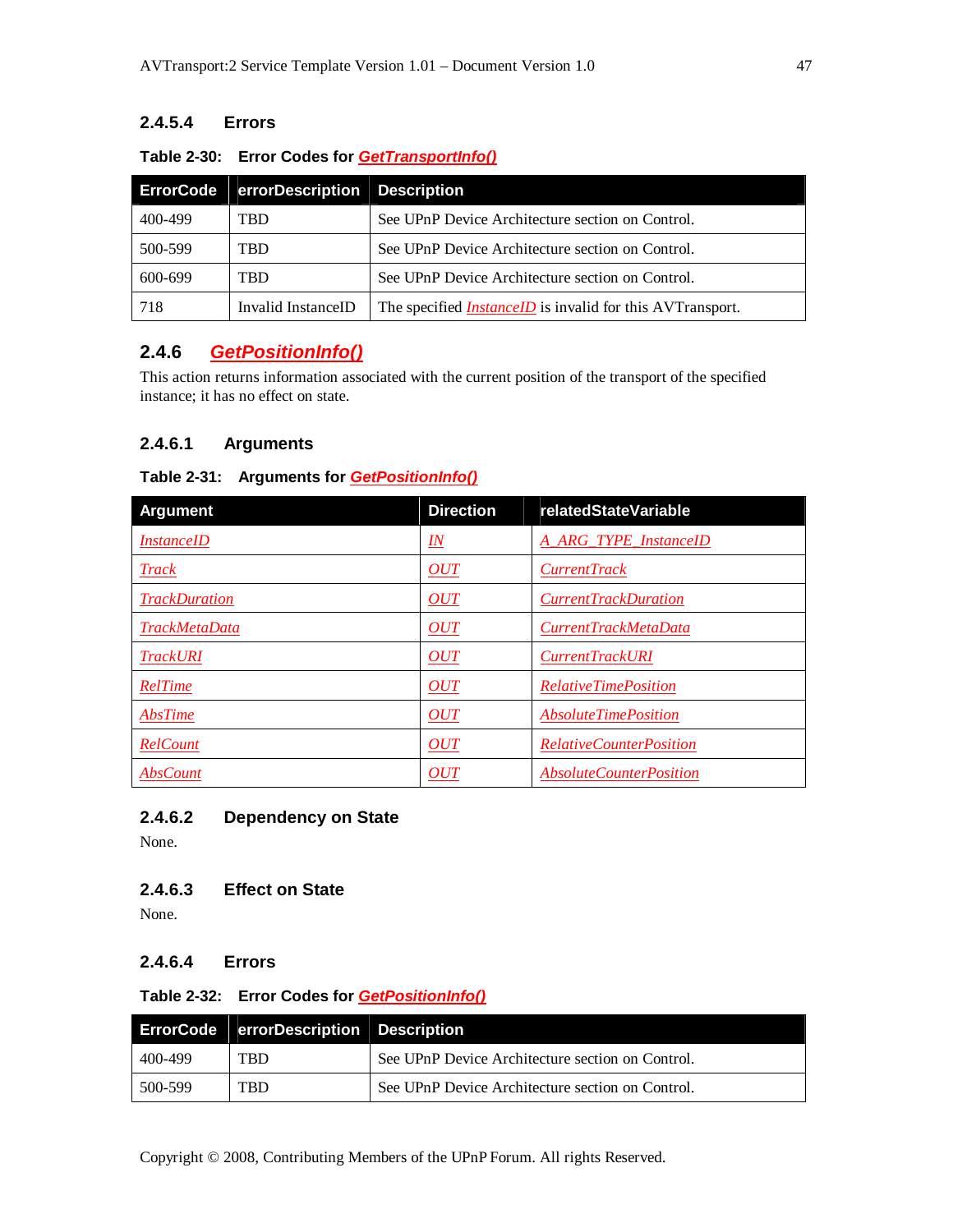|         | ErrorCode errorDescription Description |                                                                  |
|---------|----------------------------------------|------------------------------------------------------------------|
| 600-699 | <b>TRD</b>                             | See UPnP Device Architecture section on Control.                 |
| -718    | Invalid InstanceID                     | The specified <i>InstanceID</i> is invalid for this AVTransport. |

## **2.4.7** *GetDeviceCapabilities()*

This action returns information on device capabilities of the specified instance, such as the supported playback and recording formats, and the supported quality levels for recording. This action has no effect on state.

## **2.4.7.1 Arguments**

#### **Table 2-33: Arguments for** *GetDeviceCapabilities()*

| <b>Argument</b>        | <b>Direction</b> | relatedStateVariable         |
|------------------------|------------------|------------------------------|
| <i>InstanceID</i>      | $I\!N$           | A_ARG_TYPE_InstanceID        |
| PlayMedia              | OUT              | PossiblePlaybackStorageMedia |
| RecMedia               | OUT              | PossibleRecordStorageMedia   |
| <b>RecOualityModes</b> | OUT              | PossibleRecordQualityModes   |

## **2.4.7.2 Dependency on State**

None.

### **2.4.7.3 Effect on State**

None.

### **2.4.7.4 Errors**

#### **Table 2-34: Error Codes for** *GetDeviceCapabilities()*

| <b>ErrorCode</b> | errorDescription Description |                                                                  |
|------------------|------------------------------|------------------------------------------------------------------|
| 400-499          | TBD                          | See UPnP Device Architecture section on Control.                 |
| 500-599          | <b>TBD</b>                   | See UPnP Device Architecture section on Control.                 |
| 600-699          | <b>TRD</b>                   | See UPnP Device Architecture section on Control.                 |
| 718              | Invalid InstanceID           | The specified <i>InstanceID</i> is invalid for this AVTransport. |

## **2.4.8** *GetTransportSettings()*

This action returns information on various settings of the specified instance, such as the current play mode and the current recording quality mode. This action has no effect on state.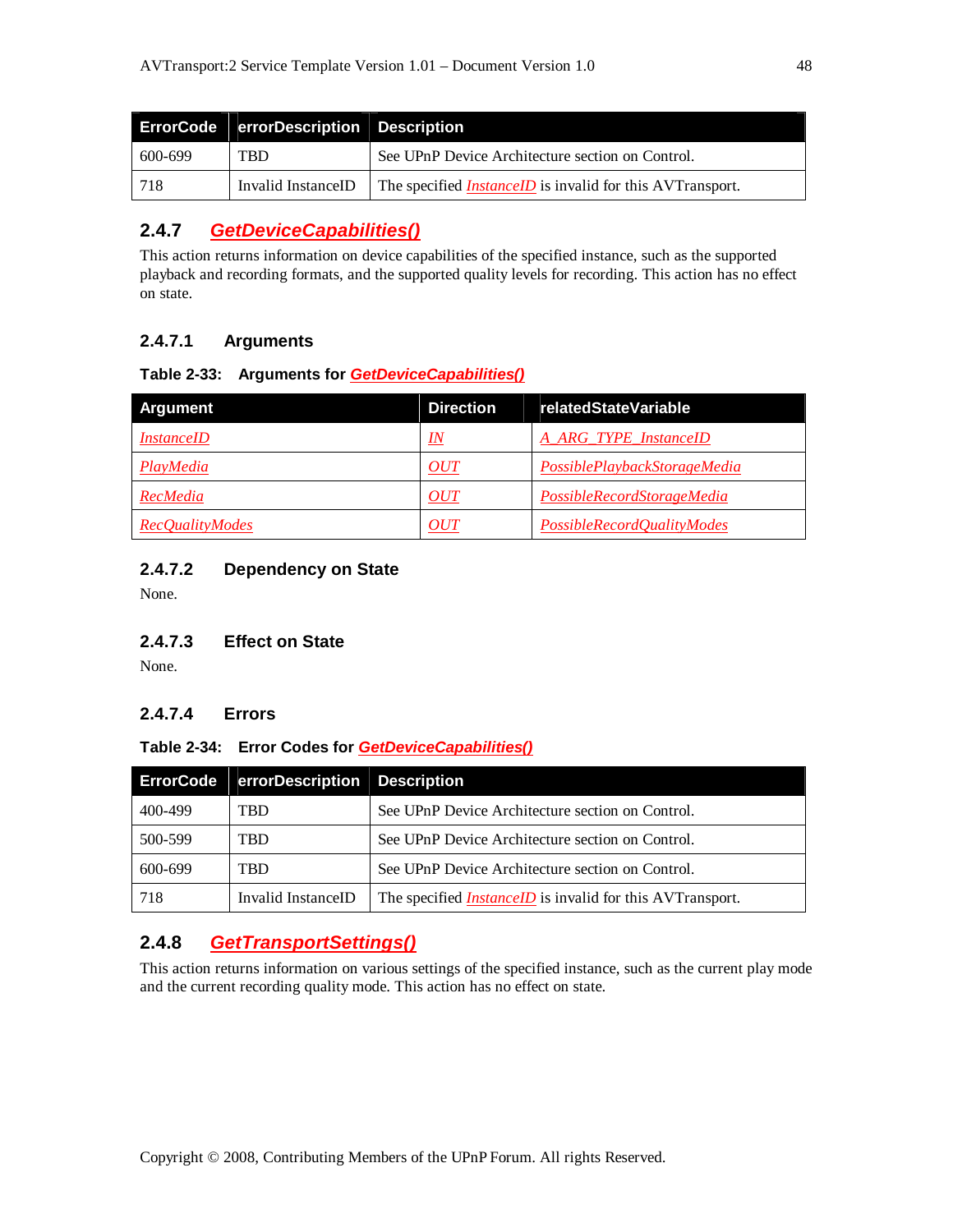### **2.4.8.1 Arguments**

#### **Table 2-35: Arguments for** *GetTransportSettings()*

| <b>Argument</b>   | <b>Direction</b> | relatedStateVariable     |
|-------------------|------------------|--------------------------|
| <i>InstanceID</i> | IN               | A ARG TYPE InstanceID    |
| PlayMode          | <i>OUT</i>       | <i>CurrentPlayMode</i>   |
| RecOualityMode    | OUT              | CurrentRecordQualityMode |

#### **2.4.8.2 Dependency on State**

None.

#### **2.4.8.3 Effect on State**

None.

#### **2.4.8.4 Errors**

#### **Table 2-36: Error Codes for** *GetTransportSettings()*

| <b>ErrorCode</b> | errorDescription Description |                                                                  |
|------------------|------------------------------|------------------------------------------------------------------|
| 400-499          | <b>TBD</b>                   | See UPnP Device Architecture section on Control.                 |
| 500-599          | <b>TBD</b>                   | See UPnP Device Architecture section on Control.                 |
| 600-699          | <b>TRD</b>                   | See UPnP Device Architecture section on Control.                 |
| 718              | Invalid InstanceID           | The specified <i>InstanceID</i> is invalid for this AVTransport. |

## **2.4.9** *Stop()*

This action stops the progression of the current resource that is associated with the specified instance. Additionally, it is RECOMMENDED that the *output of the device* (defined below) SHOULD change to something other than the current snippet of resource. Although the exact nature of this change varies from device to device, a common behavior is to immediately cease all output from the device. Nevertheless, the exact behavior is defined by the manufacturer of the device.

On some devices, the current position on the transport changes as a result of the *Stop()* action. This can be detected by control points via event notification of state variable *CurrentTrack*. Alternatively, a control point can poll using the *GetPositionInfo()* action.

*Output of a device*: In this context, the term *output of the device* (used above) has different semantics depending on the type of device that has implemented this AVTransport service. Some devices (for example, MediaServer devices) output media content to the network while other devices (for example, a MediaRenderer) output a visual and/or audio representation of media content that was received from the network.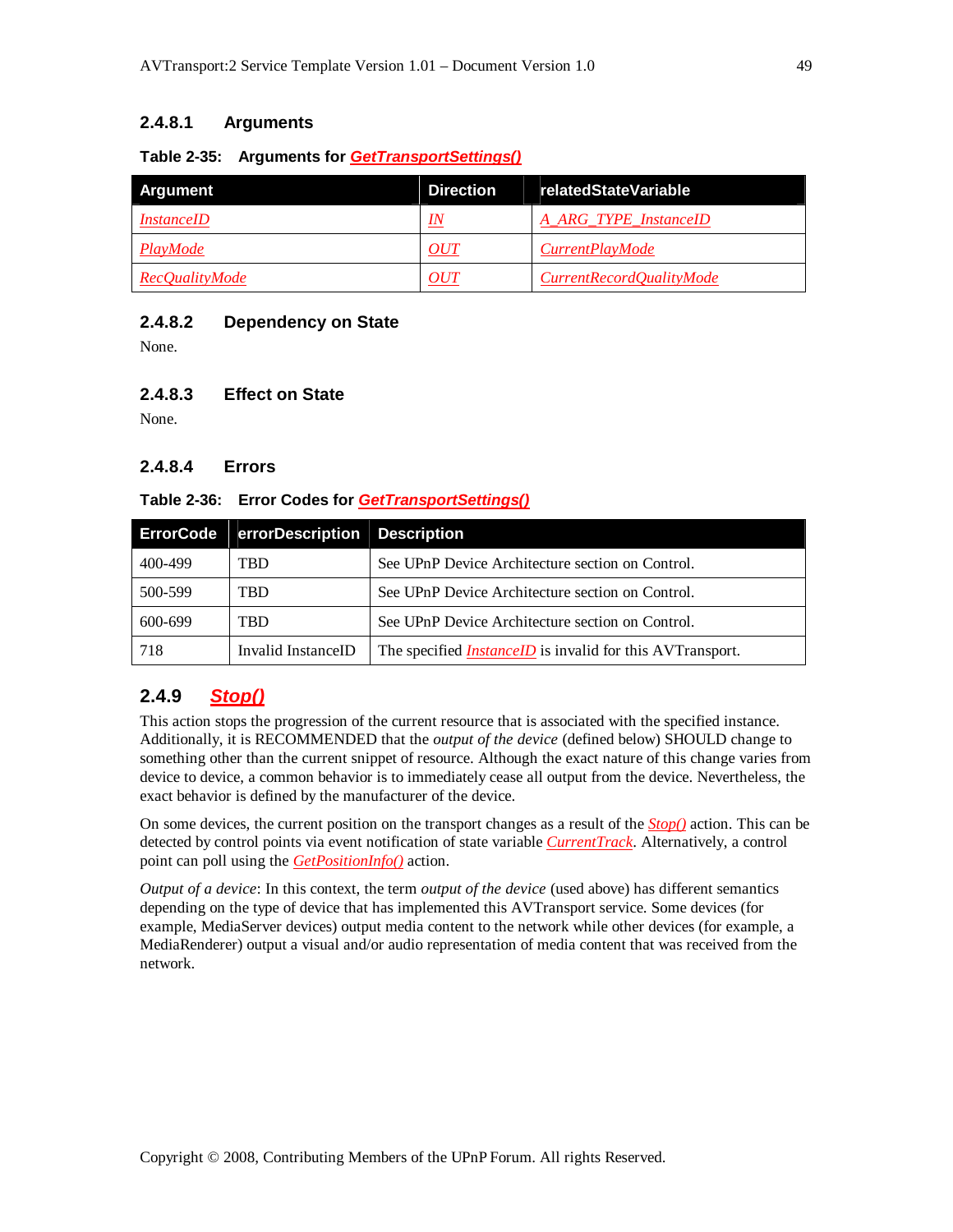### **2.4.9.1 Arguments**

#### **Table 2-37: Arguments for** *Stop()*

| Argument          | Direction relatedStateVariable |
|-------------------|--------------------------------|
| <i>InstanceID</i> | A ARG TYPE InstanceID          |

#### **2.4.9.2 Dependency on State**

This action is allowed in all transport states except in state "*NO\_MEDIA\_PRESENT*".

### **2.4.9.3 Effect on State**

This action changes *TransportState* to "*STOPPED*".

#### **2.4.9.4 Errors**

#### **Table 2-38: Error Codes for** *Stop()*

| <b>ErrorCode</b> | errorDescription            | <b>Description</b>                                                                                                                                                                                                                                                                                                                                                                                     |
|------------------|-----------------------------|--------------------------------------------------------------------------------------------------------------------------------------------------------------------------------------------------------------------------------------------------------------------------------------------------------------------------------------------------------------------------------------------------------|
| 400-499          | <b>TBD</b>                  | See UPnP Device Architecture section on Control.                                                                                                                                                                                                                                                                                                                                                       |
| 500-599          | <b>TBD</b>                  | See UPnP Device Architecture section on Control.                                                                                                                                                                                                                                                                                                                                                       |
| 600-699          | <b>TBD</b>                  | See UPnP Device Architecture section on Control.                                                                                                                                                                                                                                                                                                                                                       |
| 701              | Transition not<br>available | The immediate transition from current transport state to desired<br>transport state is not supported by this device.                                                                                                                                                                                                                                                                                   |
| 705              | Transport is locked         | The transport is <i>hold locked</i> . (Some portable mobile devices have<br>a small mechanical toggle switch called a hold lock switch. While<br>this switch is ON (the transport is hold locked), the device is<br>guarded against operations such as accidental power on when not<br>in use, or interruption of play or record from accidental pressing<br>of a front panel button or a GUI button.) |
| 718              | Invalid InstanceID          | The specified <i>InstanceID</i> is invalid for this AVTransport.                                                                                                                                                                                                                                                                                                                                       |

#### **2.4.10** *Play()*

This action starts playing the resource of the specified instance, at the specified speed, starting at the current position, according to the current play mode. Playing MUST continue until the resource ends or the transport state is changed via actions *Stop()* or *Pause()*. The device MUST do a *best effort* to match the specified play speed. Actually supported speeds can be retrieved from the AllowedValueList of the *TransportPlaySpeed* state variable in the AVTransport service description.

If no *AVTransportURI* is set, the resource being played is device-dependent.

#### **2.4.10.1 Arguments**

#### **Table 2-39: Arguments for** *Play()*

| Argument          | Direction | relatedStateVariable  |
|-------------------|-----------|-----------------------|
| <i>InstanceID</i> |           | A ARG TYPE InstanceID |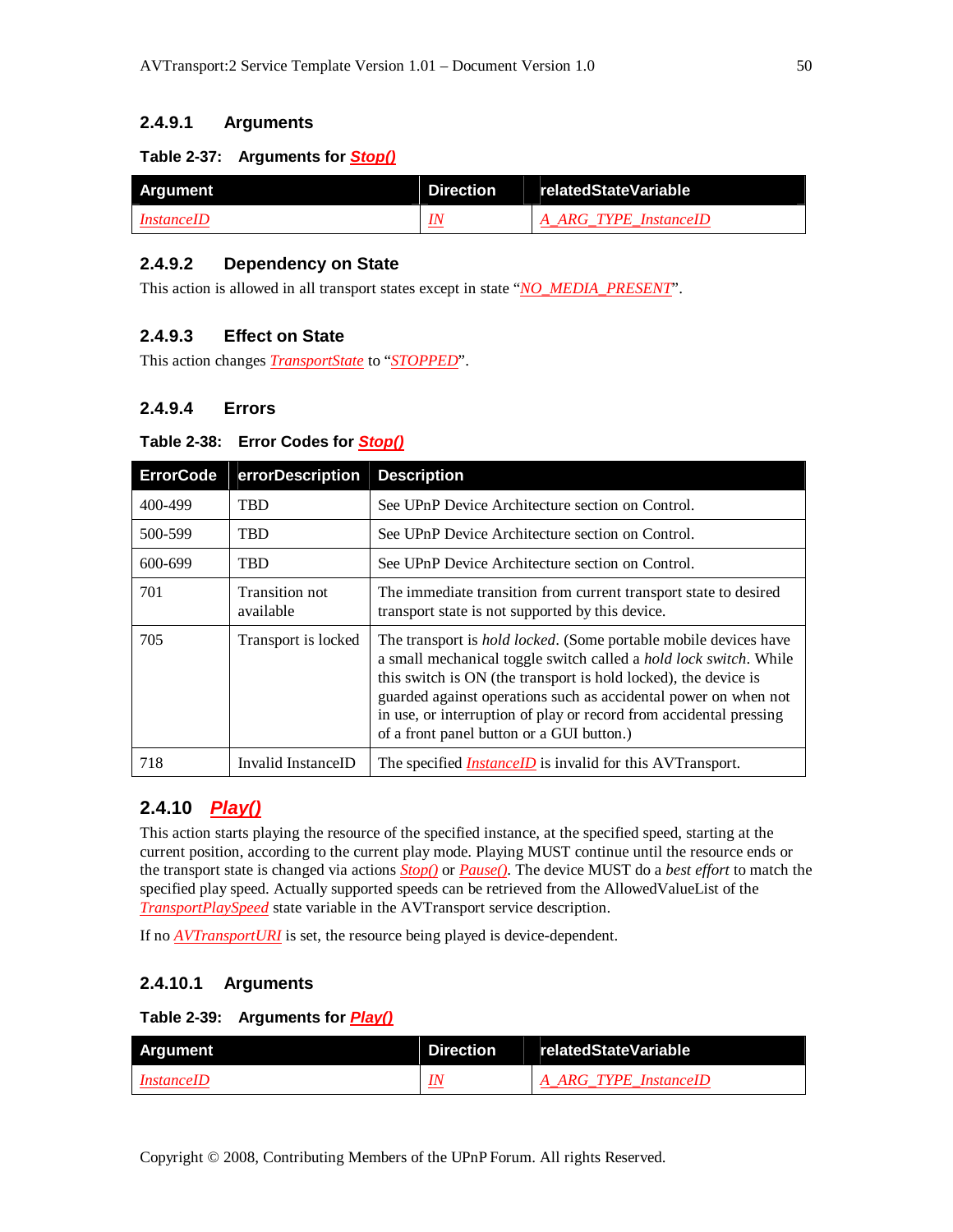| Argument     | <b>Direction</b> | relatedStateVariable      |
|--------------|------------------|---------------------------|
| <b>Speed</b> |                  | <i>TransportPlaySpeed</i> |

#### **2.4.10.2 Dependency on State**

This action is allowed in the "*STOPPED*", "*PLAYING*", and "*PAUSED\_PLAYBACK*" transport states. In other states the action MAY also succeed or it MAY fail with error code 701.

## **2.4.10.3 Effect on State**

This action changes *TransportState* to "*PLAYING*" and *TransportPlaySpeed* to the value specified in the *Speed* argument of the *Play()* action. If it would take a noticeable amount of time before a human user would actually see or hear the media playing, the AVTransport is allowed to temporarily go to the "*TRANSITIONING*" state before going to "*PLAYING*". This might be appropriate, for example, for devices that need to start buffering or completely download the media before playback can start.

## **2.4.10.4 Errors**

| Table 2-40: Error Codes for <i>Play()</i> |
|-------------------------------------------|
|-------------------------------------------|

| errorCode | errorDescription                        | <b>Description</b>                                                                                                                                                                                                                                                                                                                                                                                     |
|-----------|-----------------------------------------|--------------------------------------------------------------------------------------------------------------------------------------------------------------------------------------------------------------------------------------------------------------------------------------------------------------------------------------------------------------------------------------------------------|
| 400-499   | TBD                                     | See UPnP Device Architecture section on Control.                                                                                                                                                                                                                                                                                                                                                       |
| 500-599   | <b>TBD</b>                              | See UPnP Device Architecture section on Control.                                                                                                                                                                                                                                                                                                                                                       |
| 600-699   | <b>TBD</b>                              | See UPnP Device Architecture section on Control.                                                                                                                                                                                                                                                                                                                                                       |
| 701       | Transition not<br>available             | The immediate transition from current transport state to desired<br>transport state is not supported by this device.                                                                                                                                                                                                                                                                                   |
| 702       | No contents                             | The media does not contain any contents that can be played.                                                                                                                                                                                                                                                                                                                                            |
| 703       | Read error                              | The media cannot be read (for example, because of dust or a<br>scratch).                                                                                                                                                                                                                                                                                                                               |
| 704       | Format not<br>supported for<br>playback | The storage format of the currently loaded media is not supported<br>for playback by this device.                                                                                                                                                                                                                                                                                                      |
| 705       | Transport is locked                     | The transport is <i>hold locked</i> . (Some portable mobile devices have<br>a small mechanical toggle switch called a hold lock switch. While<br>this switch is ON (the transport is hold locked), the device is<br>guarded against operations such as accidental power on when not<br>in use, or interruption of play or record from accidental pressing<br>of a front panel button or a GUI button.) |
| 714       | Illegal MIME-type                       | The resource to be played has a MIME-type which is not<br>supported by the AVTransport service.                                                                                                                                                                                                                                                                                                        |
| 715       | Content 'BUSY'                          | This indicates that the resource is already in use at this time.                                                                                                                                                                                                                                                                                                                                       |
| 716       | Resource not found                      | The resource to be played cannot be found in the network.                                                                                                                                                                                                                                                                                                                                              |
| 717       | Play speed not<br>supported             | The specified playback speed is not supported by the AVTransport<br>service.                                                                                                                                                                                                                                                                                                                           |
| 718       | Invalid InstanceID                      | The specified <i>InstanceID</i> is invalid for this AVTransport.                                                                                                                                                                                                                                                                                                                                       |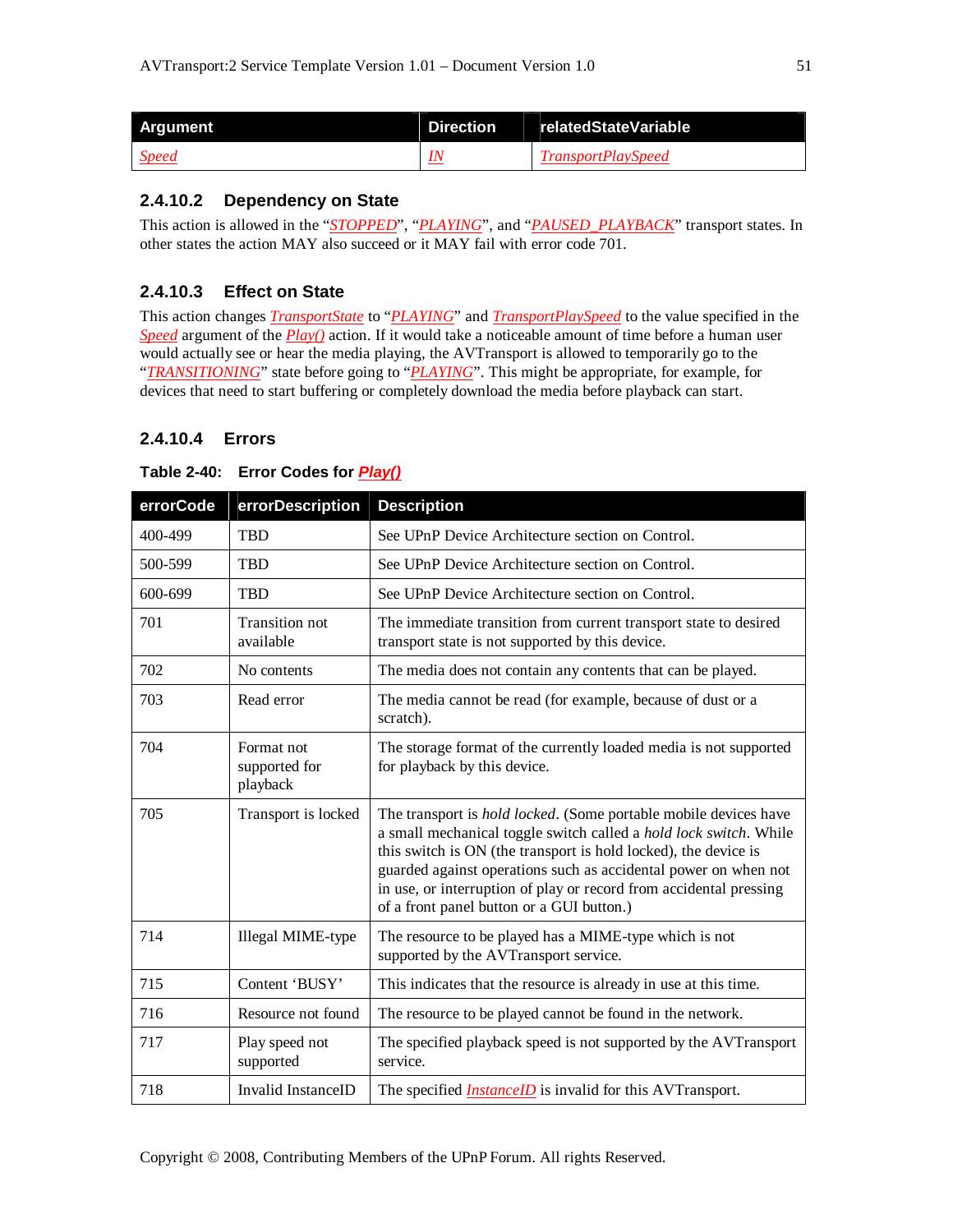| errorCode | errorDescription                    | <b>Description</b>                                                                                                                          |
|-----------|-------------------------------------|---------------------------------------------------------------------------------------------------------------------------------------------|
| 719       | DRM error                           | The action failed because an unspecified DRM error occurred.                                                                                |
| 720       | Expired content                     | The action failed because the content use validity interval has<br>expired.                                                                 |
| 721       | Non-allowed use                     | The action failed because the requested content use is disallowed.                                                                          |
| 722       | Can't determine<br>allowed uses     | The action failed because the allowed content uses cannot be<br>verified.                                                                   |
| 723       | Exhausted allowed<br>use            | The action failed because the number of times this content has<br>been used as requested has reached the maximum allowed number<br>of uses. |
| 724       | Device<br>authentication<br>failure | The action failed because of a device authentication failure<br>between the media source device and the media sink device.                  |
| 725       | Device revocation                   | The action failed because either the media source device or the<br>media sink device has been revoked.                                      |

## **2.4.11** *Pause()*

While the device is in a playing state, that is: *TransportState* is "*PLAYING*", this action halts the progression of the resource that is associated with the specified *InstanceID*. Any visual representation of the resource SHOULD remain displayed in a static manner (for example, the last frame of video remains displayed). Any audio representation of the resource SHOULD be muted. The difference between *Pause()* and *Stop()* is that *Pause()* MUST remain at the current position within the resource and the current resource MUST persist as described above (for example, the current video resource continues to be transmitted/displayed).

When the device is recording, that is: the *TransportState* is "*RECORDING*", the device MUST maintain its current recording position, but does not accept any more data to record. Any data received after the *Pause()* action and before the next *Record()* action will be lost.

#### **2.4.11.1 Arguments**

**Table 2-41: Arguments for** *Pause()*

| Argument          | <b>Direction</b> | relatedStateVariable  |
|-------------------|------------------|-----------------------|
| <i>InstanceID</i> | <u>IN</u>        | A ARG TYPE InstanceID |

#### **2.4.11.2 Dependency on State**

This action is always allowed while playing or recording. In other cases, the action MAY fail with error code 701.

#### **2.4.11.3 Effect on State**

When recording, this action changes *TransportState* to "*PAUSED\_RECORDING*". When playing, this action changes *TransportState* to "*PAUSED\_PLAYBACK*". The *Pause()* action does not operate as a toggle.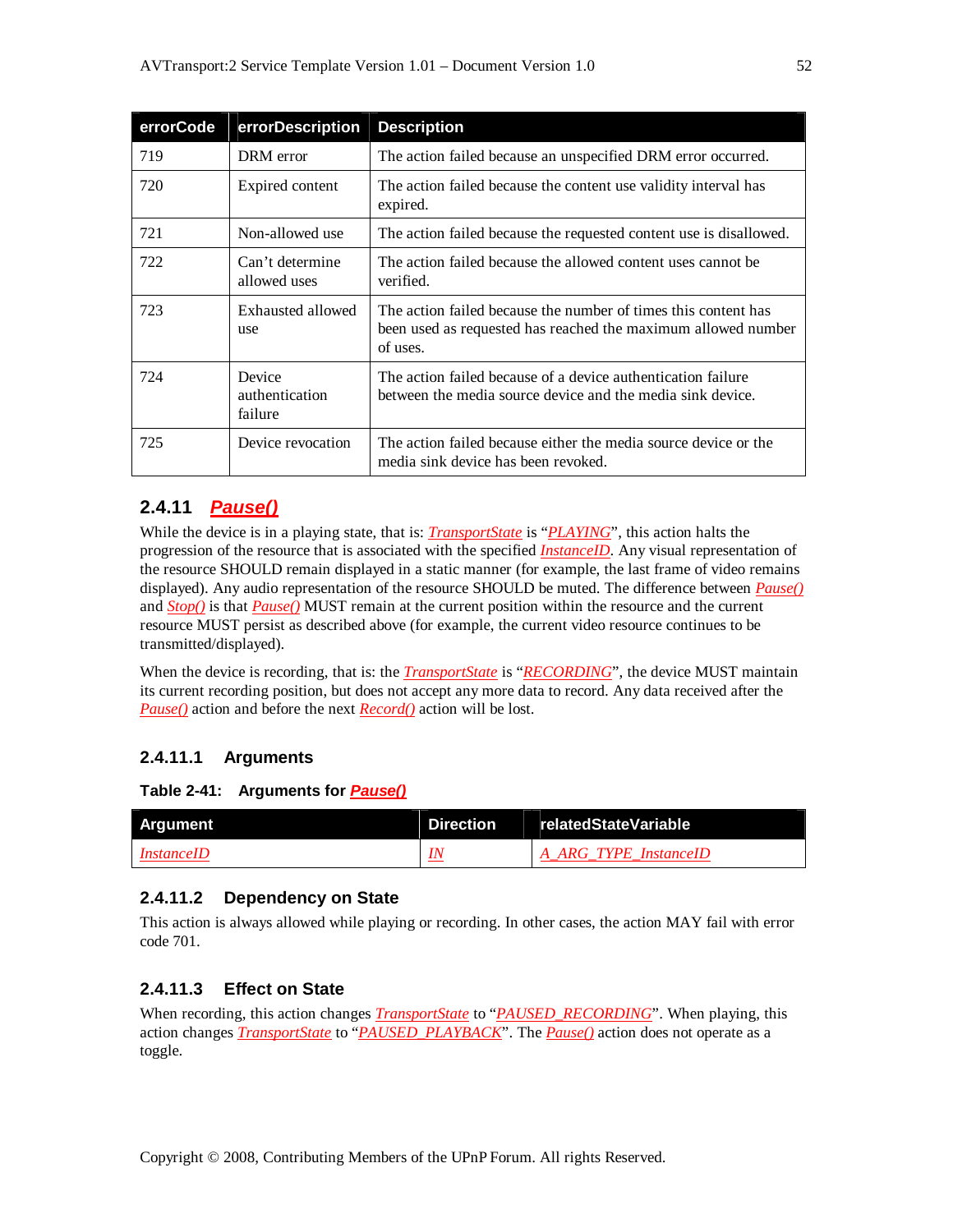## **2.4.11.4 Errors**

| <b>ErrorCode</b> | errorDescription            | <b>Description</b>                                                                                                                                                                                                                                                                                                                                                                                             |
|------------------|-----------------------------|----------------------------------------------------------------------------------------------------------------------------------------------------------------------------------------------------------------------------------------------------------------------------------------------------------------------------------------------------------------------------------------------------------------|
| 400-499          | <b>TBD</b>                  | See UPnP Device Architecture section on Control.                                                                                                                                                                                                                                                                                                                                                               |
| 500-599          | TBD                         | See UPnP Device Architecture section on Control.                                                                                                                                                                                                                                                                                                                                                               |
| 600-699          | TBD                         | See UPnP Device Architecture section on Control.                                                                                                                                                                                                                                                                                                                                                               |
| 701              | Transition not<br>available | The immediate transition from current transport state to desired<br>transport state is not supported by this device.                                                                                                                                                                                                                                                                                           |
| 705              | Transport is locked         | The transport is <i>hold locked</i> . (Some portable mobile devices have<br>a small mechanical toggle switch called a <i>hold lock switch</i> . While<br>this switch is ON (the transport is hold locked), the device is<br>guarded against operations such as accidental power on when not<br>in use, or interruption of play or record from accidental pressing<br>of a front panel button or a GUI button.) |
| 718              | Invalid InstanceID          | The specified <i>InstanceID</i> is invalid for this AVTransport.                                                                                                                                                                                                                                                                                                                                               |

#### **Table 2-42: Error Codes for** *Pause()*

## **2.4.12** *Record()*

This action starts recording on the specified transport instance, at the current position on the media, according to the currently specified recording quality, and returns immediately. If *AVTransportURI* is set (differs from the empty string) then that resource will be recorded. If no *AVTransportURI* is set (equals the empty string), then the source of the content being recorded is device-dependent. In both cases, whether the device outputs the resource to a screen or speakers while recording is device-dependent. If the device implementing the *Record()* action also has a ContentDirectory service, then recorded content will be added to this ContentDirectory in a device-dependent way. Specifically, there is no UPnP mechanism to specify the location of the recorded content in the ContentDirectory hierarchy.

#### **2.4.12.1 Arguments**

#### **Table 2-43: Arguments for** *Record()*

| <b>Argument</b>   | <b>Direction</b> | relatedStateVariable  |
|-------------------|------------------|-----------------------|
| <i>InstanceID</i> | IN               | A ARG TYPE InstanceID |

#### **2.4.12.2 Dependency on State**

This action is allowed in the "*STOPPED*" or "*PAUSED\_RECORDING*" transport states. In other states the action MAY fail with error code 701.

### **2.4.12.3 Effect on State**

This action changes *TransportState* to "*RECORDING*".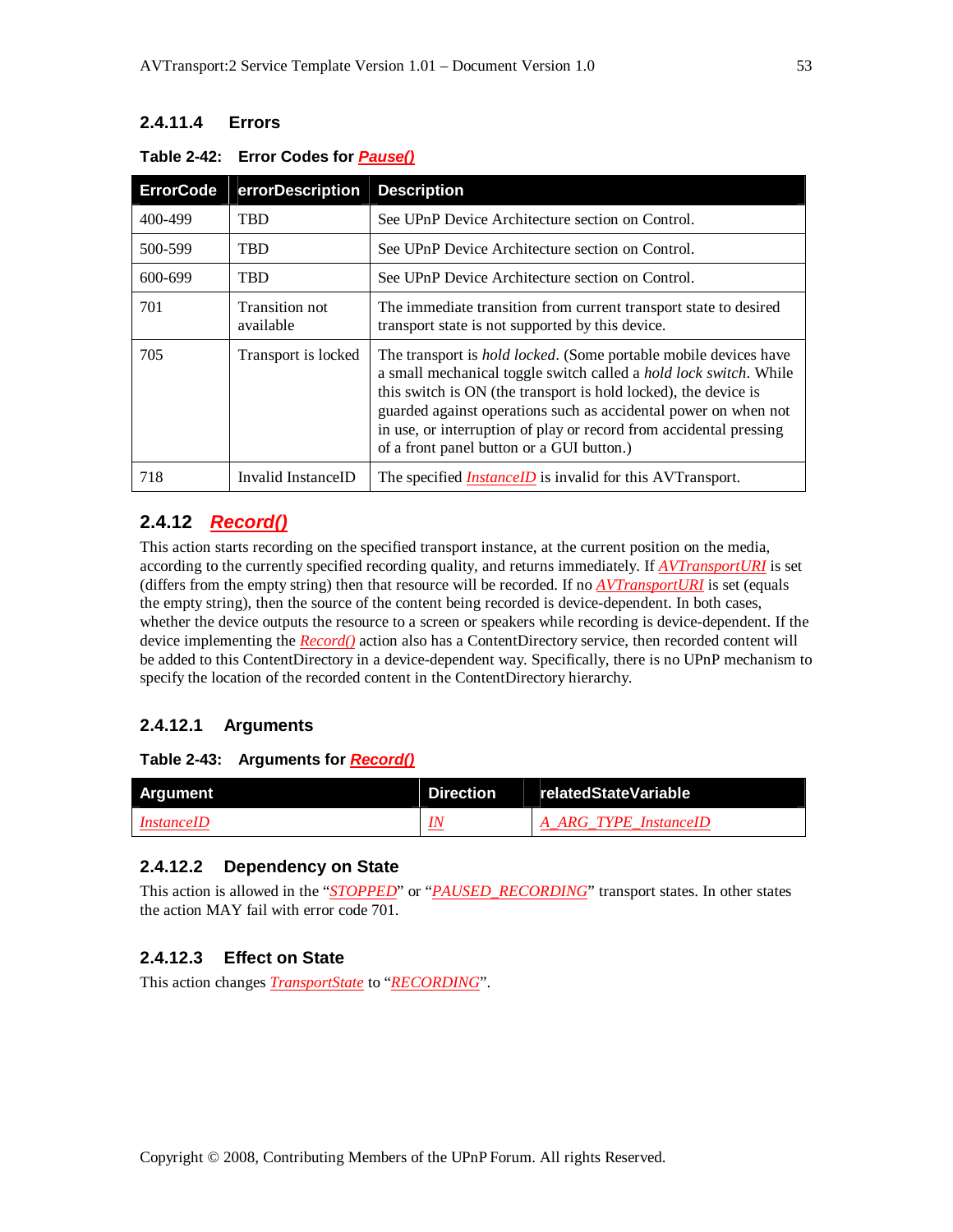## **2.4.12.4 Errors**

| errorCode | errorDescription                         | <b>Description</b>                                                                                                                                                                                                                                                                                                                                                                                     |
|-----------|------------------------------------------|--------------------------------------------------------------------------------------------------------------------------------------------------------------------------------------------------------------------------------------------------------------------------------------------------------------------------------------------------------------------------------------------------------|
| 400-499   | <b>TBD</b>                               | See UPnP Device Architecture section on Control.                                                                                                                                                                                                                                                                                                                                                       |
| 500-599   | TBD                                      | See UPnP Device Architecture section on Control.                                                                                                                                                                                                                                                                                                                                                       |
| 600-699   | <b>TBD</b>                               | See UPnP Device Architecture section on Control.                                                                                                                                                                                                                                                                                                                                                       |
| 701       | <b>Transition not</b><br>available       | The immediate transition from current transport state to desired<br>transport state is not supported by this device.                                                                                                                                                                                                                                                                                   |
| 705       | Transport is locked                      | The transport is <i>hold locked</i> . (Some portable mobile devices have<br>a small mechanical toggle switch called a hold lock switch. While<br>this switch is ON (the transport is hold locked), the device is<br>guarded against operations such as accidental power on when not<br>in use, or interruption of play or record from accidental pressing<br>of a front panel button or a GUI button.) |
| 706       | Write error                              | The media cannot be written. (for example, because of dust or a<br>scratch)                                                                                                                                                                                                                                                                                                                            |
| 707       | Media is protected<br>or not writable    | The media is write-protected or is of a not writable type.                                                                                                                                                                                                                                                                                                                                             |
| 708       | Format not<br>supported for<br>recording | The storage format of the currently loaded media is not supported<br>for recording by this device.                                                                                                                                                                                                                                                                                                     |
| 709       | Media is full                            | There is no free space left on the loaded media.                                                                                                                                                                                                                                                                                                                                                       |
| 718       | Invalid InstanceID                       | The specified <i>InstanceID</i> is invalid for this AVTransport.                                                                                                                                                                                                                                                                                                                                       |

#### **Table 2-44: Error Codes for** *Record()*

## **2.4.13** *Seek()*

This action starts seeking through the resource controlled by the specified instance - as fast as possible - to the position, specified in the *Target* argument. The value in the *Unit* argument indicates how the *Target* argument needs to be interpreted.

*Unit* value <u>"TRACK\_NR"</u> indicates seeking to the beginning of a particular track number. For trackunaware media (such as VCRs), *Seek(InstanceID, "TRACK\_NR", "1")* is equivalent to the common *FastReverse* VCR functionality. Special track number *"0"* is used to indicate the end of the media. Hence, *Seek(InstanceID, "TRACK\_NR", "0")* is equivalent to the common *FastForward* VCR functionality.

For *Unit* values *"ABS\_TIME"*, *"REL\_TIME"*, *"ABS\_COUNT"*, and *"REL\_COUNT"*, the semantics defined by the corresponding state variables MUST be respected. After the *Seek()* action completes, the appropriate state variable must contain the value, specified in the *Target* argument. For example, if the *RelativeTimePosition* state variable contains the value "00:05:30" before the *Seek()* action, then *Seek(InstanceID, "REL\_TIME", "00:00:10")* will move the current position to 10 seconds from the beginning of the track and the *RelativeTimePosition* state variable will contain the value "00:00:10" after the *Seek()* action is completed.

For *Unit* value "REL\_FRAME", the semantics of the *Target* argument is defined as follows:

 For track-aware media, the *Target* argument contains the desired position in the current track, in terms of frames, measured from the beginning of the current track. The range for the *Target*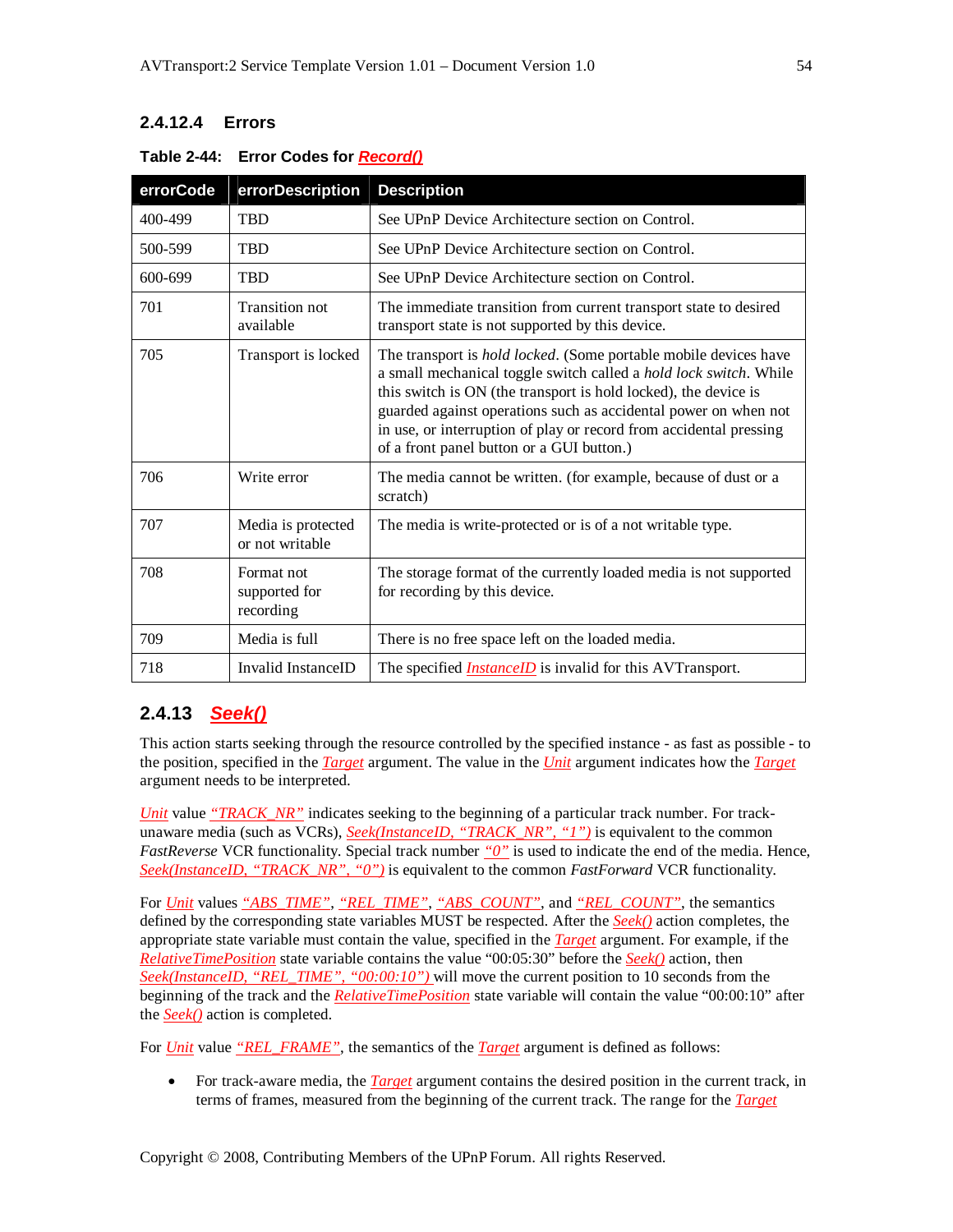argument is from "0" to the duration of the current track, measured in number of frames. For track-aware media, the *Target* argument MUST always contain a positive value.

 For track-unaware media (e.g. a single tape), the *Target* argument contains the desired position, in terms of frames, measured from a *zero reference point* on the media. The range for the *Target* argument is from the beginning of the media, measured from the zero reference point to the end of the media, also measured from the zero reference point. For track-unaware media, the *Target* argument can be negative. Indeed, when the zero reference point does not coincide with the beginning of the media, all positions before the zero reference point are expressed as negative values.

For *Unit* value *"FRAME"*, the *Target* argument contains the desired position, in terms of frames, measured from the beginning of the media. The range for the *Target* argument is from "0" to the total duration of the current media, expressed in frames. The *Target* argument MUST always contain a positive value.

The Unit values *"TAPE-INDEX"* and *"REL\_TAPE-INDEX"* only apply for track-unaware media. It is assumed that the media contains a set of subsequent 'marks' that indicate some relevant position on the media (a scene change in a video, for instance). The position of these marks and how these marks are inserted on the media is completely device dependent. However, it is further assumed that these marks are sequentially numbered from one to the total number of marks on the media. Furthermore, the first mark is always assumed to be present at the beginning of the media and the last mark is always assumed to be present at the end of the media.

For *Unit* value *"REL\_TAPE-INDEX"*, the *Target* argument contains the desired position, in terms of tape index marks, measured from the current position on the media. The range for the *Target* argument is the **i4** data type range. If a value is specified that is outside the range of available tape index marks, then the resulting position will be either the first tape mark position (*Target* < 0) i.e. the beginning of the media, or the last tape mark position  $(Target > 0)$  i.e. the end of the media.

For *Unit* value *"TAPE-INDEX"*, the *Target* argument contains the desired position, in terms of tape index marks, measured from the beginning of the media. The range for the *Target* argument is from "1" (the first mark on the tape, at the beginning of the tape) to the total number of tape marks on the media. The *Target* argument MUST always contain a positive value.

#### **2.4.13.1 Arguments**

| Argument          | <b>Direction</b> | relatedStateVariable  |
|-------------------|------------------|-----------------------|
| <i>InstanceID</i> | $_{IN}$          | A ARG TYPE InstanceID |
| <u>Unit</u>       | IN               | A ARG TYPE SeekMode   |
| Target            | IN               | A_ARG_TYPE_SeekTarget |

#### **Table 2-45: Arguments for** *Seek()*

#### **2.4.13.2 Dependency on State**

This action is allowed in the "*STOPPED*" and "*PLAYING*" transport states, in other states the action MAY fail with error code 701.

#### **2.4.13.3 Effect on State**

This action changes *TransportState* to "*TRANSITIONING*" and then returns immediately. When the desired position is reached, *TransportState* will return to the previous transport state (typically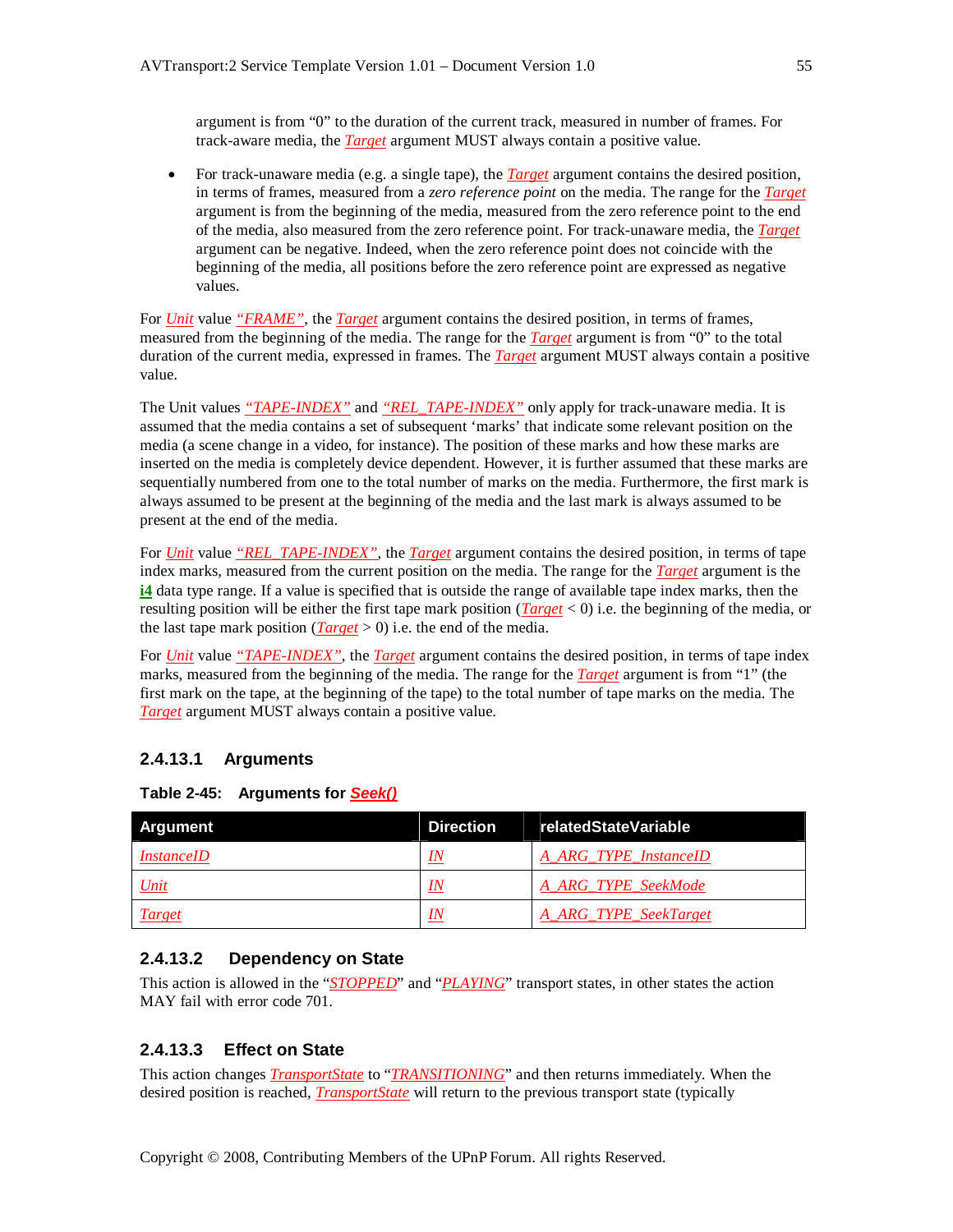"*STOPPED*" or "*PLAYING*"). Note that the new transport state can be detected through the eventing mechanism.

### **2.4.13.4 Errors**

#### **Table 2-46: Error Codes for** *Seek()*

| errorCode | errorDescription                    | <b>Description</b>                                                                                                                                                                                                                                                                                                                                                                                     |
|-----------|-------------------------------------|--------------------------------------------------------------------------------------------------------------------------------------------------------------------------------------------------------------------------------------------------------------------------------------------------------------------------------------------------------------------------------------------------------|
| 400-499   | <b>TBD</b>                          | See UPnP Device Architecture section on Control.                                                                                                                                                                                                                                                                                                                                                       |
| 500-599   | <b>TBD</b>                          | See UPnP Device Architecture section on Control.                                                                                                                                                                                                                                                                                                                                                       |
| 600-699   | <b>TBD</b>                          | See UPnP Device Architecture section on Control.                                                                                                                                                                                                                                                                                                                                                       |
| 701       | Transition not<br>available         | The immediate transition from current transport state to desired<br>transport state is not supported by this device.                                                                                                                                                                                                                                                                                   |
| 705       | Transport is locked                 | The transport is <i>hold locked</i> . (Some portable mobile devices have<br>a small mechanical toggle switch called a hold lock switch. While<br>this switch is ON (the transport is hold locked), the device is<br>guarded against operations such as accidental power on when not<br>in use, or interruption of play or record from accidental pressing<br>of a front panel button or a GUI button.) |
| 710       | Seek mode not<br>supported          | The specified seek mode is not supported by the device.                                                                                                                                                                                                                                                                                                                                                |
| 711       | Illegal seek target                 | The specified seek target is not present on the media or is not<br>specified in terms of the seek mode.                                                                                                                                                                                                                                                                                                |
| 718       | <b>Invalid InstanceID</b>           | The specified <i>InstanceID</i> is invalid for this AVTransport.                                                                                                                                                                                                                                                                                                                                       |
| 719       | DRM error                           | The action failed because an unspecified DRM error occurred.                                                                                                                                                                                                                                                                                                                                           |
| 720       | Expired content                     | The action failed because the content use validity interval has<br>expired.                                                                                                                                                                                                                                                                                                                            |
| 721       | Non-allowed use                     | The action failed because the requested content use is disallowed.                                                                                                                                                                                                                                                                                                                                     |
| 722       | Can't determine<br>allowed uses     | The action failed because the allowed content uses cannot be<br>verified.                                                                                                                                                                                                                                                                                                                              |
| 723       | Exhausted allowed<br>use            | The action failed because the number of times this content has<br>been used as requested has reached the maximum allowed number<br>of uses.                                                                                                                                                                                                                                                            |
| 724       | Device<br>authentication<br>failure | The action failed because of a device authentication failure<br>between the media source device and the media sink device.                                                                                                                                                                                                                                                                             |
| 725       | Device revocation                   | The action failed because either the media source device or the<br>media sink device has been revoked.                                                                                                                                                                                                                                                                                                 |

## **2.4.14** *Next()*

This is a convenient action to advance to the next track. This action is functionally equivalent to *Seek(*"*TRACK\_NR*", "*CurrentTrackNr+1*"*)*. This action does not *cycle back* to the first track.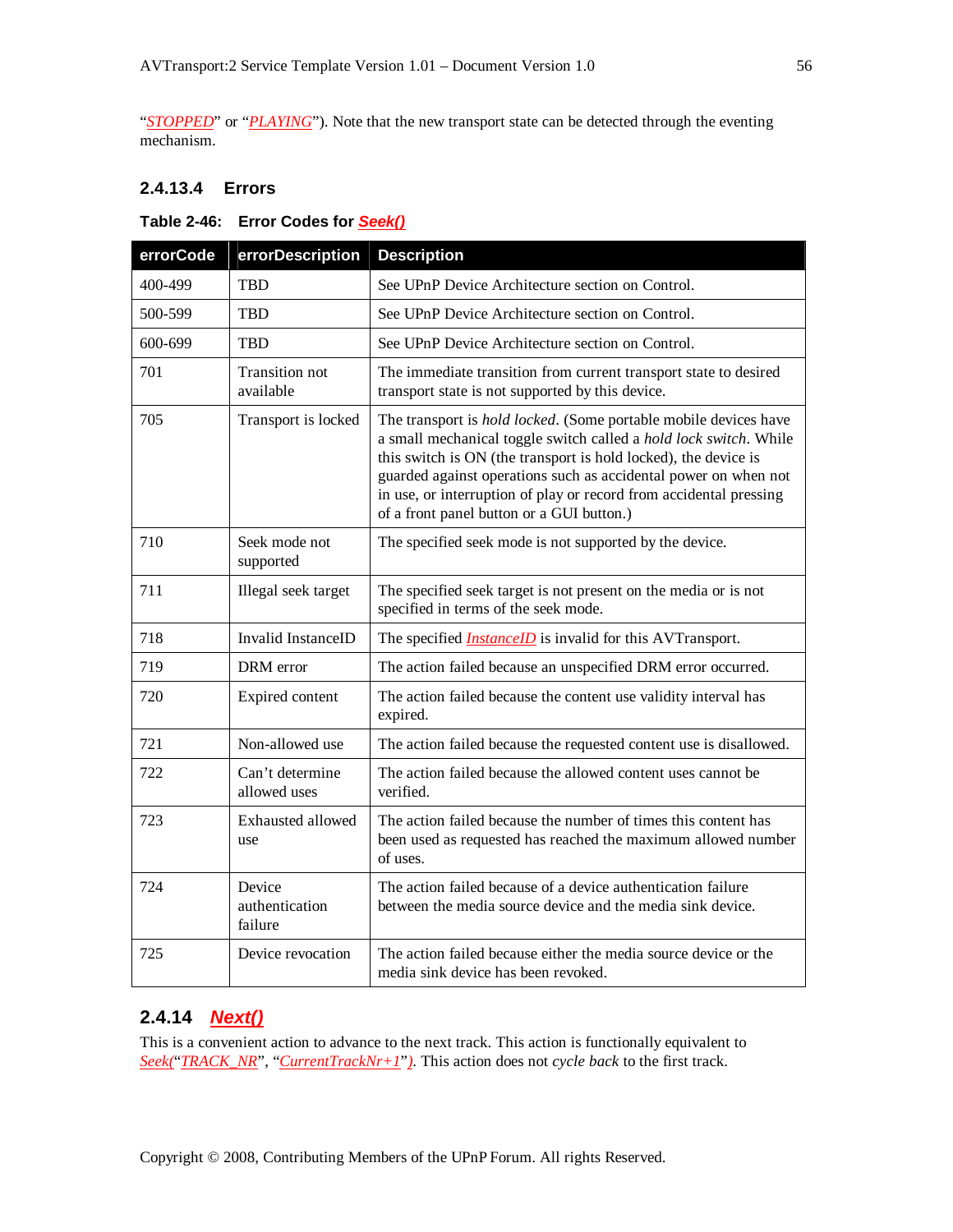### **2.4.14.1 Arguments**

#### **Table 2-47: Arguments for** *Next()*

| <b>Argument</b>   | Direction relatedStateVariable |
|-------------------|--------------------------------|
| <i>InstanceID</i> | A ARG TYPE InstanceID          |

#### **2.4.14.2 Dependency on State**

This action is allowed in the "*STOPPED*" and "*PLAYING*" transport states, in other states the action MAY succeed or it MAY fail with error code 701.

### **2.4.14.3 Effect on State**

This action changes *TransportState* to "*TRANSITIONING*" and then returns immediately. When the desired position is reached, *TransportState* will return to the previous transport state (typically "**STOPPED**"). Note that this can be detected through the eventing mechanism.

#### **2.4.14.4 Errors**

#### **Table 2-48: Error Codes for** *Next()*

| errorCode | errorDescription                | <b>Description</b>                                                                                                                                                                                                                                                                                                                                                                                   |
|-----------|---------------------------------|------------------------------------------------------------------------------------------------------------------------------------------------------------------------------------------------------------------------------------------------------------------------------------------------------------------------------------------------------------------------------------------------------|
| 400-499   | <b>TBD</b>                      | See UPnP Device Architecture section on Control.                                                                                                                                                                                                                                                                                                                                                     |
| 500-599   | <b>TBD</b>                      | See UPnP Device Architecture section on Control.                                                                                                                                                                                                                                                                                                                                                     |
| 600-699   | <b>TBD</b>                      | See UPnP Device Architecture section on Control.                                                                                                                                                                                                                                                                                                                                                     |
| 701       | Transition not<br>available     | The immediate transition from current transport state to desired<br>transport state is not supported by this device.                                                                                                                                                                                                                                                                                 |
| 705       | Transport is locked             | The transport is <i>hold locked</i> . (Some portable mobile devices have<br>a small mechanical toggle switch called a hold lock switch. While<br>this switch is ON (he transport is hold locked) the device is<br>guarded against operations such as accidental power on when not<br>in use, or interruption of play or record from accidental pressing<br>of a front panel button or a GUI button.) |
| 711       | Illegal seek target             | The specified seek target is not present on the media.                                                                                                                                                                                                                                                                                                                                               |
| 718       | Invalid InstanceID              | The specified <i>InstanceID</i> is invalid for this AVTransport.                                                                                                                                                                                                                                                                                                                                     |
| 719       | DRM error                       | The action failed because an unspecified DRM error occurred.                                                                                                                                                                                                                                                                                                                                         |
| 720       | Expired content                 | The action failed because the content use validity interval has<br>expired.                                                                                                                                                                                                                                                                                                                          |
| 721       | Non-allowed use                 | The action failed because the requested content use is disallowed.                                                                                                                                                                                                                                                                                                                                   |
| 722       | Can't determine<br>allowed uses | The action failed because the allowed content uses cannot be.<br>verified.                                                                                                                                                                                                                                                                                                                           |
| 723       | Exhausted allowed<br>use        | The action failed because the number of times this content has<br>been used as requested has reached the maximum allowed number<br>of uses.                                                                                                                                                                                                                                                          |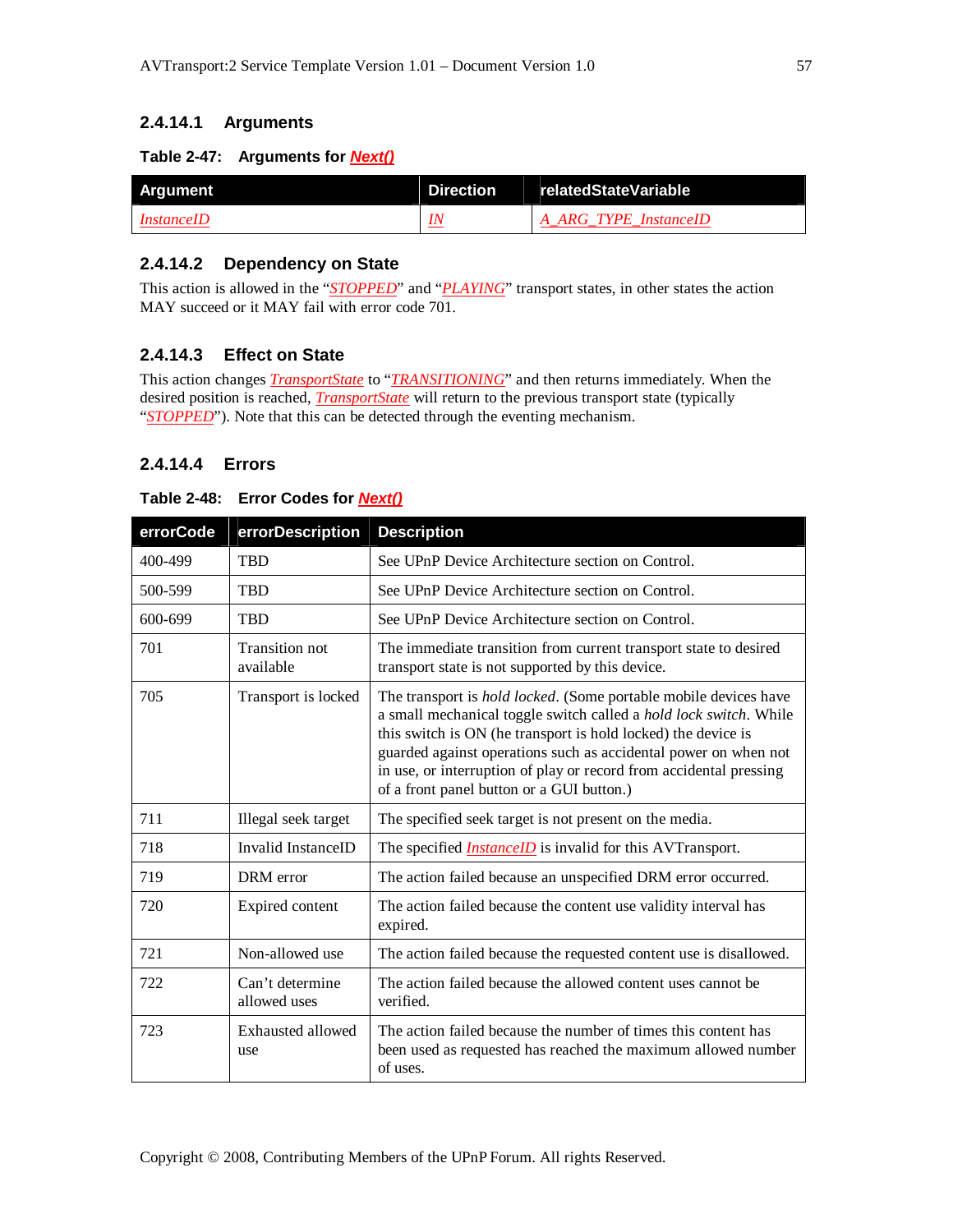| errorCode | errorDescription Description        |                                                                                                                            |
|-----------|-------------------------------------|----------------------------------------------------------------------------------------------------------------------------|
| 724       | Device<br>authentication<br>failure | The action failed because of a device authentication failure<br>between the media source device and the media sink device. |
| 725       | Device revocation                   | The action failed because either the media source device or the<br>media sink device has been revoked.                     |

## **2.4.15** *Previous()*

This is a convenient action to advance to the previous track. This action is functionally equivalent to *Seek(*"*TRACK\_NR*", "*CurrentTrackNr-1*"*)*. This action does not *cycle back* to the last track.

## **2.4.15.1 Arguments**

#### **Table 2-49: Arguments for** *Previous()*

| Argument          | Direction | relatedStateVariable  |
|-------------------|-----------|-----------------------|
| <i>InstanceID</i> |           | A ARG TYPE InstanceID |

### **2.4.15.2 Dependency on State**

This action is allowed in the "*STOPPED*" and "*PLAYING*" transport states, in other states the action MAY succeed or it MAY fail with error code 701.

## **2.4.15.3 Effect on State**

This action changes *TransportState* to "*TRANSITIONING*" and then returns immediately. When the desired position is reached, *TransportState* will return to the previous transport state (typically "*STOPPED*"). Note that this can be detected through the eventing mechanism.

## **2.4.15.4 Errors**

#### **Table 2-50: Error Codes for** *Previous()*

| errorCode | errorDescription            | <b>Description</b>                                                                                                                                                                                                                                                                                                                                                                                           |
|-----------|-----------------------------|--------------------------------------------------------------------------------------------------------------------------------------------------------------------------------------------------------------------------------------------------------------------------------------------------------------------------------------------------------------------------------------------------------------|
| 400-499   | <b>TBD</b>                  | See UPnP Device Architecture section on Control.                                                                                                                                                                                                                                                                                                                                                             |
| 500-599   | <b>TBD</b>                  | See UPnP Device Architecture section on Control.                                                                                                                                                                                                                                                                                                                                                             |
| 600-699   | <b>TBD</b>                  | See UPnP Device Architecture section on Control.                                                                                                                                                                                                                                                                                                                                                             |
| 701       | Transition not<br>available | The immediate transition from current transport state to desired<br>transport state is not supported by this device.                                                                                                                                                                                                                                                                                         |
| 705       | Transport is locked         | The transport is <i>hold locked</i> . (Some portable mobile devices have<br>a small mechanical toggle switch called a <i>hold lock switch</i> . While<br>this switch is ON (he transport is hold locked) the device is<br>guarded against operations such as accidental power on when not<br>in use, or interruption of play or record from accidental pressing<br>of a front panel button or a GUI button.) |
| 711       | Illegal seek target         | The specified seek target is not present on the media.                                                                                                                                                                                                                                                                                                                                                       |
| 718       | Invalid InstanceID          | The specified <i>InstanceID</i> is invalid for this AVTransport.                                                                                                                                                                                                                                                                                                                                             |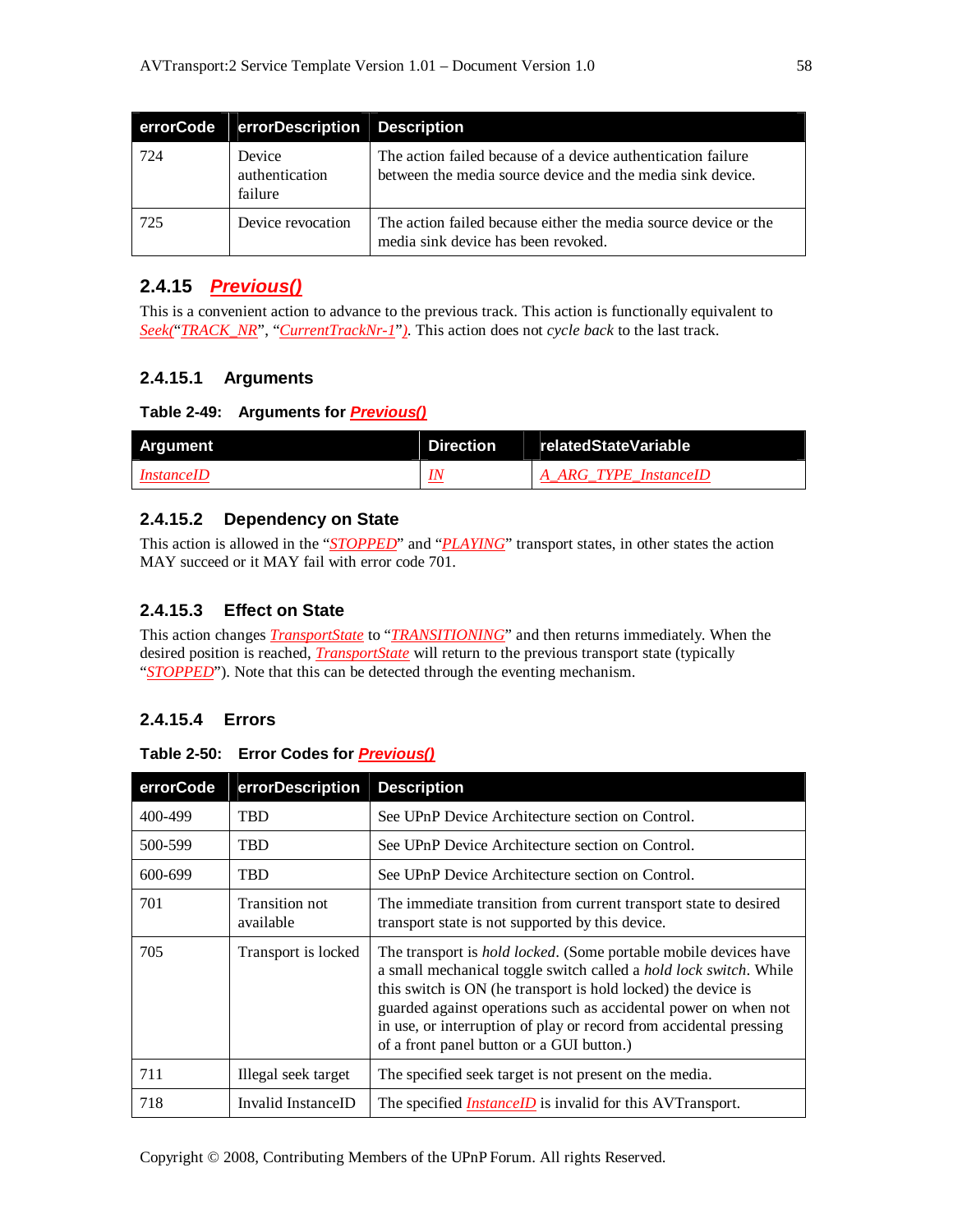| errorCode | errorDescription                    | <b>Description</b>                                                                                                                          |
|-----------|-------------------------------------|---------------------------------------------------------------------------------------------------------------------------------------------|
| 719       | DRM error                           | The action failed because an unspecified DRM error occurred.                                                                                |
| 720       | Expired content                     | The action failed because the content use validity interval has<br>expired.                                                                 |
| 721       | Non-allowed use                     | The action failed because the requested content use is disallowed.                                                                          |
| 722       | Can't determine<br>allowed uses     | The action failed because the allowed content uses cannot be<br>verified.                                                                   |
| 723       | Exhausted allowed<br>use            | The action failed because the number of times this content has<br>been used as requested has reached the maximum allowed number<br>of uses. |
| 724       | Device<br>authentication<br>failure | The action failed because of a device authentication failure<br>between the media source device and the media sink device.                  |
| 725       | Device revocation                   | The action failed because either the media source device or the<br>media sink device has been revoked.                                      |

## **2.4.16** *SetPlayMode()*

This action sets the play mode of the specified AVTransport instance.

### **2.4.16.1 Arguments**

#### **Table 2-51: Arguments for** *SetPlayMode()*

| Argument          | Direction | relatedStateVariable   |
|-------------------|-----------|------------------------|
| <i>InstanceID</i> | IΝ        | A ARG TYPE InstanceID  |
| NewPlayMode       | IN        | <i>CurrentPlayMode</i> |

## **2.4.16.2 Dependency on State**

None.

### **2.4.16.3 Effect on State**

This action sets the play mode of the specified instance to the specified value. A *subsequent Play()* action for this instance will behave according to the set play mode.

### **2.4.16.4 Errors**

| Table 2-52: Error Codes for SetPlayMode() |  |  |  |
|-------------------------------------------|--|--|--|
|                                           |  |  |  |

|         | ErrorCode errorDescription Description |                                                  |
|---------|----------------------------------------|--------------------------------------------------|
| 400-499 | <b>TRD</b>                             | See UPnP Device Architecture section on Control. |
| 500-599 | TBD                                    | See UPnP Device Architecture section on Control. |
| 600-699 | TBD.                                   | See UPnP Device Architecture section on Control. |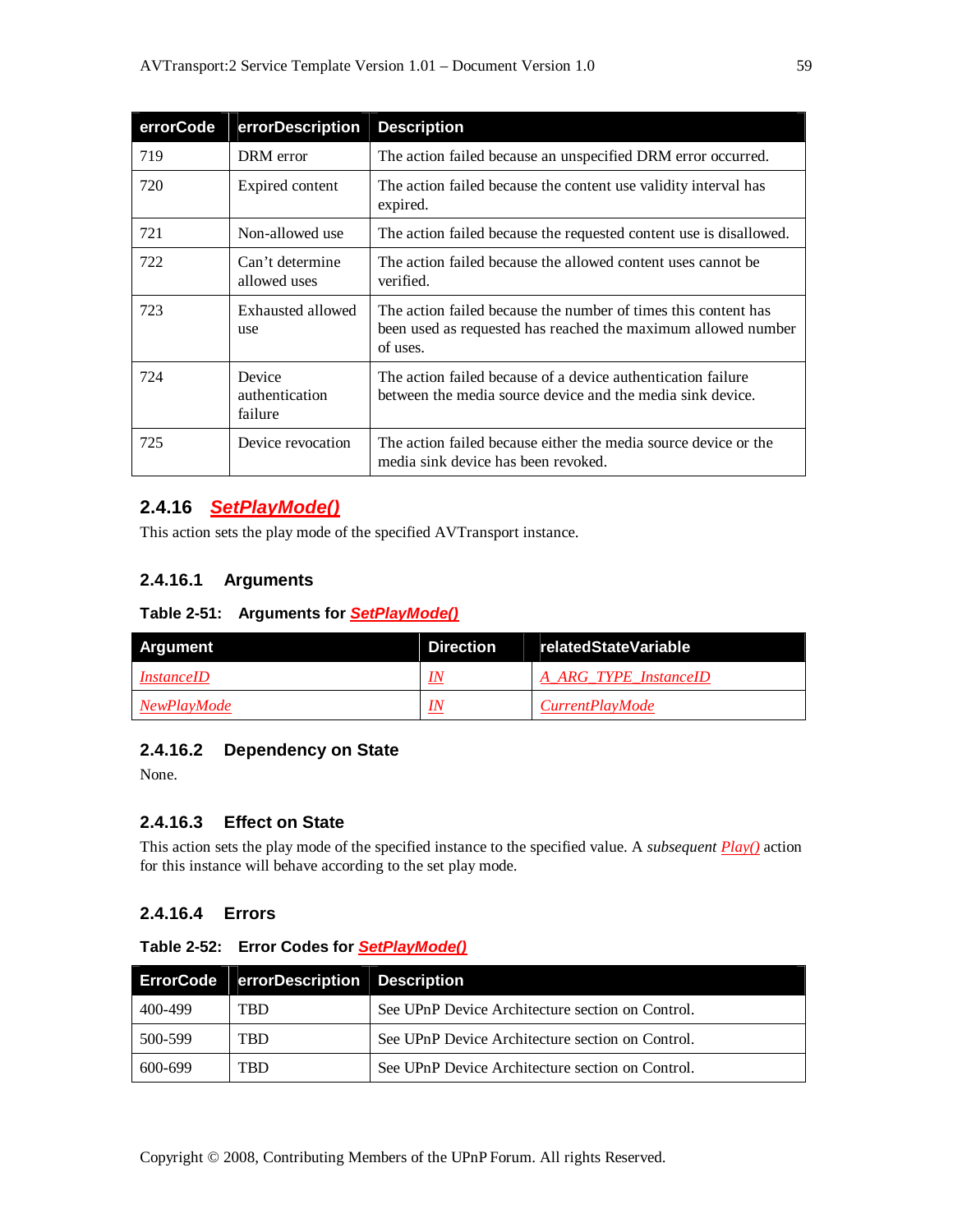| <b>ErrorCode</b> | errorDescription Description |                                                                                                                                                                                                                                                                                                                                                                                                              |
|------------------|------------------------------|--------------------------------------------------------------------------------------------------------------------------------------------------------------------------------------------------------------------------------------------------------------------------------------------------------------------------------------------------------------------------------------------------------------|
| 712              | Play mode not<br>supported   | The specified play mode is not supported by the device.                                                                                                                                                                                                                                                                                                                                                      |
| 705              | Transport is locked          | The transport is <i>hold locked</i> . (Some portable mobile devices have<br>a small mechanical toggle switch called a <i>hold lock switch</i> . While<br>this switch is ON (he transport is hold locked) the device is<br>guarded against operations such as accidental power on when not<br>in use, or interruption of play or record from accidental pressing<br>of a front panel button or a GUI button.) |
| 718              | Invalid InstanceID           | The specified <i>InstanceID</i> is invalid for this AVTransport.                                                                                                                                                                                                                                                                                                                                             |

## **2.4.17** *SetRecordQualityMode()*

This action sets the record quality mode of the specified AVTransport instance.

### **2.4.17.1 Arguments**

#### **Table 2-53: Arguments for** *SetRecordQualityMode()*

| Argument             | Direction | relatedStateVariable     |
|----------------------|-----------|--------------------------|
| <i>InstanceID</i>    |           | A ARG TYPE InstanceID    |
| NewRecordOualityMode |           | CurrentRecordOualityMode |

### **2.4.17.2 Dependency on State**

None.

## **2.4.17.3 Effect on State**

This action sets *CurrentRecordQualityMode* of the specified instance to the specified record quality mode. A *subsequent Record()* action will behave according to the specified record quality mode. This action does not change any ongoing recordings.

## **2.4.17.4 Errors**

#### **Table 2-54: Error Codes for** *SetRecordQualityMode()*

| <b>ErrorCode</b> | errorDescription                | <b>Description</b>                                               |
|------------------|---------------------------------|------------------------------------------------------------------|
| 400-499          | <b>TBD</b>                      | See UPnP Device Architecture section on Control.                 |
| 500-599          | TBD                             | See UPnP Device Architecture section on Control.                 |
| 600-699          | <b>TBD</b>                      | See UPnP Device Architecture section on Control.                 |
| 713              | Record quality not<br>supported | The specified record quality is not supported by the device.     |
| 718              | Invalid InstanceID              | The specified <i>InstanceID</i> is invalid for this AVTransport. |

## **2.4.18** *GetCurrentTransportActions()*

This action returns the *CurrentTransportActions* state variable for the specified instance.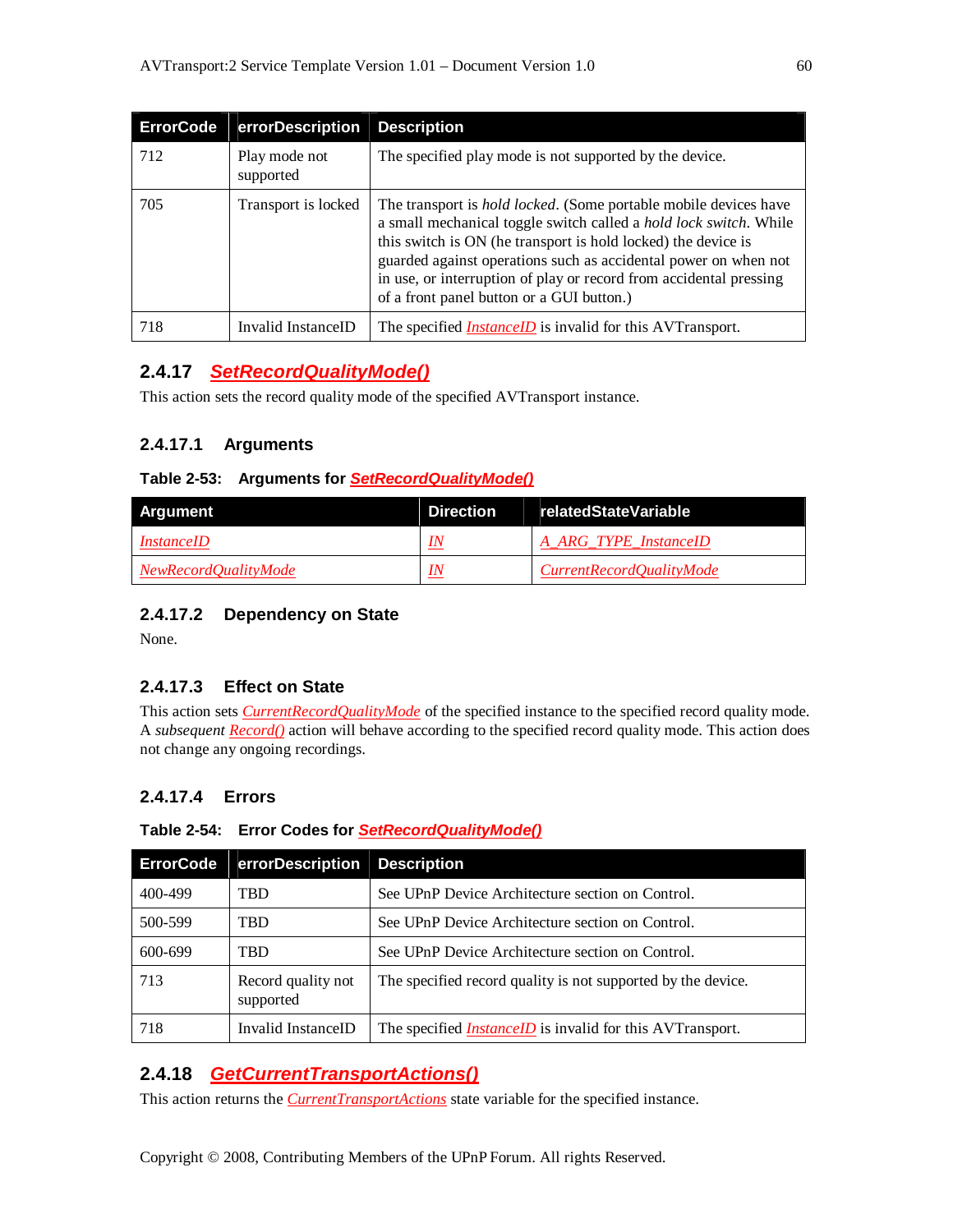### **2.4.18.1 Arguments**

#### **Table 2-55: Arguments for** *GetCurrentTransportActions()*

| Argument          | Direction | relatedStateVariable           |
|-------------------|-----------|--------------------------------|
| <i>InstanceID</i> | IΛ        | A ARG TYPE InstanceID          |
| Actions           | OUT       | <i>CurrentTransportActions</i> |

#### **2.4.18.2 Dependency on State**

None.

#### **2.4.18.3 Effect on State**

None.

#### **2.4.18.4 Errors**

#### **Table 2-56: Error Codes for** *GetCurrentTransportActions()*

| errorCode | errorDescription Description |                                                                  |
|-----------|------------------------------|------------------------------------------------------------------|
| 400-499   | <b>TBD</b>                   | See UPnP Device Architecture section on Control.                 |
| 500-599   | <b>TRD</b>                   | See UPnP Device Architecture section on Control.                 |
| 600-699   | <b>TRD</b>                   | See UPnP Device Architecture section on Control.                 |
| 718       | Invalid InstanceID           | The specified <i>InstanceID</i> is invalid for this AVTransport. |

## **2.4.19** *GetDRMState()*

This action returns information associated with the current DRM state of the specified instance. It has no effect on state. The *GetDRMState()* action is optional, but it is required to be implemented when the optional *DRMState* state variable is implemented.

#### **2.4.19.1 Arguments**

#### **Table 2-57: Arguments for** *GetDRMState()*

| Argument               | Direction | relatedStateVariable  |
|------------------------|-----------|-----------------------|
| <i>InstanceID</i>      |           | A ARG TYPE InstanceID |
| <i>CurrentDRMState</i> | <i>OU</i> | <b>DRMState</b>       |

#### **2.4.19.2 Dependency on State**

None.

#### **2.4.19.3 Effect on State**

None.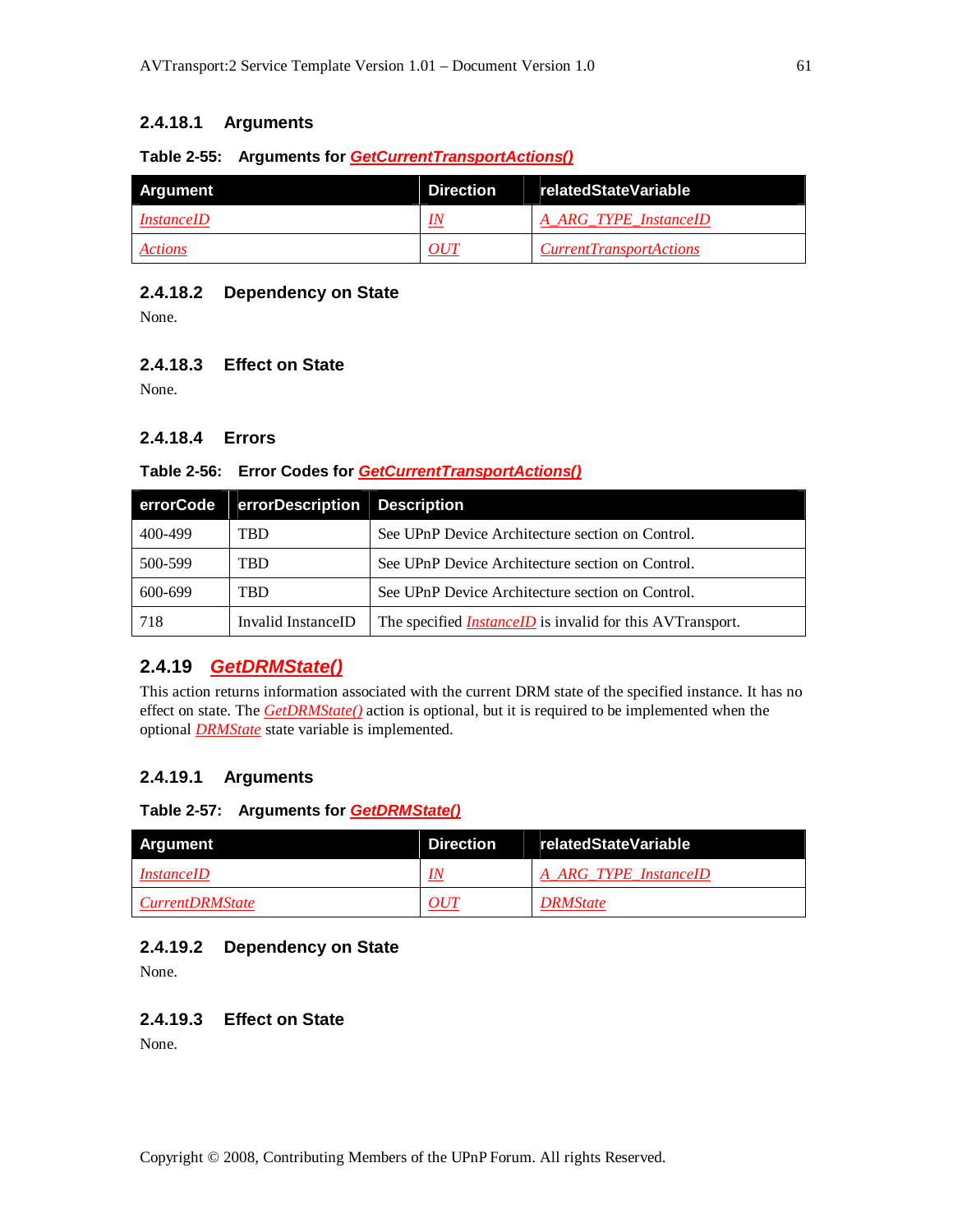### **2.4.19.4 Errors**

| errorCode | errorDescription Description |                                                                  |
|-----------|------------------------------|------------------------------------------------------------------|
| 400-499   | TBD                          | See UPnP Device Architecture section on Control.                 |
| 500-599   | TBD                          | See UPnP Device Architecture section on Control.                 |
| 600-699   | TBD                          | See UPnP Device Architecture section on Control.                 |
| 718       | Invalid InstanceID           | The specified <i>InstanceID</i> is invalid for this AVTransport. |

#### **Table 2-58: Error Codes for** *GetDRMState()*

## **2.4.20** *GetStateVariables()*

This action returns the current collection of AVTransport state variable names and their respective values that are associated with the AVTransport instance indicated by the input argument *InstanceID*. The *StateVariableList* argument specifies which state variables are captured. Vendor-extended state variables can be specified in this argument as well. If the value of the *StateVariableList* argument is set to "\*", the action MUST return all the supported state variables of the service, including the vendor-extended state variables except for *LastChange* and any *A\_ARG\_TYPE\_xxx* variables. When the action fails and the error code indicates "invalid StateVariableList", the control point should inspect the list or invoke successive *Getxxx()* actions for each of the state variables instead. AVTransport service implementations that want to participate in scenarios that use bookmarks MUST implement this optional action. Furthermore, when creating or manipulating bookmarks, control points should set the *StateVariableList* argument to "\*" when invoking this action. This ensures that the maximum available set of state information is stored within the bookmark item.

#### **2.4.20.1 Arguments**

## **Table 2-59: Arguments for** *GetStateVariables()*

| Argument                 | <b>Direction</b> | relatedStateVariable               |
|--------------------------|------------------|------------------------------------|
| <i>InstanceID</i>        | IN               | A ARG TYPE InstanceID              |
| <i>StateVariableList</i> | IN               | A ARG TYPE StateVariableList       |
| StateVariableValuePairs  | OUT              | A ARG TYPE StateVariableValuePairs |

#### **2.4.20.2 Dependency on State**

None.

### **2.4.20.3 Effect on State**

None.

#### **2.4.20.4 Errors**

#### **Table 2-60: Error Codes for** *GetStateVariables()*

|         | errorCode errorDescription Description |                                                  |
|---------|----------------------------------------|--------------------------------------------------|
| 400-499 | <b>TRD</b>                             | See UPnP Device Architecture section on Control. |
| 500-599 | <b>TRD</b>                             | See UPnP Device Architecture section on Control. |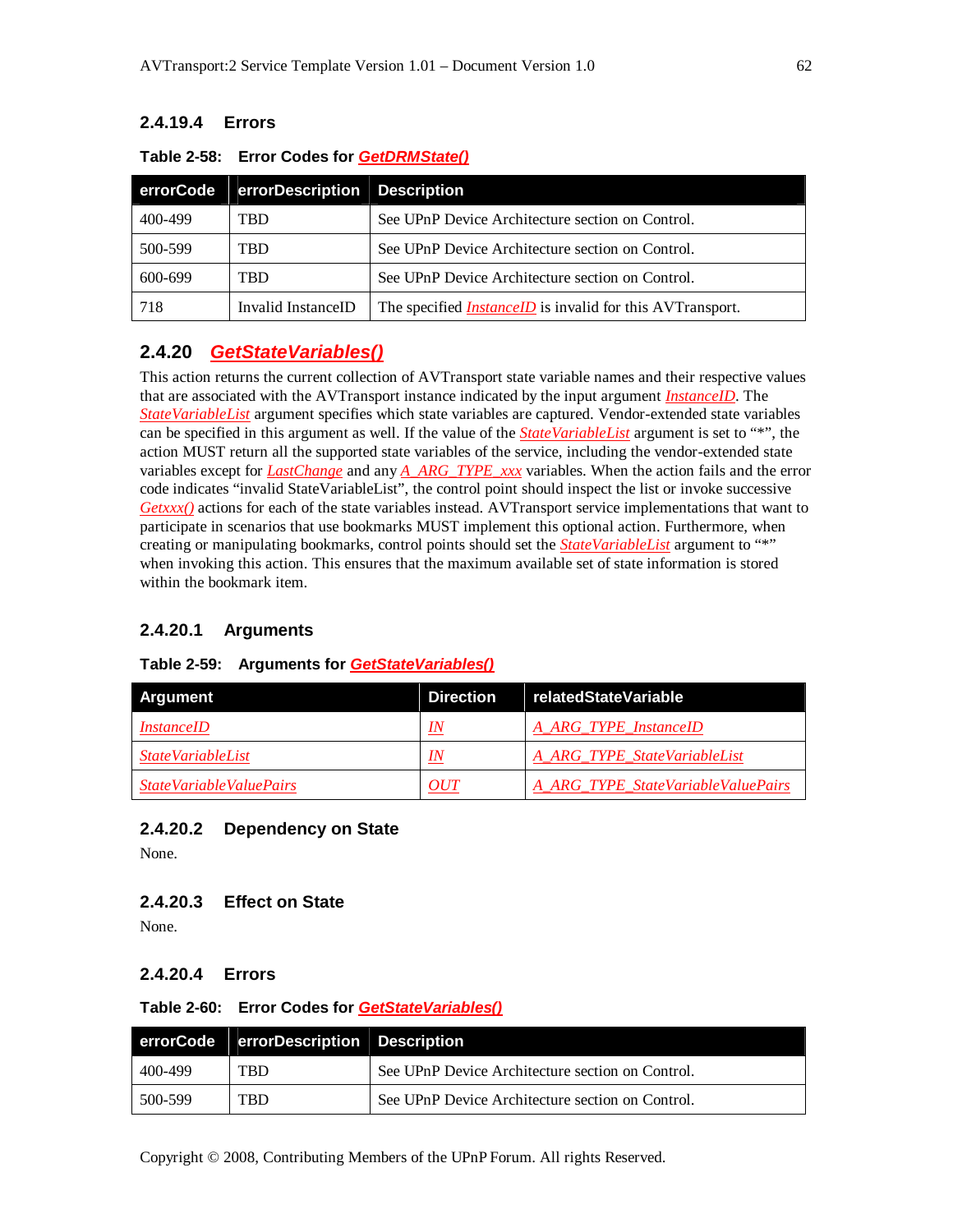| errorCode | errorDescription Description |                                                                  |
|-----------|------------------------------|------------------------------------------------------------------|
| 600-699   | TBD                          | See UPnP Device Architecture section on Control.                 |
| 718       | Invalid InstanceID           | The specified <i>InstanceID</i> is invalid for this AVTransport. |
| 726       | Invalid<br>StateVariableList | Some of the variables are invalid.                               |
| 727       | Ill-formed CSV<br>List       | The CSV list is not well formed.                                 |

## **2.4.21** *SetStateVariables()*

This action extracts the values from the *StateVariableValuePairs* IN argument and copies these values to the corresponding AVTransport state variables associated with the AVTransport instance indicated by the input argument *InstanceID*. The *AVTransportUDN*, *ServiceType* and *ServiceId* argument values are used for compatibility checking by the device. If this action is invoked to replace all of the state variable values, the device MUST check whether the *AVTransportUDN*, *ServiceType* and *ServiceId* input arguments match those of the device. If this is the case, all state variable values will be replaced. Otherwise, the device only sets the state variable values that are relevant. The *StateVariableList* argument is a CSV list of state variable names that were accepted by the AVTransport service. AVTransport service implementations that want to participate in scenarios that use bookmarks MUST implement this optional action.

## **2.4.21.1 Arguments**

|  |  | Table 2-61: Arguments for <b>SetStateVariables</b> () |  |
|--|--|-------------------------------------------------------|--|
|--|--|-------------------------------------------------------|--|

| Argument                       | <b>Direction</b> | relatedStateVariable               |
|--------------------------------|------------------|------------------------------------|
| <i>InstanceID</i>              | <u>IN</u>        | A_ARG_TYPE_InstanceID              |
| <i><b>AVTransportUDN</b></i>   | $I\!N$           | <b>A ARG TYPE DeviceUDN</b>        |
| <i>ServiceType</i>             | IN               | A_ARG_TYPE_ServiceType             |
| <i>ServiceId</i>               | $_{IN}$          | <b>A ARG TYPE ServiceID</b>        |
| <i>StateVariableValuePairs</i> | IN               | A ARG TYPE StateVariableValuePairs |
| <i>StateVariableList</i>       | OUT              | A ARG TYPE StateVariableList       |

## **2.4.21.2 Dependency on State**

None.

## **2.4.21.3 Effect on State**

None.

## **2.4.21.4 Errors**

#### **Table 2-62: Error Codes for** *SetStateVariables()*

|         | errorCode errorDescription Description |                                                  |
|---------|----------------------------------------|--------------------------------------------------|
| 400-499 | <b>TBD</b>                             | See UPnP Device Architecture section on Control. |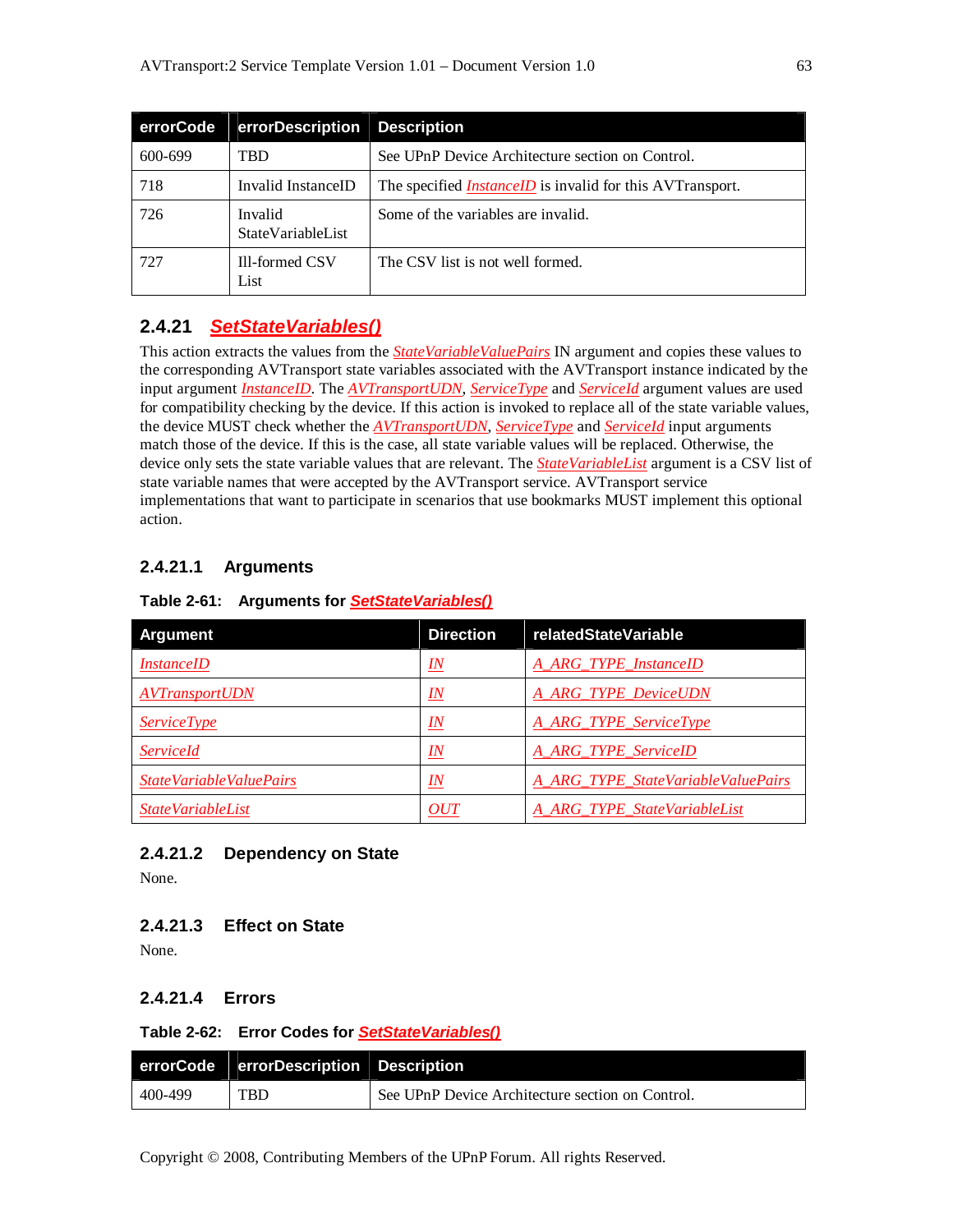| errorCode | errorDescription Description    |                                                                  |
|-----------|---------------------------------|------------------------------------------------------------------|
| 500-599   | <b>TRD</b>                      | See UPnP Device Architecture section on Control.                 |
| 600-699   | <b>TRD</b>                      | See UPnP Device Architecture section on Control.                 |
| 718       | Invalid InstanceID              | The specified <i>InstanceID</i> is invalid for this AVTransport. |
| 728       | Invalid State<br>Variable Value | One of the StateVariableValuePairs contains an invalid value.    |
| 729       | Invalid Service<br>Type         | The specified <i>ServiceType</i> is invalid.                     |
| 730       | Invalid Service Id              | The specified <i>ServiceId</i> is invalid.                       |

## **2.4.22 Common Error Codes**

The following table lists error codes common to actions for this service type. If an action results in multiple errors, the most specific error SHOULD be returned.

| errorCode | errorDescription                         | <b>Description</b>                                                                                                                                                                                                                                                                                                                                                                                           |
|-----------|------------------------------------------|--------------------------------------------------------------------------------------------------------------------------------------------------------------------------------------------------------------------------------------------------------------------------------------------------------------------------------------------------------------------------------------------------------------|
| 400-499   | <b>TBD</b>                               | See UPnP Device Architecture section on Control.                                                                                                                                                                                                                                                                                                                                                             |
| 500-599   | <b>TBD</b>                               | See UPnP Device Architecture section on Control.                                                                                                                                                                                                                                                                                                                                                             |
| 600-699   | <b>TBD</b>                               | See UPnP Device Architecture section on Control.                                                                                                                                                                                                                                                                                                                                                             |
| 701       | <b>Transition not</b><br>available       | The immediate transition from current transport state to desired<br>transport state is not supported by this device.                                                                                                                                                                                                                                                                                         |
| 702       | No contents                              | The media does not contain any contents that can be played.                                                                                                                                                                                                                                                                                                                                                  |
| 703       | Read error                               | The media cannot be read (for example, because of dust or a<br>scratch).                                                                                                                                                                                                                                                                                                                                     |
| 704       | Format not<br>supported for<br>playback  | The storage format of the currently loaded media is not supported<br>for playback by this device.                                                                                                                                                                                                                                                                                                            |
| 705       | Transport is locked                      | The transport is <i>hold locked</i> . (Some portable mobile devices have<br>a small mechanical toggle switch called a <i>hold lock switch</i> . While<br>this switch is ON (he transport is hold locked) the device is<br>guarded against operations such as accidental power on when not<br>in use, or interruption of play or record from accidental pressing<br>of a front panel button or a GUI button.) |
| 706       | Write error                              | The media cannot be written. (for example, because of dust or a<br>scratch)                                                                                                                                                                                                                                                                                                                                  |
| 707       | Media is protected<br>or not writable    | The media is write-protected or is of a not writable type.                                                                                                                                                                                                                                                                                                                                                   |
| 708       | Format not<br>supported for<br>recording | The storage format of the currently loaded media is not supported<br>for recording by this device.                                                                                                                                                                                                                                                                                                           |
| 709       | Media is full                            | There is no free space left on the loaded media.                                                                                                                                                                                                                                                                                                                                                             |

**Table 2-63: Common Error Codes**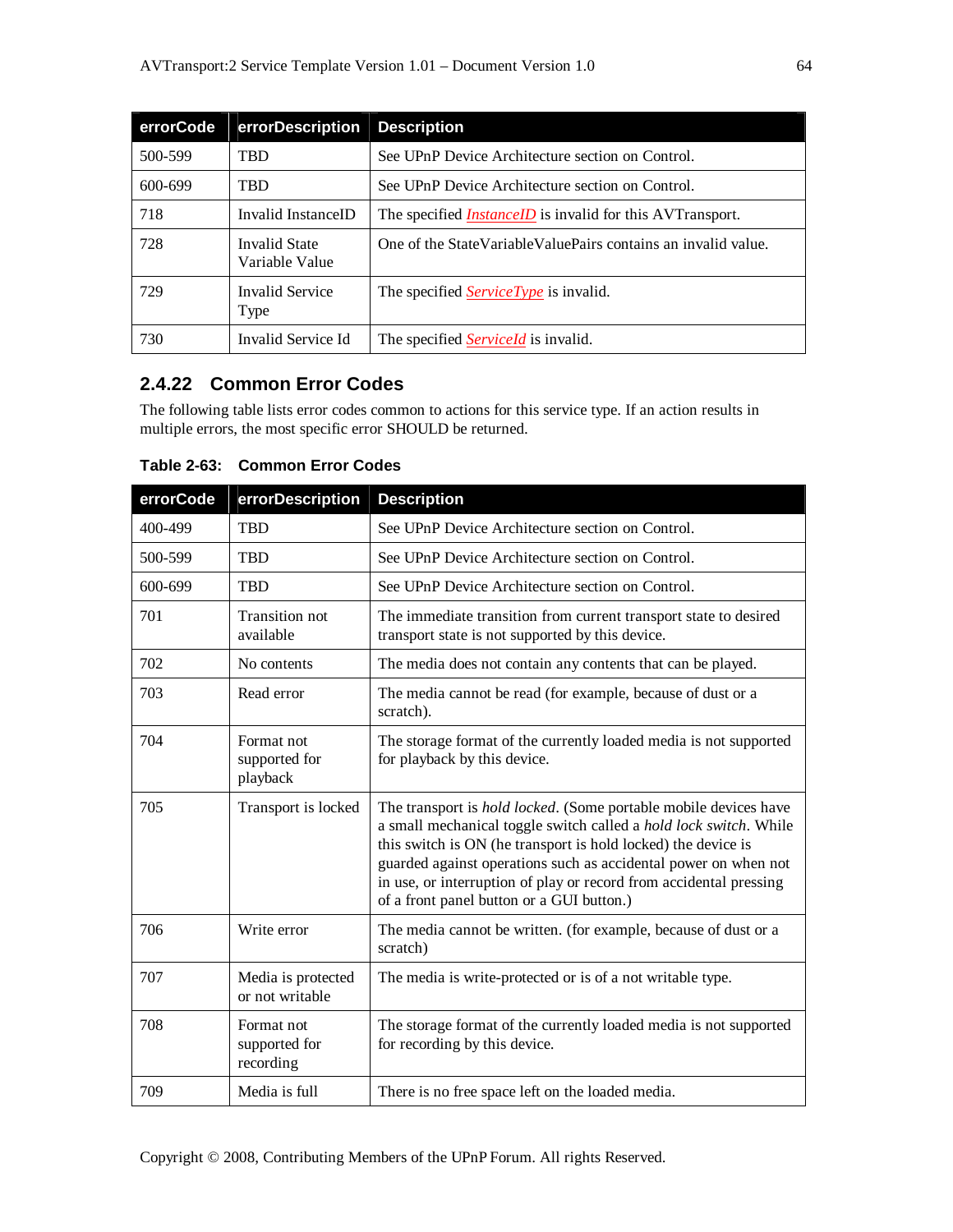| errorCode | errorDescription                       | <b>Description</b>                                                                                                                          |
|-----------|----------------------------------------|---------------------------------------------------------------------------------------------------------------------------------------------|
| 710       | Seek mode not<br>supported             | The specified seek mode is not supported by the device.                                                                                     |
| 711       | Illegal seek target                    | The specified seek target is not present on the media or is not<br>specified in terms of the seek mode.                                     |
| 712       | Play mode not<br>supported             | The specified play mode is not supported by the device.                                                                                     |
| 713       | Record quality not<br>supported        | The specified record quality is not supported by the device.                                                                                |
| 714       | Illegal MIME-type                      | The specified resource has a MIME-type which is not supported<br>by the AVTransport service.                                                |
| 715       | Content 'BUSY'                         | This indicates that the resource is already in use at this time.                                                                            |
| 716       | Resource not found                     | The specified resource cannot be found in the network.                                                                                      |
| 717       | Play speed not<br>supported            | The specified playback speed is not supported by the AVTransport<br>service.                                                                |
| 718       | Invalid InstanceID                     | The specified <i>InstanceID</i> is invalid for this AVTransport.                                                                            |
| 719       | DRM error                              | The action failed because an unspecified DRM error occurred.                                                                                |
| 720       | Expired content                        | The action failed because the content use validity interval has<br>expired.                                                                 |
| 721       | Non-allowed use                        | The action failed because the requested content use is disallowed.                                                                          |
| 722       | Can't determine<br>allowed uses        | The action failed because the allowed content uses cannot be<br>verified.                                                                   |
| 723       | Exhausted allowed<br>use               | The action failed because the number of times this content has<br>been used as requested has reached the maximum allowed number<br>of uses. |
| 724       | Device<br>authentication<br>failure    | The action failed because of a device authentication failure<br>between the media source device and the media sink device.                  |
| 725       | Device revocation                      | The action failed because either the media source device or the<br>media sink device has been revoked.                                      |
| 726       | Invalid<br>StateVariableList           | Some of the variables are invalid.                                                                                                          |
| 727       | Ill-formed CSV<br>List                 | The CSV list is not well formed.                                                                                                            |
| 728       | <b>Invalid State</b><br>Variable Value | One of the <b>StateVariableValuePairs</b> contains an invalid value.                                                                        |
| 729       | <b>Invalid Service</b><br><b>Type</b>  | The specified <b>ServiceType</b> is invalid.                                                                                                |
| 730       | Invalid Service Id                     | The specified <b>ServiceId</b> is invalid.                                                                                                  |
| 737       | No DNS Server                          | The DNS Server is not available (HTTP error 503)                                                                                            |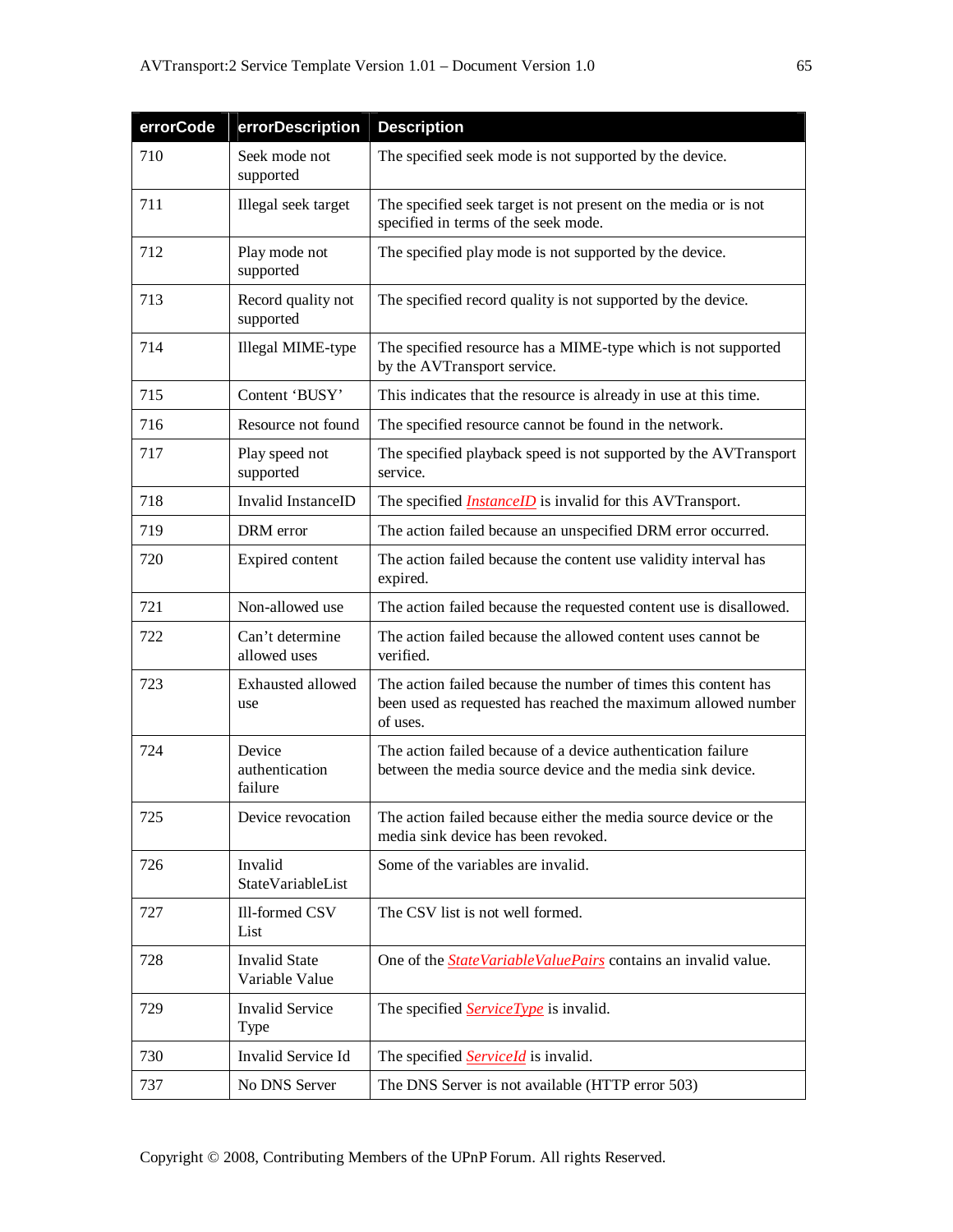| errorCode | errorDescription Description |                                                                                            |
|-----------|------------------------------|--------------------------------------------------------------------------------------------|
| 738       | <b>Bad Domain Name</b>       | Unable to resolve the Fully Qualified Domain Name. (HTTP error<br>502)                     |
| -739      | Server Error                 | The server that hosts the resource is unreachable or unresponsive<br>(HTTP error 404/410). |

Note 1: The errorDescription field returned by an action does not necessarily contain human-readable text (for example, as indicated in the second column of the Error Code tables.) It may contain machinereadable information that provides more detailed information about the error. It is therefore not advisable for a control point to blindly display the errorDescription field contents to the user.

Note 2: 800-899 Error Codes are not permitted for standard actions. See UPnP Device Architecture section on Control for more details.

## **2.5 Theory of Operation**

## **2.5.1 TransportState Control**

The main functionality of this service is control over the *TransportState* variable. A state machine depicting the relations between AVTransport actions and *TransportState* values is shown below. In case of any contradictions with the text in the descriptions of the individual actions, the text MUST be considered normative.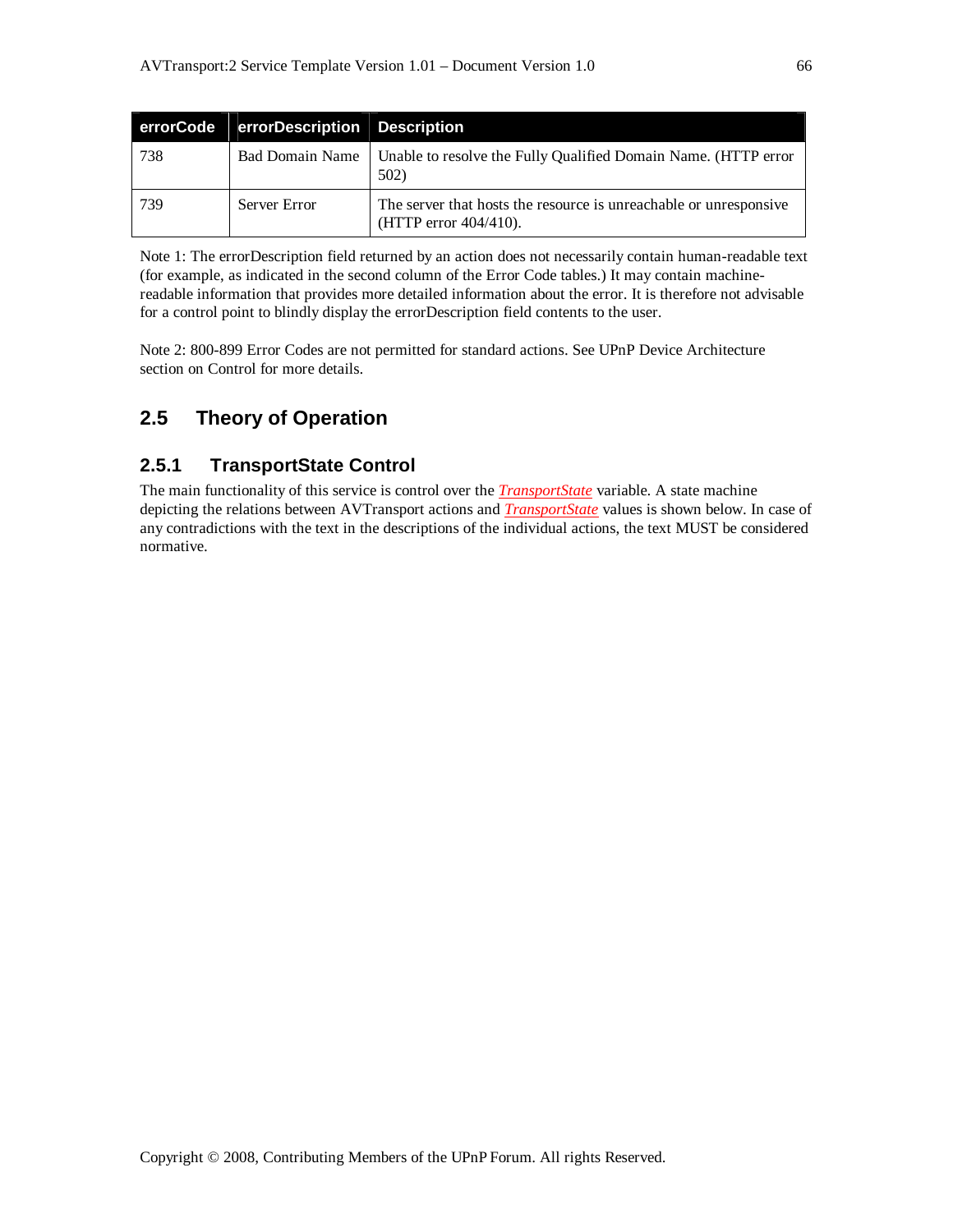

#### **Figure 1:** *TransportState* **Transitions - INFORMATIVE**

Note that the *Stop()* action is allowed in all states except "*NO\_MEDIA\_PRESENT*", and returns the *TransportState* to the "*STOPPED*" value.

The state machine shows the minimal number of transitions that an AVTransport implementation MUST implement. In addition, any device vendor is allowed to implement more transitions such as, for example, directly from recording to playing mode. For example, nothing prevents a control point from giving a play command during recording, but the AVTransport service simply doesn't require this transition to work, and *is allowed to* return error code 701 (Transition not available). Hence, in such cases, the action might succeed or might not succeed, and a control point should only attempt the action if it has specific knowledge of that vendor's implementation.

In addition, a device vendor is allowed to extend the state diagram above by adding vendor-defined transport states. However, since the semantic meaning of these transport states is not specified, control points that find a AVTransport service in a transport state that they do not understand should refrain from interacting with that AVTransport service (for example, forcing the service into the "*STOPPED*" state). Rather, they should wait until the service transits back into a transport state that they understand.

Besides restrictions on state transitions that are inherent to the device, there might also be *additional* restrictions depending on the *content* whose playback or recording is being controlled. For example, a live stream coming from a broadcast tuner or Internet Radio station cannot be paused. To assist control points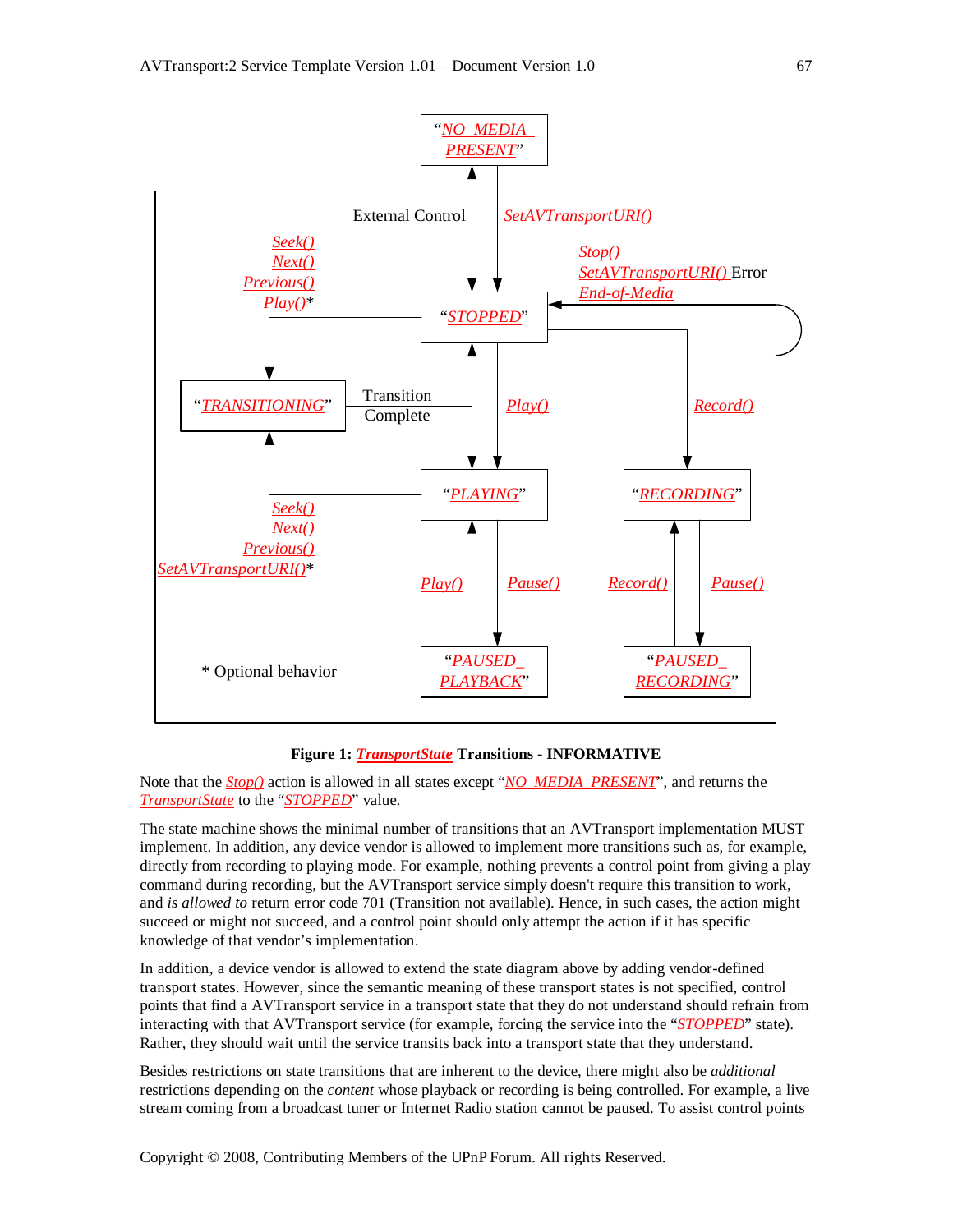that want to reflect these restrictions in their user interface, an action is defined to return the currently available transport-changing actions – *GetCurrentTransportActions()* – as a comma-separated list of action names. If a control point invokes a transport state changing action that is not in the list returned by *GetCurrentTransportActions()*, a device will return error code 701 (Transition not available).

#### **2.5.2 Transport Settings**

Besides control over the transport state, the AVTransport also allows control over various settings related to playback and control. These settings, such as play mode, record mode and record quality mode only take effect on subsequent *Play()* or *Record()* actions. In other words, they do not change the behavior on any ongoing playback or record *session*.

#### **2.5.3 Navigation**

The AVTransport allows two types of navigation through the media:

- navigation while producing audio and/or video: this is called *playing*.
- navigation while muting audio and/or video: this is called *seeking*.

Both types of navigation are common in the AV domain, both for audio only and for audio/video media.

Playing is allowed at various speeds. A device is REQUIRED to implement normal speed (x1). Other speeds including *negative speeds* (reverse direction) are OPTIONAL.

The *Seek()* action is very generic and allows a control point to specify a seek operation in various *dimensions*. For example, a control point may instruct a device to position itself 30 seconds from the current position (using the "*RELATIVE\_TIME*" seek mode) or to go to track number 12 (using the "*TRACK\_NR*" seek mode).

A device does not need to implement all seek modes described in this template (actual supported modes can be retrieved from the allowed value list of variable *A\_ARG\_TYPE\_SeekMode*).

Bookmarking functionality could be implemented by a control point depending on the seek modes supported by the device. Action *GetPositionInfo()* can be used to capture a position on the media, which can be revisited later through action *Seek()*.

## **2.5.4 AVTransportURI Concept**

Uniform Resource Identifiers (URIs) are the Internet standard for resource identification. URIs are simply character strings which identify abstract or physical resources. The complete URI definition is available in the text Uniform Resource Identifiers (URI): Generic Syntax, RFC 2396

(http://www.ietf.org/rfc/rfc2396.txt). URIs MUST be escaped according to the requirements of RFC1738 (http://www.ietf.org/rfc/rfc1738.txt). RFC 1738 requires that unsafe characters be escaped in a valid URI. Characters "<", ">", """, "#" and "%" are defined unsafe, because they usually have special meanings, and "{", "}", "|", "\", "\", "~", "[", "]", and """ are defined unsafe, because they sometimes get corrupted in mail etc.

Every resource that can be played or recorded via an AVTransport will be modeled in the URI syntax. These resources may be *atomic* resources such as a file containing a song, or may be *non-atomic* or *collection* resources. An example of the latter is an audio playlist, an audio CD or the channel-list in a tuner.

Identifying all resources as URIs provides many advantages. First, using URIs for resource identification follows the existing Internet standard. Second, using URIs for all resources (regardless of transport medium, transport scheme, or content-type) unifies the handling for all types of resources which allows for cleaner, more obvious APIs. Furthermore, using URIs provides extensibility for any transport media or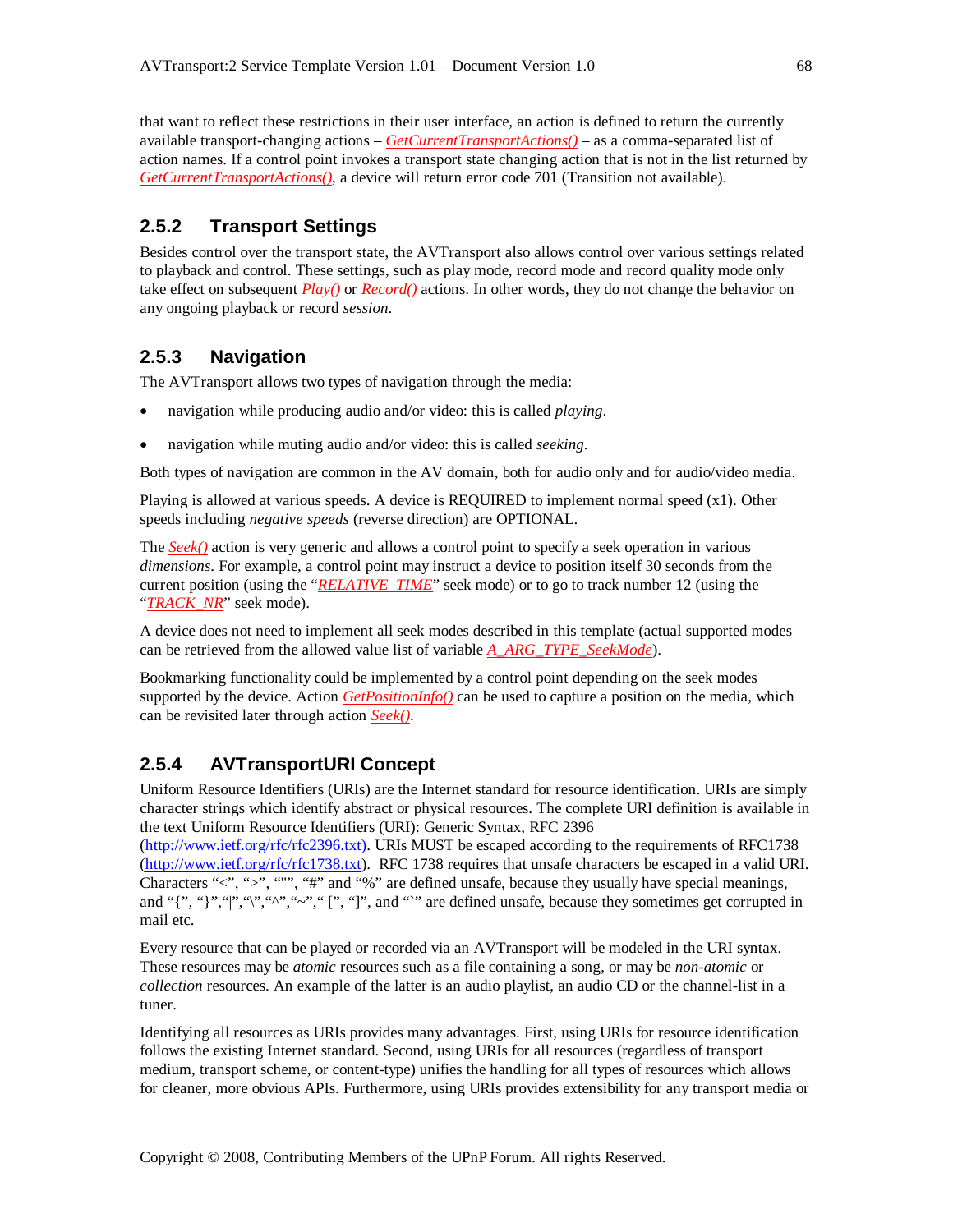content types. Finally, appending query strings to URIs allows the ability to pass variables into a dynamically created resource. The basic format is as follows:

[scheme]://[host]:[port]/[path]?[query string]

The table below lists how the *protocolInfo* definitions from the ConnectionManager specification relate to valid URLs. The appendix provides a more detailed explanation per protocol.

**Table 2-64: Allowed AVTransportURIs**

| <b>Protocolinfo</b>                    | <b>URI Scheme</b> | <b>Reference</b> |
|----------------------------------------|-------------------|------------------|
| http-get                               | http              | Appendix A.1     |
| rtsp-rtp-udp                           | rtsp              | Appendix A.2     |
| internal                               | file              | Appendix A.3     |
| iec61883                               | Vendor-defined    | Appendix A.4     |
| registered ICANN domain name of vendor | Vendor-defined    | Appendix A.5     |

## **2.5.5 AVTransport Abstraction**

Via the *SetAVTransportURI()* action an AVTransport service instance is *bound* to a content resource. Content resources are exposed by the ContentDirectory service. A content resource can represent a single atomic piece of content (for example, a single song), or a collection of contents (for example, a CD disc or playlist). The *types* of content resources that can be sent or received by a device are exposed by the *GetProtocolInfo()* action of the device's ConnectionManager service.

Once a content resource is bound to an AVTransport instance, the instance maps the resource to a flat sequence of tracks. This sequence can then be navigated via actions *Seek()*, *Next()* and *Previous()*. For example, a resource pointing to a single audio song is mapped to 1 track, while a resource pointing to some audio playlist format is mapped to a sequence of tracks where each playlist entry maps to a single track. In case of embedded playlists, entries are mapped to tracks using a *depth-first* traversal. Playlist entries that cannot be handled by the AVTransport (for example, unknown audio formats, etc.), MUST be skipped by the AVTransport. Whether those entries are eliminated immediately (not included in the number of tracks) or immediately before playback, is device-dependent.

In addition, an AVTransport might provide other means of navigation, such as time-based seeking.

The AVTransport abstracts and minimizes the differences between various specific transport media such as tapes, discs and solid-state media. The tables below gives an overview on how generic AVTransport concepts such as track and *Next()* and *Previous()* actions apply to certain specific types of *AVTransportURIs*. The precise mapping is implementation-dependent.

|  | Table 2-65: Example mappings of resources type to track sequences |  |  |
|--|-------------------------------------------------------------------|--|--|
|--|-------------------------------------------------------------------|--|--|

| <b>AVTransport</b><br>UR | Track<br>concept | <b>Number of Tracks</b> | Current T<br>track<br>duration | <b>Next() Previous()</b><br>actions<br>(in normal PlayMode) |
|--------------------------|------------------|-------------------------|--------------------------------|-------------------------------------------------------------|
| Audio CD                 | 1 track          | all tracks on the CD    | duration of<br>track           | Next or previous track on<br>the CD.                        |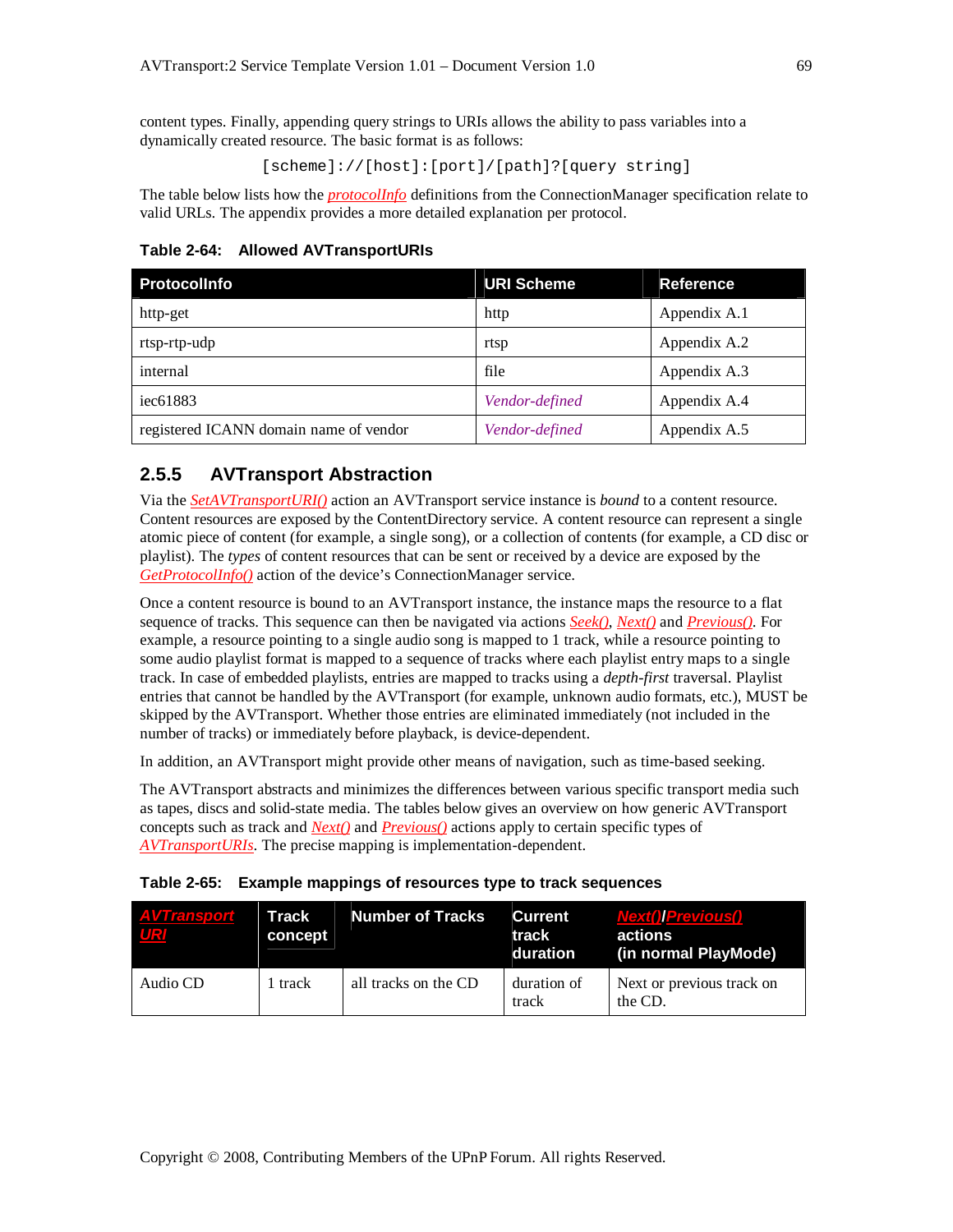| <u>AVTransport</u><br>URI                           | <b>Track</b><br>concept                     | <b>Number of Tracks</b>                                                       | <b>Current</b><br>track<br>duration                      | <b>Next()</b> Previous()<br>actions<br>(in normal PlayMode)                                                                                                               |
|-----------------------------------------------------|---------------------------------------------|-------------------------------------------------------------------------------|----------------------------------------------------------|---------------------------------------------------------------------------------------------------------------------------------------------------------------------------|
| Audio CD<br>Changer                                 | 1 track                                     | all tracks of all CDs in<br>the CD changer<br>combined                        | duration of<br>track                                     | Next or previous track on<br>the CD, also transition to<br>previous or next CD in the<br>changer if current track is<br>the first or last one on the<br>current disc.     |
| Audio Playlist<br>(HDD/SolidState<br>-based player) | 1 entry in<br>a playlist                    | all entries of the<br>playlist, including<br>entries of embedded<br>playlists | duration of<br>the playlist<br>entry                     | Next or previous entry in<br>the playlist; in case of<br>embedded playlists,<br>navigate using a <i>depth-first</i><br>traversal.                                         |
| Video DVD-<br>Volume                                | 1 chapter                                   | all chapters on the<br>DVD-Volume                                             | duration of<br>chapter                                   | Next or previous chapter on<br>the DVD.                                                                                                                                   |
| Video DVD<br>Changer                                | 1 volume                                    | all volumes of all<br>DVD discs in the<br>DVD changer<br>combined             | duration of<br>volume                                    | Next or previous volume on<br>the DVD, also transition to<br>previous or next DVD in<br>the changer if current<br>volume is the first or last<br>one on the current disc. |
| VCR (Tape)                                          | all content<br>on the<br>tape               | 1                                                                             | tape-length,<br>or 0 if the<br>tape-length is<br>unknown | No effect.                                                                                                                                                                |
| List-based Tuner                                    | 1 video<br>channel or<br>1 radio<br>station | all video channels or<br>radio stations of the<br>tuner channel list          | $\Omega$                                                 | Next or previous video<br>channel or radio station in<br>the list.; in case of major<br>channels containing minor<br>channels, use a <i>depth-first</i><br>traversal.     |
| Frequency-based<br>Tuner                            | 1<br>frequency                              | number of selectable<br>frequencies                                           | $\mathbf{0}$                                             | Increment or decrement<br>frequency by device-<br>dependent amount.                                                                                                       |
| $PVR - Tuner$<br>subsystem                          | 1 video<br>channel                          | all live video channels<br>of the PVR                                         | $\overline{0}$                                           | Next of previous video<br>channel in the list. In case<br>of major channels<br>containing minor channels,<br>use a <i>depth-first</i> traversal.                          |
| PVR-Collection<br>of Stored<br>programs             | 1 program                                   | all programs of the<br>PVR-store                                              | duration of<br>the program                               | Next or previous program<br>in the collection.                                                                                                                            |
| $PVR - Single$<br>Stored program                    | 1 program                                   | $\mathbf{1}$                                                                  | duration of<br>the program                               | No effect.                                                                                                                                                                |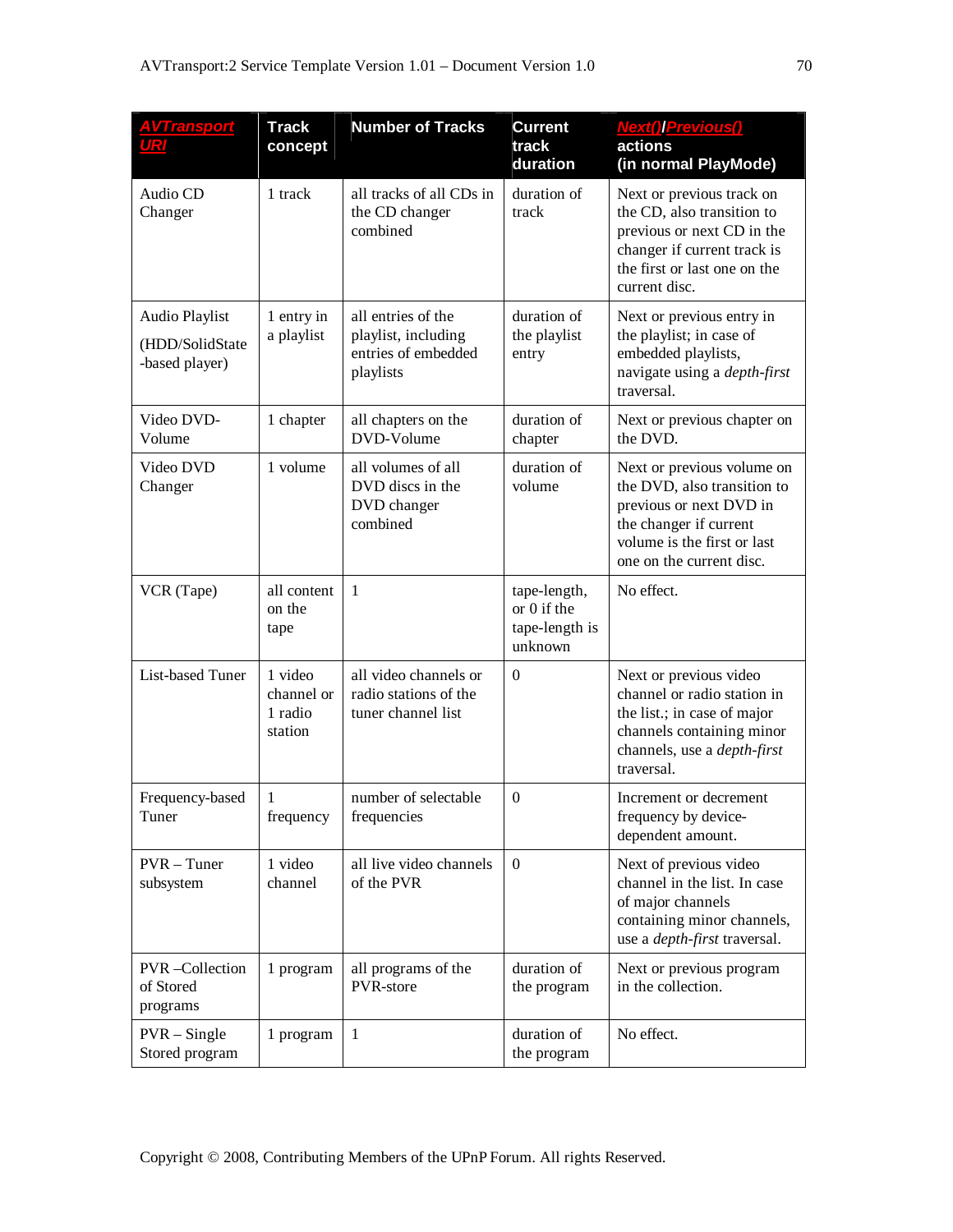| <b>AVTransport</b> | Track<br>concept | <b>Number of Tracks</b>        | <b>Current</b><br>track<br>duration                  | <b>Next()/Previous()</b><br>actions<br>(in normal PlayMode) |
|--------------------|------------------|--------------------------------|------------------------------------------------------|-------------------------------------------------------------|
| <b>EPF</b>         | image            | all files of the slide<br>show | display time<br>of the slide in<br>the slide<br>show | Next of previous slide in a<br>slide show.                  |

The type of resource (audio, video, image, etc.) and storage media typically affect the way the resource can be searched (seek modes), trick/play modes, and whether pausing is possible. The table below gives examples for a number of resource types.

| <u>AVTransport</u><br>URI                           | <b>Applicable</b><br>(not required)<br><b>Seek modes</b>                       | <b>Applicable</b><br>(not required)<br><b>Play modes</b>               | <b>Pausing</b><br>possible |
|-----------------------------------------------------|--------------------------------------------------------------------------------|------------------------------------------------------------------------|----------------------------|
| Audio CD                                            | TRACK_NR                                                                       | NORMAL, SHUFFLE,<br>REPEAT ONE, REPEAT ALL,<br>RANDOM, DIRECT_1, INTRO | yes                        |
| Audio CD<br>Changer                                 | TRACK NR                                                                       | NORMAL, SHUFFLE,<br>REPEAT_ONE, REPEAT_ALL,<br>RANDOM, DIRECT_1, INTRO | yes                        |
| Audio Playlist<br>(HDD/SolidState-<br>based player) | TRACK NR                                                                       | NORMAL, SHUFFLE,<br>REPEAT ONE, REPEAT ALL,<br>RANDOM, DIRECT_1, INTRO | yes                        |
| Video DVD-<br>Volume                                | TRACK NR, FRAME                                                                | <b>NORMAL</b>                                                          | yes                        |
| Video DVD<br>Changer                                | TRACK_NR, FRAME                                                                | <b>NORMAL</b>                                                          | yes                        |
| VCR (Tape)                                          | TRACK_NR, ABS_TIME,<br>REL TIME, ABS COUNT,<br>REL COUNT,<br>TAPE_INDEX, FRAME | <b>NORMAL</b>                                                          | yes                        |
| List-based Tuner                                    | TRACK_NR                                                                       | <b>NORMAL</b>                                                          | no                         |
| Frequency-based<br>Tuner                            | TRACK NR,<br><b>CHANNEL FREQ</b>                                               | <b>NORMAL</b>                                                          | no                         |
| $PVR - Tuner$<br>subsystem                          | TRACK_NR, ABS_TIME,<br>REL TIME, FRAME                                         | <b>NORMAL</b>                                                          | yes                        |
| $PVR - Collection$<br>of Stored<br>programs         | TRACK NR, ABS TIME,<br>REL TIME, FRAME                                         | <b>NORMAL</b>                                                          | yes                        |
| PVR - Stored<br>program                             | TRACK_NR, ABS_TIME,<br>REL_TIME, FRAME                                         | <b>NORMAL</b>                                                          | yes                        |

**Table 2-66: Example seek modes, play modes and transport actions, per resource type**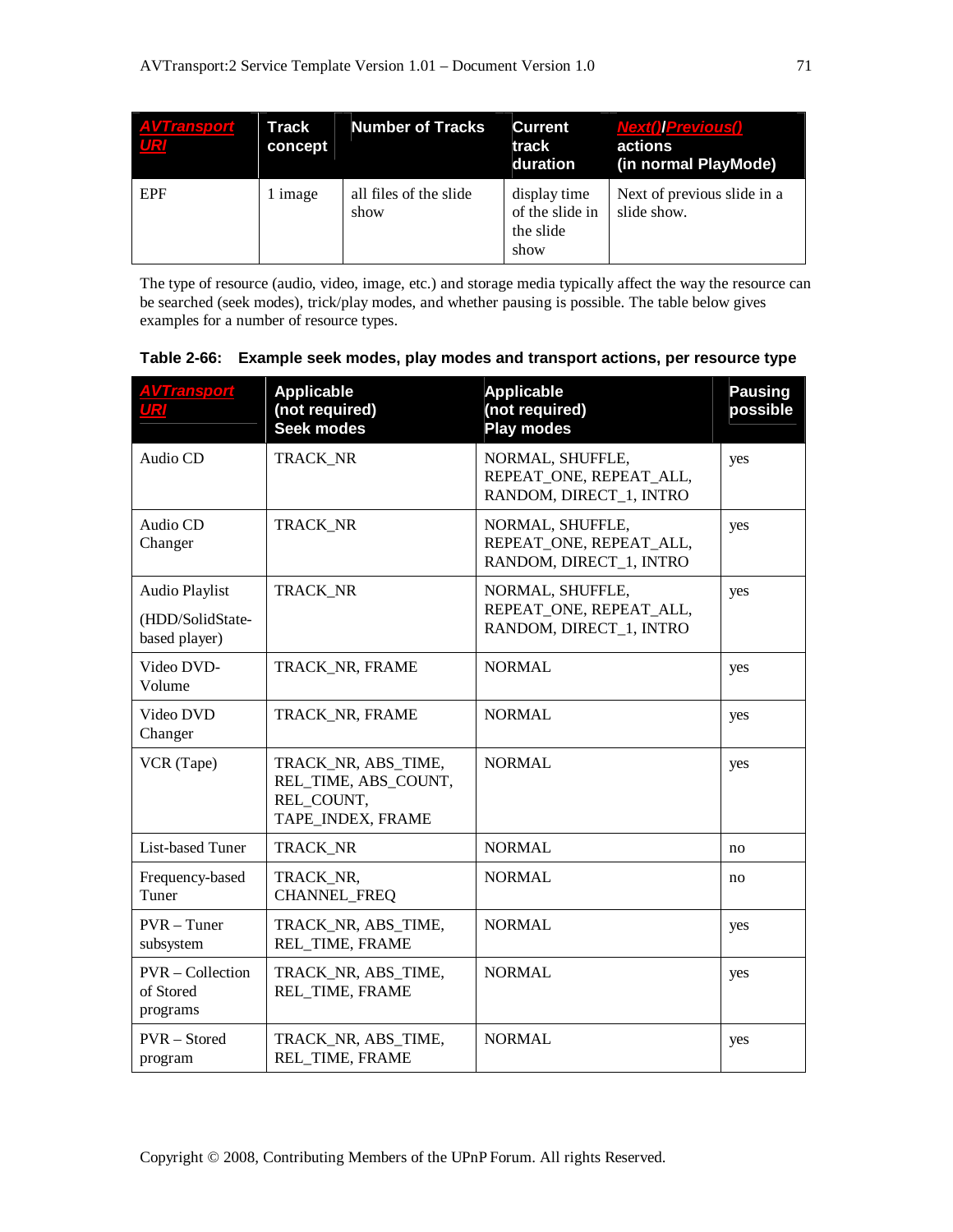| <b>AVTransport</b><br>UR | Applicable<br>(not required)<br><b>Seek modes</b> | Applicable<br>(not required)<br><b>Play modes</b>               | <b>Pausing</b><br>possible |
|--------------------------|---------------------------------------------------|-----------------------------------------------------------------|----------------------------|
| EPF                      | TRACK NR, ABS TIME                                | NORMAL, SHUFFLE,<br>REPEAT ONE, REPEAT ALL,<br>RANDOM, DIRECT 1 | yes                        |

## **2.5.6 Supporting Multiple Virtual Transports**

The UPnP Architecture v1.0 requires the number of service instances in a device to be static. In certain cases it is desirable for devices to offer a dynamic number of *virtual* service instances. A control point needs to be able to control and receive events from each virtual instance individually.

In the AVTransport service case, some devices will be able to serve content to a number of clients simultaneously. For these MediaServer devices, the actual number of clients, typically renderer or recording/dubbing devices, may be fairly large, and not statically known. This service is applicable for these types of devices, as well as traditional – more static – types of devices.

A generic strategy to achieve this is as follows:

- Have a single static UPnP service instance in a device (hence, a single UPnP **serviceId**).
	- o In the AVTransport case, a MediaServer device or MediaRenderer device can have a single UPnP AVTransport instance.
- Define the notion of a *virtual instance identifier* (this is *not* the UPnP **serviceId**).
	- o In the AVTransport case, a **ui4** value.
- Add to all actions of the service definition an input argument that holds the virtual instance identifier to which the action applies.
	- o All actions in the AVTransport service, such as *Play()*, *Stop()*, *Pause()*, have as first input argument of type **ui4** that identifies the instance (*InstanceID*).
- Add an evented state variable (in this case *LastChange*) to the service that holds both the instance identifier and the name and value of the latest state change of this instance. All other variables are not directly evented.
- Define a *factory* method, in the same service or in a related service that a control point can call to obtain a new instance identifier. This factory method MUST return an error when no instances are available anymore.
	- o For AVTransport, *ConnectionManager::PrepareForConnection()* serves as the factory method for obtaining a new *InstanceID* for AVTransport. In case the factory method is not present, reserved *InstanceID* value 0 can be used.
- OPTIONALLY, define a *cleanup* method via which a control point can indicate that the obtained instance identifier will no longer be used, and can be reused for allocation to other control points. To accommodate the situation where a control point leaves the UPnP network before calling the *cleanup* action, there needs to be an automatic cleanup mechanism implemented by the device as well. This mechanism will be device- or maybe even vendor-specific, and needs to be described in the device template.
	- o For AVTransport, *ConnectionManager::ConnectionComplete()* serves as the factory method for releasing an *InstanceID*.
- OPTIONALLY, define an action (and associated state variable) to retrieve the list of *currently active/allocated* instance identifiers. This is useful for control points that enter a new network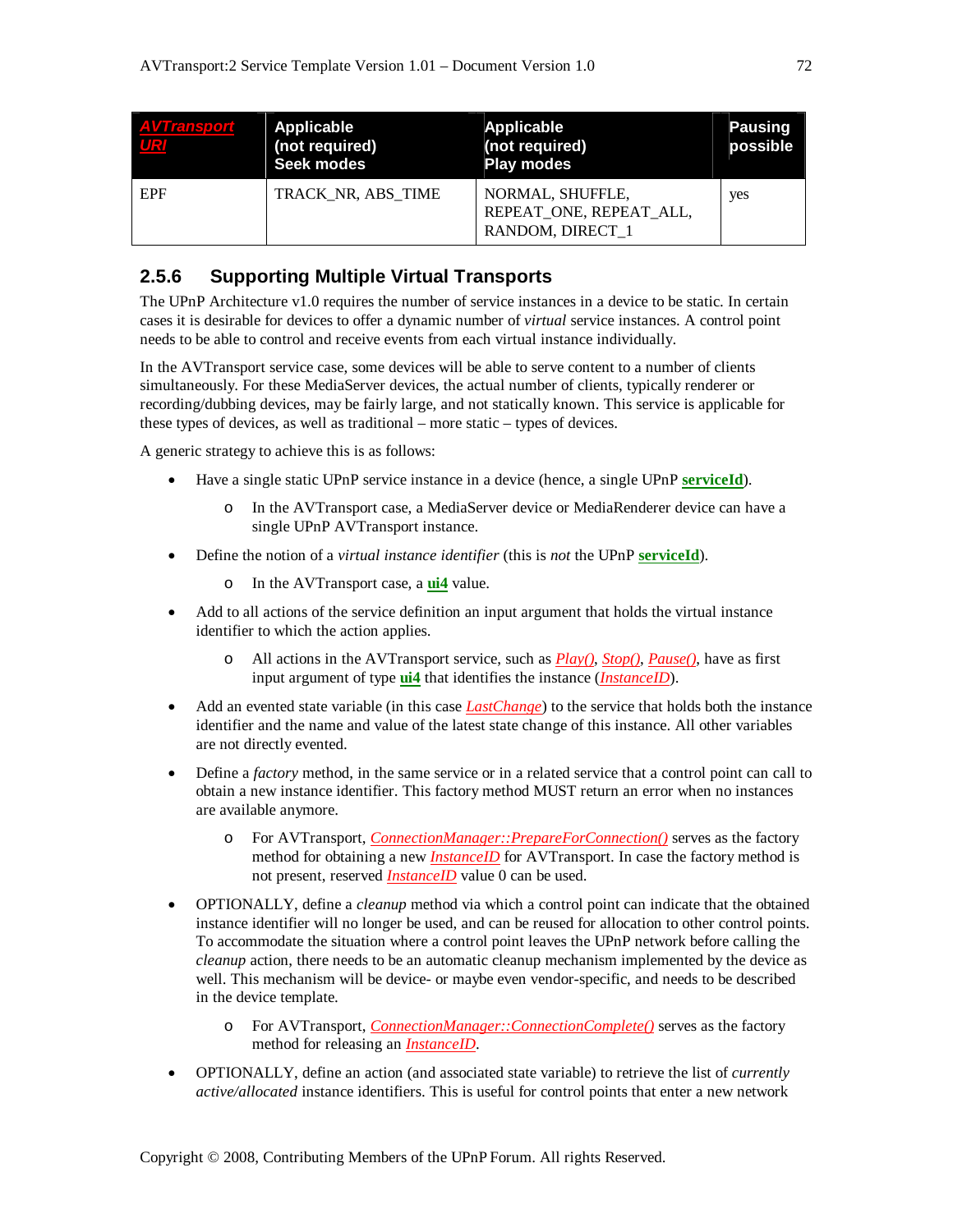and want to discover what services are currently available. It also enables control points to manually *cleanup* the whole network.

o For AVTransport, *ConnectionManager::GetCurrentConnectionIDs()* and *ConnectionManager::GetCurrentConnectionInfo()* are used for this purpose.

The *factory* action, the *cleanup* action and the action to retrieve the *currently active/allocated* instances SHOULD normally be grouped in the same service.

To make a service that has been parameterized by instance identifiers also usable in a context (device) where no factory and cleanup actions are applicable, one or more fixed instance identifier values can be defined that a control point can directly pass in to the service actions. In the AVTransport case, special instance identifier value 0 has been defined for this purpose. The device template using such a static mechanism MUST describe the semantics of that single virtual instance. For example, a vendor-specific device type that does not implement a MediaServer device but only an AVTransport service can be controlled by a control point via, for example, *AVTransport::Play(0, 1)*, *AVTransport::Stop(0)*, etc.

#### **2.5.7 Playlist Playback**

An important use of this service will be to control playback of an (audio) playlist. In this case, the URI of the playlist file MUST be bound to the AVTransport instance via *SetAVTransportURI()*. The playlist itself only needs to be processed by the AVTransport implementation on the renderer device, the control point itself does not need to understand or parse the playlist file. Song after song of the playlist can be played without any operation required by the control point. For example, the control point may power down, control some other devices or leave the house, without affecting the playlist playback.

When a control point has a display and wants to show meta-data of the currently playing resource it can:

- subscribe to AVTransport events so it always knows the current transport state and track information
- use *CurrentTrackURI* to obtain meta-data of the currently playing track via the *ContentDirectory::Search()* action of the ContentDirectory service
- use *CurrentTrackMetaData* to obtain any meta-data of the currently playing track from the AVTransport service directly

Whether an AVTransport implementation can deal with relative URLs that may be present inside a playlist file is device-dependent.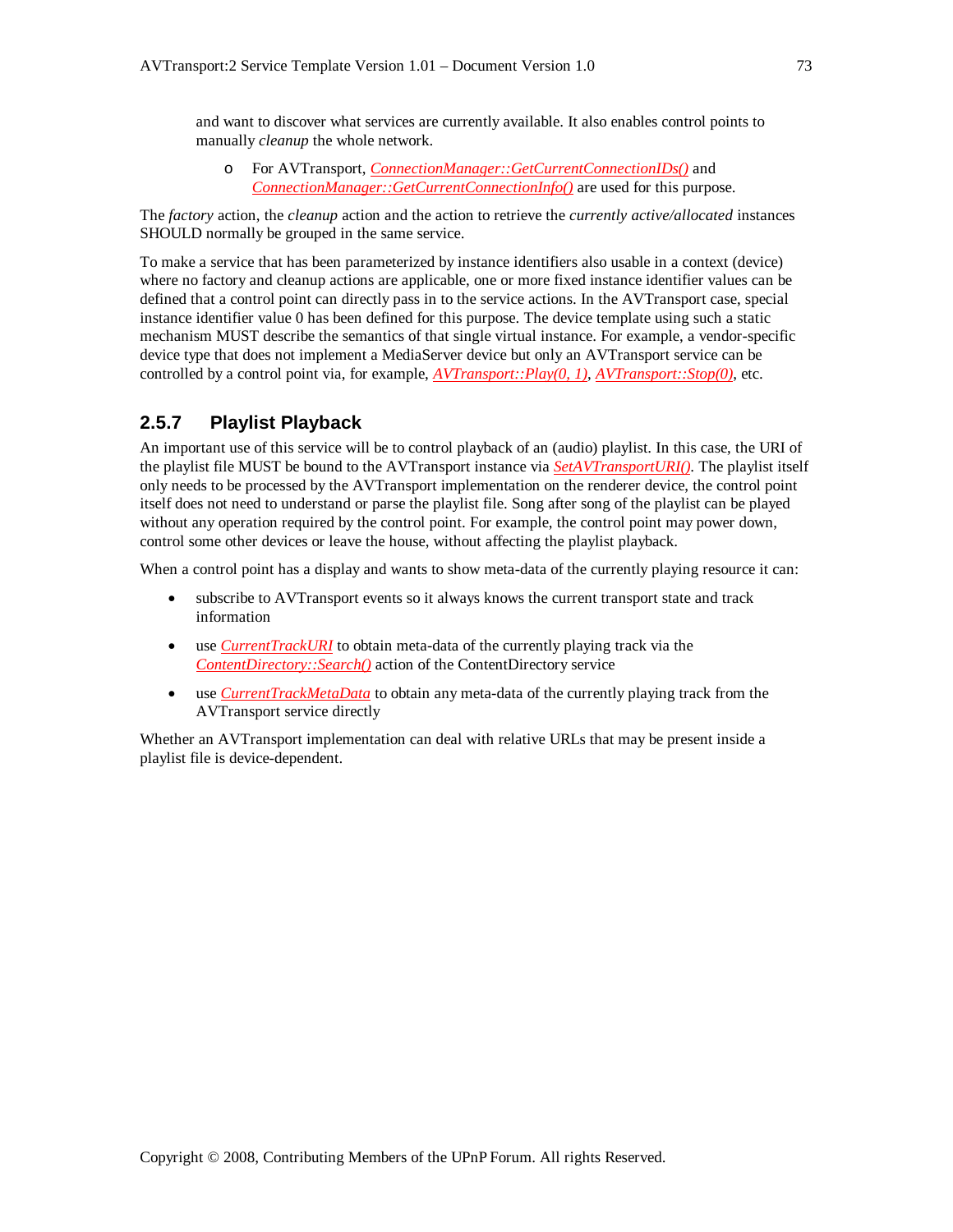# **3 XML Service Description**

```
<?xml version="1.0"?>
<scpd xmlns="urn:schemas-upnp-org:service-1-0">
   <specVersion>
      <major>1</major>
      <minor>0</minor>
   </specVersion>
   <actionList>
      <action>
         <name>SetAVTransportURI</name>
         <argumentList>
            <argument>
               <name>InstanceID</name>
               <direction>in</direction>
               <relatedStateVariable>
                  A_ARG_TYPE_InstanceID
               </relatedStateVariable>
            </argument>
            <argument>
               <name>CurrentURI</name>
               <direction>in</direction>
               <relatedStateVariable>
                  AVTransportURI
               </relatedStateVariable>
            </argument>
            <argument>
               <name>CurrentURIMetaData</name>
               <direction>in</direction>
               <relatedStateVariable>
                  AVTransportURIMetaData
               </relatedStateVariable>
            </argument>
         </argumentList>
      </action>
      <action>
         <name>SetNextAVTransportURI</name>
         <argumentList>
            <argument>
               <name>InstanceID</name>
               <direction>in</direction>
               <relatedStateVariable>
                  A_ARG_TYPE_InstanceID
               </relatedStateVariable>
            </argument>
            <argument>
               <name>NextURI</name>
               <direction>in</direction>
               <relatedStateVariable>
                  NextAVTransportURI
               </relatedStateVariable>
            </argument>
            <argument>
               <name>NextURIMetaData</name>
```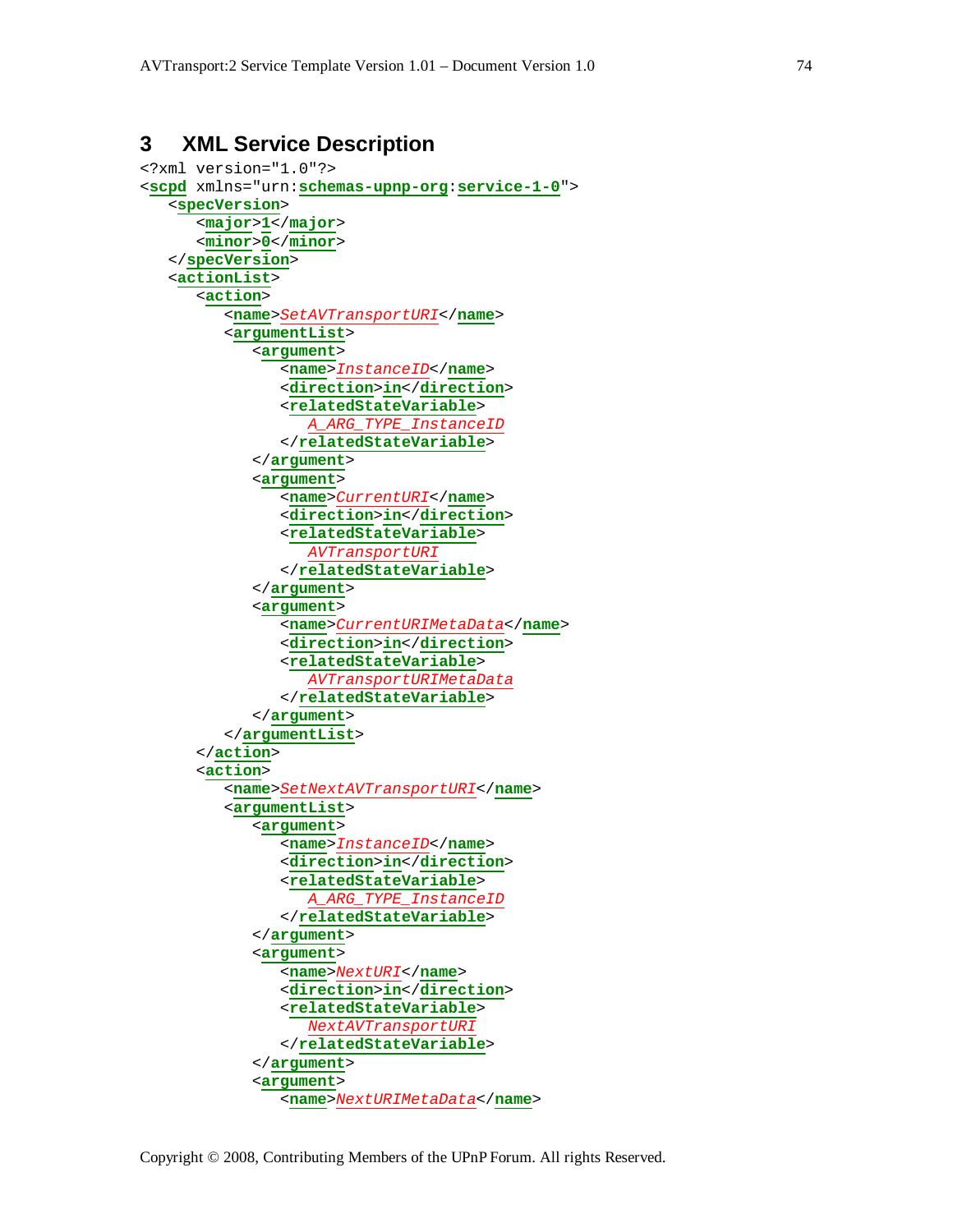```
<direction>in</direction>
         <relatedStateVariable>
            NextAVTransportURIMetaData
         </relatedStateVariable>
      </argument>
   </argumentList>
</action>
<action>
   <name>GetMediaInfo</name>
   <argumentList>
      <argument>
         <name>InstanceID</name>
         <direction>in</direction>
         <relatedStateVariable>
            A_ARG_TYPE_InstanceID
         </relatedStateVariable>
      </argument>
      <argument>
         <name>NrTracks</name>
         <direction>out</direction>
         <relatedStateVariable>
            NumberOfTracks
         </relatedStateVariable>
      </argument>
      <argument>
         <name>MediaDuration</name>
         <direction>out</direction>
         <relatedStateVariable>
            CurrentMediaDuration
         </relatedStateVariable>
      </argument>
      <argument>
         <name>CurrentURI</name>
         <direction>out</direction>
         <relatedStateVariable>
            AVTransportURI
         </relatedStateVariable>
      </argument>
      <argument>
         <name>CurrentURIMetaData</name>
         <direction>out</direction>
         <relatedStateVariable>
            AVTransportURIMetaData
         </relatedStateVariable>
      </argument>
      <argument>
         <name>NextURI</name>
         <direction>out</direction>
         <relatedStateVariable>
            NextAVTransportURI
         </relatedStateVariable>
      </argument>
      <argument>
         <name>NextURIMetaData</name>
         <direction>out</direction>
```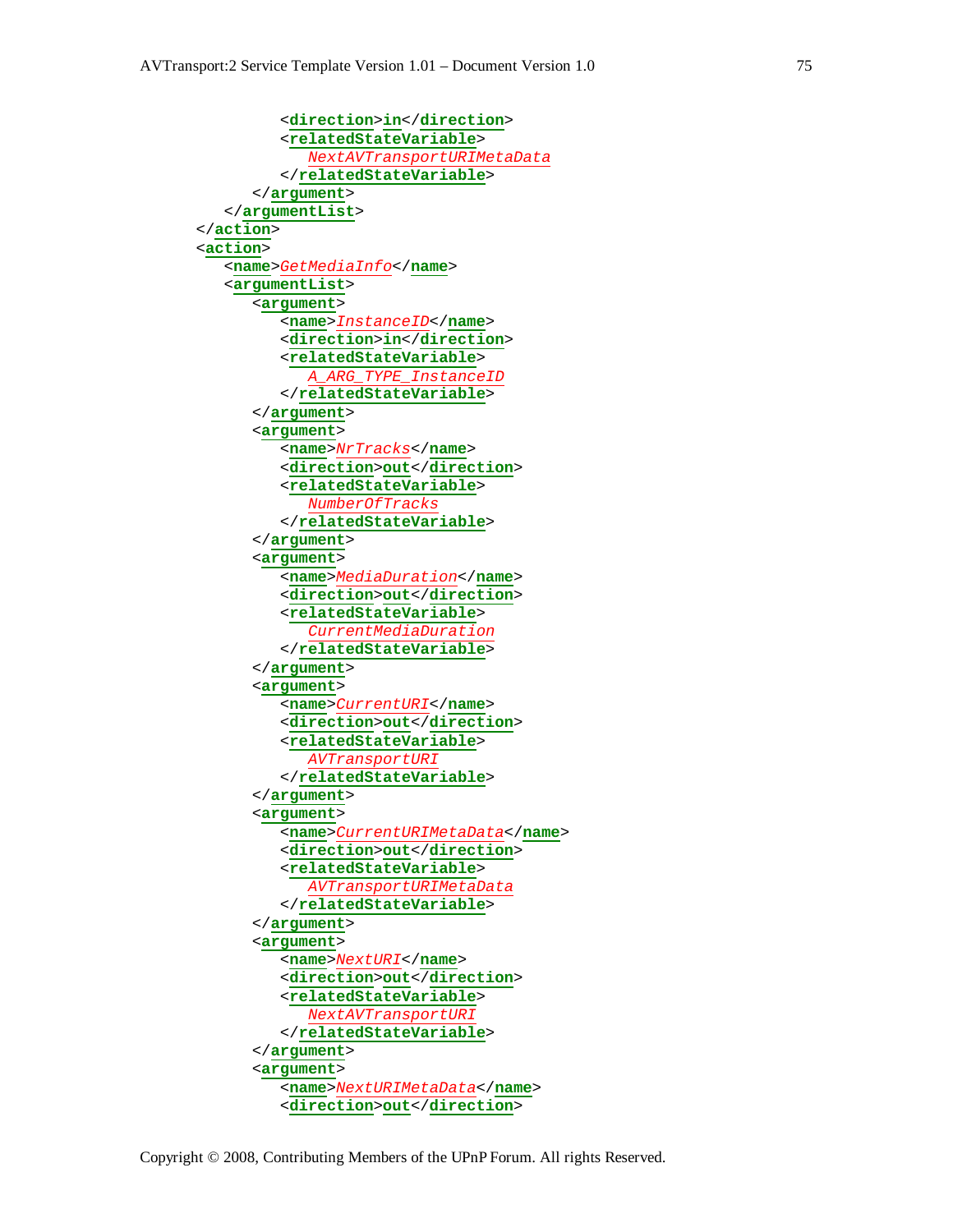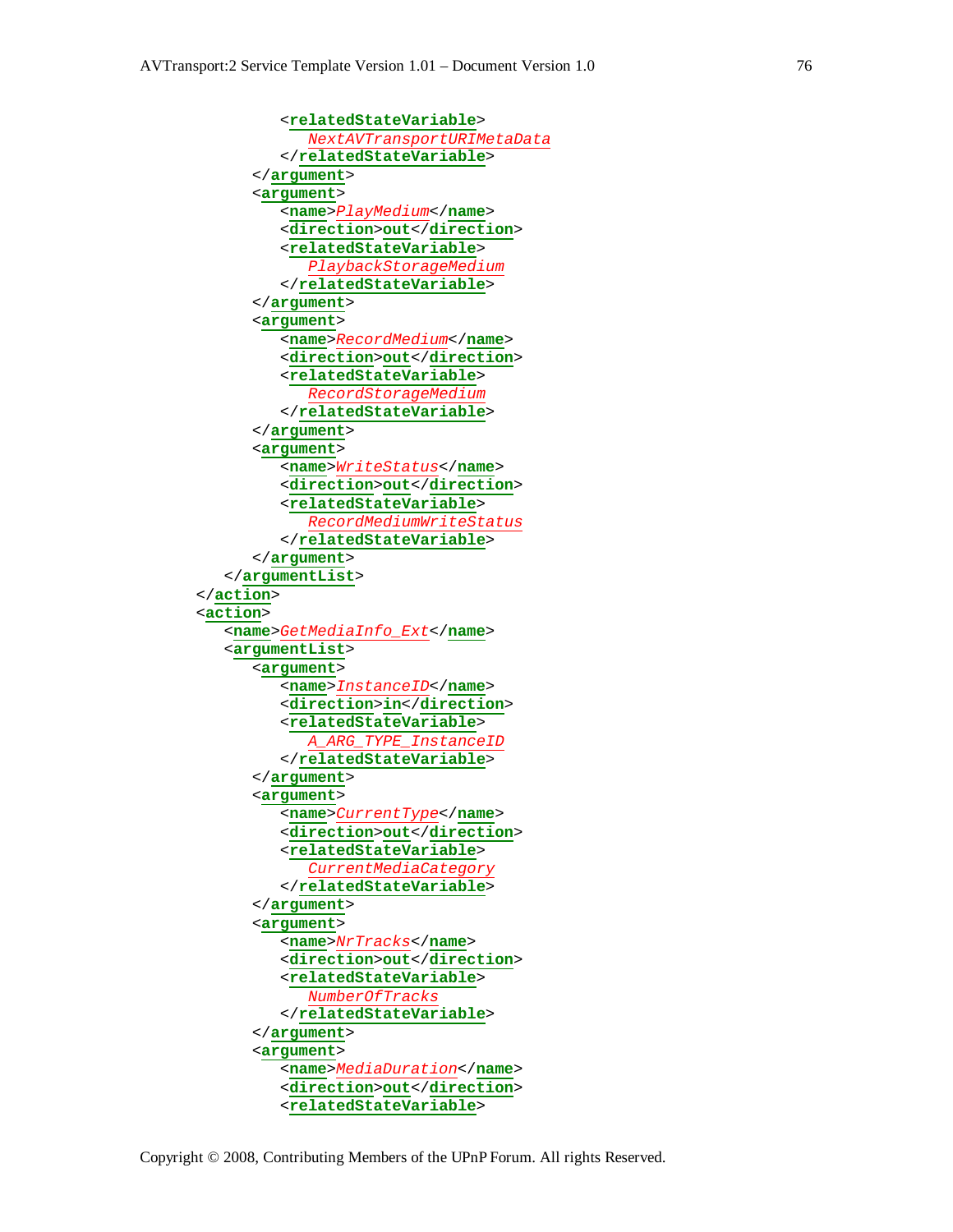



Copyright © 2008, Contributing Members of the UPnP Forum. All rights Reserved.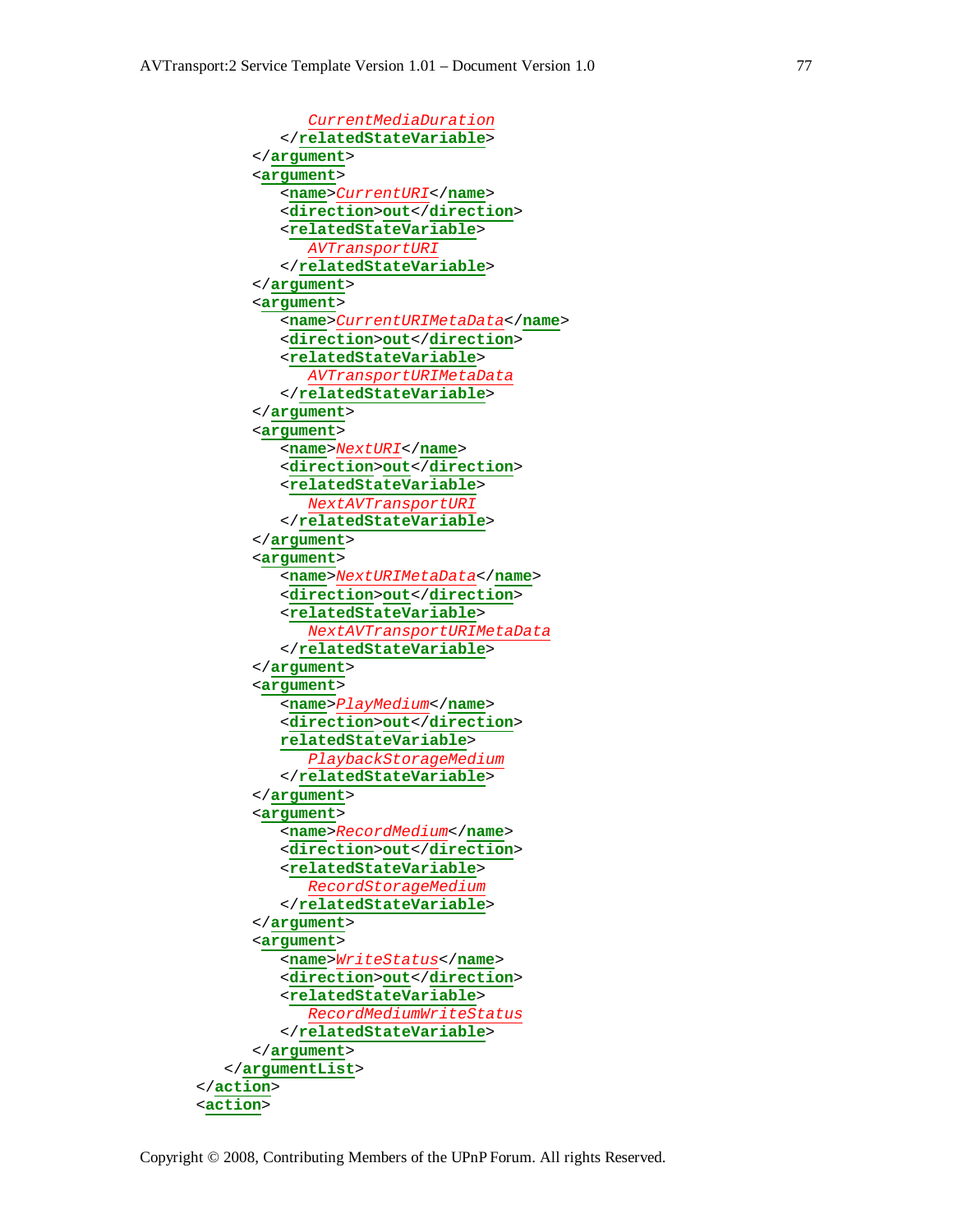```
<name>GetTransportInfo</name>
   <argumentList>
      <argument>
         <name>InstanceID</name>
         <direction>in</direction>
         <relatedStateVariable>
            A_ARG_TYPE_InstanceID
         </relatedStateVariable>
      </argument>
      <argument>
         <name>CurrentTransportState</name>
         <direction>out</direction>
         <relatedStateVariable>
            TransportState
         </relatedStateVariable>
      </argument>
      <argument>
         <name>CurrentTransportStatus</name>
         <direction>out</direction>
         <relatedStateVariable>
            TransportStatus
         </relatedStateVariable>
      </argument>
      <argument>
         <name>CurrentSpeed</name>
         <direction>out</direction>
         <relatedStateVariable>
            TransportPlaySpeed
         </relatedStateVariable>
      </argument>
   </argumentList>
</action>
<action>
   <name>GetPositionInfo</name>
   <argumentList>
      <argument>
         <name>InstanceID</name>
         <direction>in</direction>
         <relatedStateVariable>
            A_ARG_TYPE_InstanceID
         </relatedStateVariable>
      </argument>
      <argument>
         <name>Track</name>
         <direction>out</direction>
         <relatedStateVariable>
            CurrentTrack
         </relatedStateVariable>
      </argument>
      <argument>
         <name>TrackDuration</name>
         <direction>out</direction>
         <relatedStateVariable>
            CurrentTrackDuration
         </relatedStateVariable>
```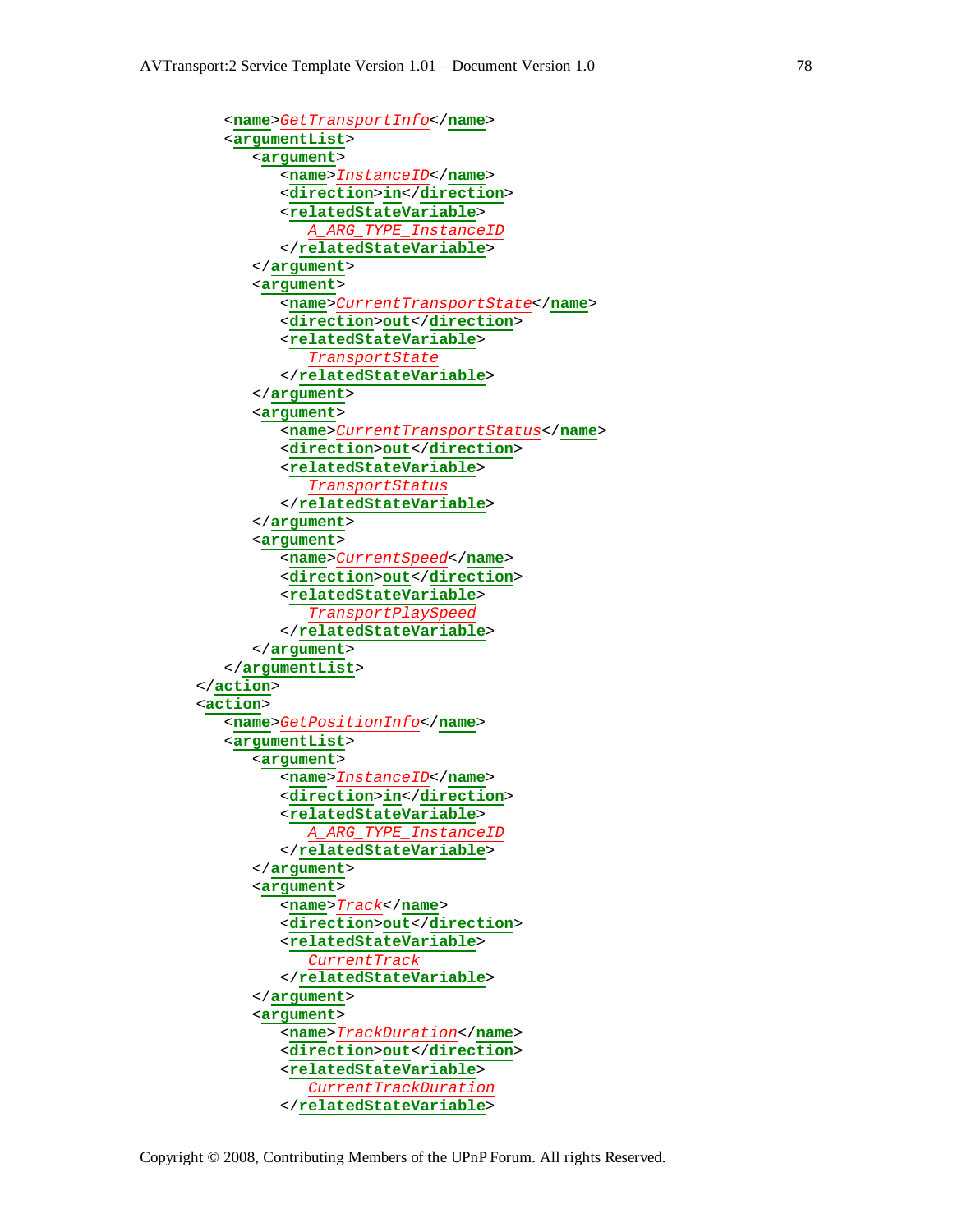```
</argument>
      <argument>
         <name>TrackMetaData</name>
         <direction>out</direction>
         <relatedStateVariable>
            CurrentTrackMetaData
         </relatedStateVariable>
      </argument>
      <argument>
         <name>TrackURI</name>
         <direction>out</direction>
         <relatedStateVariable>
            CurrentTrackURI
         </relatedStateVariable>
      </argument>
      <argument>
         <name>RelTime</name>
         <direction>out</direction>
         <relatedStateVariable>
            RelativeTimePosition
         </relatedStateVariable>
      </argument>
      <argument>
         <name>AbsTime</name>
         <direction>out</direction>
         <relatedStateVariable>
            AbsoluteTimePosition
         </relatedStateVariable>
      </argument>
      <argument>
         <name>RelCount</name>
         <direction>out</direction>
         <relatedStateVariable>
            RelativeCounterPosition
         </relatedStateVariable>
      </argument>
      <argument>
         <name>AbsCount</name>
         <direction>out</direction>
         <relatedStateVariable>
            AbsoluteCounterPosition
         </relatedStateVariable>
      </argument>
   </argumentList>
</action>
<action>
   <name>GetDeviceCapabilities</name>
   <argumentList>
      <argument>
         <name>InstanceID</name>
         <direction>in</direction>
         <relatedStateVariable>
            A_ARG_TYPE_InstanceID
         </relatedStateVariable>
      </argument>
```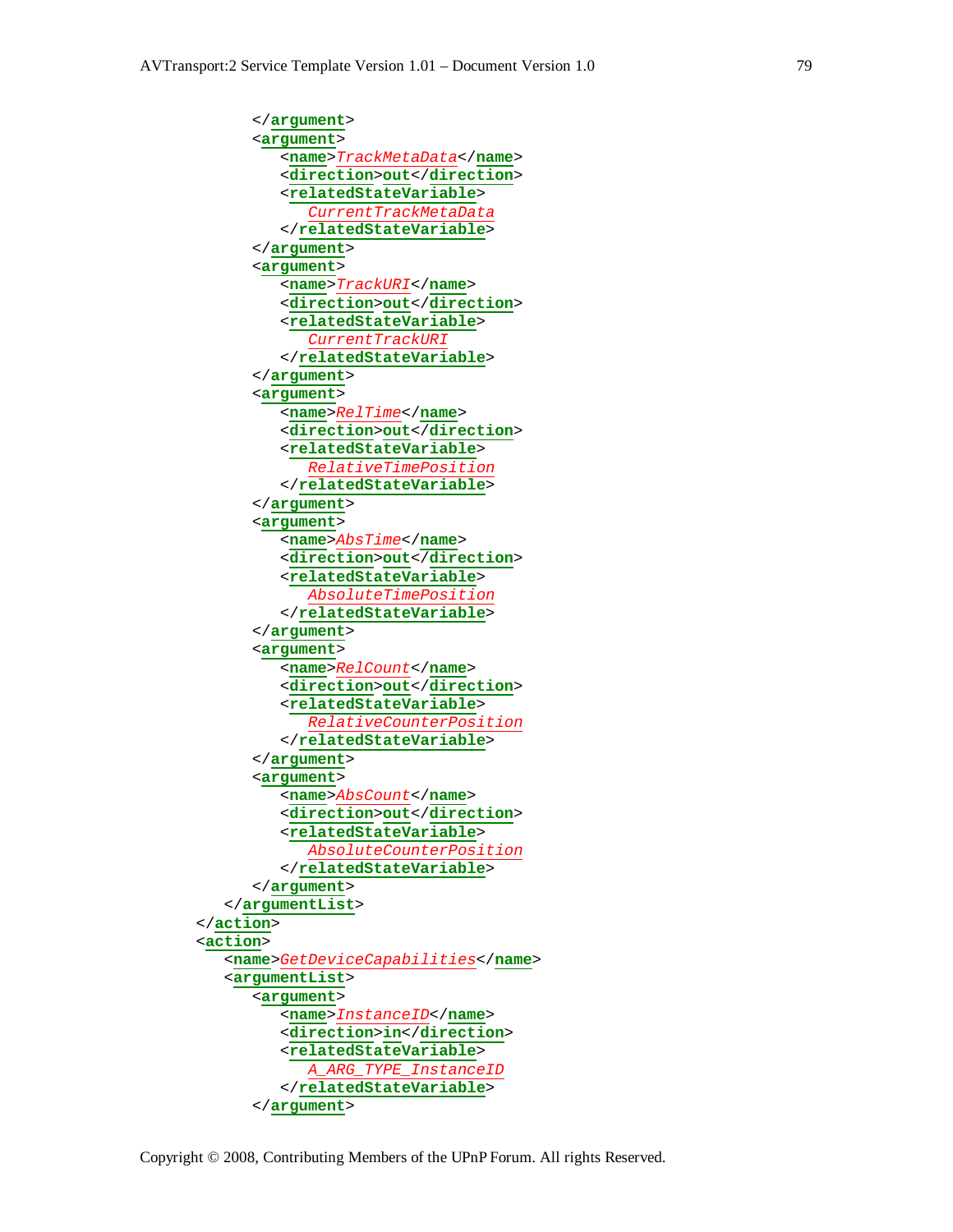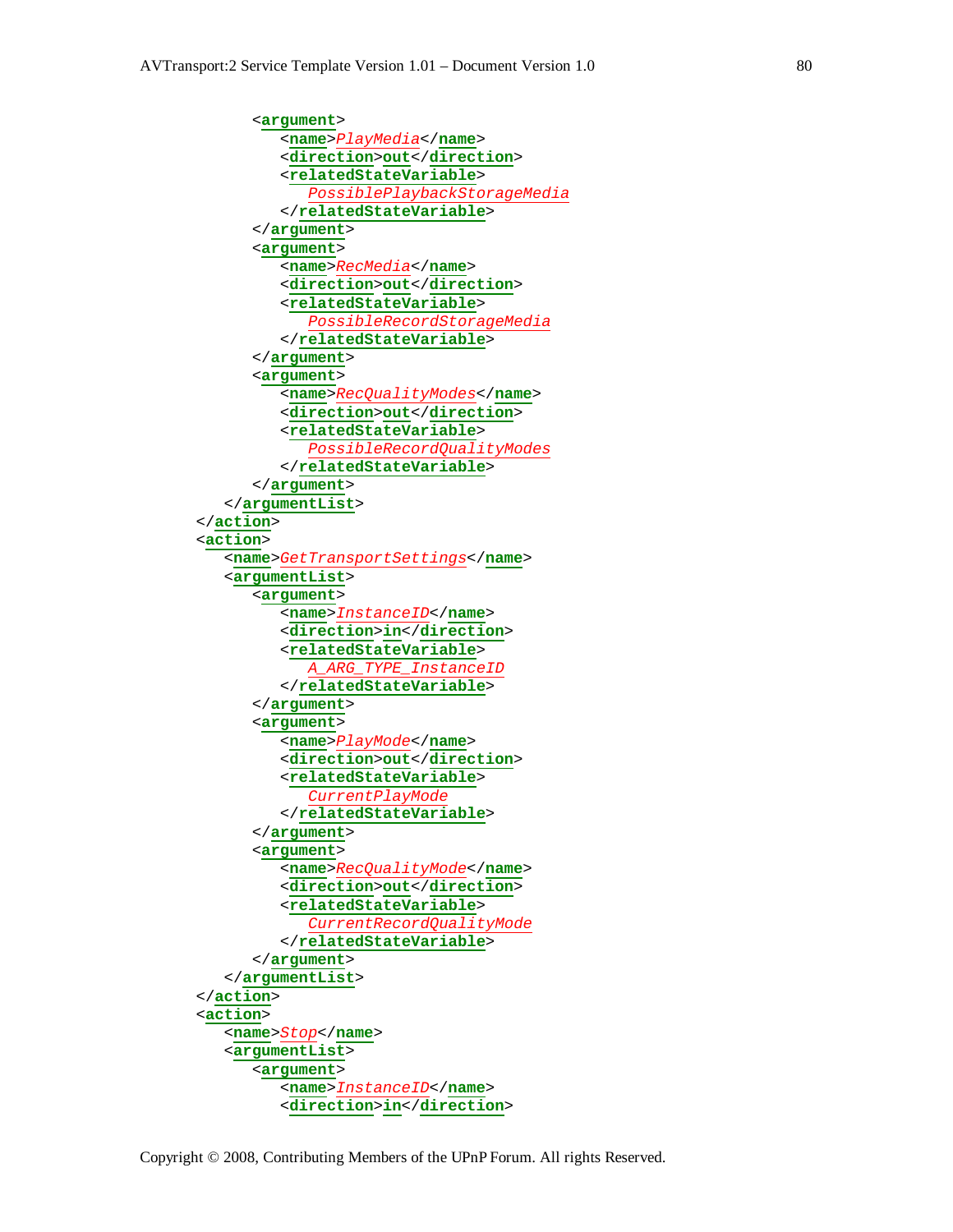</**argument**> </**argumentList**>

</**action**>

```
<relatedStateVariable>
  A_ARG_TYPE_InstanceID
</relatedStateVariable>
```

```
<action>
   <name>Play</name>
   <argumentList>
      <argument>
         <name>InstanceID</name>
         <direction>in</direction>
         <relatedStateVariable>
            A_ARG_TYPE_InstanceID
         </relatedStateVariable>
      </argument>
      <argument>
         <name>Speed</name>
         <direction>in</direction>
         <relatedStateVariable>
            TransportPlaySpeed
         </relatedStateVariable>
      </argument>
   </argumentList>
</action>
<action>
   <name>Pause</name>
   <argumentList>
      <argument>
         <name>InstanceID</name>
         <direction>in</direction>
         <relatedStateVariable>
            A_ARG_TYPE_InstanceID
         </relatedStateVariable>
      </argument>
   </argumentList>
</action>
<action>
   <name>Record</name>
   <argumentList>
      <argument>
         <name>InstanceID</name>
         <direction>in</direction>
         <relatedStateVariable>
            A_ARG_TYPE_InstanceID
         </relatedStateVariable>
      </argument>
   </argumentList>
</action>
<action>
   <name>Seek</name>
   <argumentList>
      <argument>
         <name>InstanceID</name>
         <direction>in</direction>
```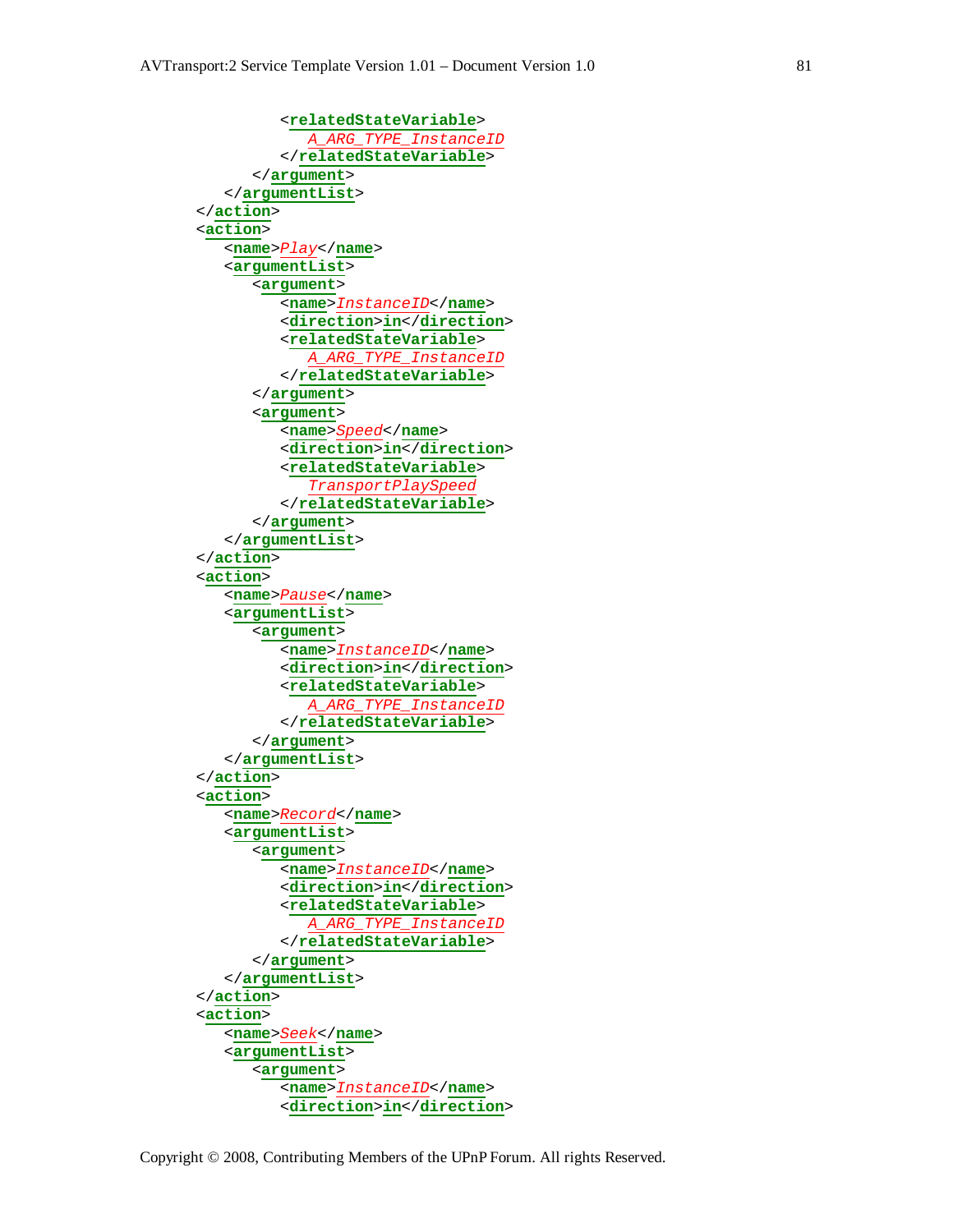```
<relatedStateVariable>
            A_ARG_TYPE_InstanceID
         </relatedStateVariable>
      </argument>
      <argument>
         <name>Unit</name>
         <direction>in</direction>
         <relatedStateVariable>
            A_ARG_TYPE_SeekMode
         </relatedStateVariable>
      </argument>
      <argument>
         <name>Target</name>
         <direction>in</direction>
         <relatedStateVariable>
            A_ARG_TYPE_SeekTarget
         </relatedStateVariable>
      </argument>
   </argumentList>
</action>
<action>
   <name>Next</name>
   <argumentList>
      <argument>
         <name>InstanceID</name>
         <direction>in</direction>
         <relatedStateVariable>
            A_ARG_TYPE_InstanceID
         </relatedStateVariable>
      </argument>
   </argumentList>
</action>
<action>
   <name>Previous</name>
   <argumentList>
      <argument>
         <name>InstanceID</name>
         <direction>in</direction>
         <relatedStateVariable>
            A_ARG_TYPE_InstanceID
         </relatedStateVariable>
      </argument>
   </argumentList>
</action>
<action>
   <name>SetPlayMode</name>
   <argumentList>
      <argument>
         <name>InstanceID</name>
         <direction>in</direction>
         <relatedStateVariable>
            A_ARG_TYPE_InstanceID
         </relatedStateVariable>
      </argument>
      <argument>
```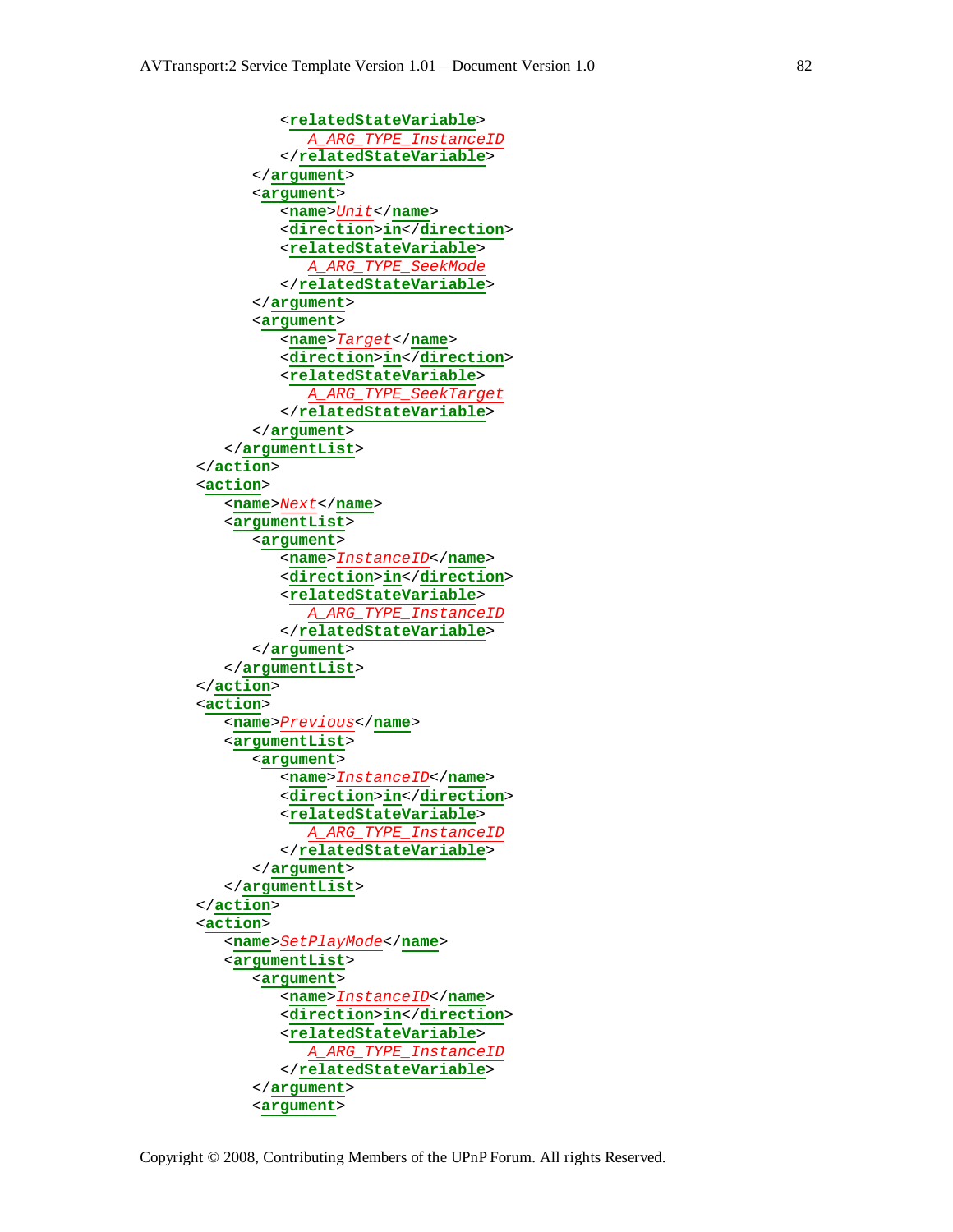```
<name>NewPlayMode</name>
         <direction>in</direction>
         <relatedStateVariable>
               CurrentPlayMode
         </relatedStateVariable>
      </argument>
   </argumentList>
</action>
<action>
   <name>SetRecordQualityMode</name>
   <argumentList>
      <argument>
         <name>InstanceID</name>
         <direction>in</direction>
         <relatedStateVariable>
            A_ARG_TYPE_InstanceID
         </relatedStateVariable>
      </argument>
      <argument>
         <name>NewRecordQualityMode</name>
         <direction>in</direction>
         <relatedStateVariable>
            CurrentRecordQualityMode
         </relatedStateVariable>
      </argument>
   </argumentList>
</action>
<action>
   <name>GetCurrentTransportActions</name>
   <argumentList>
      <argument>
         <name>InstanceID</name>
         <direction>in</direction>
         <relatedStateVariable>
            A_ARG_TYPE_InstanceID
         </relatedStateVariable>
      </argument>
      <argument>
         <name>Actions</name>
         <direction>out</direction>
         <relatedStateVariable>
            CurrentTransportActions
         </relatedStateVariable>
      </argument>
   </argumentList>
</action>
<action>
   <name>GetDRMState</name>
   <argumentList>
      <argument>
         <name>InstanceID</name>
         <direction>in</direction>
         <relatedStateVariable>
            A_ARG_TYPE_InstanceID
         </relatedStateVariable>
```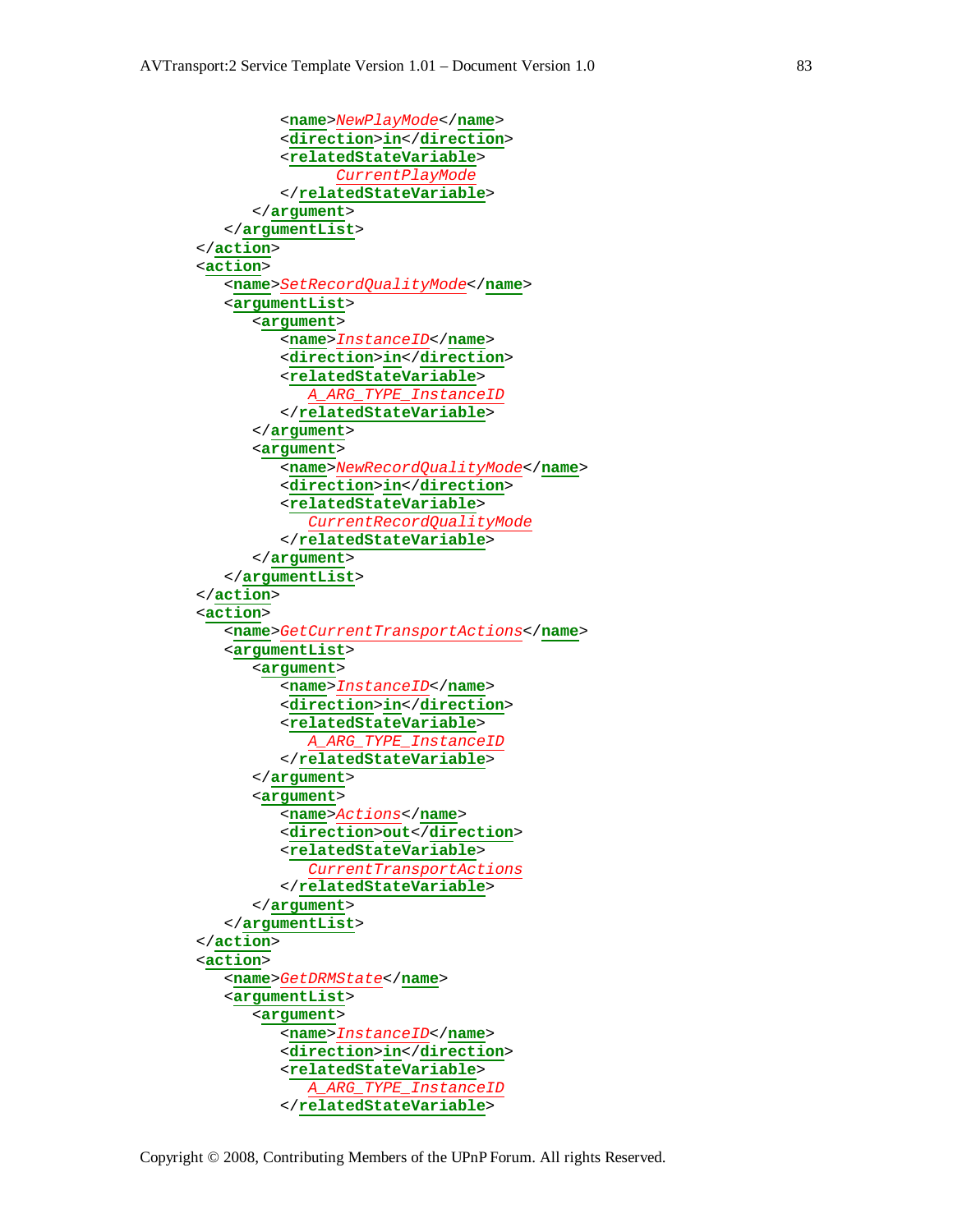```
</argument>
      <argument>
         <name>CurentDRMState</name>
         <direction>out</direction>
         <relatedStateVariable>
            DRMState
         </relatedStateVariable>
      </argument>
   </argumentList>
</action>
<action>
   <name>GetStateVariables</name>
   <argumentList>
      <argument>
         <name>InstanceID</name>
         <direction>in</direction>
         <relatedStateVariable>
            A_ARG_TYPE_InstanceID
         </relatedStateVariable>
      </argument>
      <argument>
         <name>StateVariableList</name>
         <direction>in</direction>
         <relatedStateVariable>
            A_ARG_TYPE_StateVariableList
         </relatedStateVariable>
      </argument>
      <argument>
         <name>StateVariableValuePairs</name>
         <direction>out</direction>
         <relatedStateVariable>
            A_ARG_TYPE_StateVariableValuePairs
         </relatedStateVariable>
      </argument>
   </argumentList>
</action>
<action>
   <name>SetStateVariables</name>
   <argumentList>
      <argument>
         <name>InstanceID</name>
         <direction>in</direction>
         <relatedStateVariable>
            A_ARG_TYPE_InstanceID
         </relatedStateVariable>
      </argument>
      <argument>
         <name>AVTransportUDN</name>
         <direction>in</direction>
         <relatedStateVariable>
            A_ARG_TYPE_DeviceUDN
         </relatedStateVariable>
      </argument>
      <argument>
```
<**name**>*ServiceType*</**name**>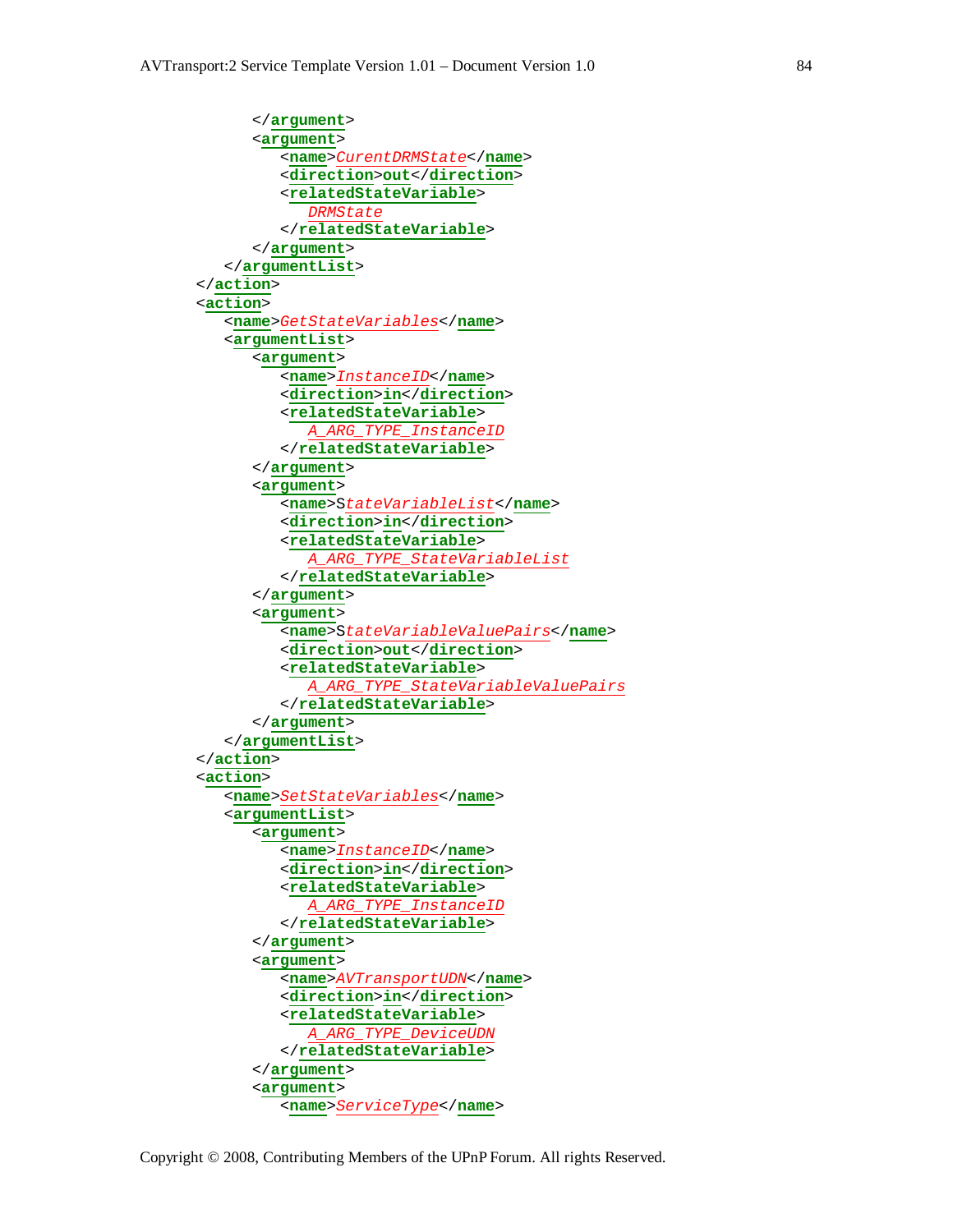```
<direction>in</direction>
            <relatedStateVariable>
               A_ARG_TYPE_ServiceType
            </relatedStateVariable>
         </argument>
         <argument>
            <name>ServiceId</name>
            <direction>in</direction>
            <relatedStateVariable>
               A_ARG_TYPE_ServiceID
            </relatedStateVariable>
         </argument>
         <argument>
            <name>StateVariableValuePairs</name>
            <direction>in</direction>
            <relatedStateVariable>
               A_ARG_TYPE_StateVariableValuePairs
            </relatedStateVariable>
         </argument>
         <argument>
            <name>StateVariableList</name>
            <direction>out</direction>
            <relatedStateVariable>
               A_ARG_TYPE_StateVariableList
            </relatedStateVariable>
         </argument>
      </argumentList>
   </action>
</actionList>
<serviceStateTable>
   <stateVariable sendEvents="no">
      <name>TransportState</name>
      <dataType>string</dataType>
      <allowedValueList>
         <allowedValue>STOPPED</allowedValue>
         <allowedValue>PAUSED_PLAYBACK</allowedValue>
         <allowedValue>PAUSED_RECORDING</allowedValue>
         <allowedValue>PLAYING</allowedValue>
         <allowedValue>RECORDING</allowedValue>
         <allowedValue>TRANSITIONING</allowedValue>
         <allowedValue>NO_MEDIA_PRESENT</allowedValue>
         <allowedValue> vendor-defined </allowedValue>
      </allowedValueList>
   </stateVariable>
   <stateVariable sendEvents="no">
      <name>TransportStatus</name>
      <dataType>string</dataType>
      <allowedValueList>
         <allowedValue>OK</allowedValue>
         <allowedValue>ERROR_OCCURRED</allowedValue>
         <allowedValue> vendor-defined </allowedValue>
      </allowedValueList>
   </stateVariable>
   <stateVariable sendEvents="no">
      <name>CurrentMediaCategory</name>
```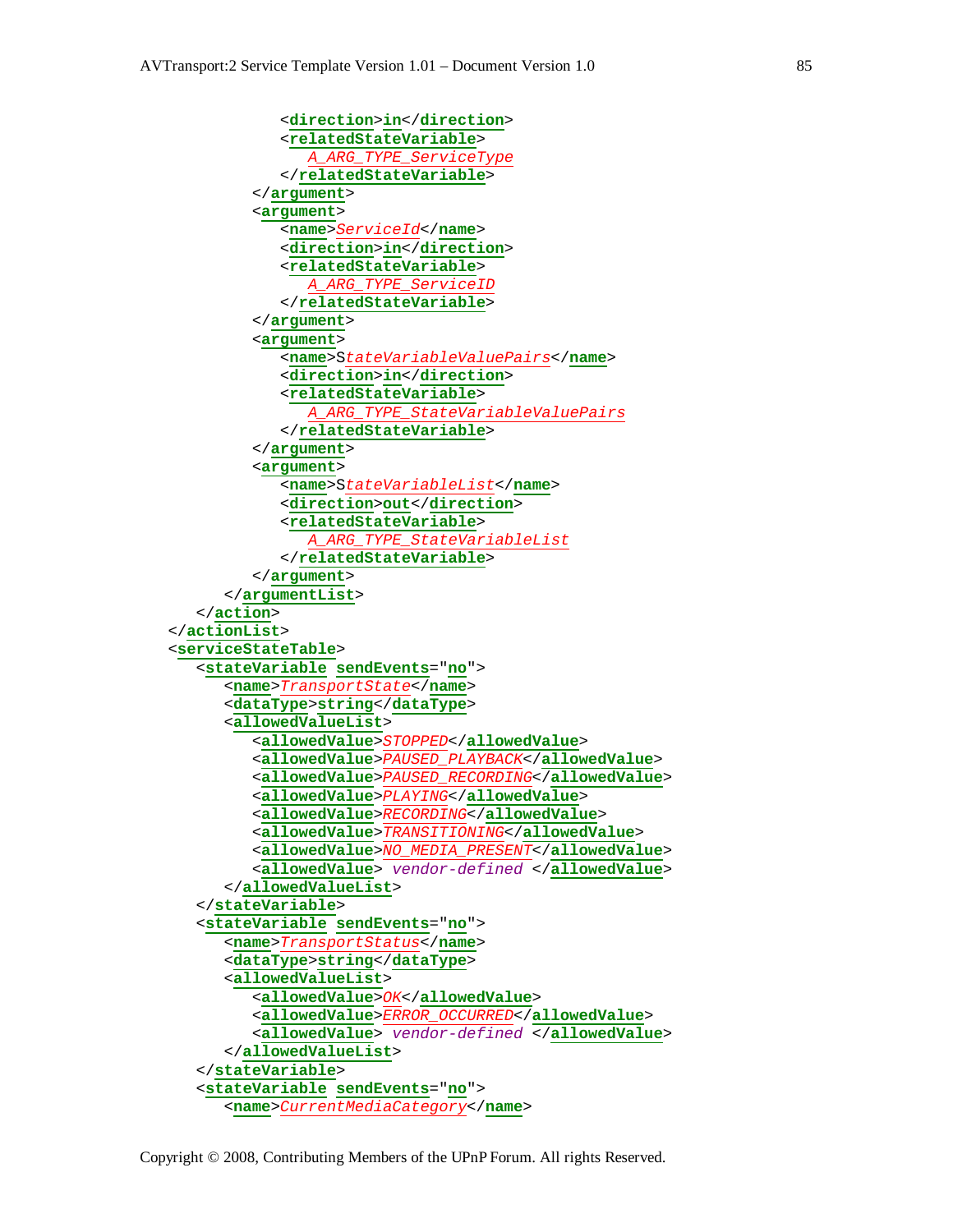```
<dataType>string</dataType>
   <allowedValueList>
      <allowedValue>NO_MEDIA</allowedValue>
      <allowedValue>TRACK_AWARE</allowedValue>
      <allowedValue>TRACK_UNAWARE</allowedValue>
   </allowedValueList>
</stateVariable>
<stateVariable sendEvents="no">
   <name>PlaybackStorageMedium</name>
   <dataType>string</dataType>
   <allowedValueList>
      <allowedValue>UNKNOWN</allowedValue>
      <allowedValue>DV</allowedValue>
      <allowedValue>MINI-DV</allowedValue>
      <allowedValue>VHS</allowedValue>
      <allowedValue>W-VHS</allowedValue>
      <allowedValue>S-VHS</allowedValue>
      <allowedValue>D-VHS</allowedValue>
      <allowedValue>VHSC</allowedValue>
      <allowedValue>VIDEO8</allowedValue>
      <allowedValue>HI8</allowedValue>
      <allowedValue>CD-ROM</allowedValue>
      <allowedValue>CD-DA</allowedValue>
      <allowedValue>CD-R</allowedValue>
      <allowedValue>CD-RW</allowedValue>
      <allowedValue>VIDEO-CD</allowedValue>
      <allowedValue>SACD</allowedValue>
      <allowedValue>MD-AUDIO</allowedValue>
      <allowedValue>MD-PICTURE</allowedValue>
      <allowedValue>DVD-ROM</allowedValue>
      <allowedValue>DVD-VIDEO</allowedValue>
      <allowedValue>DVD-R</allowedValue>
      <allowedValue>DVD+RW</allowedValue>
      <allowedValue>DVD-RW</allowedValue>
      <allowedValue>DVD-RAM</allowedValue>
      <allowedValue>DVD-AUDIO</allowedValue>
      <allowedValue>DAT</allowedValue>
      <allowedValue>LD</allowedValue>
      <allowedValue>HDD</allowedValue>
      <allowedValue>MICRO-MV</allowedValue>
      <allowedValue>NETWORK</allowedValue>
      <allowedValue>NONE</allowedValue>
      <allowedValue>NOT_IMPLEMENTED</allowedValue>
      <allowedValue>SD</allowedValue>
      <allowedValue>PC-CARD</allowedValue>
      <allowedValue>MMC</allowedValue>
      <allowedValue>CF</allowedValue>
      <allowedValue>BD</allowedValue>
      <allowedValue>MS</allowedValue>
      <allowedValue>HD_DVD</allowedValue>
      <allowedValue> vendor-defined </allowedValue>
   </allowedValueList>
</stateVariable>
<stateVariable sendEvents="no">
   <name>RecordStorageMedium</name>
```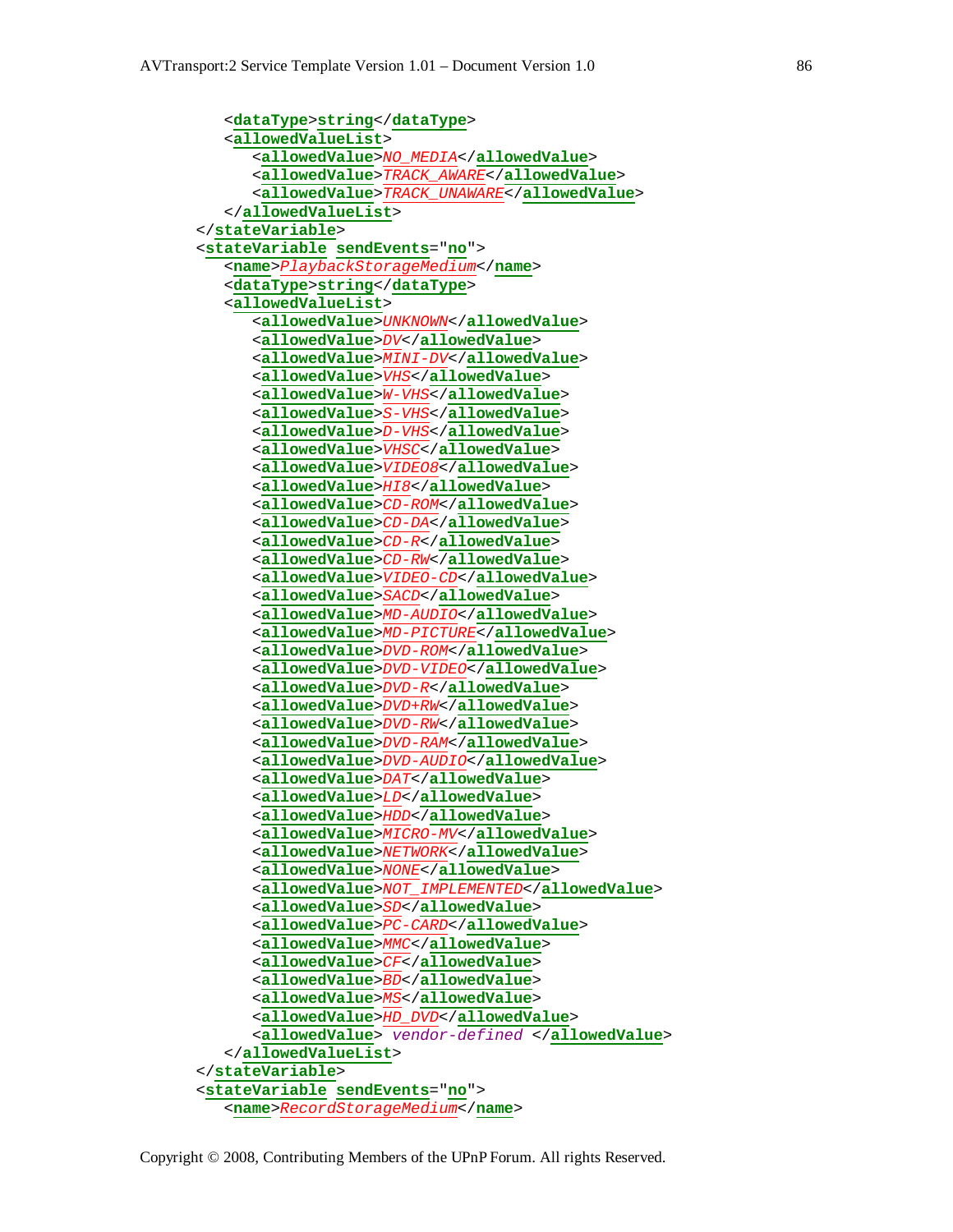```
<dataType>string</dataType>
   <allowedValueList>
      <allowedValue>UNKNOWN</allowedValue>
      <allowedValue>DV</allowedValue>
      <allowedValue>MINI-DV</allowedValue>
      <allowedValue>VHS</allowedValue>
      <allowedValue>W-VHS</allowedValue>
      <allowedValue>S-VHS</allowedValue>
      <allowedValue>D-VHS</allowedValue>
      <allowedValue>VHSC</allowedValue>
      <allowedValue>VIDEO8</allowedValue>
      <allowedValue>HI8</allowedValue>
      <allowedValue>CD-ROM</allowedValue>
      <allowedValue>CD-DA</allowedValue>
      <allowedValue>CD-R</allowedValue>
      <allowedValue>CD-RW</allowedValue>
      <allowedValue>VIDEO-CD</allowedValue>
      <allowedValue>SACD</allowedValue>
      <allowedValue>MD-AUDIO</allowedValue>
      <allowedValue>MD-PICTURE</allowedValue>
      <allowedValue>DVD-ROM</allowedValue>
      <allowedValue>DVD-VIDEO</allowedValue>
      <allowedValue>DVD-R</allowedValue>
      <allowedValue>DVD+RW</allowedValue>
      <allowedValue>DVD-RW</allowedValue>
      <allowedValue>DVD-RAM</allowedValue>
      <allowedValue>DVD-AUDIO</allowedValue>
      <allowedValue>DAT</allowedValue>
      <allowedValue>LD</allowedValue>
      <allowedValue>HDD</allowedValue>
      <allowedValue>MICRO-MV</allowedValue>
      <allowedValue>NETWORK</allowedValue>
      <allowedValue>NONE</allowedValue>
      <allowedValue>NOT_IMPLEMENTED</allowedValue>
      <allowedValue>SD</allowedValue>
      <allowedValue>PC-CARD</allowedValue>
      <allowedValue>MMC</allowedValue>
      <allowedValue>CF</allowedValue>
      <allowedValue>BD</allowedValue>
      <allowedValue>MS</allowedValue>
      <allowedValue>HD_DVD</allowedValue>
      <allowedValue> vendor-defined </allowedValue>
   </allowedValueList>
</stateVariable>
<stateVariable sendEvents="no">
   <name>PossiblePlaybackStorageMedia</name>
   <dataType>string</dataType>
</stateVariable>
<stateVariable sendEvents="no">
   <name>PossibleRecordStorageMedia</name>
   <dataType>string</dataType>
</stateVariable>
<stateVariable sendEvents="no">
   <name>CurrentPlayMode</name>
   <dataType>string</dataType>
```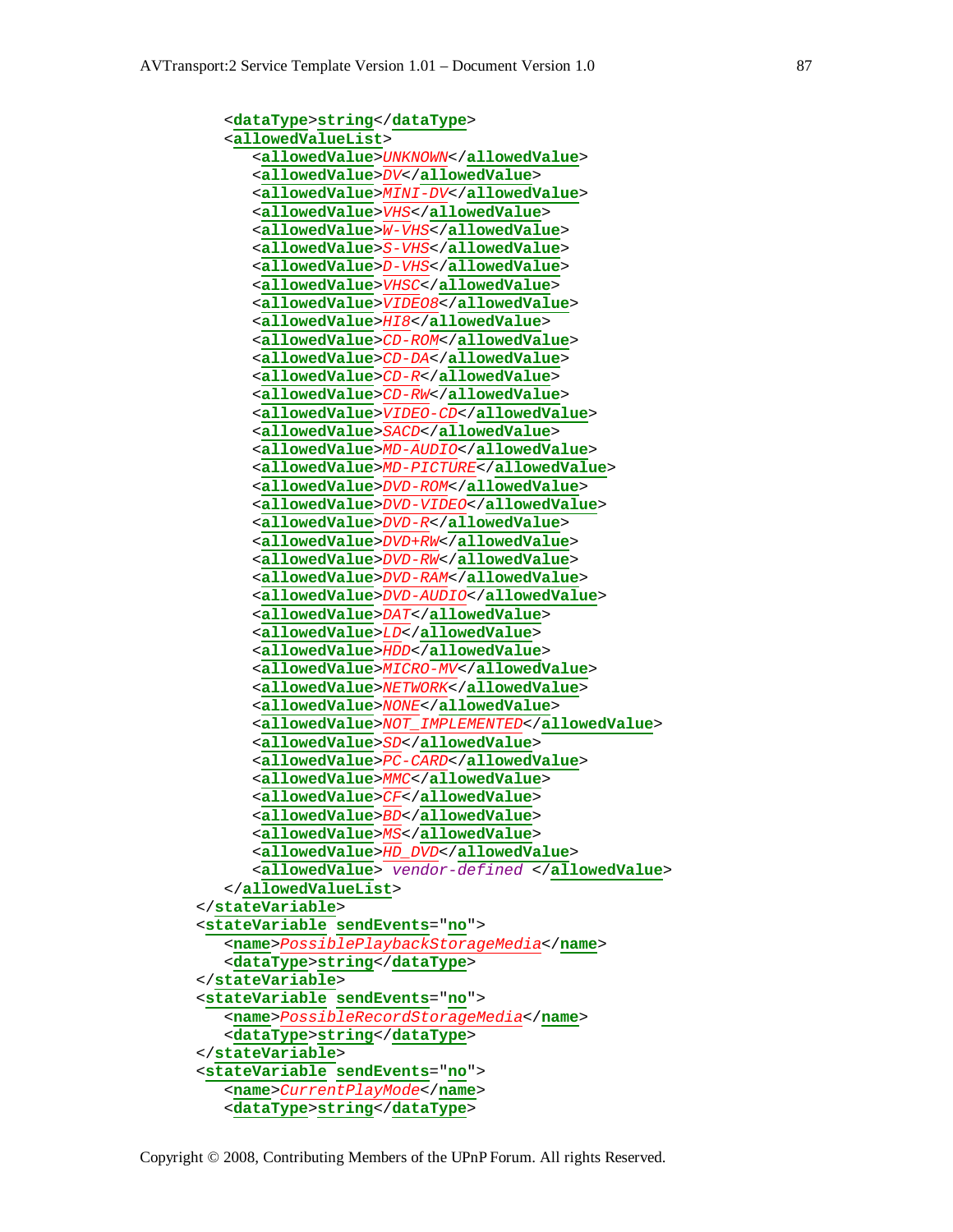```
<allowedValueList>
      <allowedValue>NORMAL</allowedValue>
      <allowedValue>SHUFFLE</allowedValue>
      <allowedValue>REPEAT_ONE</allowedValue>
      <allowedValue>REPEAT_ALL</allowedValue>
      <allowedValue>RANDOM</allowedValue>
      <allowedValue>DIRECT_1</allowedValue>
      <allowedValue>INTRO</allowedValue>
   </allowedValueList>
   <defaultValue>NORMAL</defaultValue>
</stateVariable>
<stateVariable sendEvents="no">
   <name>TransportPlaySpeed</name>
   <dataType>string</dataType>
   <allowedValueList>
      <allowedValue>1</allowedValue>
      <allowedValue> vendor-defined </allowedValue>
   </allowedValueList>
</stateVariable>
<stateVariable sendEvents="no">
   <name>RecordMediumWriteStatus</name>
   <dataType>string</dataType>
   <allowedValueList>
      <allowedValue>WRITABLE</allowedValue>
      <allowedValue>PROTECTED</allowedValue>
      <allowedValue>NOT_WRITABLE</allowedValue>
      <allowedValue>UNKNOWN</allowedValue>
      <allowedValue>NOT_IMPLEMENTED</allowedValue>
   </allowedValueList>
</stateVariable>
<stateVariable sendEvents="no">
   <name>CurrentRecordQualityMode</name>
   <dataType>string</dataType>
   <allowedValueList>
      <allowedValue>0:EP</allowedValue>
      <allowedValue>1:LP</allowedValue>
      <allowedValue>2:SP</allowedValue>
      <allowedValue>0:BASIC</allowedValue>
      <allowedValue>1:MEDIUM</allowedValue>
      <allowedValue>2:HIGH</allowedValue>
      <allowedValue>NOT_IMPLEMENTED</allowedValue>
      <allowedValue> vendor-defined </allowedValue>
   </allowedValueList>
</stateVariable>
<stateVariable sendEvents="no">
   <name>PossibleRecordQualityModes</name>
   <dataType>string</dataType>
</stateVariable>
<stateVariable sendEvents="no">
   <name>NumberOfTracks</name>
   <dataType>ui4</dataType>
   <allowedValueRange>
      <minimum>0</minimum>
      <maximum> vendor-defined </maximum>
   </allowedValueRange>
```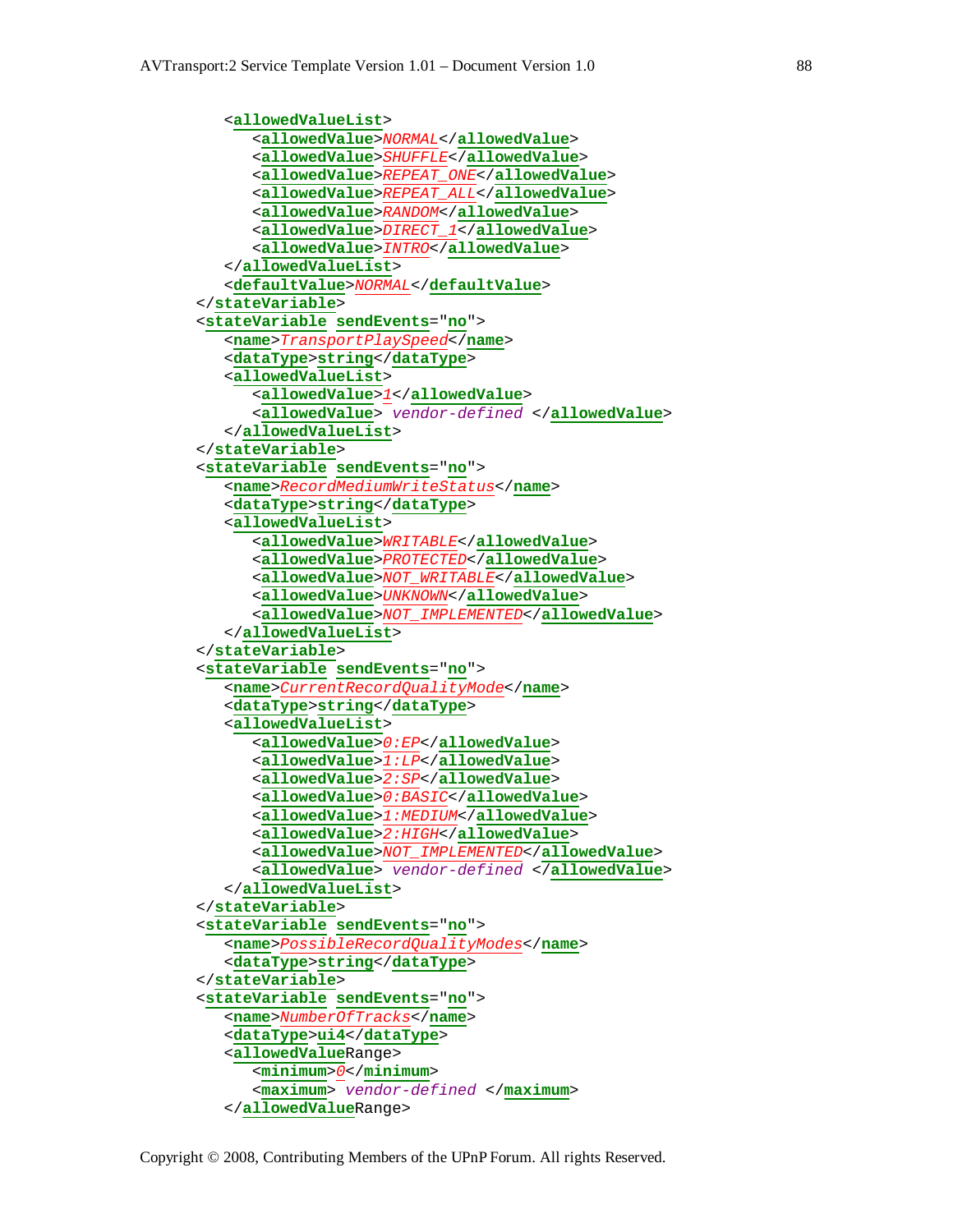```
</stateVariable>
<stateVariable sendEvents="no">
   <name>CurrentTrack</name>
   <dataType>ui4</dataType>
   <allowedValueRange>
      <minimum>0</minimum>
      <maximum> vendor-defined </maximum>
      <step>1</step>
   </allowedValueRange>
</stateVariable>
<stateVariable sendEvents="no">
   <name>CurrentTrackDuration</name>
   <dataType>string</dataType>
</stateVariable>
<stateVariable sendEvents="no">
   <name>CurrentMediaDuration</name>
   <dataType>string</dataType>
</stateVariable>
<stateVariable sendEvents="no">
   <name>CurrentTrackMetaData</name>
   <dataType>string</dataType>
</stateVariable>
<stateVariable sendEvents="no">
   <name>CurrentTrackURI</name>
   <dataType>string</dataType>
</stateVariable>
<stateVariable sendEvents="no">
   <name>AVTransportURI</name>
   <dataType>string</dataType>
</stateVariable>
<stateVariable sendEvents="no">
   <name>AVTransportURIMetaData</name>
   <dataType>string</dataType>
</stateVariable>
<stateVariable sendEvents="no">
   <name>NextAVTransportURI</name>
   <dataType>string</dataType>
</stateVariable>
<stateVariable sendEvents="no">
   <name>NextAVTransportURIMetaData</name>
   <dataType>string</dataType>
</stateVariable>
<stateVariable sendEvents="no">
   <name>RelativeTimePosition</name>
   <dataType>string</dataType>
</stateVariable>
<stateVariable sendEvents="no">
   <name>AbsoluteTimePosition</name>
   <dataType>string</dataType>
</stateVariable>
<stateVariable sendEvents="no">
   <name>RelativeCounterPosition</name>
   <dataType>i4</dataType>
</stateVariable>
<stateVariable sendEvents="no">
```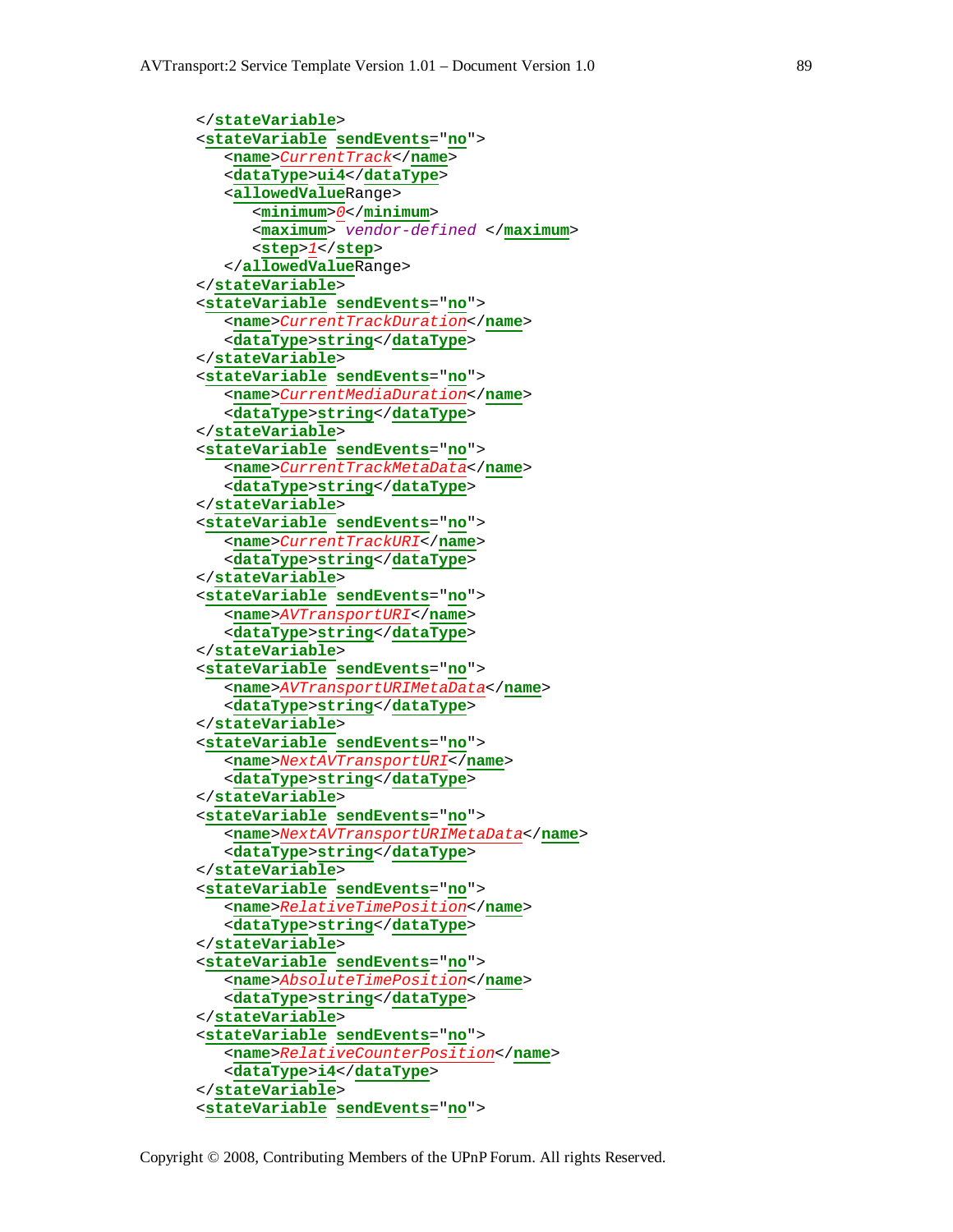```
<name>AbsoluteCounterPosition</name>
   <dataType>ui4</dataType>
</stateVariable>
<stateVariable sendEvents="no">
   <name>CurrentTransportActions</name>
   <dataType>string</dataType>
</stateVariable>
<stateVariable sendEvents="yes">
   <name>LastChange</name>
   <dataType>string</dataType>
</stateVariable>
<stateVariable sendEvents="yes">
   <name>DRMState</name>
   <dataType>string</dataType>
   <allowedValueList>
      <allowedValue>OK</allowedValue>
      <allowedValue>UNKNOWN</allowedValue>
      <allowedValue>PROCESSING_CONTENT_KEY</allowedValue>
      <allowedValue>CONTENT_KEY_FAILURE</allowedValue>
      <allowedValue>ATTEMPTING_AUTHENTICATION</allowedValue>
      <allowedValue>FAILED_AUTHENTICATION</allowedValue>
      <allowedValue>NOT_AUTHENTICATED</allowedValue>
      <allowedValue>DEVICE_REVOCATION</allowedValue>
   </allowedValueList>
</stateVariable>
<stateVariable sendEvents="no">
   <name>A_ARG_TYPE_SeekMode</name>
   <dataType>string</dataType>
   <allowedValueList>
      <allowedValue>ABS_TIME</allowedValue>
      <allowedValue>REL_TIME</allowedValue>
      <allowedValue>ABS_COUNT</allowedValue>
      <allowedValue>REL_COUNT</allowedValue>
      <allowedValue>TRACK_NR</allowedValue>
      <allowedValue>CHANNEL_FREQ</allowedValue>
      <allowedValue>TAPE-INDEX</allowedValue>
      <allowedValue>FRAME</allowedValue>
   </allowedValueList>
</stateVariable>
<stateVariable sendEvents="no">
   <name>A_ARG_TYPE_SeekTarget</name>
   <dataType>string</dataType>
</stateVariable>
<stateVariable sendEvents="no">
   <name>A_ARG_TYPE_InstanceID</name>
   <dataType>ui4</dataType>
</stateVariable>
<stateVariable sendEvents="no">
   <name>A_ARG_TYPE_DeviceUDN</name>
   <dataType>string</dataType>
</stateVariable>
<stateVariable sendEvents="no">
   <name>A_ARG_TYPE_ServiceType</name>
   <dataType>string</dataType>
</stateVariable>
```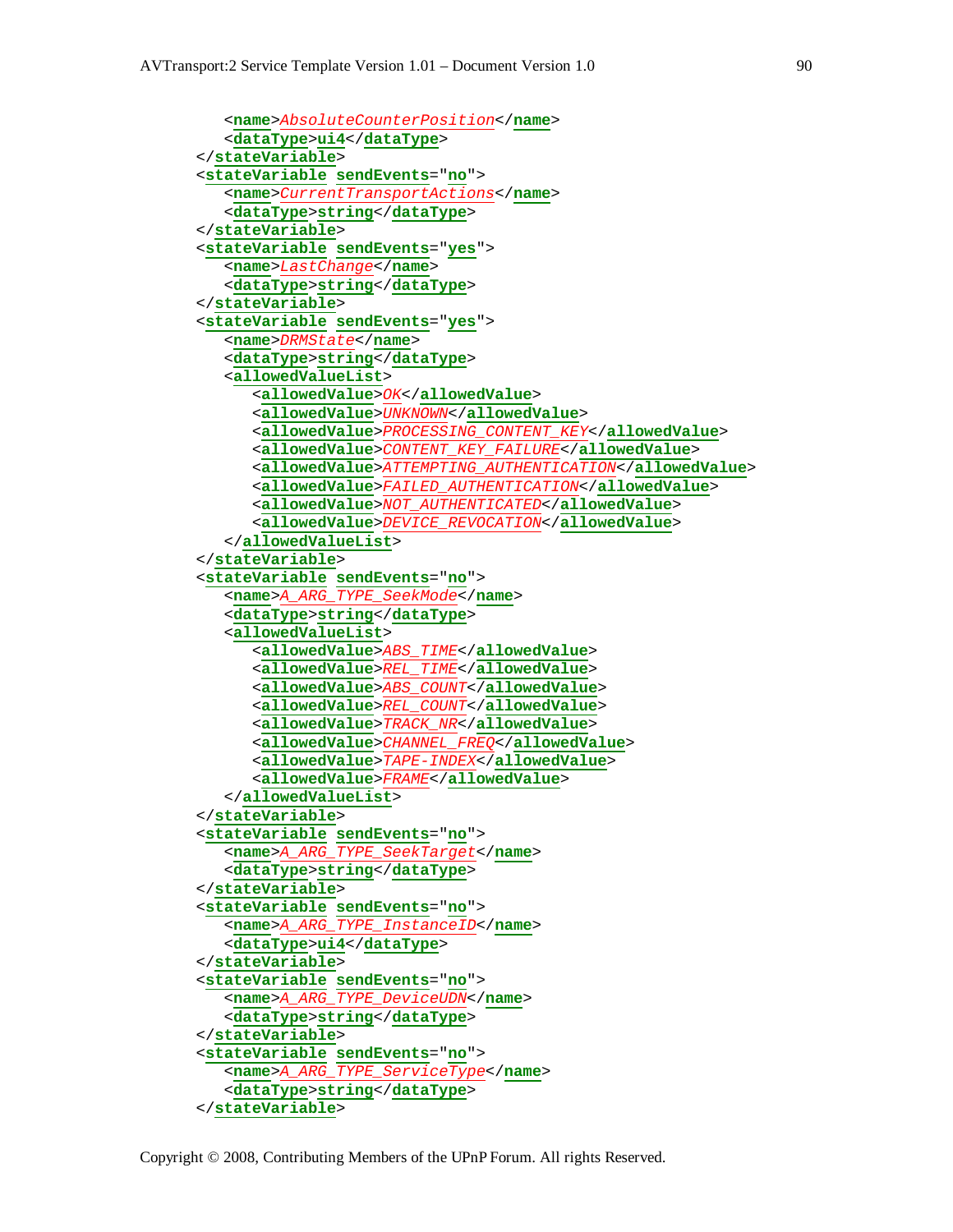```
<stateVariable sendEvents="no">
         <name>A_ARG_TYPE_ServiceID</name>
         <dataType>string</dataType>
      </stateVariable>
      <stateVariable sendEvents="no">
         <name>A_ARG_TYPE_StateVariableValuePairs</name>
         <dataType>string</dataType>
      </stateVariable>
      <stateVariable sendEvents="no">
         <name>A_ARG_TYPE_StateVariableList</name>
         <dataType>string</dataType>
      </stateVariable>
  </serviceStateTable>
</scpd>
```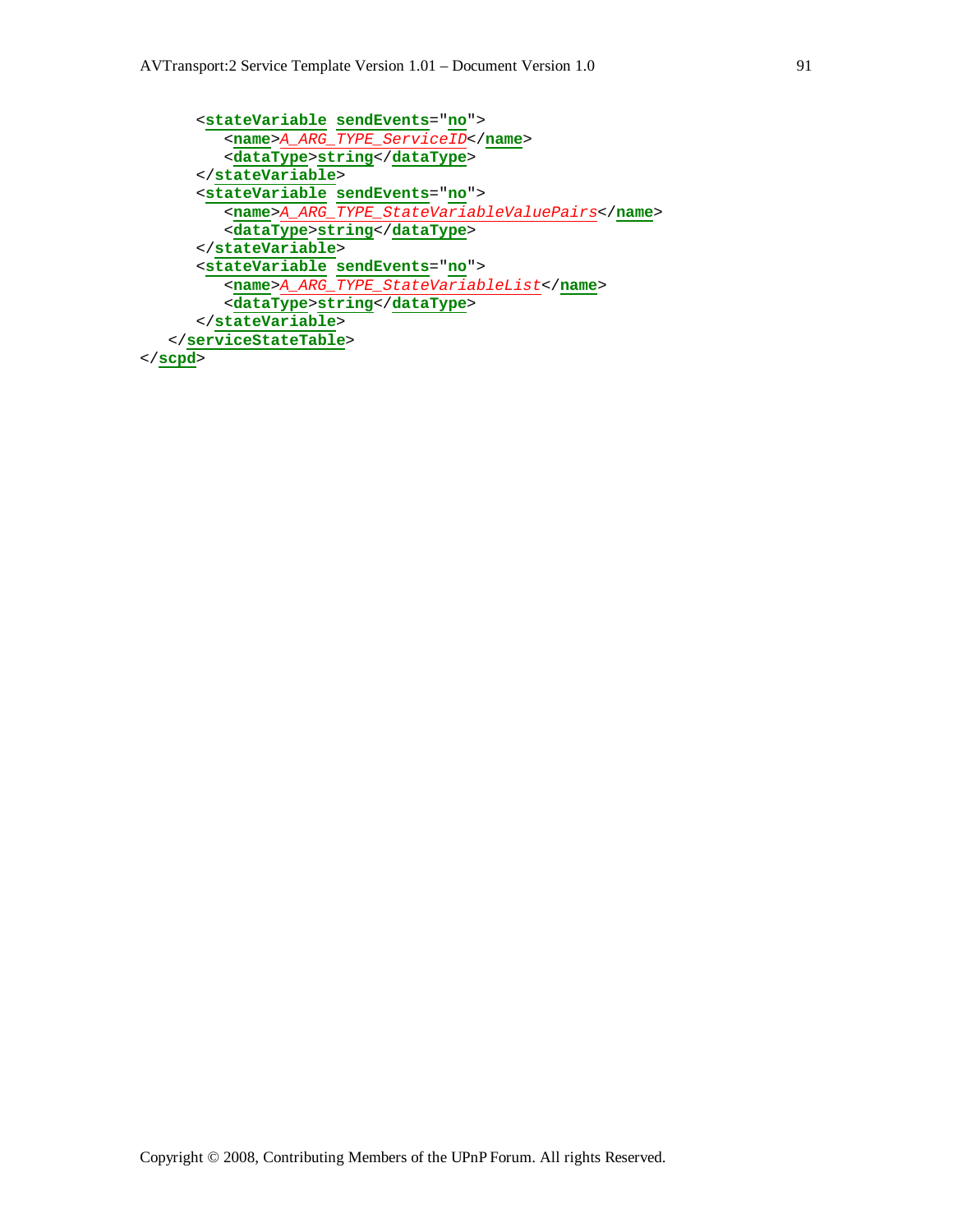# **4 Test**

No semantic tests have been specified for this service.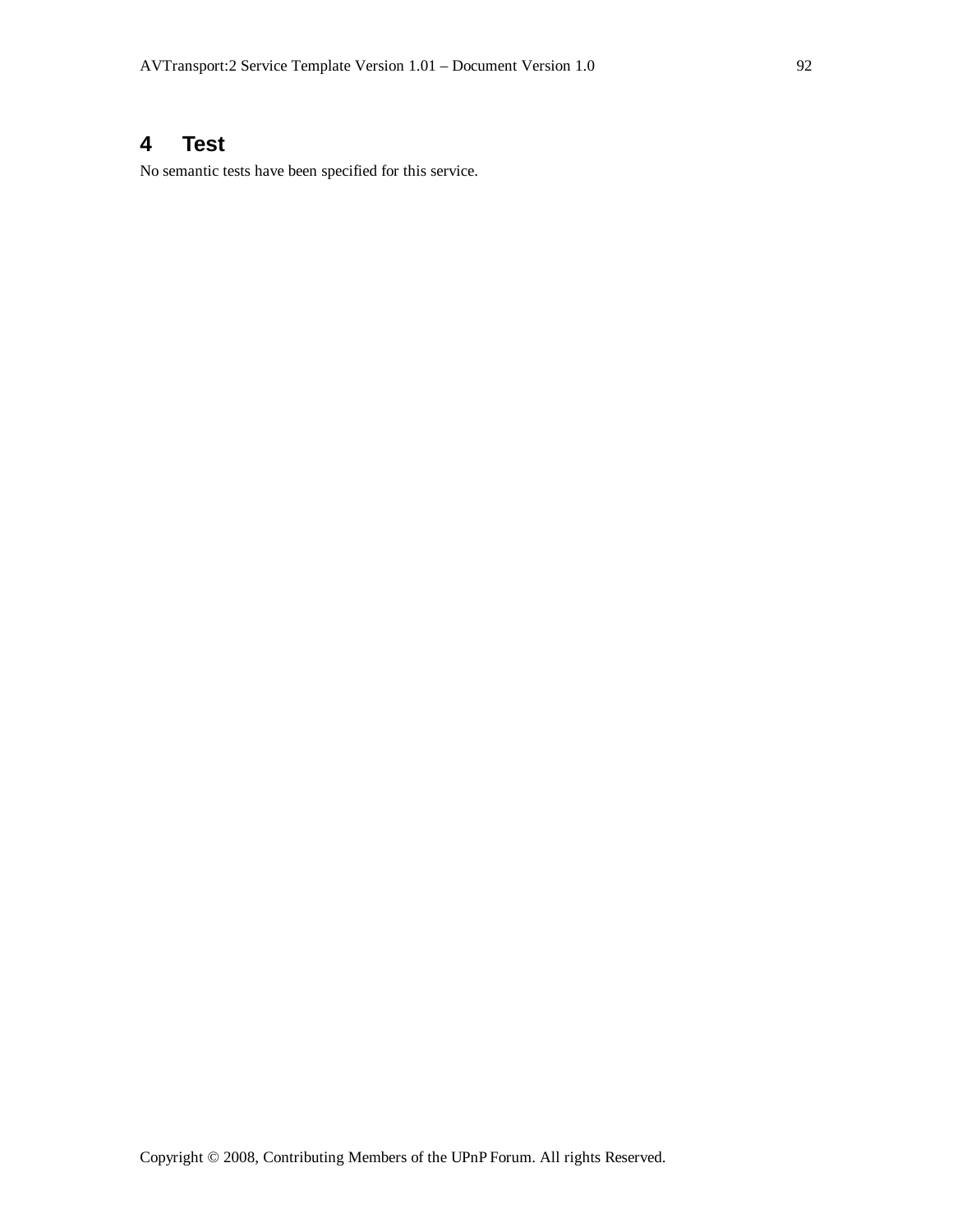# **Appendix A.** *SetAVTransportURI()* **Protocol Specifics**

# **A.1 Application to HTTP Streaming**

# **A.1.1** *AVTransportURI* **Definition**

URIs are well defined for the HTTP scheme in the Internet standard Request For Comment document entitled Hypertext Connection Protocol – HTTP/1.1 (http://www.ietf.org/rfc/rfc2616.txt).

An example of a content URI for HTTP-based streaming using the GET method, in this case referring to an audio playlist resource, is:

http://hostname/audio-content/playlist\_10.m3u

# **A.1.2 Control Point Behavior for** *SetAVTransportURI()*

Within the context of invoking actions, control points should use the URI that was obtained from the device. It is assumed that this URI is properly escaped, and control points should not re-escape or unescape the obtained URI before invoking an action on the relevant URI. In addition when producing URIs, URIs should be properly escaped according to the requirements of [RFC 1738].

# **A.1.3 Implementation of** *SetAVTransportURI()*

While playing, this call instructs the AVTransport service to switch to a different resource, via using the HTTP GET method. It is RECOMMENDED that the AVTransport checks whether the URI is properly escaped, and if not, escapes the URI itself before sending the HTTP GET request. When the AVTransport is not playing, the device can store the URL and fetch the resource at a later time (for example, when the *Play()* command is used), or start fetching & buffering immediately. This is device-dependent. For immediate error checking purpose it is RECOMMENDED to start fetching immediately.

# **A.1.4 Cleanup**

For HTTP connections, many of the underlying TCP/IP socket conventions for cleanup are utilized. An established connection will continue until one of the following occurs:

- The server terminates the socket at the end of a finite length media stream.
- The server terminates the socket as a result of a period of inactivity.

# **A.2 Application to RTSP/RTP/UDP Streaming**

## **A.2.1** *AVTransportURI* **Definition**

The *rtsp* and *rtspu* schemes are used to refer to network resources via the RTSP protocol. This section defines the scheme-specific syntax and semantics for RTSP URLs.

```
rtsp_URL = ('rtsp:'|'rtspu:')
           '//' host [':' port] [abs_path]
host = A legal Internet host domain name or IP address
           (in dotted decimal form)
Port = *DIGIT
```
An example is:

```
rtsp://hostname/video-content/birthdayparty.m2v
```
Copyright © 2008, Contributing Members of the UPnP Forum. All rights Reserved.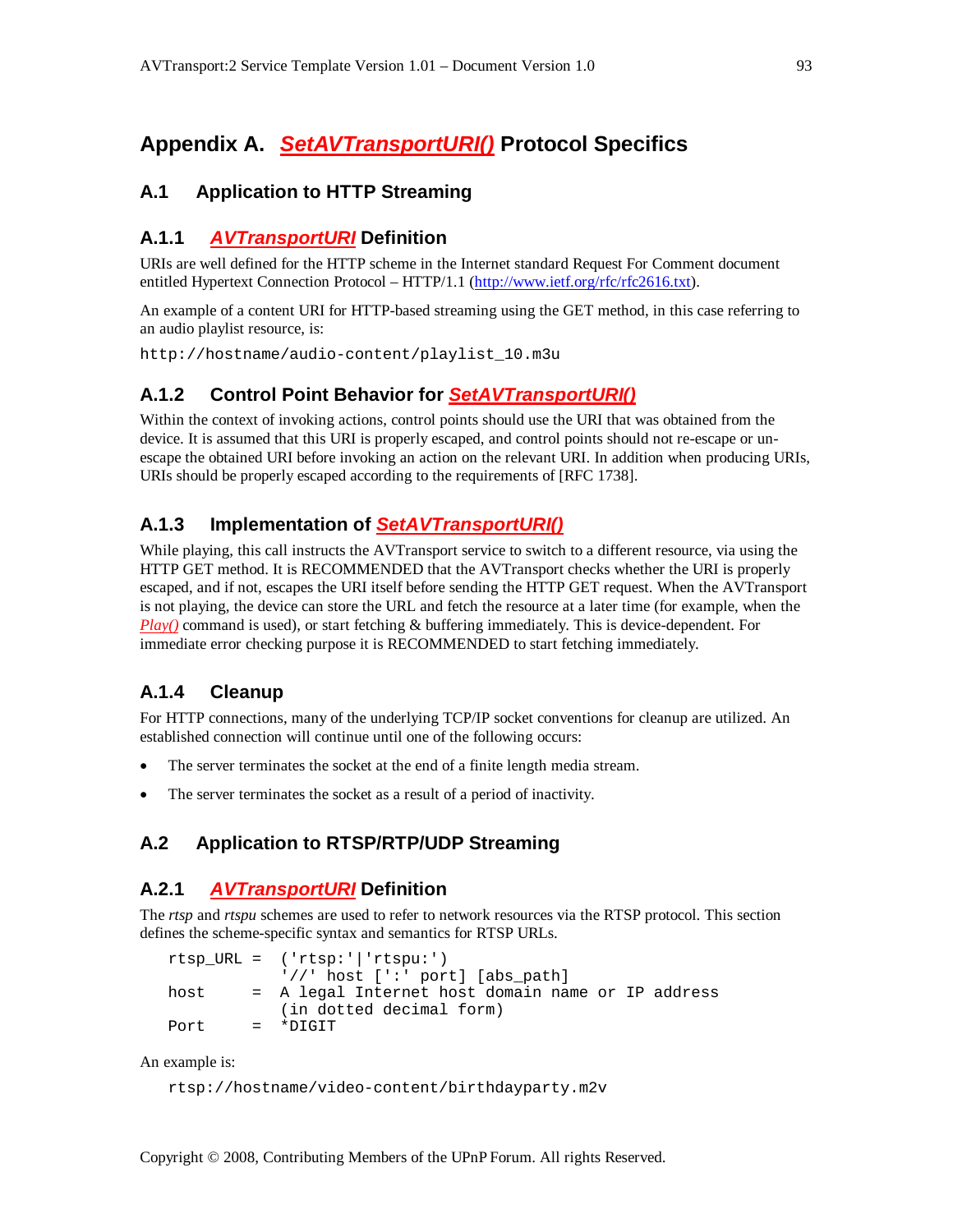The scheme RTSP requires that commands are issued via a reliable protocol (within the Internet, TCP), while the scheme RTSPU identifies an unreliable protocol (within the Internet, UDP).

#### **A.2.2 Control Point behavior for** *SetAVTransportURI()*

Within the context of invoking actions, control points should use the URI that was obtained from the device. It is assumed that this URI is properly escaped, and control points should not re-escape or unescape the obtained URI before sending any RTSP commands. In addition when producing URIs, URIs should be properly escaped according to the requirements of [RFC 1738].

## **A.2.3 Implementation of** *SetAVTransportURI()*

For RTSP, the *SetAVTransportURI()* action on the *renderer* device will initiate the creation of a RTSP session. In response to *SetAVTransportURI()*, the renderer sends an RTSP:: SETUP message to the RTSP server identified by the URI. It is RECOMMENDED that the AVTransport checks whether the URI is properly escaped, and if not, escapes the URI itself before sending any RTSP commands. The RTSP::SETUP request for a URI specifies the transport mechanism to be used for the streamed media (for example, RTP, unicast). A client can issue an  $RTSP:$ : SETUP request for a stream that is already playing to change transport parameters, which a server may allow. If it does not allow this, it MUST respond with error "455 Method Not Valid In This State". For the benefit of any intervening firewalls, a client MUST indicate the transport parameters even if it has no influence over these parameters, for example, where the server advertises a fixed multicast address.

Since  $RTSP::SETUP$  includes all transport initialization information, firewalls and other intermediate network devices (which need this information) are spared the more arduous task of parsing the rtsp::describe response, which has been reserved for media initialization.

An example is (R=renderer, S=server):

```
R->S: SETUP rtsp://example.com/video/birthday.m2v RTSP/1.0
     CSeq: 30.3
     Transport: RTP/AVP;unicast;client_port=4588-4589
S->R: RTSP/1.0 200 OK
     CSeq: 30.3
     Date: 23 Jan 1997 15:35:06 GMT
      Session: 47112344
      Transport: RTP/AVP;unicast;
      client_port=4588-4589;server_port=6256-6257
```
There is no notion of a RTSP *connection*; instead, a server maintains a *session* labeled by an identifier. A RTSP session is in no way tied to a transport-level connection such as a TCP connection. During a RTSP session, a RTSP client may open and close many reliable transport connections to the server to issue RTSP requests. Alternatively, it may use a connectionless transport protocol such as UDP.

#### **A.2.4 Cleanup**

When a new URI is specified via **SetAVTransportURI()**, or when the playback of the current resource finishes, the *renderer* device will terminate the created RTSP session. The renderer will send an RTSP::TEARDOWN request to the RTSP server to stop stream delivery for the given session, freeing the resources associated with it. The renderer device uses the RTSP session identifier it received during the RTSP setup phase.

An example of a teardown message is (R=renderer, S=server):

R->S: TEARDOWN rtsp://example.com/fizzle/foo RTSP/1.0 CSeq: 892 Session: 12345678

Copyright © 2008, Contributing Members of the UPnP Forum. All rights Reserved.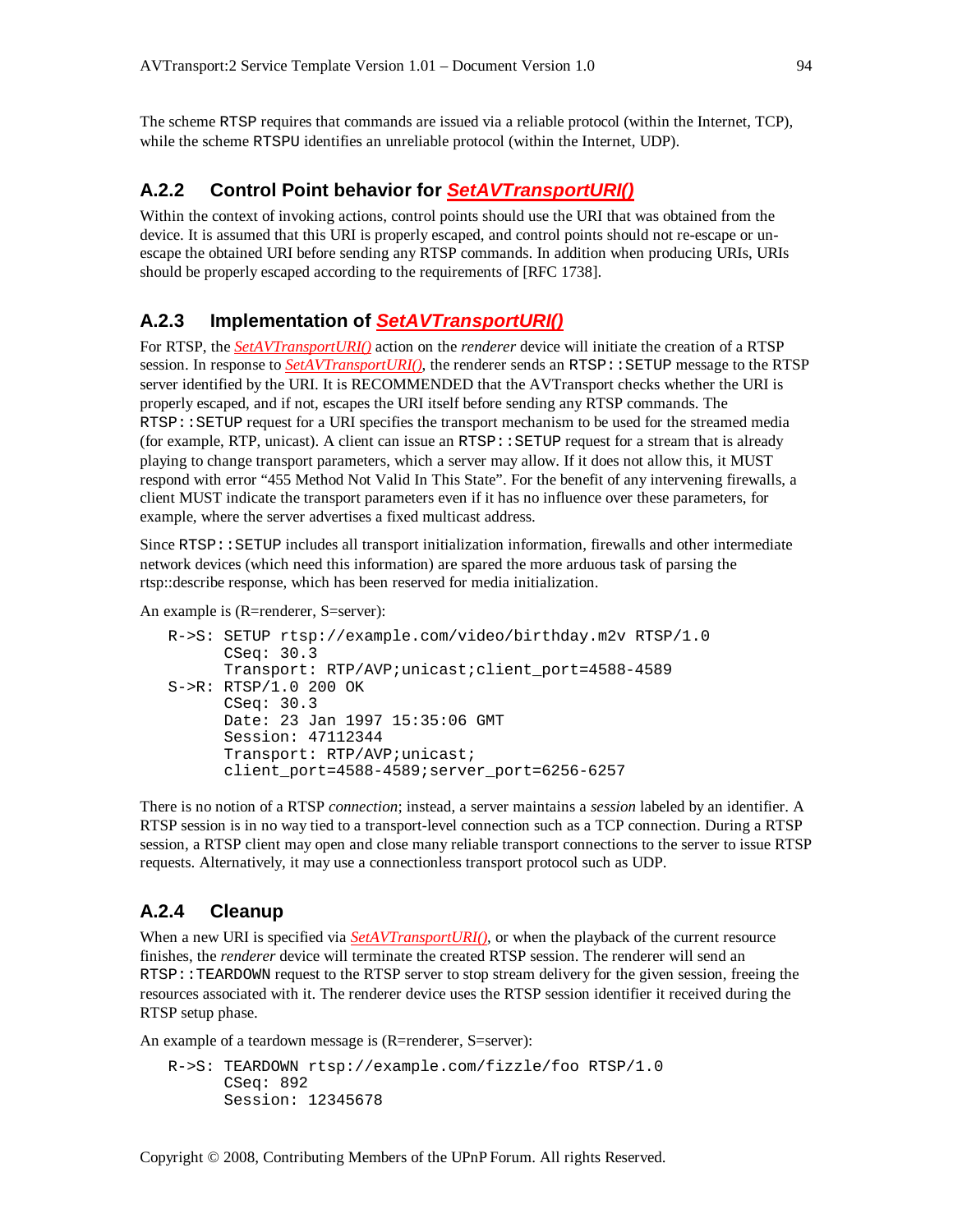S->R: RTSP/1.0 200 OK CSeq: 892

After the server responds OK to the TEARDOWN request, any RTSP session identifier associated with the session will no longer be valid.

## **A.2.5 Implementation of Transport Controls**

Since RTSP is designed for stream control over a network, it defines methods that control the playback of content over a particular RTSP session. These methods ("PLAY", "PAUSE", "RECORD") are sent from the RTSP client (the UPnP renderer device) to the RTSP server. The UPnP AVTransport service can be implemented on top of these methods. For example, when an AVTransport on the RTSP client device receives a *Play()* message (via SOAP), it will send the following message to the RTSP server (R=renderer, S=server):

```
R->S: PLAY rtsp://live.example.com/concert/audio RTSP/1.0
      CSeq: 3
      Session: 0456804596
S->R: RTSP/1.0 200 OK
      CSeq: 3
      Session: 0456804596
```
Time-based seeking may be supported by an RTSP server. The RTSP client can optionally specify a timerange when issuing a PLAY command, see http://www.ietf.org/rfc/rfc2326.txt for details. Implementation of the AVTransport's *Next()* and *Previous()* commands (changes to a new track) will generally require a new RTSP session. URLs for such a new session need to be known by the AVTransport implementation, via, for example, a playlist. This is similar to the HTTP GET case, where an AVTransport can be bound to a playlist URL.

## **A.3 Application to Internal Streaming**

## **A.3.1** *AVTransportURI* **Definition**

A *AVTransportURI* for an internal protocol is largely unspecified. The only restrictions are:

- The scheme of the URI MUST be set to FILE.
- The rest of the URI MUST follow the rules for specifying legal URIs with this scheme (see http://www.ietf.org/rfc/rfc1738.txt).

Examples of internal *AVTransportURIs* are:

- file://CD1
- file://CD1?track3
- file://Tuner

## **A.3.2 Implementation of** *SetAVTransportURI()*

This is device-specific.

#### **A.3.3 Cleanup**

This is device-specific.